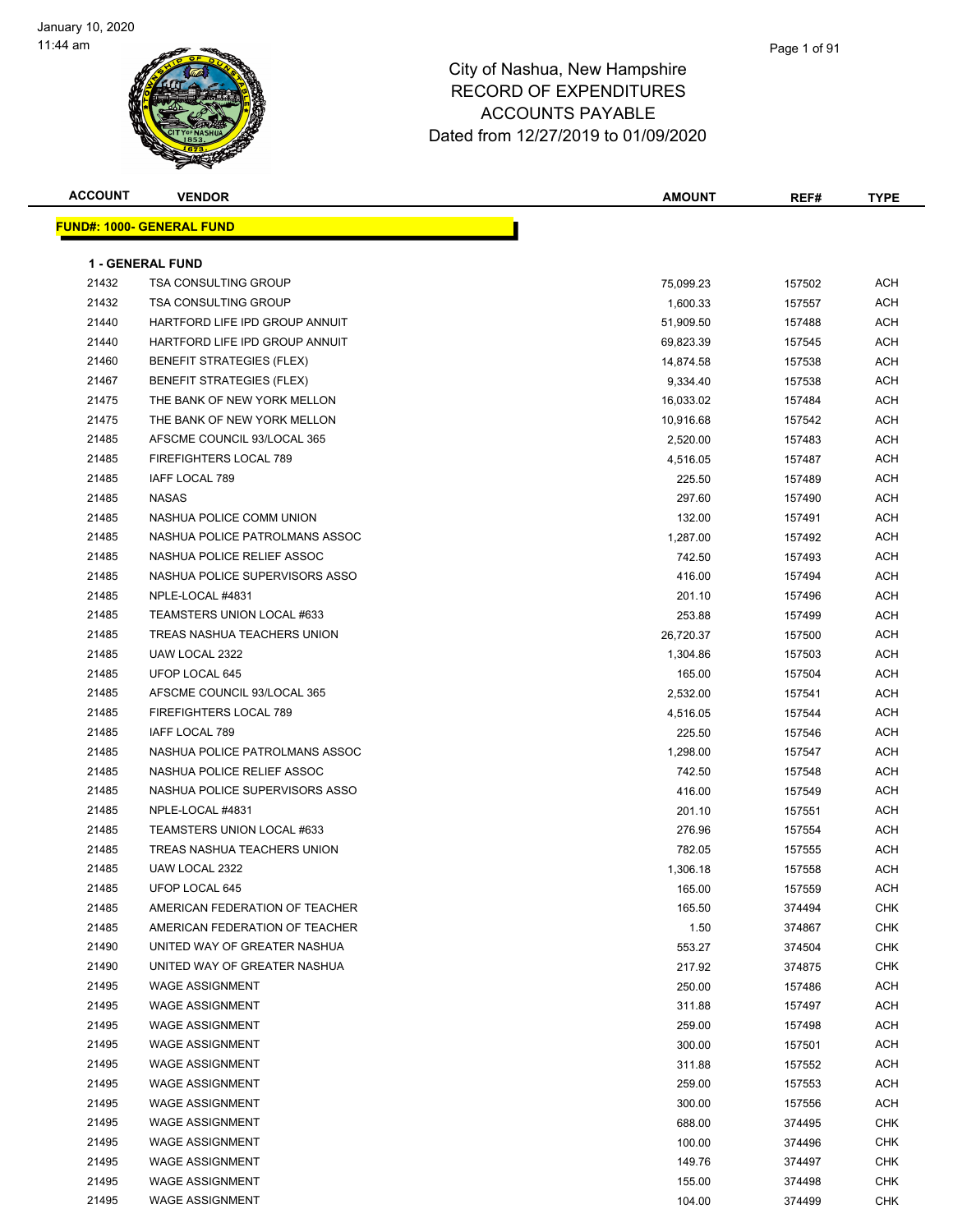| <b>ACCOUNT</b> | <b>VENDOR</b>                    | <b>AMOUNT</b> | REF#   | <b>TYPE</b> |
|----------------|----------------------------------|---------------|--------|-------------|
|                | <b>FUND#: 1000- GENERAL FUND</b> |               |        |             |
|                | <b>1 - GENERAL FUND</b>          |               |        |             |
| 21495          | <b>WAGE ASSIGNMENT</b>           | 25.00         | 374500 | <b>CHK</b>  |
| 21495          | <b>WAGE ASSIGNMENT</b>           | 1,222.15      | 374501 | <b>CHK</b>  |
| 21495          | <b>WAGE ASSIGNMENT</b>           | 11.54         | 374502 | <b>CHK</b>  |
| 21495          | <b>WAGE ASSIGNMENT</b>           | 110.79        | 374503 | <b>CHK</b>  |
| 21495          | <b>WAGE ASSIGNMENT</b>           | 167.91        | 374505 | <b>CHK</b>  |
| 21495          | <b>WAGE ASSIGNMENT</b>           | 584.96        | 374506 | <b>CHK</b>  |
| 21495          | <b>WAGE ASSIGNMENT</b>           | 199.28        | 374507 | <b>CHK</b>  |
| 21495          | <b>WAGE ASSIGNMENT</b>           | 688.00        | 374868 | <b>CHK</b>  |
| 21495          | <b>WAGE ASSIGNMENT</b>           | 100.00        | 374869 | <b>CHK</b>  |
| 21495          | <b>WAGE ASSIGNMENT</b>           | 155.00        | 374870 | <b>CHK</b>  |
| 21495          | <b>WAGE ASSIGNMENT</b>           | 104.00        | 374871 | <b>CHK</b>  |
| 21495          | <b>WAGE ASSIGNMENT</b>           | 1,222.15      | 374872 | <b>CHK</b>  |
| 21495          | <b>WAGE ASSIGNMENT</b>           | 11.54         | 374873 | <b>CHK</b>  |
| 21495          | <b>WAGE ASSIGNMENT</b>           | 148.96        | 374874 | <b>CHK</b>  |
| 21495          | <b>WAGE ASSIGNMENT</b>           | 94.88         | 374876 | <b>CHK</b>  |
| 21538          | NASHUA TEACHERS UNION            | 2,856.93      | 157495 | <b>ACH</b>  |
| 21538          | NASHUA TEACHERS UNION            | 73.62         | 157550 | <b>ACH</b>  |
| 21780          | <b>CHRISTINA TAYLOR</b>          | 1,762.49      | 375210 | <b>CHK</b>  |
| 21780          | <b>BARRY J CONNOR</b>            | 1,550.45      | 375213 | <b>CHK</b>  |
| 21780          | DIGITAL FEDERAL CREDIT UNION     | 4,852.40      | 375217 | <b>CHK</b>  |
| 21780          | PUBLIC SERVICE CO OF NH          | 6,048.09      | 375227 | <b>CHK</b>  |
| 21780          | RICHARD A CORCORAN               | 2,806.47      | 375228 | <b>CHK</b>  |
| 21780          | ROBERT R MARQUIS REVOCABLE TR    | 1,563.81      | 375229 | <b>CHK</b>  |
| 21780          | ROLAND E HUSTON JR TRUSTEE       | 2,637.67      | 375230 | <b>CHK</b>  |
| 21780          | STEPHEN P CROSS                  | 3,176.22      | 375233 | <b>CHK</b>  |
| 21921          | STATE OF NH-MV                   | 16,169.08     | 157478 | <b>ACH</b>  |
| 21921          | STATE OF NH-MV                   | 23,684.42     | 157479 | <b>ACH</b>  |
| 21921          | STATE OF NH-MV                   | 23,735.60     | 157480 | <b>ACH</b>  |
| 21921          | STATE OF NH-MV                   | 22,128.12     | 157506 | <b>ACH</b>  |
| 21921          | STATE OF NH-MV                   | 20,229.11     | 157535 | <b>ACH</b>  |
| 21921          | STATE OF NH-MV                   | 20,796.15     | 157536 | <b>ACH</b>  |
| 21921          | STATE OF NH-MV                   | 23,876.98     | 157539 | <b>ACH</b>  |
| 21921          | STATE OF NH-MV                   | 15,374.43     | 157540 | <b>ACH</b>  |
| 21921          | STATE OF NH -MV                  | 16,893.52     | 157560 | <b>ACH</b>  |
|                | <b>TOTAL 1 - GENERAL FUND</b>    | \$520,022.76  |        |             |
|                |                                  |               |        |             |

**101 - MAYOR**

|       | <b>TOTAL 101 - MAYOR</b>              |      | \$762.56 |         |            |
|-------|---------------------------------------|------|----------|---------|------------|
| 68350 | <b>GREATER NASHUA CHAMBER OF COMM</b> |      | 35.00    | 374877  | <b>CHK</b> |
| 68350 | CHERYL LINDNER                        |      | 223.26   | 157521  | ACH        |
| 61299 | <b>PRINT FACTORY</b>                  |      | 472.50   | 375033  | <b>CHK</b> |
| 61100 | <b>KERRY MILLER</b>                   |      | 21.31    | 374520  | <b>CHK</b> |
| 55307 | CITIZENS BANK CREDIT CARD             | Uber | 10.49    | 9202006 | ACH        |
|       |                                       |      |          |         |            |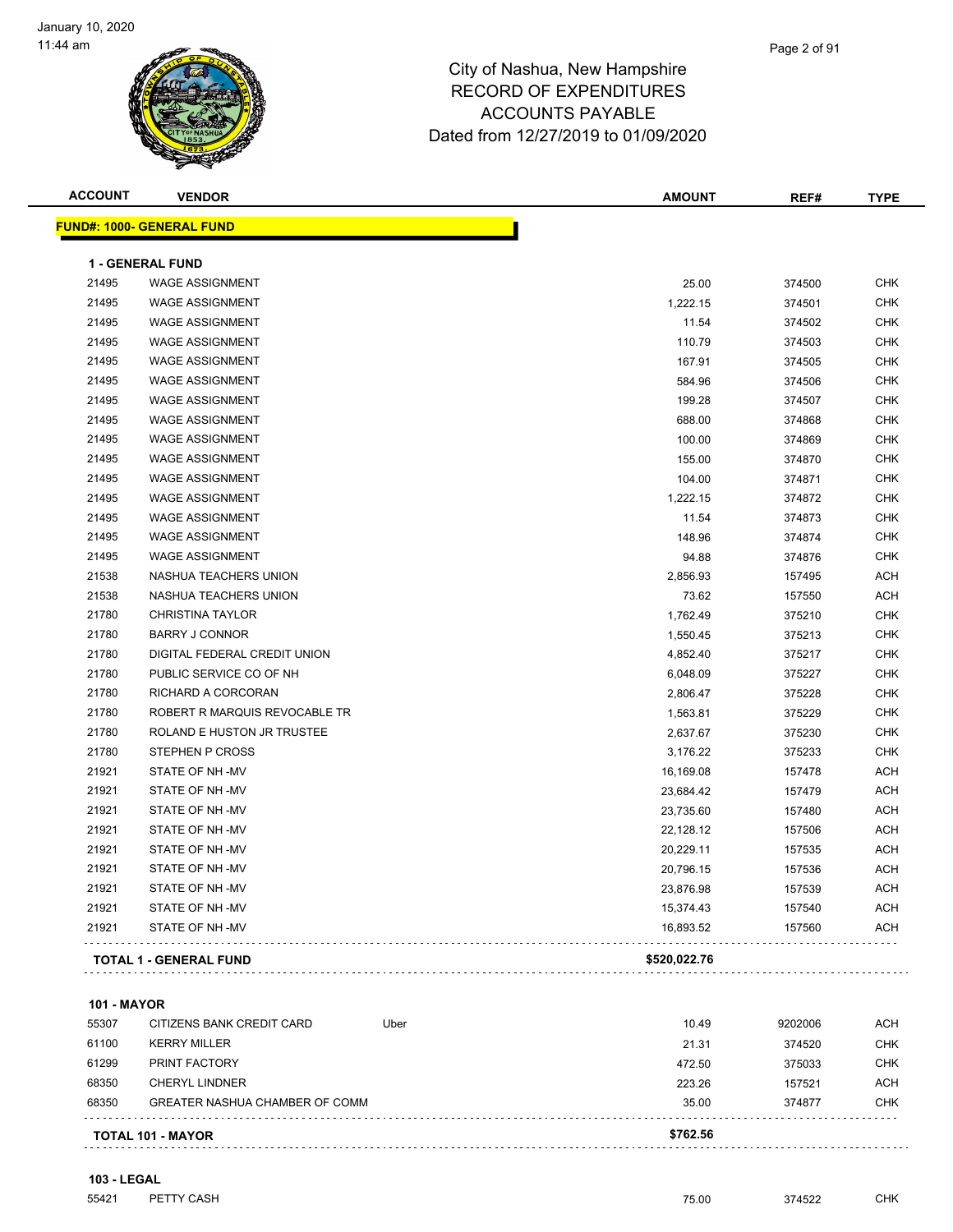

|                | <b>VENDOR</b>                       |                         | <b>AMOUNT</b> | REF#    | TYPE       |
|----------------|-------------------------------------|-------------------------|---------------|---------|------------|
|                | <u> FUND#: 1000- GENERAL FUND</u>   |                         |               |         |            |
|                | TOTAL 103 - LEGAL                   |                         | \$75.00       |         |            |
|                |                                     |                         |               |         |            |
|                | 107 - CITY CLERK                    |                         |               |         |            |
| 42508          | TREASURER STATE OF NH               |                         | 989.00        | 374940  | <b>CHK</b> |
| 44149          | TREASURER STATE OF NH               |                         | 6,713.00      | 374940  | <b>CHK</b> |
| 55200          | <b>NEACTC</b>                       |                         | 60.00         | 374555  | <b>CHK</b> |
| 55200          | NH CITY & TOWN CLERKS ASSOC         |                         | 20.00         | 374932  | <b>CHK</b> |
| 55607          | UNITED PARCEL SERVICE               |                         | 4.30          | 374943  | <b>CHK</b> |
| 55699          | ELIZABETH LU                        |                         | 64.16         | 374625  | <b>CHK</b> |
| 61100          | ANCO SIGNS & STAMPS INC             |                         | 80.45         | 374962  | <b>CHK</b> |
| 61100          | WB MASON CO INC                     |                         | 58.69         | 375059  | <b>CHK</b> |
| 61299          | <b>SUSAN LOVERING</b>               |                         | 109.99        | 157522  | ACH        |
|                | <b>TOTAL 107 - CITY CLERK</b>       |                         | \$8,099.59    |         |            |
|                | <b>111 - HUMAN RESOURCES</b>        |                         |               |         |            |
| 55421          | <b>NANCY TRASK</b>                  |                         | 189.00        | 374527  | <b>CHK</b> |
| 55421          | TREASURER STATE OF NH               |                         | 500.00        | 374563  | <b>CHK</b> |
| 55425          | PEOPLEFACTS LLC                     |                         | 37.01         | 374936  | <b>CHK</b> |
| 55425          | <b>SPORTSENGINE</b>                 |                         | 25.50         | 375046  | <b>CHK</b> |
| 61235          | <b>BRAND ADVANTAGE GROUP</b>        |                         | 664.30        | 374585  | <b>CHK</b> |
|                | <b>TOTAL 111 - HUMAN RESOURCES</b>  |                         | \$1,415.81    |         |            |
|                |                                     |                         |               |         |            |
| 113 - BENEFITS |                                     |                         |               |         |            |
| 59580          | STATE OF NEW HAMPSHIRE UC           |                         | 4,411.56      | 374561  | <b>CHK</b> |
|                | <b>TOTAL 113 - BENEFITS</b>         |                         | \$4,411.56    |         |            |
|                | <b>120 - TELECOMMUNICATIONS</b>     |                         |               |         |            |
| 55109          | CONSOLIDATED COMMUNICATIONS         |                         | 1,529.68      | 374538  | <b>CHK</b> |
| 55109          | PACIFIC TELEMANAGEMENT SERVICE      |                         | 75.00         | 374644  | <b>CHK</b> |
| 55109          | CONSOLIDATED COMMUNICATIONS         |                         | 437.50        | 374912  | <b>CHK</b> |
| 55118          | AT & T MOBILITY                     |                         | 129.69        | 374908  | <b>CHK</b> |
| 55118          | <b>COMCAST</b>                      |                         | 226.73        | 374911  | <b>CHK</b> |
|                | TOTAL 120 - TELECOMMUNICATIONS      |                         | \$2,398.60    |         |            |
|                | <b>122 - INFORMATION TECHNOLOGY</b> |                         |               |         |            |
| 53142          | <b>ADMINS INC</b>                   |                         | 3,900.00      | 157561  | <b>ACH</b> |
| 54400          | CITIZENS BANK CREDIT CARD           | <b>FS*2BRIGHTSPARKS</b> | 22.50         | 9202006 | <b>ACH</b> |
| 54400          | CITIZENS BANK CREDIT CARD           | PAYPAL*RGE INC          | 599.25        | 9202006 | <b>ACH</b> |
| 54407          | INTERWARE DEVELOPMENT               |                         | 3,930.00      | 375000  | <b>CHK</b> |
| 54407          | SHI INTERNATIONAL CORP              |                         | 8,854.00      | 375044  | <b>CHK</b> |
| 54407          | CITIZENS BANK CREDIT CARD           | DNH*GODADDY.COM         | 399.98        | 9202006 | <b>ACH</b> |
| 54407          | CITIZENS BANK CREDIT CARD           | ZOHO CORPORATION        | 1,228.00      | 9202006 | <b>ACH</b> |
| 54407          | CITIZENS BANK CREDIT CARD           | LOGMEIN*GOTOMEETING     | 55.00         | 9202006 | <b>ACH</b> |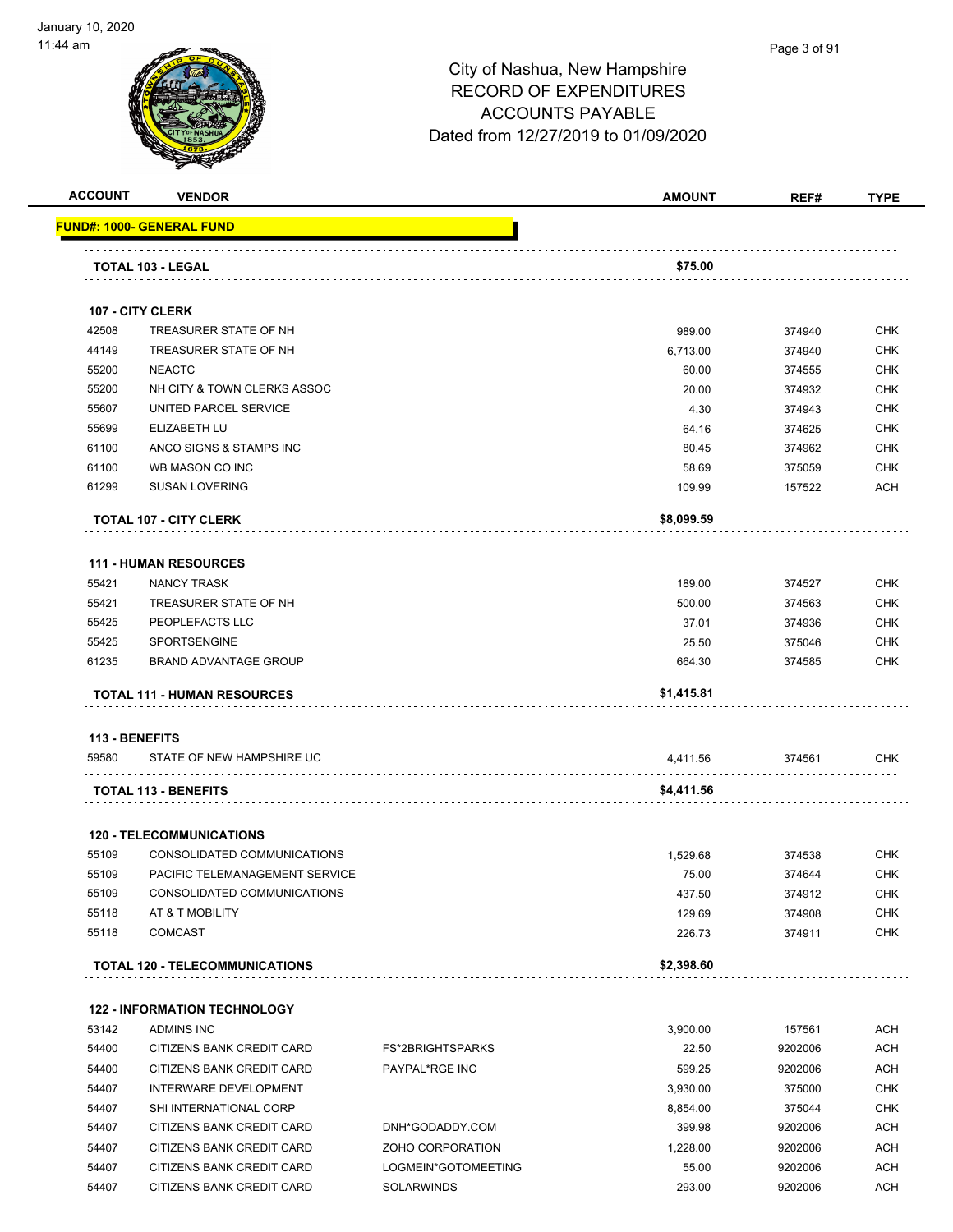| <b>ACCOUNT</b> | <b>VENDOR</b>                             |                 | <b>AMOUNT</b> | REF#    | <b>TYPE</b> |
|----------------|-------------------------------------------|-----------------|---------------|---------|-------------|
|                | <b>FUND#: 1000- GENERAL FUND</b>          |                 |               |         |             |
|                | <b>122 - INFORMATION TECHNOLOGY</b>       |                 |               |         |             |
| 54414          | INTERWARE DEVELOPMENT                     |                 | 1,740.00      | 375000  | <b>CHK</b>  |
| 54421          | CONWAY TECHNOLOGY GROUP                   |                 | 39.69         | 374595  | <b>CHK</b>  |
| 55118          | VERIZON WIRELESS-985557535                |                 | 40.01         | 374945  | <b>CHK</b>  |
| 55607          | UNITED PARCEL SERVICE                     |                 | 7.64          | 374943  | <b>CHK</b>  |
| 71221          | AMAZON CAPITAL SERV (CITY ACH)            |                 | 165.83        | 157507  | <b>ACH</b>  |
| 71221          | VERIZON WIRELESS-642044677                |                 | 2.119.96      | 374569  | <b>CHK</b>  |
| 71228          | CITIZENS BANK CREDIT CARD                 | MSFT*MSBILLINFO | 5.00          | 9202006 | ACH         |
|                | <b>TOTAL 122 - INFORMATION TECHNOLOGY</b> |                 | \$23,399.86   |         |             |
|                | <b>126 - FINANCIAL SERVICES</b>           |                 |               |         |             |
| 42200          | <b>MICHAEL DOUGHERTY</b>                  |                 | 63.00         | 374599  | <b>CHK</b>  |
| 42200          | <b>BRIAN CHARLES KRUEGER</b>              |                 | 454.00        | 374622  | <b>CHK</b>  |
| 42200          | ROBERT POULIN                             |                 | 20.00         | 374649  | <b>CHK</b>  |
| 42200          | <b>ERIC PRINCE</b>                        |                 | 165.20        | 374650  | <b>CHK</b>  |
| 42200          | EDWARD QUINN                              |                 | 140.20        | 374654  | <b>CHK</b>  |
| 42200          | <b>KEERTHI RAMACHANSRUNI</b>              |                 | 107.00        | 374655  | <b>CHK</b>  |
| 42200          | <b>KEVIN REED</b>                         |                 | 118.20        | 374656  | <b>CHK</b>  |
| 42200          | DONNA SVENSON                             |                 | 203.00        | 374665  | <b>CHK</b>  |
| 53452          | <b>RANDSTAD</b>                           |                 | 2,027.25      | 157529  | <b>ACH</b>  |
| 53452          | <b>RANDSTAD</b>                           |                 | 816.00        | 157586  | ACH         |
| 53467          | <b>MAILINGS UNLIMITED</b>                 |                 | 1,063.87      | 374626  | <b>CHK</b>  |
| 55200          | GOVERNMENT FINANCE OFFCRS ASSN            |                 | 640.00        | 374541  | <b>CHK</b>  |
| 55200          | NH TAX COLLECTORS ASSOCIATION             |                 | 40.00         | 374557  | <b>CHK</b>  |
| 55607          | <b>MAILINGS UNLIMITED</b>                 |                 | 119.48        | 374626  | <b>CHK</b>  |
| 55699          | CITIZENS BANK CREDIT CARD                 | <b>TINCheck</b> | 100.00        | 9202006 | <b>ACH</b>  |
| 61100          | AMAZON CAPITAL SERV (CITY ACH)            |                 | 172.30        | 157507  | <b>ACH</b>  |
| 61100          | WB MASON CO INC                           |                 | 146.70        | 375059  | <b>CHK</b>  |
| 61235          | <b>BRAND ADVANTAGE GROUP</b>              |                 | 240.00        | 374585  | CHK         |
|                | <b>TOTAL 126 - FINANCIAL SERVICES</b>     |                 | \$6,636.20    |         |             |
|                |                                           |                 |               |         |             |
|                | <b>129 - CITY BUILDINGS</b>               |                 |               |         |             |
| 54100          | <b>EVERSOURCE</b>                         |                 | 4,169.62      | 374914  | <b>CHK</b>  |
| 54114          | LIBERTY UTILITIES - NH                    |                 | 1,125.00      | 374919  | <b>CHK</b>  |
| 54114          | LIBERTY UTILITIES - NH                    |                 | 1,413.68      | 374920  | <b>CHK</b>  |
| 54141          | PENNICHUCK WATER WORKS INC                |                 | 788.20        | 374935  | <b>CHK</b>  |
| 54243          | AMAZON CAPITAL SERV (CITY ACH)            |                 | 21.65         | 157507  | ACH         |
| 54280          | AMAZON CAPITAL SERV (CITY ACH)            |                 | 43.98         | 157562  | <b>ACH</b>  |
| 54280          | REXEL USA INC                             |                 | 408.30        | 157587  | ACH         |

54280 PROTECTION ONE ALARM MONTORING **119.41** 374652 CHK  $\sim$   $\sim$   $\sim$   $\sim$ **TOTAL 129 - CITY BUILDINGS \$8,789.84**

#### **130 - PURCHASING**

| 55307 | <b>AMY GIRARD</b>        | 42.83  | 374892 | <b>CHK</b> |
|-------|--------------------------|--------|--------|------------|
| 55500 | UNION LEADER CORPORATION | 665.00 | 374942 | CHK        |

KERRY FIRE PROTECTION INC  $700.00$   $374621$  CHK

. . . . . . . . . . .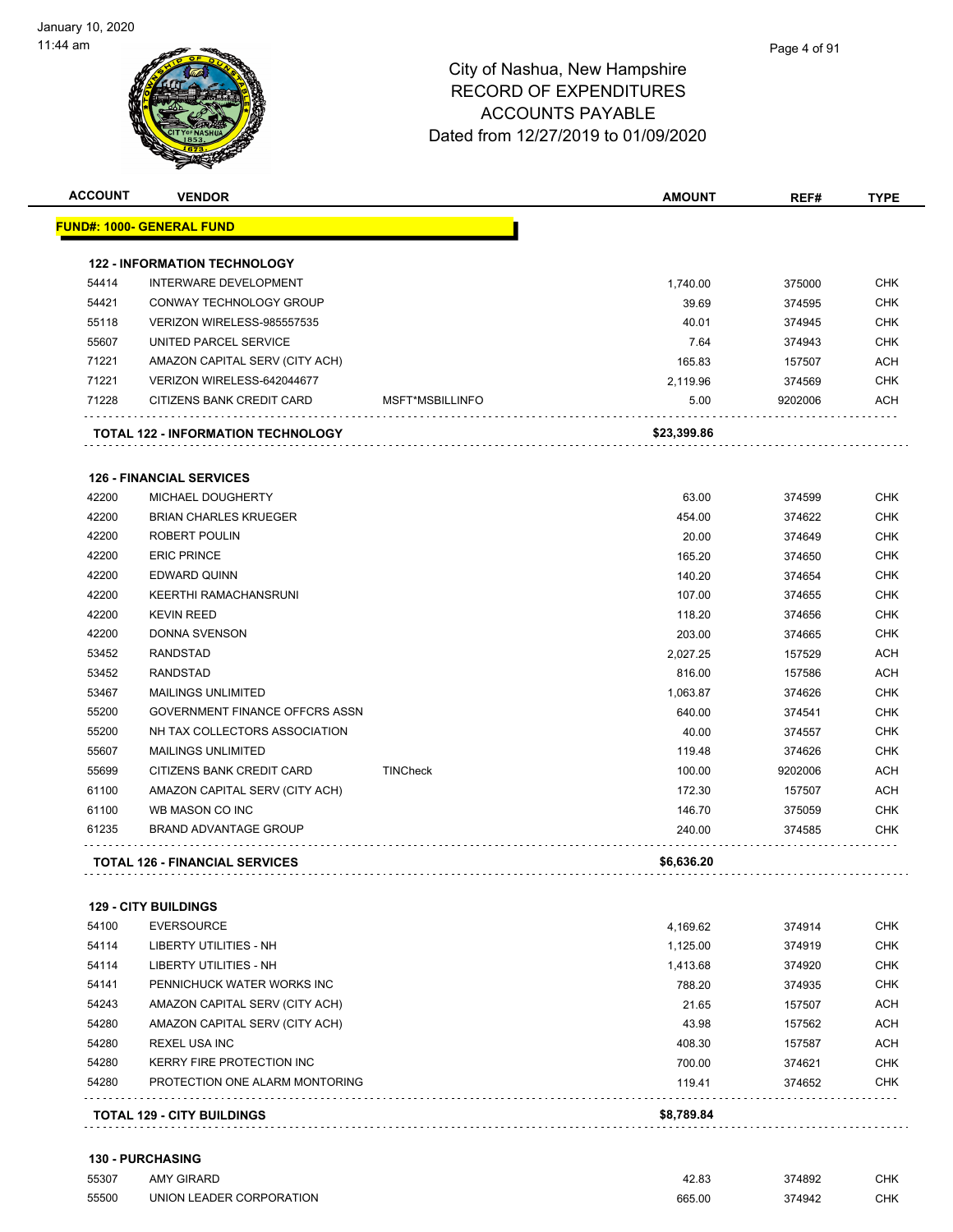| <b>ACCOUNT</b> | <b>VENDOR</b>                                         | <b>AMOUNT</b>    | REF#             | <b>TYPE</b>              |
|----------------|-------------------------------------------------------|------------------|------------------|--------------------------|
|                | <b>FUND#: 1000- GENERAL FUND</b>                      |                  |                  |                          |
|                | <b>130 - PURCHASING</b>                               |                  |                  |                          |
| 55607          | UNITED PARCEL SERVICE                                 | 14.08            | 374564           | CHK                      |
|                | <b>TOTAL 130 - PURCHASING</b>                         | \$721.91         |                  |                          |
|                | <b>132 - ASSESSING</b>                                |                  |                  |                          |
| 55307          | <b>DOUGLAS DAME</b>                                   | 103.34           | 374510           | <b>CHK</b>               |
|                | <b>TOTAL 132 - ASSESSING</b>                          | \$103.34         |                  |                          |
|                | <b>142 - WOODLAWN CEMETERY</b>                        |                  |                  |                          |
| 54100          | <b>EVERSOURCE</b>                                     | 338.84           | 374914           | CHK                      |
| 54107          | MCLAUGHLIN OIL CO                                     | 351.27           | 374632           | <b>CHK</b>               |
| 54107          | MCLAUGHLIN OIL CO                                     | 364.43           | 375016           | <b>CHK</b>               |
| 54114          | LIBERTY UTILITIES - NH                                | 222.37           | 374547           | CHK                      |
| 54280          | <b>STATELINE IRRIGATION</b>                           | 153.10           | 375048           | <b>CHK</b>               |
| 54399          | <b>CINTAS</b>                                         | 99.00            | 374976           | <b>CHK</b>               |
| 54600          | <b>BEST FORD</b>                                      | 57.04            | 374968           | <b>CHK</b>               |
| 61100          | AMAZON CAPITAL SERV (CITY ACH)                        | 9.36             | 157562           | <b>ACH</b>               |
| 61142          | <b>CINTAS</b>                                         | 11.76            | 374976           | <b>CHK</b>               |
| 61499          | AMAZON CAPITAL SERV (CITY ACH)                        | 18.23            | 157507           | ACH                      |
|                |                                                       |                  |                  |                          |
| 54100<br>54280 | <b>EVERSOURCE</b><br>HOME DEPOT CREDIT SERVICE 3065   | 112.03<br>129.42 | 374914<br>157516 | <b>CHK</b><br><b>ACH</b> |
| 55699          | SHATTUCK MALONE OIL CO                                | 94.00            | 374560           | CHK                      |
| 61307          | SHATTUCK MALONE OIL CO                                | 202.97           | 374938           | CHK                      |
|                | <b>TOTAL 144 - EDGEWOOD &amp; SUBURBAN CEMETERIES</b> | \$538.42         |                  |                          |
| 150 - POLICE   |                                                       |                  |                  |                          |
| 53135          | ELIZABETH D PANAGOULIS                                | 250.00           | 374645           | <b>CHK</b>               |
| 53135          | ST JOSEPHS HOSPITAL                                   | 224.35           | 374663           | <b>CHK</b>               |
| 53999          | AAA CREDIT SCREENING SERV LLC                         | 120.00           | 374954           | <b>CHK</b>               |
| 54100          | EVERSOUCE-POWER SUPPLY                                | 13,446.26        | 374913           | <b>CHK</b>               |
| 54100          | <b>EVERSOURCE</b>                                     | 128.17           | 374914           | <b>CHK</b>               |
| 54107          | SHATTUCK MALONE OIL CO                                | 436.09           | 374560           | <b>CHK</b>               |
| 54114          | <b>DIRECT ENERGY BUSINESS</b>                         | 4,170.71         | 157512           | ACH                      |
| 54114          | LIBERTY UTILITIES - NH                                | 81.30            | 374545           | <b>CHK</b>               |
| 54141          | PENNICHUCK WATER WORKS INC                            | 567.92           | 374935           | <b>CHK</b>               |
| 54280          | F W WEBB COMPANY                                      | 100.19           | 374987           | <b>CHK</b>               |
| 54280          | NASHUA WALLPAPER CO INC                               | 119.96           | 375022           | <b>CHK</b>               |
| 54407          | RELX INC DBA LEXISNEXIS                               | 165.00           | 375036           | <b>CHK</b>               |
| 54600          | <b>BEST FORD</b>                                      | 52.00            | 374582           | <b>CHK</b>               |
| 54600          | <b>IRWIN MARINE</b>                                   | 2,999.07         | 374618           | <b>CHK</b>               |
| 54600          | MIKE'S EQUIPMENT REPAIR                               | 170.00           | 374634           | <b>CHK</b>               |
| 54600          | SULLIVAN TIRE COMPANY                                 | 84.00            | 374664           | <b>CHK</b>               |
|                |                                                       |                  |                  |                          |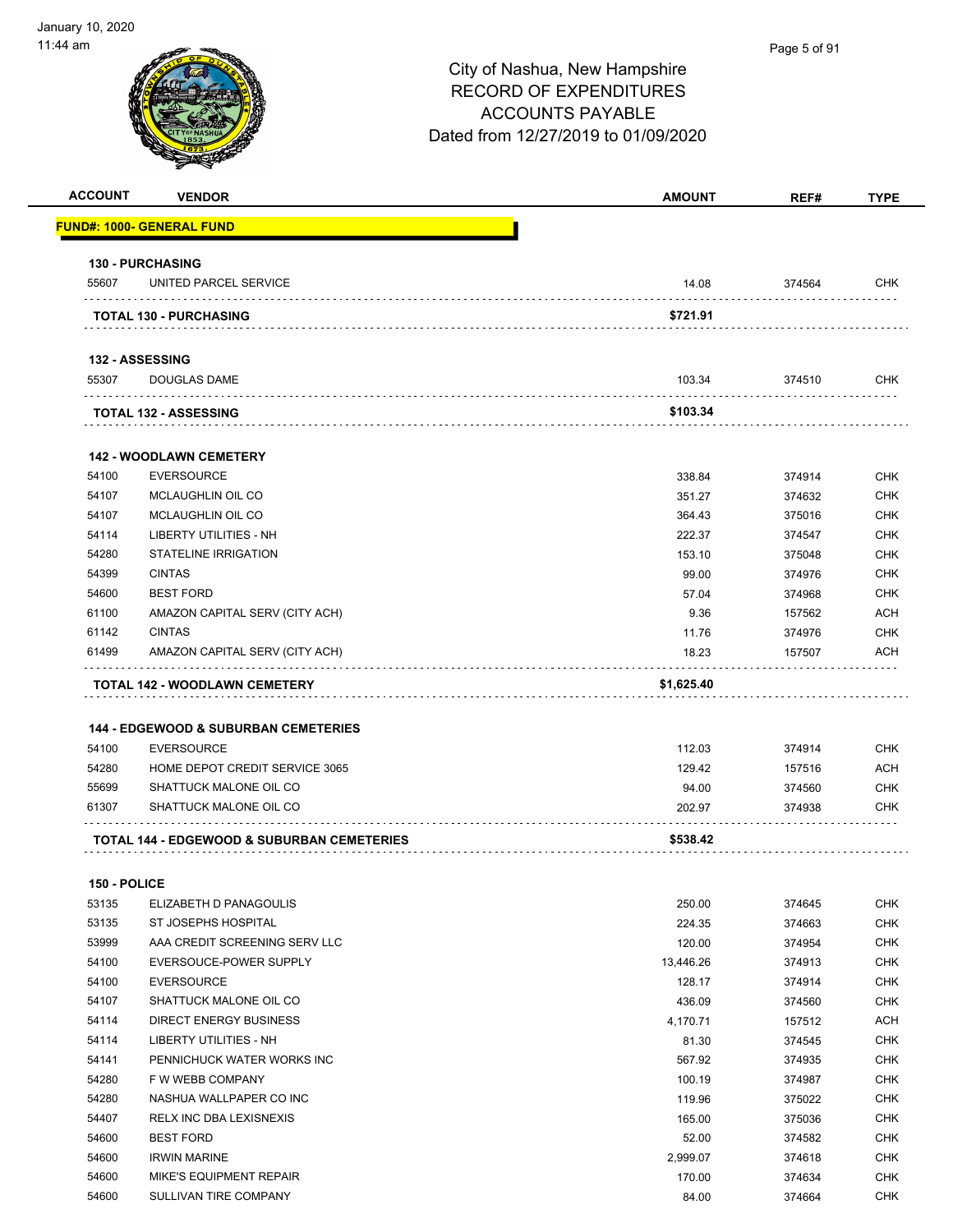

| <b>ACCOUNT</b> | <b>VENDOR</b>                     |                     | <b>AMOUNT</b> | REF#    | <b>TYPE</b> |
|----------------|-----------------------------------|---------------------|---------------|---------|-------------|
|                | <u> FUND#: 1000- GENERAL FUND</u> |                     |               |         |             |
|                |                                   |                     |               |         |             |
| 150 - POLICE   |                                   |                     |               |         |             |
| 54849          | <b>COMCAST</b>                    |                     | 184.85        | 374536  | CHK         |
| 54849          | <b>CAITLIN BOUCHER</b>            |                     | 45.96         | 374885  | CHK         |
| 54849          | PETER CINFO                       |                     | 45.96         | 374886  | <b>CHK</b>  |
| 54849          | <b>JOSHUA ST ONGE</b>             |                     | 45.96         | 374905  | <b>CHK</b>  |
| 54849          | CONSOLIDATED COMMUNICATIONS       |                     | 130.69        | 374912  | <b>CHK</b>  |
| 54849          | VERIZON WIRELESS-286546928        |                     | 1,094.88      | 374946  | <b>CHK</b>  |
| 55118          | VERIZON WIRELESS-581499451        |                     | 622.23        | 374566  | <b>CHK</b>  |
| 55200          | TREASURER STATE OF NH             |                     | 75.00         | 374941  | <b>CHK</b>  |
| 55307          | <b>CHRISTOPHER MURPHY</b>         |                     | 46.40         | 374899  | <b>CHK</b>  |
| 55400          | CITIZENS BANK CREDIT CARD         | Safariland Training | 895.00        | 9202006 | ACH         |
| 55400          | CITIZENS BANK CREDIT CARD         | Hotels.com          | 519.72        | 9202006 | ACH         |
| 55607          | USPS-CMRS-PB #14658595            |                     | 1,000.00      | 157592  | ACH         |
| 55607          | UNITED PARCEL SERVICE             |                     | 10.11         | 374564  | <b>CHK</b>  |
| 55699          | D & R TOWING INC                  |                     | 870.00        | 374980  | <b>CHK</b>  |
| 55699          | NASHUA MILLYARD ASSOC INC         |                     | 388.46        | 375020  | <b>CHK</b>  |
| 61100          | CONWAY TECHNOLOGY GROUP           |                     | 99.00         | 374595  | <b>CHK</b>  |
| 61100          | TAB PRODUCTS CO LLC               |                     | 163.17        | 375051  | <b>CHK</b>  |
| 61100          | WB MASON CO INC                   |                     | 783.68        | 375059  | <b>CHK</b>  |
| 61100          | CITIZENS BANK CREDIT CARD         | Amazon              | 79.99         | 9202006 | ACH         |
| 61107          | <b>BEN'S UNIFORMS</b>             |                     | 378.00        | 374581  | <b>CHK</b>  |
| 61107          | <b>BEN'S UNIFORMS</b>             |                     | 195.00        | 374967  | CHK         |
| 61110          | AMERICAN DIVING SUPPLY LLC        |                     | 135.00        | 157563  | ACH         |
| 61110          | <b>BEN'S UNIFORMS</b>             |                     | 919.00        | 374581  | <b>CHK</b>  |
| 61110          | <b>BEN'S UNIFORMS</b>             |                     | 368.00        | 374967  | <b>CHK</b>  |
| 61121          | <b>EAGLE POINT GUN</b>            |                     | 4,596.00      | 374601  | <b>CHK</b>  |
| 61121          | ATLANTIC TACTICAL INC             |                     | 1,742.75      | 374965  | <b>CHK</b>  |
| 61185          | <b>ARROWHEAD FORENSICS</b>        |                     | 135.69        | 374578  | CHK         |
| 61299          | <b>ERIC WALKER</b>                |                     | 48.98         | 374529  | <b>CHK</b>  |
| 61299          | <b>GUIDO MARCHIONDA</b>           |                     | 103.83        | 374895  | <b>CHK</b>  |
| 61299          | <b>ERIC WALKER</b>                |                     | 45.88         | 374906  | CHK         |
| 61299          | <b>NAVEEN VAKA</b>                |                     | 40.00         | 375057  | <b>CHK</b>  |
| 61299          | WITMER PUBLIC SAFETY GROUP INC    |                     | 436.70        | 375060  | <b>CHK</b>  |
| 61299          | CITIZENS BANK CREDIT CARD         | Amazon              | 58.42         | 9202006 | ACH         |
| 61428          | HOME DEPOT CREDIT SERVICE 3073    |                     | 256.75        | 157517  | ACH         |
| 61428          | THE DURKIN CO INC                 |                     | 659.10        | 374600  | CHK         |
| 61428          | <b>IMPERIAL DADE</b>              |                     | 575.34        | 374615  | <b>CHK</b>  |
| 61428          | LOWE'S - 3502                     |                     | 80.72         | 374624  | <b>CHK</b>  |
| 61650          | WB MASON CO INC                   |                     | 126.20        | 375059  | <b>CHK</b>  |
| 61799          | <b>FACTORY MOTOR PARTS</b>        |                     | 241.86        | 157568  | ACH         |
| 61799          | <b>BEST FORD</b>                  |                     | 1,042.95      | 374582  | CHK         |
| 61799          | NORTHERN FOREIGN CAR PARTS INC    |                     | 249.42        | 374641  | CHK         |
| 61799          | SNAP-ON CREDIT LLC                |                     | 124.91        | 374661  | CHK         |
| 61799          | ADAMSON INDUSTRIES CORP           |                     | 1,329.30      | 374958  | CHK         |
| 61799          | P B ELECTRONICS INC               |                     | 67.00         | 375025  | <b>CHK</b>  |
| 61910          | OBU                               |                     | 160.00        | 374934  | <b>CHK</b>  |
| 71221          | DELL MARKETING LP                 |                     | 9,367.56      | 374983  | CHK         |
| 71221          | GOVCONNECTION INC                 |                     | 595.00        | 374991  | <b>CHK</b>  |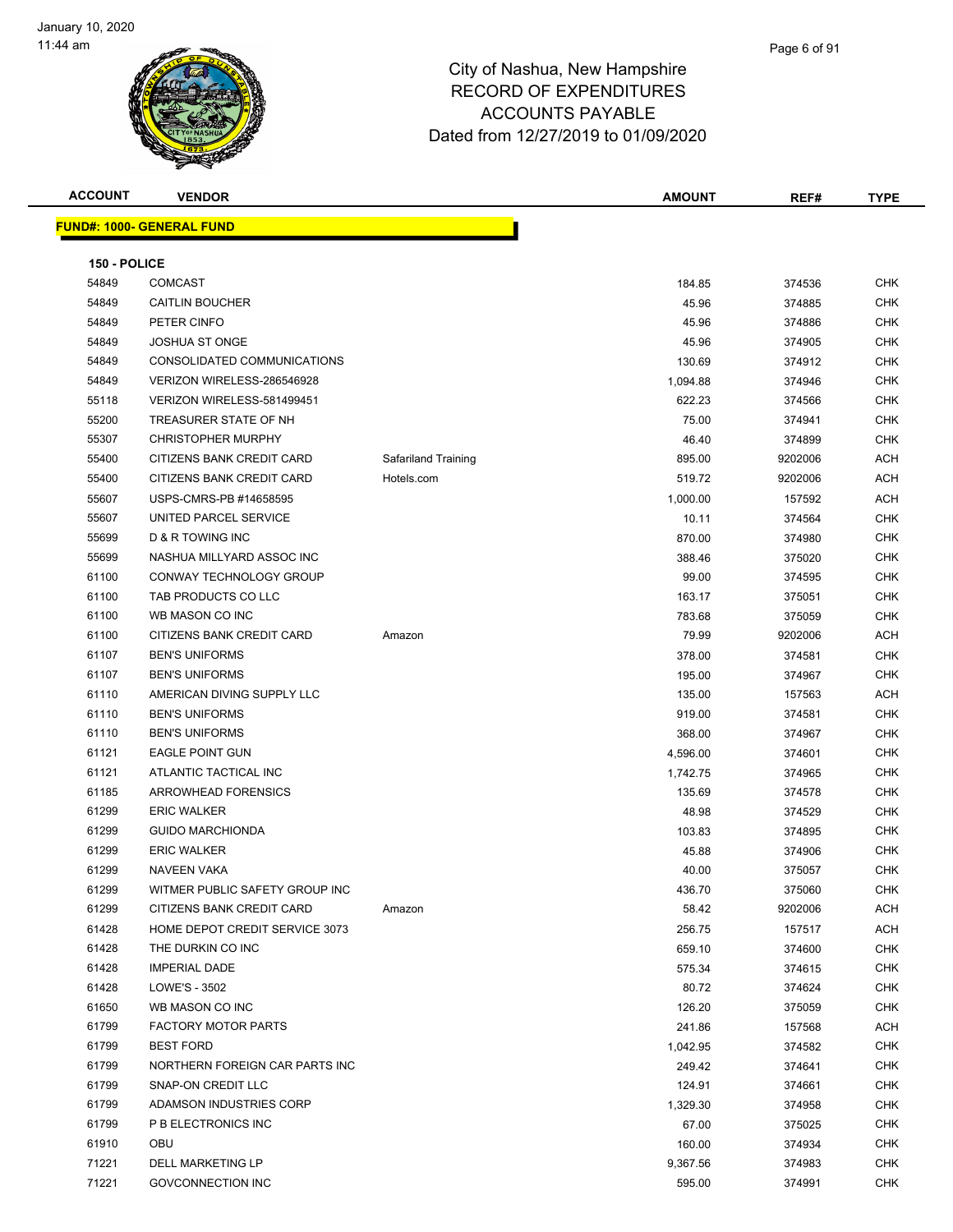

| <b>ACCOUNT</b>    | <b>VENDOR</b>                     |                            | <b>AMOUNT</b> | REF#    | <b>TYPE</b> |
|-------------------|-----------------------------------|----------------------------|---------------|---------|-------------|
|                   | <u> FUND#: 1000- GENERAL FUND</u> |                            |               |         |             |
|                   |                                   |                            |               |         |             |
|                   | <b>TOTAL 150 - POLICE</b>         |                            | \$54,295.44   |         |             |
|                   |                                   |                            |               |         |             |
| <b>152 - FIRE</b> |                                   |                            |               |         |             |
| 53135             | ST JOSEPHS BUSINESS & HEALTH      |                            | 209.90        | 374662  | <b>CHK</b>  |
| 53455             | FIRE SERVICE TESTING CO INC       |                            | 1,305.00      | 374606  | <b>CHK</b>  |
| 54100             | <b>EVERSOURCE</b>                 |                            | 8,014.16      | 374914  | <b>CHK</b>  |
| 54114             | <b>DIRECT ENERGY BUSINESS</b>     |                            | 2,289.62      | 157512  | ACH         |
| 54114             | <b>LIBERTY UTILITIES - NH</b>     |                            | 1,238.34      | 374542  | <b>CHK</b>  |
| 54114             | LIBERTY UTILITIES - NH            |                            | 486.53        | 374543  | <b>CHK</b>  |
| 54114             | LIBERTY UTILITIES - NH            |                            | 304.25        | 374544  | CHK         |
| 54114             | LIBERTY UTILITIES - NH            |                            | 356.91        | 374551  | <b>CHK</b>  |
| 54114             | LIBERTY UTILITIES - NH            |                            | 431.85        | 374922  | <b>CHK</b>  |
| 54141             | PENNICHUCK WATER WORKS INC        |                            | 924.48        | 374935  | CHK         |
| 54228             | JP PEST SERVICES INC              |                            | 247.00        | 157520  | <b>ACH</b>  |
| 54243             | AE MECHANICAL INC                 |                            | 299.86        | 374574  | <b>CHK</b>  |
| 54280             | HOME DEPOT CREDIT SERVICE 3065    |                            | 14.46         | 157516  | <b>ACH</b>  |
| 54280             | M & M ELECTRICAL SUPPLY CO INC    |                            | 28.72         | 157524  | <b>ACH</b>  |
| 54280             | MICHAEL DUVARNEY                  |                            | 435.64        | 374511  | <b>CHK</b>  |
| 54280             | MATRIX COMMERCIAL CLEANING        |                            | 780.00        | 374628  | <b>CHK</b>  |
| 54280             | PALMER & SICARD INC               |                            | 2,026.63      | 375027  | <b>CHK</b>  |
| 54414             | ADAMSON INDUSTRIES CORP           |                            | 1,025.85      | 374573  | <b>CHK</b>  |
| 54487             | HOME DEPOT CREDIT SERVICE 3065    |                            | 259.04        | 157516  | <b>ACH</b>  |
| 54487             | <b>BATTERIES PLUS</b>             |                            | 37.07         | 374580  | <b>CHK</b>  |
| 54600             | <b>FACTORY MOTOR PARTS</b>        |                            | 52.20         | 157568  | <b>ACH</b>  |
| 54600             | <b>CUMMINS NORTHEAST LLC</b>      |                            | 3,373.69      | 374596  | <b>CHK</b>  |
| 54600             | SANEL NAPA                        |                            | 355.05        | 375043  | <b>CHK</b>  |
| 55421             | LIFEGUARD SYSTEMS INC             |                            | 900.00        | 375005  | <b>CHK</b>  |
| 55421             | <b>CITIZENS BANK CREDIT CARD</b>  | National Registry Of EMT's | 1,445.00      | 9202006 | <b>ACH</b>  |
| 55607             | UNITED PARCEL SERVICE             |                            | 4.15          | 374564  | <b>CHK</b>  |
| 55607             | UNITED PARCEL SERVICE             |                            | 11.20         | 374943  | <b>CHK</b>  |
| 55699             | TRUE BLUE CLEANERS                |                            | 86.50         | 374668  | <b>CHK</b>  |
| 55699             | TRUE BLUE CLEANERS                |                            | 105.25        | 375054  | <b>CHK</b>  |
| 61100             | AMAZON CAPITAL SERV (CITY ACH)    |                            | 13.74         | 157562  | <b>ACH</b>  |
| 61100             | <b>MAGNATAG VISIBLE SYSTEMS</b>   |                            | 90.11         | 157576  | <b>ACH</b>  |
| 61100             | <b>KAREN M CONDE</b>              |                            | 85.50         | 374509  | <b>CHK</b>  |
| 61100             | WB MASON CO INC                   |                            | 77.41         | 374673  | <b>CHK</b>  |
| 61100             | WB MASON CO INC                   |                            | 163.22        | 375059  | <b>CHK</b>  |
| 61142             | HOME DEPOT CREDIT SERVICE 3065    |                            | 272.72        | 157516  | ACH         |
| 61307             | NEW ENGLAND KENWORTH              |                            | 58.98         | 375023  | <b>CHK</b>  |
| 61428             | WB MASON CO INC                   |                            | 157.79        | 374673  | <b>CHK</b>  |
| 61428             | NEW ENGLAND PAPER & SUPPLY        |                            | 324.58        | 375024  | <b>CHK</b>  |
| 61428             | WB MASON CO INC                   |                            | 266.58        | 375059  | <b>CHK</b>  |
| 61705             | MAYNARD & LESIEUR INC             |                            | 5,561.60      | 375013  | <b>CHK</b>  |
| 61709             | <b>CUMMINS NORTHEAST LLC</b>      |                            | 2,121.48      | 374596  | <b>CHK</b>  |
| 61799             | HOME DEPOT CREDIT SERVICE 3065    |                            | 46.94         | 157516  | ACH         |
| 61799             | <b>BEST FORD</b>                  |                            | 38.64         | 374582  | <b>CHK</b>  |
| 61799             | <b>MILTON CAT</b>                 |                            | 149.21        | 374928  | <b>CHK</b>  |
| 61799             | <b>BEST FORD</b>                  |                            | 221.91        | 374968  | <b>CHK</b>  |
|                   |                                   |                            |               |         |             |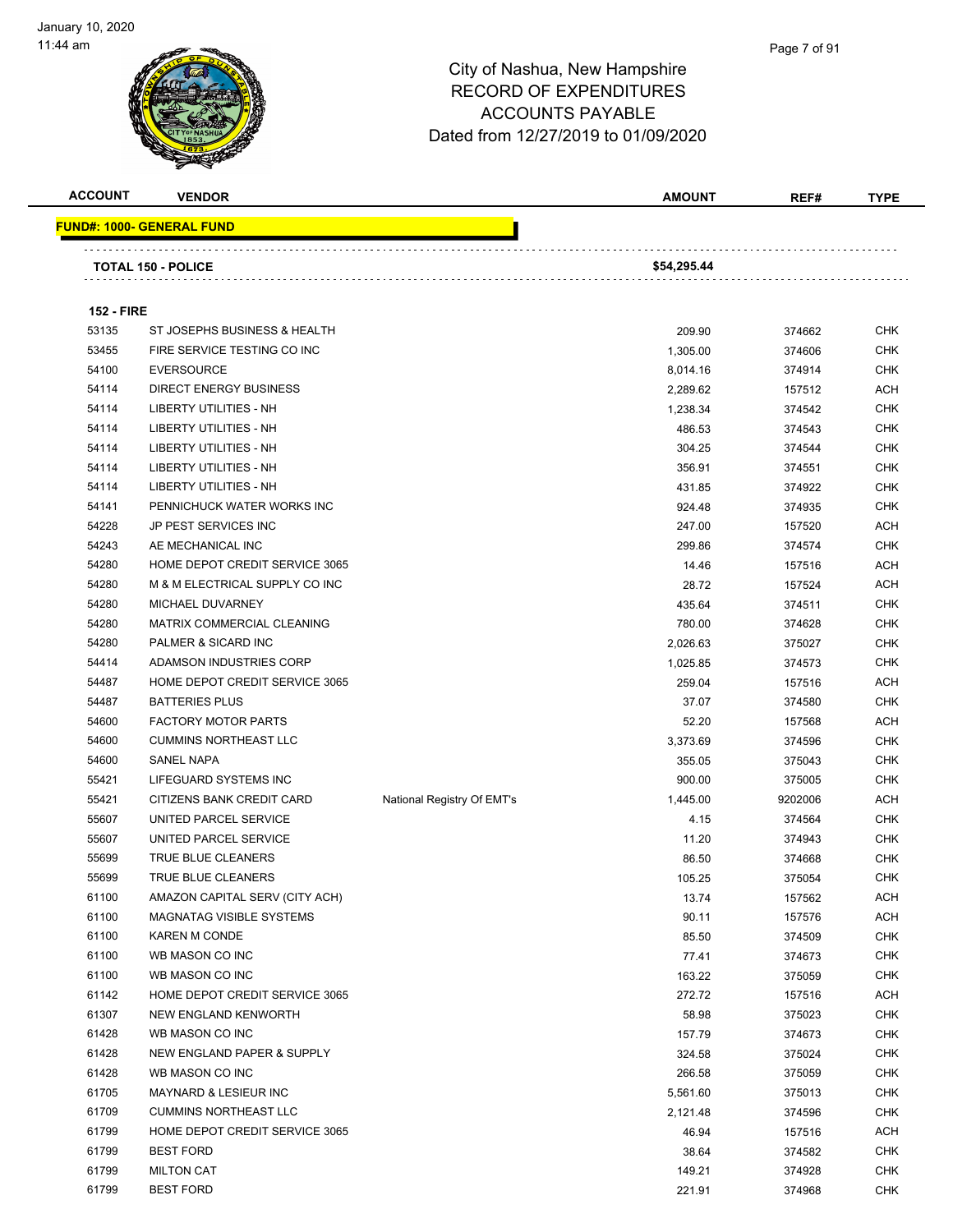

| <b>ACCOUNT</b>    | <b>VENDOR</b>                          | <b>AMOUNT</b> | REF#   | <b>TYPE</b> |
|-------------------|----------------------------------------|---------------|--------|-------------|
|                   | <u> FUND#: 1000- GENERAL FUND</u>      |               |        |             |
|                   |                                        |               |        |             |
| <b>152 - FIRE</b> |                                        |               |        |             |
| 61799             | LIBERTY INTNL TRUCKS OF NH LLC         | 301.88        | 375004 | <b>CHK</b>  |
| 61799             | MAYNARD & LESIEUR INC                  | 55.00         | 375013 | <b>CHK</b>  |
| 61799             | <b>MIKES CUSTOM KANVAS</b>             | 200.00        | 375018 | <b>CHK</b>  |
| 61799             | MINUTEMAN TRUCKS INC                   | 2,384.04      | 375019 | <b>CHK</b>  |
| 61799             | <b>NEW ENGLAND KENWORTH</b>            | 7.33          | 375023 | CHK         |
| 61910             | <b>KAREN M CONDE</b>                   | 140.67        | 374509 | <b>CHK</b>  |
| 71000             | DC AQUATIC SPECIALTIES INC             | 1,311.15      | 157565 | <b>ACH</b>  |
| 71400             | FIREMATIC SUPPLY CO INC                | 361.79        | 374607 | CHK         |
| 71400             | INDUSTRIAL PROTECTION SERVICES         | 125.00        | 374616 | <b>CHK</b>  |
| 71400             | YANKEE EQUIPMENT SYSTEMS INC           | 783.37        | 374675 | CHK         |
| 71432             | HOME DEPOT CREDIT SERVICE 3065         | 449.61        | 157516 | ACH         |
| 71432             | ADAMSON INDUSTRIES CORP                | 1,679.90      | 374573 | <b>CHK</b>  |
| 71432             | FIREMATIC SUPPLY CO INC                | 450.44        | 374607 | <b>CHK</b>  |
| 71999             | DC AQUATIC SPECIALTIES INC             | 3,240.00      | 157565 | ACH         |
|                   |                                        |               |        |             |
|                   | <b>TOTAL 152 - FIRE</b>                | \$48,188.94   |        |             |
|                   |                                        |               |        |             |
|                   | <b>153 - BUILDING INSPECTION</b>       |               |        |             |
| 55100             | VERIZON WIRELESS-642044677             | 274.74        | 374569 | <b>CHK</b>  |
| 55307             | TIMOTHY DUPONT                         | 362.40        | 374890 | CHK         |
| 55307             | <b>RUSS MARCUM</b>                     | 332.92        | 374896 | CHK         |
| 55307             | DAWN MICHAUD                           | 222.14        | 374898 | CHK         |
| 55307             | <b>JEFFREY RICHARD</b>                 | 331.76        | 374904 | CHK         |
| 55307             | <b>WILLIAM MCKINNEY</b>                | 189.66        | 374907 | CHK         |
|                   | <b>TOTAL 153 - BUILDING INSPECTION</b> | \$1,713.62    |        |             |
|                   |                                        |               |        |             |
|                   | <b>155 - CODE ENFORCEMENT</b>          |               |        |             |
| 55100             | VERIZON WIRELESS 542313821-001         | 120.03        | 374950 | CHK         |
| 55307             | <b>KYLE METCALF</b>                    | 430.94        | 157526 | ACH         |
| 55307             | ROBERT SOUSA                           | 304.50        | 374525 | <b>CHK</b>  |
| 55307             | <b>NELSON ORTEGA</b>                   | 137.75        | 374900 | <b>CHK</b>  |
|                   |                                        |               |        |             |
|                   | <b>TOTAL 155 - CODE ENFORCEMENT</b>    | \$993.22      |        |             |
|                   | <b>156 - EMERGENCY MANAGEMENT</b>      |               |        |             |
| 55300             | <b>MATTHEW CHIGAS</b>                  | 326.96        | 157505 | <b>ACH</b>  |
| 55307             | <b>MATTHEW CHIGAS</b>                  | 102.08        | 157505 | <b>ACH</b>  |
| 55421             | <b>MATTHEW CHIGAS</b>                  | 20.00         | 157505 | <b>ACH</b>  |
| 68325             | <b>COMMONWEALTH OF MASS</b>            | 5.00          | 374531 | CHK         |
|                   |                                        |               |        |             |
|                   | TOTAL 156 - EMERGENCY MANAGEMENT       | \$454.04      |        |             |
|                   | <b>157 - CITYWIDE COMMUNICATIONS</b>   |               |        |             |
| 54100             | <b>EVERSOURCE</b>                      | 402.61        | 374914 | <b>CHK</b>  |
| 54114             | <b>ENERGY NORTH PROPANE</b>            | 2,188.94      | 374539 | <b>CHK</b>  |
| 54487             | MOTOROLA SOLUTIONS INC                 | 173.05        | 374554 | <b>CHK</b>  |

COMCAST 151.85 374536 CHK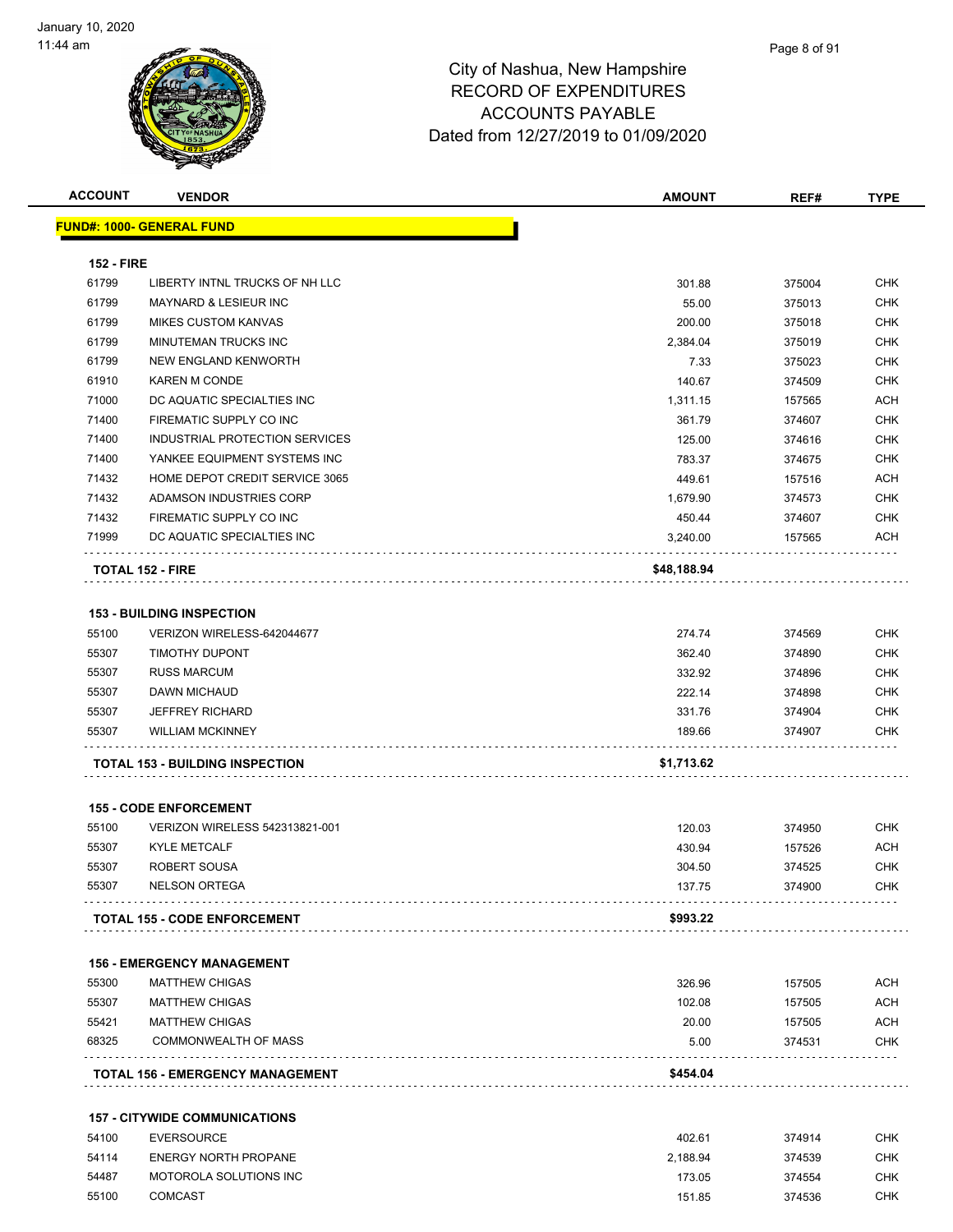| <b>ACCOUNT</b> | <b>VENDOR</b>                                                            |                 | <b>AMOUNT</b>   | REF#    | <b>TYPE</b> |
|----------------|--------------------------------------------------------------------------|-----------------|-----------------|---------|-------------|
|                | <u> FUND#: 1000- GENERAL FUND</u>                                        |                 |                 |         |             |
|                | <b>157 - CITYWIDE COMMUNICATIONS</b>                                     |                 |                 |         |             |
| 55118          | VERIZON WIRELESS-581499451                                               |                 | 120.03          | 374566  | <b>CHK</b>  |
| 55400          | CITIZENS BANK CREDIT CARD                                                | SouthWest       | 25.00           | 9202006 | ACH         |
| 55400          | CITIZENS BANK CREDIT CARD                                                | SouthWest       | 25.00           | 9202006 | <b>ACH</b>  |
| 55400          | CITIZENS BANK CREDIT CARD                                                | SouthWest       | 165.97          | 9202006 | ACH         |
| 55421          | CITIZENS BANK CREDIT CARD                                                | SouthWest       | 560.00          | 9202006 | <b>ACH</b>  |
| 55421          | CITIZENS BANK CREDIT CARD                                                | SouthWest       | 25.00           | 9202006 | <b>ACH</b>  |
| 55421          | CITIZENS BANK CREDIT CARD                                                | SouthWest       | 25.00           | 9202006 | <b>ACH</b>  |
| 55607          | UNITED PARCEL SERVICE                                                    |                 | 10.79           | 374943  | <b>CHK</b>  |
|                | TOTAL 157 - CITYWIDE COMMUNICATIONS                                      |                 | \$3,873.24      |         |             |
|                | <b>159 - HYDRANT FEES-FIRE PROTECTION</b>                                |                 |                 |         |             |
| 54835          | PENNICHUCK WATER WORKS INC                                               |                 | 251,774.71      | 374935  | CHK         |
|                | <b>TOTAL 159 - HYDRANT FEES-FIRE PROTECTION</b>                          |                 | \$251,774.71    |         |             |
|                |                                                                          |                 |                 |         |             |
| 54114          | <b>160 - PW-ADMIN &amp; ENGINEERING</b><br><b>DIRECT ENERGY BUSINESS</b> |                 |                 |         | <b>ACH</b>  |
| 54141          | PENNICHUCK WATER WORKS INC                                               |                 | 222.26<br>85.04 | 157512  | <b>CHK</b>  |
|                |                                                                          |                 |                 | 374935  |             |
| 55118          | VERIZON WIRELESS-542274983                                               |                 | 209.37          | 374949  | <b>CHK</b>  |
| 55200          | PETER KOHALMI                                                            |                 | 270.00          | 374894  | <b>CHK</b>  |
| 55200          | INSTITUTE OF TRNSPRTN ENGINEER                                           |                 | 290.00          | 374916  | <b>CHK</b>  |
| 55200          | <b>NHLSA</b>                                                             |                 | 245.00          | 374933  | CHK         |
| 55307          | <b>ROBERT MEUNIER</b>                                                    |                 | 91.64           | 374519  | <b>CHK</b>  |
| 55307          | <b>MARY WOODS</b>                                                        |                 | 47.85           | 374530  | <b>CHK</b>  |
| 55699          | LFRT CLEANING SERVICES INC                                               |                 | 665.00          | 375003  | <b>CHK</b>  |
| 61107          | REFLECTIVE APPAREL FACTORY INC                                           |                 | 162.16          | 374657  | <b>CHK</b>  |
| 71228          | CITIZENS BANK CREDIT CARD                                                | MSFT*MSBILLINFO | 15.00           | 9202006 | ACH         |
|                | <b>TOTAL 160 - PW-ADMIN &amp; ENGINEERING</b>                            |                 | \$2,303.32      |         |             |
| 161 - STREETS  |                                                                          |                 |                 |         |             |
| 54100          | <b>EVERSOURCE</b>                                                        |                 | 991.35          | 374540  | <b>CHK</b>  |
| 54100          | <b>EVERSOURCE</b>                                                        |                 | 1,425.15        | 374914  | <b>CHK</b>  |
| 54141          | PENNICHUCK WATER WORKS INC                                               |                 | 676.81          | 374935  | CHK         |
| 54200          | LFRT CLEANING SERVICES INC                                               |                 | 855.00          | 375003  | <b>CHK</b>  |
| 54207          | LYDIA E BELTRAN                                                          |                 | 537.50          | 374534  | <b>CHK</b>  |
| 54207          | <b>BEN SENTER TRUCKING</b>                                               |                 | 455.00          | 374535  | <b>CHK</b>  |
| 54207          | METRO WEST LANDSCAPE                                                     |                 | 525.00          | 374553  | <b>CHK</b>  |
| 54207          | <b>VOAT SERVICES</b>                                                     |                 | 462.50          | 374572  | <b>CHK</b>  |
| 54207          | LYDIA E BELTRAN                                                          |                 | 950.00          | 374909  | <b>CHK</b>  |
| 54207          | <b>BEN SENTER TRUCKING</b>                                               |                 | 536.25          | 374910  | <b>CHK</b>  |
| 54207          | METRO WEST LANDSCAPE                                                     |                 | 862.50          | 374925  | <b>CHK</b>  |
| 54207          | <b>VOAT SERVICES</b>                                                     |                 | 837.50          | 374951  | <b>CHK</b>  |
| 54280          | AMAZON CAPITAL SERV (CITY ACH)                                           |                 | 79.99           | 157562  | <b>ACH</b>  |
| 54600          | AMAZON CAPITAL SERV (CITY ACH)                                           |                 | 273.31          | 157507  | ACH         |
| 54600          | ELITE HYDRAULICS LLC                                                     |                 | 575.00          | 157513  | <b>ACH</b>  |

54600 ELITE HYDRAULICS LLC **1,425.00** 1,425.00 157567 ACH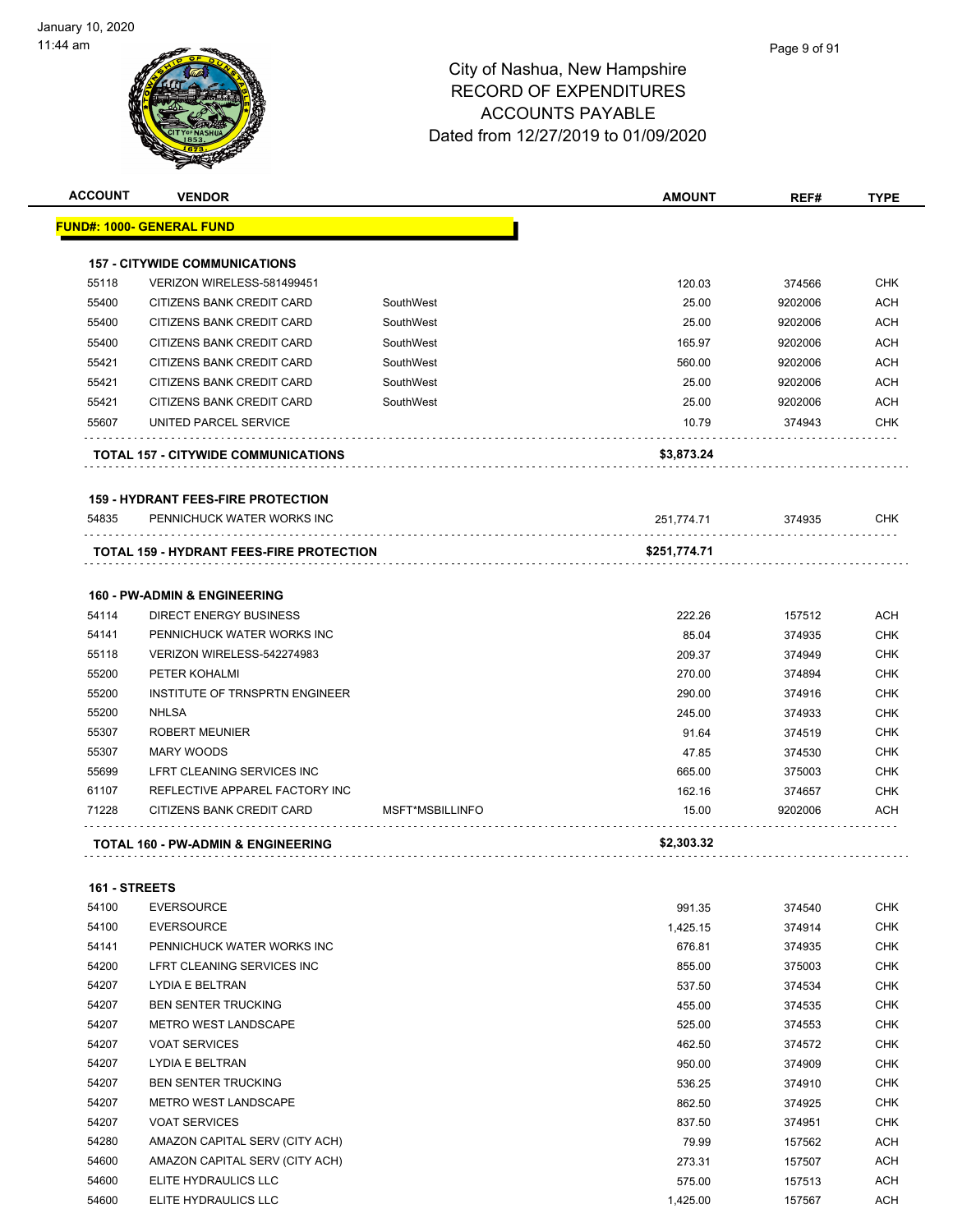#### Page 10 of 91

| <b>ACCOUNT</b> | <b>VENDOR</b>                    | <b>AMOUNT</b> | REF#   | <b>TYPE</b> |
|----------------|----------------------------------|---------------|--------|-------------|
|                | <b>FUND#: 1000- GENERAL FUND</b> |               |        |             |
|                |                                  |               |        |             |
| 161 - STREETS  |                                  |               |        |             |
| 54600          | CARPARTS DISTRIBUTION CENTER,    | 545.00        | 374592 | CHK         |
| 54600          | CHAPPELL TRACTOR SALES INC       | 2,932.00      | 374593 | <b>CHK</b>  |
| 54600          | HOWARD P FAIRFIELD LLC           | 2,228.90      | 374613 | CHK         |
| 54600          | <b>NEW ENGLAND KENWORTH</b>      | 189.68        | 374638 | <b>CHK</b>  |
| 54600          | <b>MILTON CAT</b>                | 1,104.62      | 374927 | <b>CHK</b>  |
| 54600          | CARPARTS DISTRIBUTION CENTER,    | 139.47        | 374972 | <b>CHK</b>  |
| 54600          | <b>FASTENAL CO</b>               | 352.55        | 374988 | CHK         |
| 54600          | LIBERTY INTNL TRUCKS OF NH LLC   | 2,364.05      | 375004 | CHK         |
| 54600          | ROGERS RADIATOR INC              | 1,463.00      | 375038 | <b>CHK</b>  |
| 54600          | <b>SANEL NAPA</b>                | 35.48         | 375042 | <b>CHK</b>  |
| 54625          | <b>BROADSIDE COLLISION LLC</b>   | 920.00        | 374587 | <b>CHK</b>  |
| 54625          | <b>D &amp; R TOWING INC</b>      | 1,840.00      | 374597 | <b>CHK</b>  |
| 55118          | VERIZON WIRELESS-542088278       | 480.12        | 374570 | <b>CHK</b>  |
| 55118          | VERIZON WIRELESS 242253167       | 160.04        | 374571 | CHK         |
| 55400          | NEW ENGLAND CHAPTER APWA         | 75.00         | 374556 | CHK         |
| 61107          | UNIFIRST CORPORATION             | 421.14        | 374669 | <b>CHK</b>  |
| 61107          | UNIFIRST CORPORATION             | 398.74        | 375055 | <b>CHK</b>  |
| 61166          | AIRGAS USA LLC                   | 492.11        | 374959 | CHK         |
| 61299          | <b>FASTENAL CO</b>               | 17.27         | 374605 | CHK         |
| 61299          | NASHUA WALLPAPER CO INC          | 65.98         | 375022 | <b>CHK</b>  |
| 61300          | DENNIS K BURKE INC               | 17,807.50     | 374984 | <b>CHK</b>  |
| 61307          | SHATTUCK MALONE OIL CO           | 1,859.95      | 374560 | <b>CHK</b>  |
| 61307          | SHATTUCK MALONE OIL CO           | 11,762.00     | 374938 | <b>CHK</b>  |
| 61514          | <b>GRANITE STATE MINERAL INC</b> | 15,941.50     | 157515 | ACH         |
| 61514          | <b>EASTERN MINERALS INC</b>      | 6,611.73      | 157566 | ACH         |
| 61514          | <b>GRANITE STATE MINERAL INC</b> | 24,580.75     | 157571 | ACH         |
| 61521          | <b>LEIGHTON A WHITE</b>          | 1,733.83      | 374623 | <b>CHK</b>  |
| 61521          | <b>LEIGHTON A WHITE</b>          | 1,745.84      | 375002 | <b>CHK</b>  |
| 61535          | <b>BROX INDUSTRIES INC</b>       | 891.68        | 374588 | CHK         |
| 61556          | NASHUA WALLPAPER CO INC          | 59.94         | 375022 | CHK         |
| 61560          | HOME DEPOT CREDIT SERVICE 3065   | 1,326.11      | 157516 | ACH         |
| 61560          | <b>FASTENAL CO</b>               | 165.35        | 374605 | CHK         |
| 61560          | <b>SWENSON GRANITE WORKS</b>     | 599.00        | 375050 | <b>CHK</b>  |
| 61705          | <b>MAYNARD &amp; LESIEUR INC</b> | 576.85        | 375014 | <b>CHK</b>  |
| 61709          | BRENNTAG LUBRICANTS NORTHEAST    | 1,415.28      | 374586 | <b>CHK</b>  |
| 61709          | IRVING BLENDING AND PACKAGING    | 288.74        | 374617 | <b>CHK</b>  |
| 61709          | OMEGA INDUSTRIAL SUPPLY          | 229.52        | 374643 | <b>CHK</b>  |
| 61799          | JOHNSON SUPPLY CO INC            | 160.71        | 374620 | <b>CHK</b>  |
| 61799          | USP OF NEW ENGLAND               | 433.98        | 374671 | <b>CHK</b>  |
| 61799          | UNITED PARCEL SERVICE            |               |        | <b>CHK</b>  |
| 61830          | THE TELEGRAPH                    | 5.97          | 374943 | CHK         |
|                |                                  | 166.40        | 374562 |             |
| 71025          | HOME DEPOT CREDIT SERVICE 3065   | 199.00        | 157516 | ACH         |
| 71025          | HOME DEPOT CREDIT SERVICE 3065   | 105.92        | 157572 | <b>ACH</b>  |
| 71025          | MATCO TOOLS                      | 71.60         | 375010 | <b>CHK</b>  |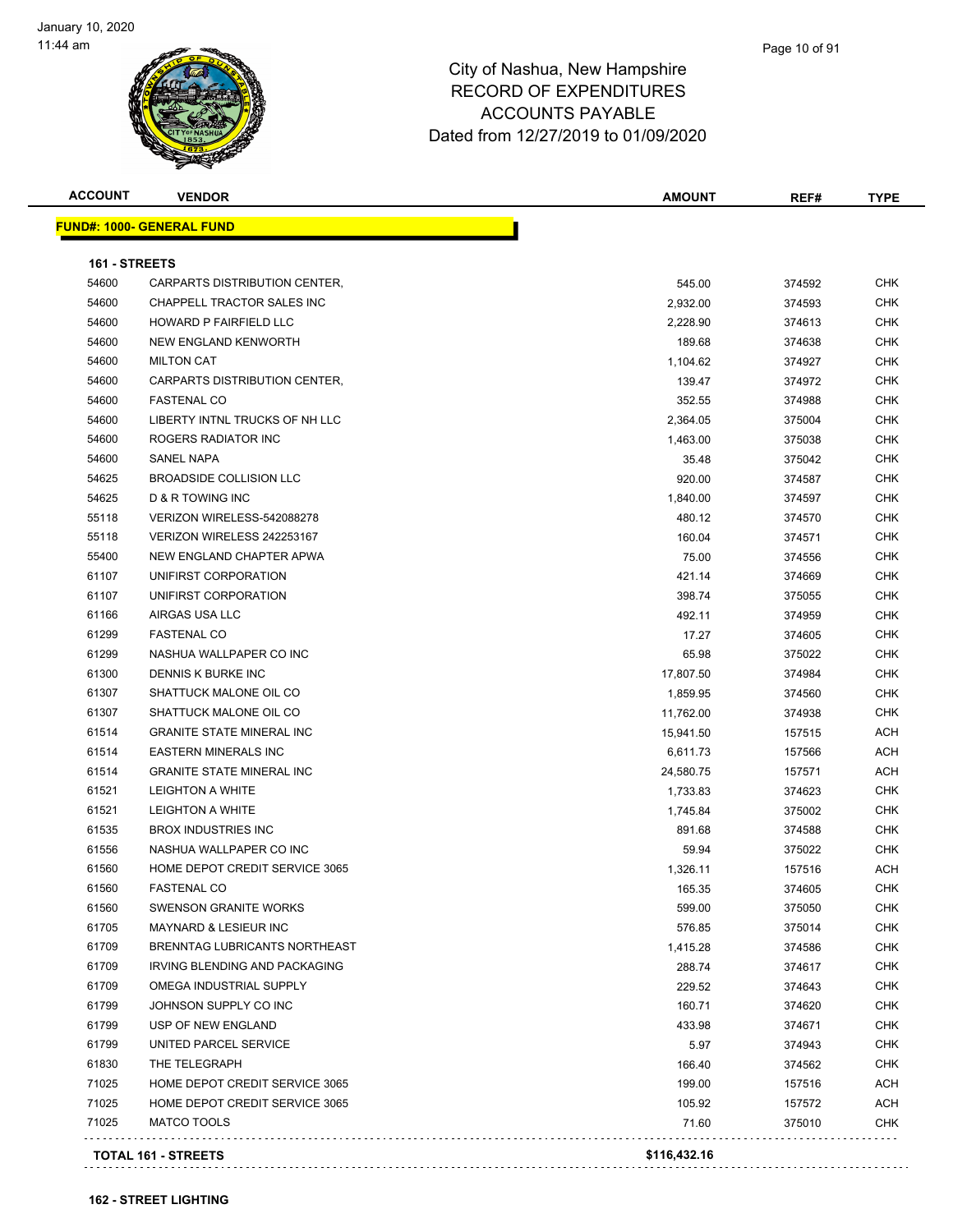

| <b>ACCOUNT</b> | <b>VENDOR</b>                               | <b>AMOUNT</b> | REF#   | <b>TYPE</b> |
|----------------|---------------------------------------------|---------------|--------|-------------|
|                | <u> FUND#: 1000- GENERAL FUND</u>           |               |        |             |
|                | <b>162 - STREET LIGHTING</b>                |               |        |             |
| 54100          | <b>EVERSOURCE</b>                           | 235.46        | 374540 | <b>CHK</b>  |
| 54100          | <b>EVERSOURCE</b>                           | 337.76        | 374914 | <b>CHK</b>  |
| 54276          | <b>EVERSOURCE</b>                           | 230.00        | 374915 | <b>CHK</b>  |
|                | TOTAL 162 - STREET LIGHTING                 | \$803.22      |        |             |
|                |                                             |               |        |             |
|                | <b>166 - PARKING OPERATIONS</b>             |               |        |             |
| 45321          | RIVERSIDE PROPERTIES OF NASHUA              | 1,596.78      | 375037 | <b>CHK</b>  |
| 54100          | <b>EVERSOURCE</b>                           | 707.43        | 374914 | <b>CHK</b>  |
| 54141          | PENNICHUCK WATER WORKS INC                  | 92.11         | 374935 | <b>CHK</b>  |
| 54280          | <b>IMPERIAL DADE</b>                        | 797.50        | 374999 | <b>CHK</b>  |
| 54487          | AMAZON CAPITAL SERV (CITY ACH)              | 437.03        | 157562 | <b>ACH</b>  |
| 54600          | HOME DEPOT CREDIT SERVICE 3065              | 19.71         | 157572 | <b>ACH</b>  |
| 54600          | MACMULKIN CHEVROLET INC                     | 608.24        | 375009 | <b>CHK</b>  |
| 54600          | NASHUA OUTDOOR POWER EQUIPMENT              | 46.13         | 375021 | <b>CHK</b>  |
| 55699          | POM INC                                     | 100.00        | 374648 | <b>CHK</b>  |
| 55699          | ASAP ALARM & ELECTRICAL LLC                 | 465.00        | 374963 | <b>CHK</b>  |
| 61107          | <b>WORK N GEAR LLC</b>                      | 26.79         | 374674 | <b>CHK</b>  |
| 61299          | HOME DEPOT CREDIT SERVICE 3065              | 108.15        | 157572 | <b>ACH</b>  |
| 61307          | SHATTUCK MALONE OIL CO                      | 401.17        | 374938 | <b>CHK</b>  |
| 61542          | <b>STADIUM GRAPHICS</b>                     | 806.00        | 375047 | CHK         |
|                | <b>TOTAL 166 - PARKING OPERATIONS</b>       | \$6,212.04    |        |             |
|                | <b>170 - HYDROELECTRIC OPERATIONS</b>       |               |        |             |
| 54100          | EVERSOUCE-POWER SUPPLY                      | 547.67        | 374913 | CHK         |
| 54221          | <b>WASTE MANAGMENT OF</b>                   | 85.93         | 374952 | <b>CHK</b>  |
| 54221          | CHARLES GEORGE COMPANIES INC                | 130.39        | 374974 | <b>CHK</b>  |
| 54290          | ESSEX POWER SERVICES INC                    | 15,469.28     | 374604 | <b>CHK</b>  |
| 54821          | TRIANGLE PORTABLE SERVICES INC              | 176.00        | 375053 | <b>CHK</b>  |
| 55109          | CONSOLIDATED COMMUNICATIONS                 | 264.64        | 374912 | <b>CHK</b>  |
| 55514          | LOW IMPACT HYDROPOWR INSTITUTE              | 1,000.00      | 375008 | CHK.        |
|                | <b>TOTAL 170 - HYDROELECTRIC OPERATIONS</b> | \$17,673.91   |        |             |
|                | <b>171 - COMMUNITY SERVICES</b>             |               |        |             |
| 54107          | SHATTUCK MALONE OIL CO                      | 1,904.93      | 374938 | <b>CHK</b>  |
| 54141          | PENNICHUCK WATER WORKS INC                  | 233.51        | 374935 | <b>CHK</b>  |
| 61100          | AMAZON CAPITAL SERV (CITY ACH)              | 95.92         | 157507 | <b>ACH</b>  |
| 61100          | WB MASON CO INC                             | 140.90        | 374673 | CHK         |
|                | <b>TOTAL 171 - COMMUNITY SERVICES</b>       | \$2,375.26    |        |             |
|                |                                             |               |        |             |
|                | <b>172 - COMMUNITY HEALTH</b>               |               |        |             |
| 54487          | NEW ENGLAND MICROSCOPE SERVICE              | 243.00        | 374639 | CHK         |
| 55307          | <b>FLAVIA MARTIN</b>                        | 29.47         | 374512 | <b>CHK</b>  |
| 55307          | KIMBERLY BERNARD                            | 47.33         | 374514 | <b>CHK</b>  |

ALPHAGRAPHICS 172.96 374577 CHK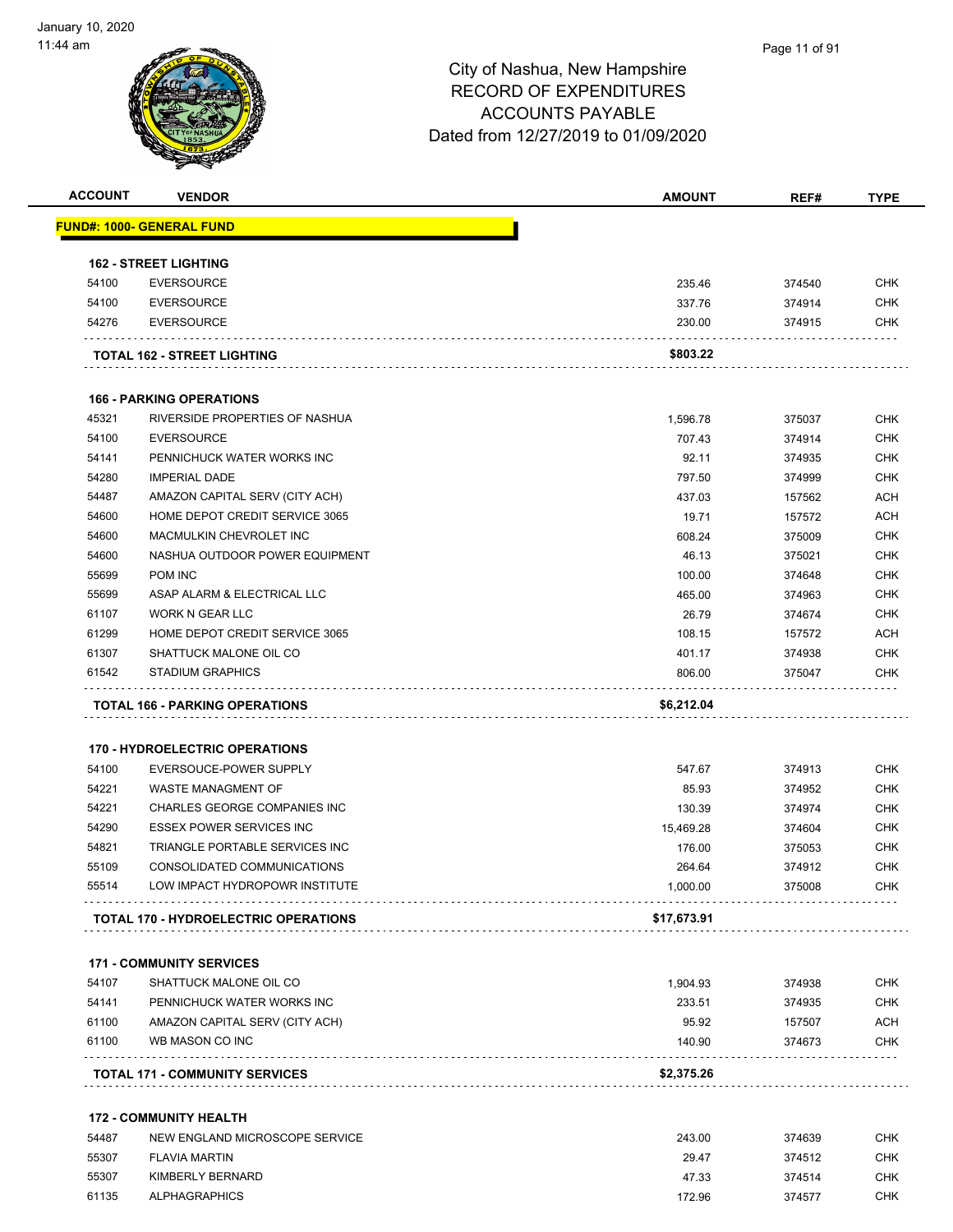#### Page 12 of 91

### City of Nashua, New Hampshire RECORD OF EXPENDITURES ACCOUNTS PAYABLE Dated from 12/27/2019 to 01/09/2020

| <b>ACCOUNT</b> | <b>VENDOR</b>                         |         | <b>AMOUNT</b> | REF#    | <b>TYPE</b> |
|----------------|---------------------------------------|---------|---------------|---------|-------------|
|                | <b>FUND#: 1000- GENERAL FUND</b>      |         |               |         |             |
|                | <b>172 - COMMUNITY HEALTH</b>         |         |               |         |             |
| 61142          | AMAZON CAPITAL SERV (CITY ACH)        |         | 16.99         | 157507  | <b>ACH</b>  |
| 61144          | <b>GLAXOSMITHKLINE PHARMACEUTICAL</b> |         | 2,881.20      | 374610  | <b>CHK</b>  |
| 61144          | SANOFI PASTEUR INC                    |         | 150.74        | 374660  | <b>CHK</b>  |
| 61807          | AMAZON CAPITAL SERV (CITY ACH)        |         | 107.00        | 157562  | <b>ACH</b>  |
|                | <b>TOTAL 172 - COMMUNITY HEALTH</b>   |         | \$3,648.69    |         |             |
|                | <b>173 - ENVIRONMENTAL HEALTH</b>     |         |               |         |             |
| 55100          | VERIZON WIRELESS-642274605            |         | 120.03        | 374948  | <b>CHK</b>  |
| 55200          | NH HEALTH OFFICERS ASSOCIATION        |         | 90.00         | 374931  | <b>CHK</b>  |
| 55307          | <b>RENE BEAUDOIN</b>                  |         | 54.75         | 374884  | <b>CHK</b>  |
|                | TOTAL 173 - ENVIRONMENTAL HEALTH      |         | \$264.78      |         |             |
|                | <b>175 - WELFARE ASSISTANCE</b>       |         |               |         |             |
| 55810          | 188 CONCORD ST LLC                    |         | 1,310.07      | 374836  | <b>CHK</b>  |
| 55810          | 23-25 TEMPLE ST REALTY LLC            |         | 405.00        | 374837  | <b>CHK</b>  |
| 55810          | <b>ARMREST LLC</b>                    |         | 925.00        | 374839  | <b>CHK</b>  |
| 55810          | <b>BCAD PROPERTIES</b>                |         | 450.00        | 374840  | <b>CHK</b>  |
| 55810          | CALEB NASHUA LTD PARTNERSHIP          |         | 200.00        | 374841  | <b>CHK</b>  |
| 55810          | <b>COUNTRY BARN MOTEL</b>             |         | 1,457.81      | 374842  | <b>CHK</b>  |
| 55810          | DANA DRURY                            |         | 375.00        | 374843  | CHK         |
| 55810          | DANNY GOULET                          |         | 1,250.00      | 374844  | <b>CHK</b>  |
| 55810          | <b>BRIAN HEFFRON JR</b>               |         | 750.00        | 374845  | <b>CHK</b>  |
| 55810          | <b>NALPATHU LLC</b>                   |         | 800.00        | 374847  | <b>CHK</b>  |
| 55810          | <b>ERIC PARENT</b>                    |         | 800.00        | 374848  | <b>CHK</b>  |
| 55810          | PICKERING COURT APARTMENTS            |         | 900.00        | 374849  | <b>CHK</b>  |
| 55810          | SALVI ENTERPRISES LLC                 |         | 1,000.00      | 374850  | <b>CHK</b>  |
| 55810          | <b>L &amp; G PROPERTIES LLC</b>       |         | 270.00        | 375246  | <b>CHK</b>  |
| 55810          | NANMAZ LLC                            |         | 350.00        | 375247  | <b>CHK</b>  |
| 55810          | NASHUA HOUSING AND                    |         | 1,005.11      | 375248  | <b>CHK</b>  |
| 55810          | CITIZENS BANK CREDIT CARD             | Motel 6 | 434.91        | 9202006 | ACH         |
| 55810          | CITIZENS BANK CREDIT CARD             | Motel 6 | 439.08        | 9202006 | <b>ACH</b>  |
| 55810          | CITIZENS BANK CREDIT CARD             | Motel 6 | 435.96        | 9202006 | <b>ACH</b>  |
| 55810          | <b>CITIZENS BANK CREDIT CARD</b>      | Motel 6 | 435.96        | 9202006 | <b>ACH</b>  |
| 55814          | <b>EVERSOURCE</b>                     |         | 46.79         | 374835  | <b>CHK</b>  |
| 55816          | MARKET BASKET ACCT 2589096            |         | 146.76        | 374846  | <b>CHK</b>  |
| 55818          | MARKET BASKET ACCT 2589096            |         | 14.98         | 374846  | <b>CHK</b>  |
| 55820          | ANCTIL ROCHETTE FUNERAL HOME          |         | 750.00        | 374838  | <b>CHK</b>  |
| 55822          | PETTY CASH                            |         | 6.00          | 374523  | <b>CHK</b>  |
|                | <b>TOTAL 175 - WELFARE ASSISTANCE</b> |         | \$14,958.43   |         |             |

#### **177 - PARKS & RECREATION**

| 54100 | EVERSOURCE             | 1.634.16 | 374914 | снк |
|-------|------------------------|----------|--------|-----|
| 54114 | DIRECT ENERGY BUSINESS | 515.59   | 157512 | ACH |
| 54114 | LIBERTY UTILITIES - NH | 56.36    | 374918 | СНК |
| 54114 | LIBERTY UTILITIES - NH | 522.31   | 374923 | CHK |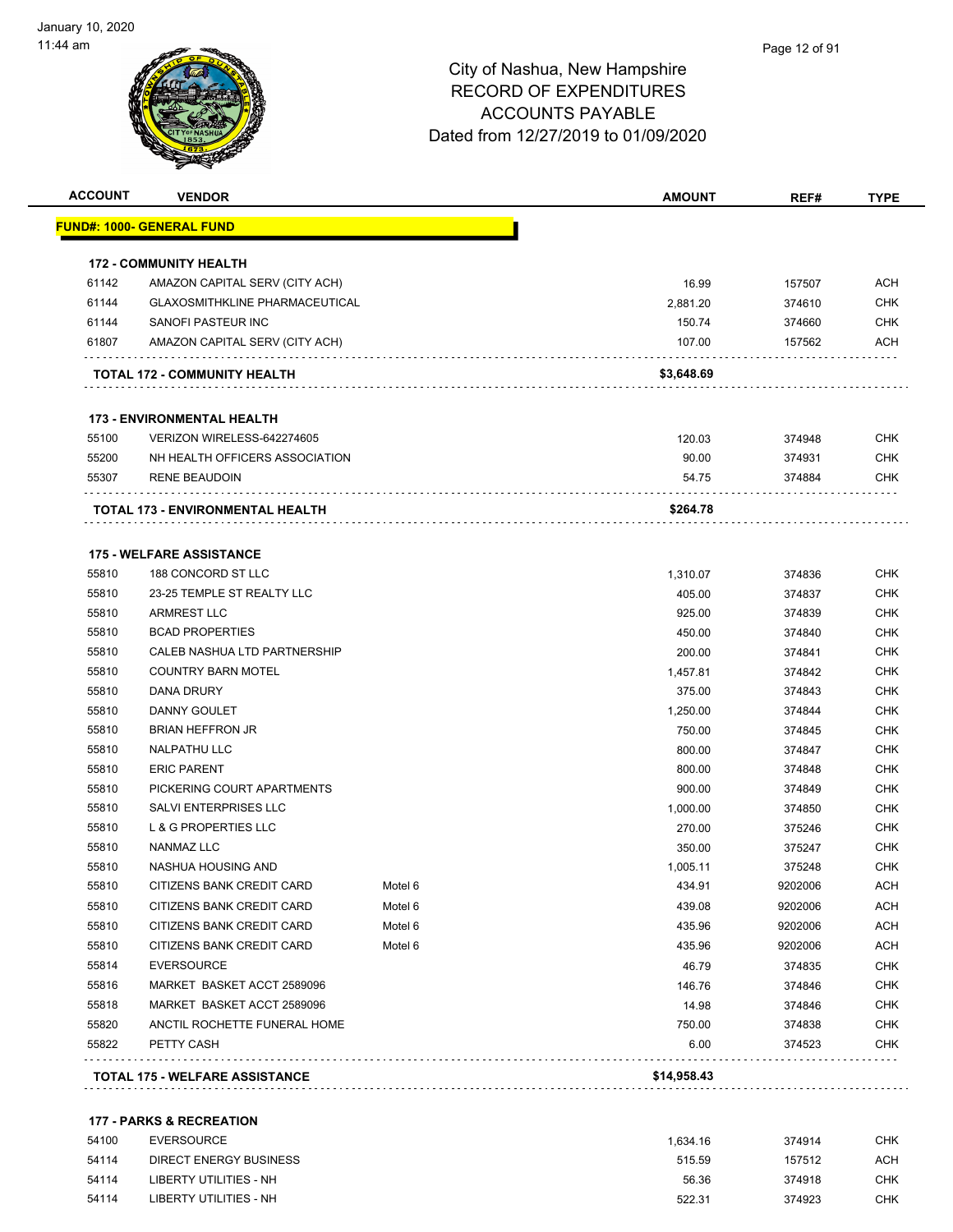

| <b>ACCOUNT</b> | <b>VENDOR</b>                             | <b>AMOUNT</b> | REF#   | <b>TYPE</b> |
|----------------|-------------------------------------------|---------------|--------|-------------|
|                | <u> FUND#: 1000- GENERAL FUND</u>         |               |        |             |
|                | <b>177 - PARKS &amp; RECREATION</b>       |               |        |             |
| 54141          | PENNICHUCK WATER WORKS INC                | 1,155.26      | 374935 | <b>CHK</b>  |
| 54280          | JP PEST SERVICES INC                      | 68.60         | 157520 | <b>ACH</b>  |
| 54280          | HOME DEPOT CREDIT SERVICE 3065            | 272.70        | 157572 | ACH         |
| 54280          | SAM'S CLUB DIRECT-0860                    | 58.44         | 374659 | <b>CHK</b>  |
| 54280          | UNITED SITE SERVICES NORTHEAST            | 54.97         | 374670 | <b>CHK</b>  |
| 54280          | PETTY CASH                                | 8.99          | 374901 | <b>CHK</b>  |
| 54280          | ALECS SHOE STORE INC                      | 110.00        | 374960 | <b>CHK</b>  |
| 54280          | <b>BOT L GAS INC</b>                      | 92.60         | 374970 | <b>CHK</b>  |
| 54280          | <b>FASTENAL CO</b>                        | 84.16         | 374988 | <b>CHK</b>  |
| 54280          | LFRT CLEANING SERVICES INC                | 300.00        | 375003 | <b>CHK</b>  |
| 54280          | <b>STATELINE IRRIGATION</b>               | 599.75        | 375048 | <b>CHK</b>  |
| 54821          | UNITED SITE SERVICES NORTHEAST            | 54.97         | 374670 | <b>CHK</b>  |
| 55200          | <b>APWA</b>                               | 260.00        | 374532 | <b>CHK</b>  |
| 55658          | <b>MBT WORLDWIDE INC</b>                  | 875.00        | 374631 | <b>CHK</b>  |
| 55658          | PETTY CASH                                | 88.81         | 374901 | <b>CHK</b>  |
| 61100          | AMAZON CAPITAL SERV (CITY ACH)            | 50.19         | 157507 | ACH         |
| 61100          | WB MASON CO INC                           | 92.97         | 375059 | <b>CHK</b>  |
| 61107          | PHOENIX SCREEN PRINTING                   | 2,571.00      | 374647 | <b>CHK</b>  |
| 61107          | <b>Q-TEES SCREEN PRINTING</b>             | 10.50         | 374653 | <b>CHK</b>  |
| 61542          | HUDSON TROPHY COMPANY                     | 100.00        | 374614 | <b>CHK</b>  |
| 61799          | CARPARTS DISTRIBUTION CENTER,             | 392.25        | 374592 | <b>CHK</b>  |
| 61799          | DONOVAN EQUIPMENT CO INC                  | 3,583.11      | 374598 | <b>CHK</b>  |
| 61799          | MERRIMACK AUTO CENTER-NASHUA              | 79.00         | 374633 | <b>CHK</b>  |
| 61799          | NEW ENGLAND KENWORTH                      | 99.41         | 374638 | <b>CHK</b>  |
| 61799          | <b>BEST FORD</b>                          | 159.96        | 374968 | <b>CHK</b>  |
| 61799          | CARPARTS DISTRIBUTION CENTER,             | 166.61        | 374972 | <b>CHK</b>  |
| 61799          | DONOVAN EQUIPMENT CO INC                  | 51.34         | 374986 | <b>CHK</b>  |
| 61799          | LIBERTY INTNL TRUCKS OF NH LLC            | 3,194.12      | 375004 | <b>CHK</b>  |
| 61799          | NASHUA OUTDOOR POWER EQUIPMENT            | 2,050.00      | 375021 | <b>CHK</b>  |
| 61799          | <b>SANEL NAPA</b>                         | 55.37         | 375042 | <b>CHK</b>  |
| 61830          | THE TELEGRAPH                             | 213.20        | 374939 | <b>CHK</b>  |
|                | <b>TOTAL 177 - PARKS &amp; RECREATION</b> | \$19,681.70   |        |             |

#### **179 - LIBRARY**

| 54280 | HOME DEPOT CREDIT SERVICE 3065 |                      | 117.67   | 157516  | <b>ACH</b> |
|-------|--------------------------------|----------------------|----------|---------|------------|
| 54280 | JP PEST SERVICES INC           |                      | 114.00   | 157520  | <b>ACH</b> |
| 54280 | R B LEWIS FIRE CONTROL SYSTEMS |                      | 630.00   | 375035  | <b>CHK</b> |
| 54428 | <b>COMCAST</b>                 |                      | 191.85   | 374536  | <b>CHK</b> |
| 54428 | <b>LIBRARICA LLC</b>           |                      | 788.55   | 374552  | <b>CHK</b> |
| 54428 | CITIZENS BANK CREDIT CARD      | ADOBE*STOCK          | 29.99    | 9202006 | <b>ACH</b> |
| 54428 | CITIZENS BANK CREDIT CARD      | DREAMHOST DH-FEE.COM | 15.00    | 9202006 | <b>ACH</b> |
| 55307 | <b>KRISTEN GURCIULLO</b>       |                      | 27.54    | 374515  | <b>CHK</b> |
| 55307 | <b>LARRY CASE</b>              |                      | 20.88    | 374973  | <b>CHK</b> |
| 55607 | USPS-CMRS-PB #49113079         |                      | 1,000.00 | 157593  | <b>ACH</b> |
| 61100 | WB MASON CO INC                |                      | 36.12    | 375059  | <b>CHK</b> |
| 61107 | WORK N GEAR LLC                |                      | 138.90   | 375061  | <b>CHK</b> |
| 61142 | WB MASON CO INC                |                      | 43.40    | 375059  | <b>CHK</b> |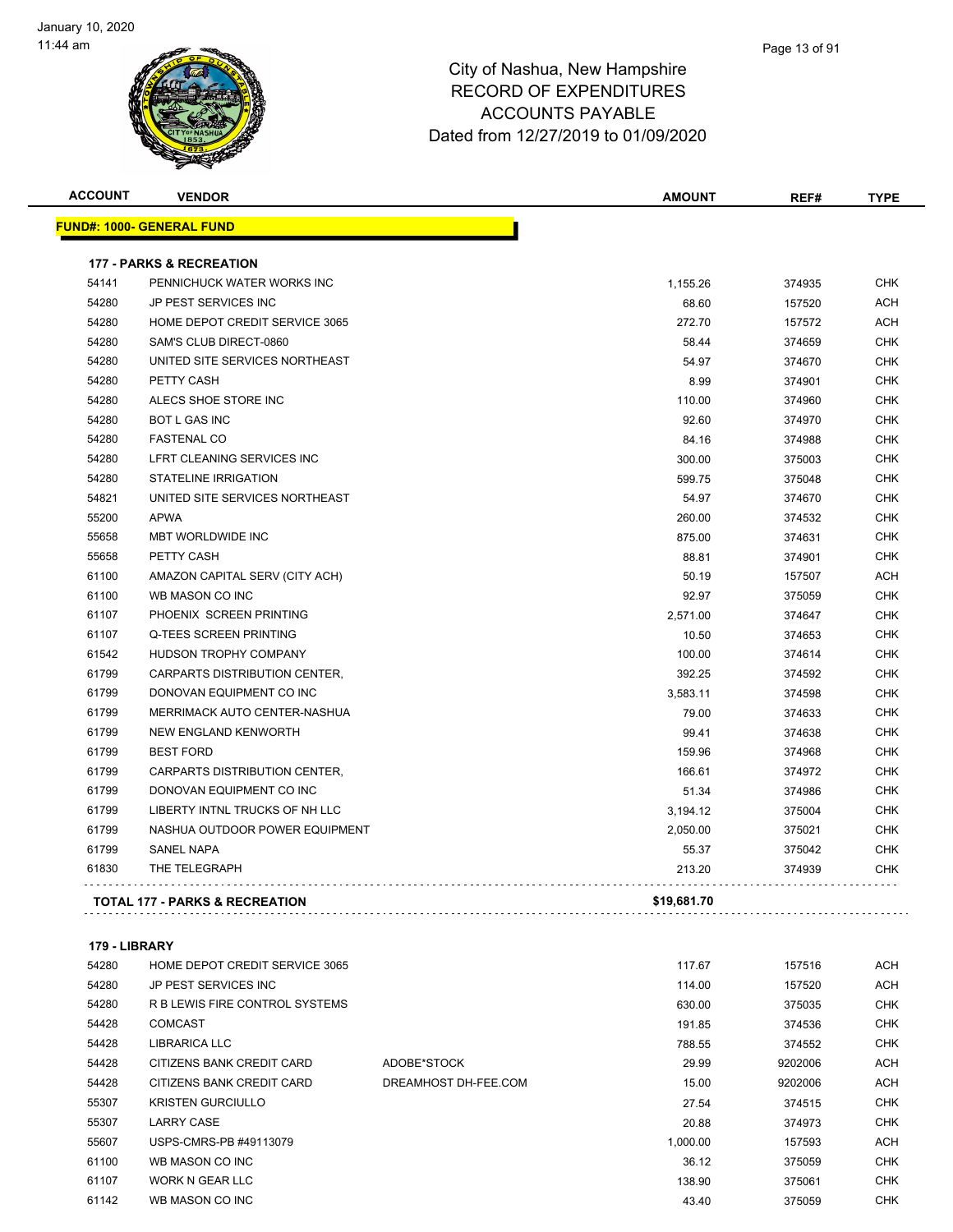

| <b>ACCOUNT</b> | <b>VENDOR</b>                      |                               | <b>AMOUNT</b> | REF#    | <b>TYPE</b> |
|----------------|------------------------------------|-------------------------------|---------------|---------|-------------|
|                | <b>FUND#: 1000- GENERAL FUND</b>   |                               |               |         |             |
| 179 - LIBRARY  |                                    |                               |               |         |             |
| 61299          | PETTY CASH                         |                               | 15.00         | 374521  | CHK         |
| 61299          | <b>JENNIFER MCCORMACK</b>          |                               | 74.99         | 374897  | <b>CHK</b>  |
| 61299          | LIFESAVERS INC                     |                               | 123.30        | 375006  | <b>CHK</b>  |
| 61428          | WB MASON CO INC                    |                               | 159.62        | 374673  | <b>CHK</b>  |
| 61428          | WB MASON CO INC                    |                               | 119.96        | 375059  | <b>CHK</b>  |
| 61650          | WB MASON CO INC                    |                               | 156.85        | 375059  | <b>CHK</b>  |
| 61807          | AMAZON CAPITAL SERV (CITY ACH)     |                               | 49.31         | 157507  | <b>ACH</b>  |
| 61807          | <b>INGRAM LIBRARY SERVICES LLC</b> |                               | 22.36         | 157518  | <b>ACH</b>  |
| 61807          | AMAZON CAPITAL SERV (CITY ACH)     |                               | 51.92         | 157562  | <b>ACH</b>  |
| 61807          | <b>INGRAM LIBRARY SERVICES LLC</b> |                               | 156.60        | 157573  | <b>ACH</b>  |
| 61807          | <b>BAKER &amp; TAYLOR</b>          |                               | 555.01        | 374579  | <b>CHK</b>  |
| 61807          | <b>BAKER &amp; TAYLOR</b>          |                               | 1,012.12      | 374966  | <b>CHK</b>  |
| 61807          | MATTHEW BENDER & CO INC            |                               | 95.08         | 375011  | <b>CHK</b>  |
| 61814          | MIDWEST TAPE LLC                   |                               | 310.98        | 157527  | <b>ACH</b>  |
| 61814          | MIDWEST TAPE LLC                   |                               | 498.45        | 157580  | <b>ACH</b>  |
| 61814          | <b>BLACKSTONE PUBLISHING</b>       |                               | 35.00         | 374584  | <b>CHK</b>  |
| 61830          | <b>NEWSBANK INC</b>                |                               | 500.00        | 157583  | <b>ACH</b>  |
| 61830          | ENCYCLOPAEDIA BRITANNICA INC       |                               | 2,674.00      | 374603  | <b>CHK</b>  |
| 68322          | PETTY CASH                         |                               | 102.71        | 374521  | <b>CHK</b>  |
| 68322          | AC MOORE INC                       |                               | 3.05          | 374956  | CHK         |
| 71221          | AMAZON CAPITAL SERV (CITY ACH)     |                               | 474.95        | 157507  | ACH         |
| 71221          | AMAZON CAPITAL SERV (CITY ACH)     |                               | 798.00        | 157562  | ACH         |
|                | TOTAL 179 - LIBRARY                |                               | \$11,143.16   |         |             |
|                | <b>181 - COMMUNITY DEVELOPMENT</b> |                               |               |         |             |
| 55200          | CITIZENS BANK CREDIT CARD          | American Planning Association | 746.00        | 9202006 | <b>ACH</b>  |
| 55200          | CITIZENS BANK CREDIT CARD          | Eventbrite - NHPA             | 50.00         | 9202006 | <b>ACH</b>  |
| 61100          | WB MASON CO INC                    |                               | 144.49        | 374673  | <b>CHK</b>  |
| 61100          | WB MASON CO INC                    |                               | 129.08        | 375059  | <b>CHK</b>  |
| 61650          | WB MASON CO INC                    |                               | 58.06         | 375059  | CHK         |
|                | TOTAL 181 - COMMUNITY DEVELOPMENT  |                               | \$1,127.63    |         |             |
|                | <b>182 - PLANNING AND ZONING</b>   |                               |               |         |             |
| 55307          | <b>LINDA MCGHEE</b>                |                               | 111.94        | 374517  | CHK         |
| 55307          | DONALD SCOTT MCPHIE                |                               | 90.48         | 374518  | <b>CHK</b>  |
| 55307          | <b>CARTER FALK</b>                 |                               | 75.40         | 374891  | CHK         |
| 55307          | <b>ROGER HOUSTON</b>               |                               | 169.36        | 374893  | <b>CHK</b>  |
| 55421          | <b>LINDA MCGHEE</b>                |                               | 1,163.98      | 374517  | CHK         |
| 61807          | MATTHEW BENDER & CO INC            |                               | 136.43        | 374629  | <b>CHK</b>  |
|                |                                    |                               | \$1,747.59    |         |             |

| 55200 | NASHUA MILLYARD ASSOC INC | 373.13 | 375020 | СНК |
|-------|---------------------------|--------|--------|-----|
| 61910 | TIM CUMMINGS              | 19.62  | 374888 | СНК |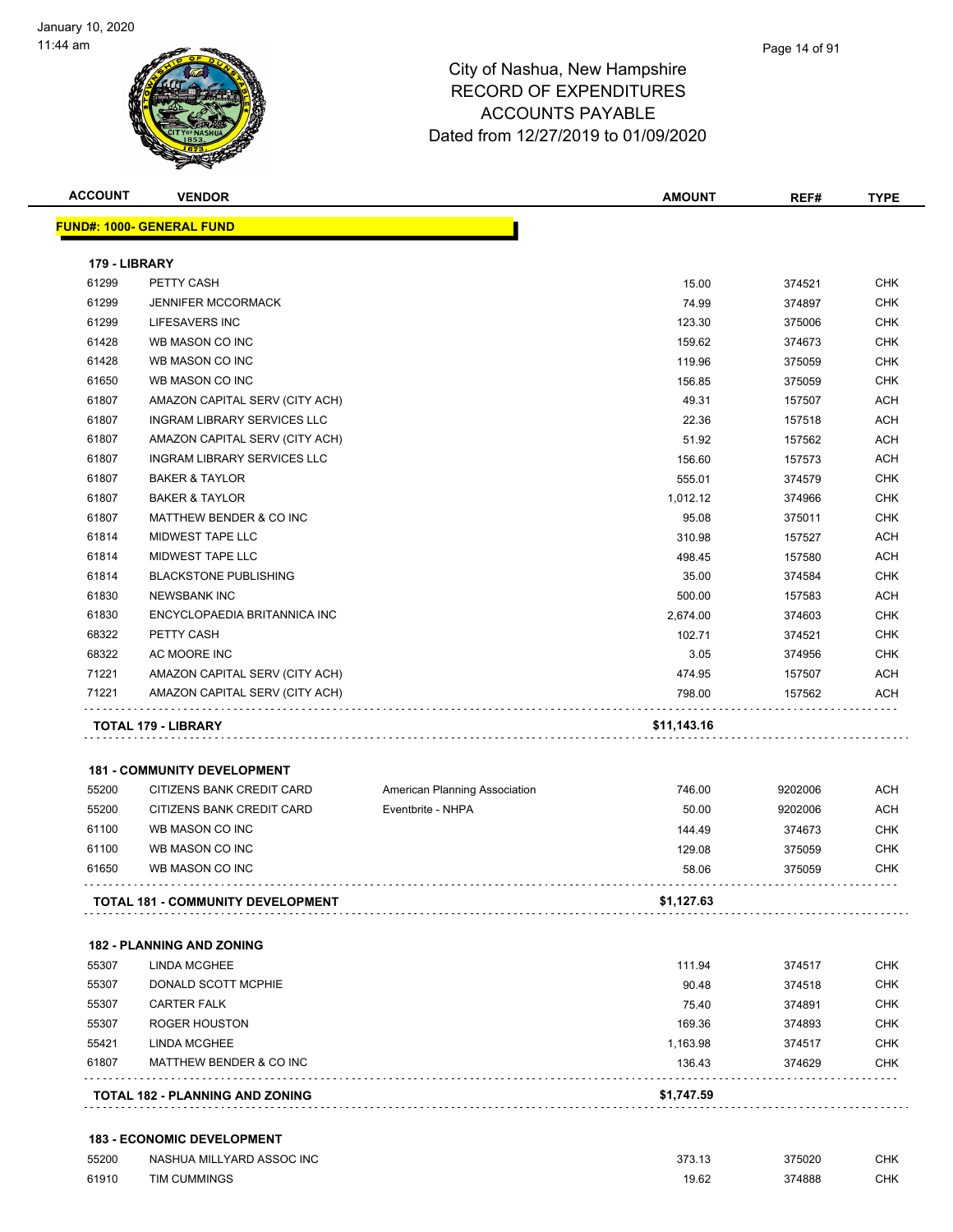

#### Page 15 of 91

| <b>ACCOUNT</b>      | <b>VENDOR</b>                                | <b>AMOUNT</b> | REF#             | <b>TYPE</b>       |
|---------------------|----------------------------------------------|---------------|------------------|-------------------|
|                     | <u> FUND#: 1000- GENERAL FUND</u>            |               |                  |                   |
|                     |                                              |               |                  |                   |
|                     | TOTAL 183 - ECONOMIC DEVELOPMENT             | \$392.75      |                  |                   |
|                     |                                              |               |                  |                   |
| <b>191 - SCHOOL</b> |                                              |               |                  |                   |
| 52300<br>53600      | UNUM LIFE INSURANCE<br>ADULT LEARNING CENTER | 1,666.20      | 374822<br>375075 | <b>CHK</b>        |
| 53607               | NH LEARNING INITIATIVE                       | 29,509.30     |                  | <b>CHK</b><br>CHK |
| 53614               | AMY MCCARTNEY                                | 3,950.00      | 375162<br>374691 | <b>CHK</b>        |
| 53614               | <b>BRIGHTSTAR CARE</b>                       | 8,432.00      |                  | <b>CHK</b>        |
| 53614               | <b>BRIGHTSTAR CARE</b>                       | 2,366.25      | 374706           |                   |
|                     |                                              | 1,650.00      | 375088           | <b>CHK</b>        |
| 53614               | <b>CLARK ASSOC</b>                           | 18,163.00     | 375098           | <b>CHK</b>        |
| 53614               | <b>BARBARA POMPER</b>                        | 529.60        | 375167           | CHK               |
| 53628               | STATE OF NH CRIMINAL RECORDS                 | 2,938.25      | 374677           | <b>CHK</b>        |
| 53628               | <b>STEVE BLUNT</b>                           | 200.00        | 374702           | <b>CHK</b>        |
| 53628               | DTS COMMUNICATIONS LLC                       | 685.72        | 374738           | <b>CHK</b>        |
| 53628               | <b>BRENT M KINCAID</b>                       | 130.00        | 374776           | <b>CHK</b>        |
| 53628               | <b>SEACOAST SPEECH &amp; LANGUAGE</b>        | 2,380.00      | 374815           | <b>CHK</b>        |
| 53628               | STATE OF NH CRIMINAL RECORDS                 | 602.50        | 375068           | <b>CHK</b>        |
| 53628               | TREASURER STATE OF NH                        | 75.00         | 375070           | <b>CHK</b>        |
| 53628               | DARTMOUTH HITCHCOCK CLINIC                   | 2,000.00      | 375107           | <b>CHK</b>        |
| 53628               | NASHUA REGIONAL PLANNING COMM                | 750.00        | 375159           | <b>CHK</b>        |
| 53628               | PERFORMANCE REHAB INC                        | 5,698.88      | 375164           | <b>CHK</b>        |
| 53628               | SEACOAST SPEECH & LANGUAGE                   | 4,250.00      | 375182           | CHK               |
| 54100               | <b>EVERSOURCE</b>                            | 3,925.99      | 374680           | <b>CHK</b>        |
| 54100               | <b>EVERSOURCE</b>                            | 33,745.66     | 375065           | <b>CHK</b>        |
| 54114               | <b>DIRECT ENERGY BUSINESS</b>                | 27,198.71     | 157532           | <b>ACH</b>        |
| 54114               | <b>DIRECT ENERGY BUSINESS</b>                | 25,966.15     | 157595           | <b>ACH</b>        |
| 54114               | <b>LIBERTY UTILITIES</b>                     | 16,035.12     | 374681           | <b>CHK</b>        |
| 54114               | <b>LIBERTY UTILITIES</b>                     | 16,059.30     | 375066           | CHK               |
| 54141               | PENNICHUCK WATER WORKS INC                   | 7,380.86      | 375067           | <b>CHK</b>        |
| 54243               | CONTROL TECHNOLOGIES INC                     | 35,734.00     | 374723           | <b>CHK</b>        |
| 54280               | ALLIED UNIVERSAL TECHNOLOGY                  | 5,143.70      | 374690           | CHK               |
| 54280               | <b>BELLETETES INC</b>                        | 182.13        | 374699           | <b>CHK</b>        |
| 54280               | NASHUA WALLPAPER CO INC                      | 618.66        | 374794           | <b>CHK</b>        |
| 54280               | PASEK CORP                                   | 274.78        | 374802           | <b>CHK</b>        |
| 54280               | TREASURER STATE OF NH                        | 994.80        | 375069           | <b>CHK</b>        |
| 54280               | <b>BELLETETES INC</b>                        | 169.98        | 375082           | <b>CHK</b>        |
| 54280               | <b>CITIWORKS CORP</b>                        | 600.00        | 375097           | <b>CHK</b>        |
| 54280               | NASHUA WALLPAPER CO INC                      | 455.72        | 375160           | <b>CHK</b>        |
| 54280               | SEALMASTER OF NH                             | 167.94        | 375183           | <b>CHK</b>        |
| 54487               | APPLE INC                                    | 383.00        | 375079           | <b>CHK</b>        |
| 54487               | CHAPPELL TRACTOR SALES INC                   | 18.57         | 375096           | <b>CHK</b>        |
| 54487               | CLEAN-O-RAMA                                 | 1,869.22      | 375099           | CHK               |
| 54600               | <b>BEST FORD</b>                             | 70.91         | 374700           | <b>CHK</b>        |
| 54600               | CARPARTS DISTRIBUTION CENTER,                | 16.60         | 374710           | CHK               |
| 54600               | CARPARTS OF NASHUA                           | 137.31        | 374711           | <b>CHK</b>        |
| 54600               | SANEL NAPA                                   | 316.93        | 374812           | <b>CHK</b>        |
| 54600               | <b>BEST FORD</b>                             | 272.16        | 375083           | <b>CHK</b>        |
| 54600               | CARPARTS DISTRIBUTION CENTER,                | 10.59         | 375093           | <b>CHK</b>        |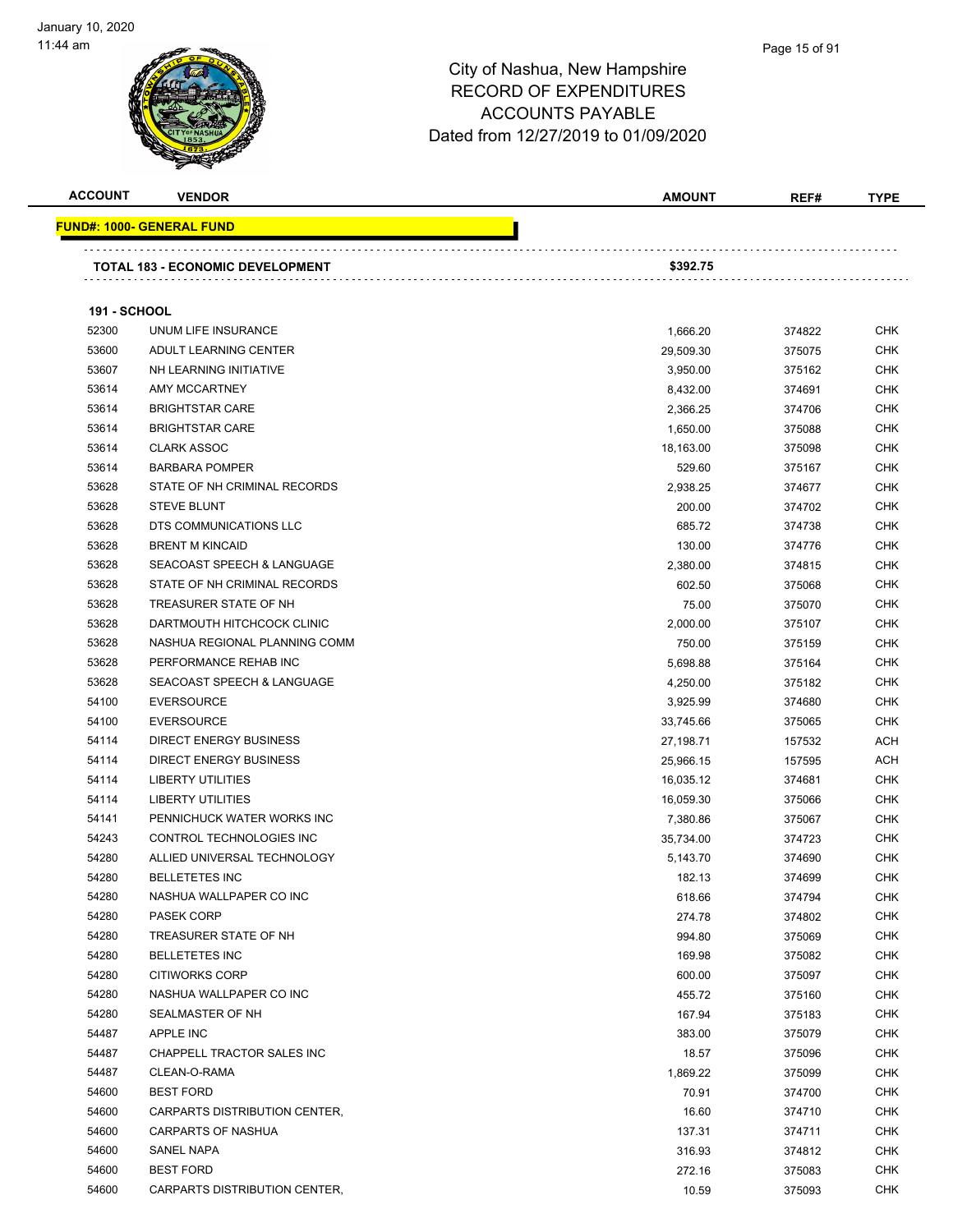

| <b>ACCOUNT</b>      | <b>VENDOR</b>                    |                          | <b>AMOUNT</b> | REF#    | <b>TYPE</b> |
|---------------------|----------------------------------|--------------------------|---------------|---------|-------------|
|                     | <b>FUND#: 1000- GENERAL FUND</b> |                          |               |         |             |
|                     |                                  |                          |               |         |             |
| <b>191 - SCHOOL</b> |                                  |                          |               |         |             |
| 54600               | LIBERTY INTNL TRUCKS OF NH LLC   |                          | 109.35        | 375144  | <b>CHK</b>  |
| 54600               | <b>MAYNARD &amp; LESIEUR INC</b> |                          | 729.00        | 375148  | <b>CHK</b>  |
| 54600               | SANEL NAPA                       |                          | 73.92         | 375176  | CHK         |
| 54899               | <b>BRADY SULLIVAN</b>            |                          | 12,932.18     | 157531  | ACH         |
| 55109               | <b>COMCAST</b>                   |                          | 219.44        | 374678  | <b>CHK</b>  |
| 55109               | CONSOLIDATED COMMUNICATIONS      |                          | 1,029.86      | 374679  | <b>CHK</b>  |
| 55109               | <b>COMCAST</b>                   |                          | 291.85        | 375063  | <b>CHK</b>  |
| 55109               | CONSOLIDATED COMMUNICATIONS      |                          | 597.56        | 375064  | CHK         |
| 55109               | <b>WINDSTREAM</b>                |                          | 967.34        | 375073  | <b>CHK</b>  |
| 55200               | NH INDOOR TRACK LEAGUE           |                          | 1,360.00      | 374797  | <b>CHK</b>  |
| 55200               | <b>CHAD ZIBOLIS</b>              |                          | 31.00         | 374833  | <b>CHK</b>  |
| 55300               | <b>LISA GINGRAS</b>              |                          | 1,647.40      | 374753  | <b>CHK</b>  |
| 55300               | <b>IRENE PITSILLIDES</b>         |                          | 44.00         | 374805  | <b>CHK</b>  |
| 55300               | <b>STACY HYNES</b>               |                          | 69.60         | 375132  | <b>CHK</b>  |
| 55307               | <b>SHEILA CHOUINARD</b>          |                          | 23.20         | 374716  | <b>CHK</b>  |
| 55307               | <b>AMY CONNORS</b>               |                          | 61.48         | 374722  | <b>CHK</b>  |
| 55307               | MARISA DARDAGIANNOPOULOS         |                          | 221.85        | 374732  | <b>CHK</b>  |
| 55307               | <b>JUDITH LOFTUS</b>             |                          | 110.08        | 374784  | CHK         |
| 55307               | MICHAEL MCQUILKIN                |                          | 159.50        | 374792  | CHK         |
| 55307               | <b>ASHLEY ODIERNO</b>            |                          | 209.84        | 374799  | CHK         |
| 55307               | DANIEL ALEXANDER                 |                          | 69.12         | 375077  | CHK         |
| 55307               | RUSSELL CARDIN                   |                          | 24.36         | 375092  | CHK         |
| 55307               | <b>CHELSEY GILLIS</b>            |                          | 98.17         | 375122  | <b>CHK</b>  |
| 55307               | <b>LISA GINGRAS</b>              |                          | 280.39        | 375123  | <b>CHK</b>  |
| 55307               | <b>STACY HYNES</b>               |                          | 49.30         | 375132  | CHK         |
| 55307               | <b>MICHAEL MCQUILKIN</b>         |                          | 61.77         | 375149  | <b>CHK</b>  |
| 55307               | <b>FELICIA NARO</b>              |                          | 43.88         | 375155  | CHK         |
| 55307               | <b>ANNE PRICE</b>                |                          | 212.91        | 375169  | <b>CHK</b>  |
| 55307               | <b>RENEE SCHWARZ</b>             |                          | 45.76         | 375180  | CHK         |
| 55307               | <b>DONALD TESSIER</b>            |                          | 46.69         | 375190  | CHK         |
| 55307               | <b>GABRIELE VERNACCHIO</b>       |                          | 8.82          | 375196  | CHK         |
| 55307               | <b>JESSICA WOJCIK</b>            |                          | 83.67         | 375202  | <b>CHK</b>  |
| 55400               | <b>APPA</b>                      |                          | 250.00        | 374694  | <b>CHK</b>  |
| 55400               | <b>JENNIFER CAMPO</b>            |                          | 405.36        | 374708  | <b>CHK</b>  |
| 55400               | <b>IRENE PITSILLIDES</b>         |                          | 160.00        | 374805  | <b>CHK</b>  |
| 55400               | BUREAU OF EDUCATION & RESEARCH   |                          | 558.00        | 375090  | <b>CHK</b>  |
| 55400               | <b>STACY HYNES</b>               |                          | 175.00        | 375132  | <b>CHK</b>  |
| 55400               | NH LEARNING INITIATIVE           |                          | 1,500.00      | 375162  | <b>CHK</b>  |
| 55400               | CITIZENS BANK CREDIT CARD        | Paypal Papermast         | 224.10        | 9202006 | <b>ACH</b>  |
| 55400               | CITIZENS BANK CREDIT CARD        | Paypal Drummonwoo        | 89.00         | 9202006 | <b>ACH</b>  |
| 55500               | CITIZENS BANK CREDIT CARD        | <b>Mailchimp Monthly</b> | 67.49         | 9202006 | <b>ACH</b>  |
| 55500               | CITIZENS BANK CREDIT CARD        | Indeed                   | 502.38        | 9202006 | <b>ACH</b>  |
| 55500               | CITIZENS BANK CREDIT CARD        | <b>School Spring</b>     | 250.00        | 9202006 | <b>ACH</b>  |
| 55500               | CITIZENS BANK CREDIT CARD        | Indeed                   | 245.60        | 9202006 | <b>ACH</b>  |
| 55607               | US POSTAL SERVICE                |                          | 1,000.00      | 375194  | <b>CHK</b>  |
| 55607               | <b>USPS HASLER</b>               |                          | 2,000.00      | 375195  | <b>CHK</b>  |
| 55635               | NASHUA SCHOOL DISTRICT 42        |                          | 1,450.00      | 157582  | ACH         |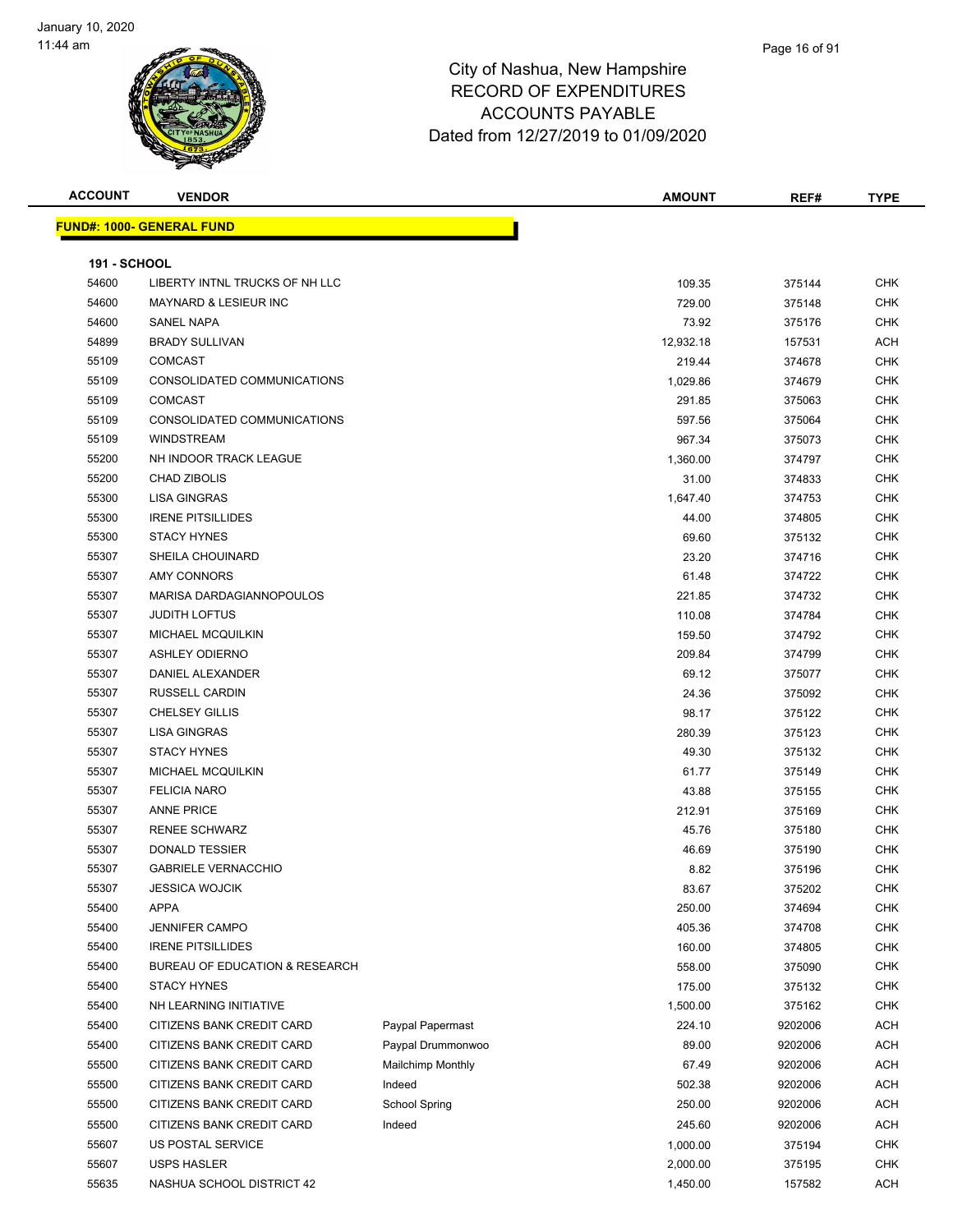

#### Page 17 of 91

| <b>ACCOUNT</b>      | <b>VENDOR</b>                            | <b>AMOUNT</b> | REF#   | <b>TYPE</b> |
|---------------------|------------------------------------------|---------------|--------|-------------|
|                     | <b>FUND#: 1000- GENERAL FUND</b>         |               |        |             |
|                     |                                          |               |        |             |
| <b>191 - SCHOOL</b> |                                          |               |        |             |
| 55642               | PETER SIMONEAU                           | 88.00         | 374676 | <b>CHK</b>  |
| 55642               | MICHAEL APFELBERG                        | 266.00        | 374693 | <b>CHK</b>  |
| 55642               | <b>JEFFREY BARNARD</b>                   | 224.00        | 374697 | <b>CHK</b>  |
| 55642               | <b>KENNETH A BOURQUE</b>                 | 126.00        | 374705 | <b>CHK</b>  |
| 55642               | <b>MARK CORMIER</b>                      | 126.00        | 374726 | <b>CHK</b>  |
| 55642               | <b>WILLIAM DAPKUS</b>                    | 146.00        | 374731 | <b>CHK</b>  |
| 55642               | DONALD HURLEY                            | 194.00        | 374737 | <b>CHK</b>  |
| 55642               | <b>KENNETH GALICA</b>                    | 173.00        | 374749 | <b>CHK</b>  |
| 55642               | <b>ROBERT GIDARI</b>                     | 88.00         | 374751 | <b>CHK</b>  |
| 55642               | <b>LANCE HEDQUIST</b>                    | 194.00        | 374760 | <b>CHK</b>  |
| 55642               | <b>DENNIS MCCARTHY</b>                   | 68.00         | 374789 | <b>CHK</b>  |
| 55642               | <b>KEVIN PALANSKI</b>                    | 88.00         | 374800 | <b>CHK</b>  |
| 55642               | <b>MARIO PENA</b>                        | 252.00        |        | <b>CHK</b>  |
|                     |                                          |               | 374803 |             |
| 55642               | <b>TIM POWELL</b>                        | 88.00         | 374806 | <b>CHK</b>  |
| 55642               | DARRELL ROBICHAUD                        | 68.00         | 374811 | <b>CHK</b>  |
| 55642               | <b>MICHAEL STUER</b>                     | 115.40        | 374819 | CHK         |
| 55642               | <b>GREGG WEBER</b>                       | 93.00         | 374829 | <b>CHK</b>  |
| 55642               | DAVID WOODWORTH                          | 269.84        | 374832 | <b>CHK</b>  |
| 55642               | <b>KAREN ZIELINSKI</b>                   | 126.00        | 374834 | CHK         |
| 55642               | <b>JEFFREY B RADIN</b>                   | 88.00         | 375173 | <b>CHK</b>  |
| 55642               | DOUGLAS THIBODEAU                        | 88.00         | 375191 | <b>CHK</b>  |
| 55649               | <b>WILLIAM MAKARAWICZ</b>                | 1,010.00      | 374787 | <b>CHK</b>  |
| 55690               | FIRST STUDENT INC                        | 2,639.90      | 374746 | <b>CHK</b>  |
| 55690               | FIRST STUDENT INC                        | 645,512.86    | 375116 | <b>CHK</b>  |
| 55691               | <b>COMPASS INNOVATIVE BEHAVIOR</b>       | 1,500.00      | 375100 | <b>CHK</b>  |
| 55691               | DURHAM SCHOOL SERVICES                   | 100,013.41    | 375110 | <b>CHK</b>  |
| 55691               | FIRST STUDENT INC                        | 663,032.39    | 375116 | <b>CHK</b>  |
| 55691               | <b>JESSICA FLAGLER</b>                   | 696.00        | 375117 | <b>CHK</b>  |
| 55691               | <b>SARAH WINSLOW</b>                     | 290.00        | 375201 | <b>CHK</b>  |
| 55694               | <b>VERMONT PERMANENCY INITIATIVE</b>     | 6,494.40      | 374685 | <b>CHK</b>  |
| 55694               | <b>CEDARCREST INC</b>                    | 5,320.00      | 374714 | <b>CHK</b>  |
| 55694               | COMPASS INNOVATIVE BEHAVIOR              | 5,335.00      | 374721 | <b>CHK</b>  |
| 55694               | CROTCHED MOUNTAIN REHAB CTR              | 23,387.22     | 374728 | CHK         |
| 55694               | DEVEREUX FOUNDATION                      | 17,253.90     | 374735 | <b>CHK</b>  |
| 55694               | DOCTOR FRANKLIN PERKINS SCH              | 13,150.08     | 374736 | <b>CHK</b>  |
| 55694               | EASTER SEALS OF NEW HAMPSHIRE            | 24,349.00     | 374739 | <b>CHK</b>  |
| 55694               | EVERGREEN CENTER INC                     | 21,534.30     | 374742 | CHK         |
| 55694               | <b>HAMPSTEAD HOSPITAL</b>                | 2,475.00      | 374758 | <b>CHK</b>  |
| 55694               | HILLCREST EDUCATIONAL CENTERS            | 7,566.92      | 374764 | <b>CHK</b>  |
| 55694               | LANDMARK SCHOOL OUTREACH PROG            | 16,190.58     | 374779 | <b>CHK</b>  |
| 55694               | LEARNING PREP SCHOOL                     | 5,263.03      | 374781 | <b>CHK</b>  |
| 55694               | LIGHTHOUSE SCHOOL INC                    | 133,329.03    | 374782 | <b>CHK</b>  |
| 55694               | MOUNT PROSPECT ACADEMY INC               | 26,995.50     | 374793 | CHK         |
| 55694               | <b>REGIONAL SERVICES &amp; EDUCATION</b> | 2,520.00      | 374808 | <b>CHK</b>  |
| 55694               | ST ANNS HOME INC                         | 17,029.80     | 374818 | <b>CHK</b>  |
| 55694               | VALLEY COLLABORATIVE                     | 31,128.70     | 374824 | <b>CHK</b>  |
| 55694               | THE WHITNEY ACADEMY INC                  | 5,806.26      | 374830 | <b>CHK</b>  |
| 55694               | ADULT LEARNING CENTER                    | 30,700.00     | 375075 | CHK         |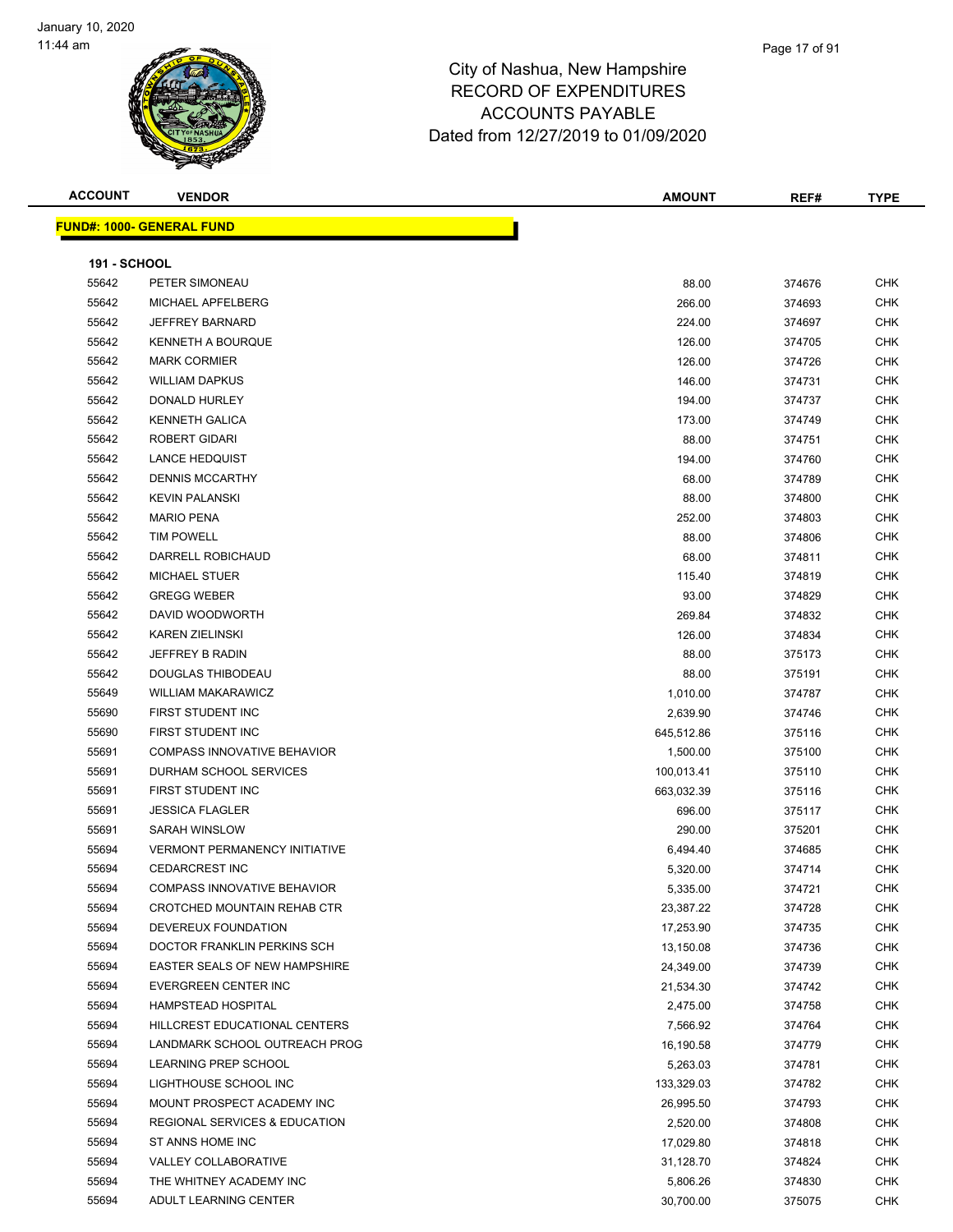

| <b>ACCOUNT</b>      | <b>VENDOR</b>                       | <b>AMOUNT</b> | REF#   | TYPE       |
|---------------------|-------------------------------------|---------------|--------|------------|
|                     | <u> FUND#: 1000- GENERAL FUND</u>   |               |        |            |
|                     |                                     |               |        |            |
| <b>191 - SCHOOL</b> |                                     |               |        |            |
| 55694               | APRIL SMITH BEAN                    | 1,200.00      | 375080 | <b>CHK</b> |
| 55694               | <b>BOOTHBY THERAPY SERVICES LLC</b> | 464.00        | 375085 | <b>CHK</b> |
| 55694               | <b>CEDARCREST INC</b>               | 4,200.00      | 375095 | <b>CHK</b> |
| 55694               | <b>COMPASS INNOVATIVE BEHAVIOR</b>  | 4,850.00      | 375100 | <b>CHK</b> |
| 55694               | <b>CREST</b>                        | 35,505.00     | 375104 | CHK        |
| 55694               | CROTCHED MOUNTAIN REHAB CTR         | 1,618.03      | 375105 | <b>CHK</b> |
| 55694               | ELUMA LLC                           | 2,327.03      | 375111 | CHK        |
| 55694               | <b>GATEWAYS COMMUNITY SERVICES</b>  | 5,982.50      | 375120 | <b>CHK</b> |
| 55694               | <b>HAMPSTEAD HOSPITAL</b>           | 1,425.00      | 375128 | <b>CHK</b> |
| 55694               | <b>LEARNING PREP SCHOOL</b>         | 4,643.85      | 375142 | CHK        |
| 55694               | LIGHTHOUSE SCHOOL INC               | 108,945.90    | 375145 | CHK        |
| 55694               | <b>MELMARK NEW ENGLAND</b>          | 51,919.48     | 375150 | <b>CHK</b> |
| 55694               | <b>MARLENE S MORGAN</b>             | 487.50        | 375154 | <b>CHK</b> |
| 55694               | NASHOBA LEARNING GROUP              | 23,175.00     | 375156 | <b>CHK</b> |
| 55694               | NASHUA CHILDRENS HOME               | 28,801.50     | 375157 | <b>CHK</b> |
| 55694               | REGIONAL SERVICES & EDUCATION       | 28,917.60     | 375174 | CHK        |
| 55694               | <b>SEVEN HILLS</b>                  | 7,459.50      | 375184 | <b>CHK</b> |
| 55699               | DENISE MARIE DESPRES                | 87.50         | 374734 | CHK        |
| 55699               | <b>ROBIN P MCMENIMAN</b>            | 525.00        | 374791 | CHK        |
| 55699               | <b>AUDREY VARGA</b>                 | 525.00        | 374825 | CHK        |
| 61100               | (SCHOOL ACH) AMAZON CAPITAL SE      | 55.97         | 157530 | ACH        |
| 61100               | PETTY CASH                          | 86.01         | 374683 | <b>CHK</b> |
| 61100               | CUSTOM COMPUTER SPECIALIST INC      | 485.78        | 374729 | CHK        |
| 61100               | PRO AV SYSTEMS INC                  | 188.00        | 375170 | <b>CHK</b> |
| 61100               | <b>SCHOOL SPECIALTY</b>             | 241.25        | 375179 | <b>CHK</b> |
| 61100               | WB MASON CO INC                     | 2,841.13      | 375198 | <b>CHK</b> |
| 61135               | (SCHOOL ACH) AMAZON CAPITAL SE      | 355.76        | 157530 | ACH        |
| 61135               | (SCHOOL ACH) AMAZON CAPITAL SE      | 281.22        | 157594 | ACH        |
| 61135               | <b>BELLETETES INC</b>               | 29.11         | 374699 | <b>CHK</b> |
| 61135               | CARPARTS DISTRIBUTION CENTER,       | 33.62         | 374710 | CHK        |
| 61135               | CARTRIDGE WORLD MANCHESTER          | 359.97        | 374712 | <b>CHK</b> |
| 61135               | <b>CCS PRESENTATION SYSTEMS</b>     | 368.00        | 374713 | <b>CHK</b> |
| 61135               | EDVOTEK INC                         | 260.70        | 374740 | <b>CHK</b> |
| 61135               | <b>ALISON EFSTATHIOU</b>            | 112.50        | 374741 | <b>CHK</b> |
| 61135               | <b>FISHER SCIENTIFIC</b>            | 138.00        | 374747 | <b>CHK</b> |
| 61135               | <b>SUSAN FOREMAN</b>                | 44.30         | 374748 | <b>CHK</b> |
| 61135               | <b>GREAT MINDS</b>                  | 190.00        | 374755 | <b>CHK</b> |
| 61135               | <b>HANNAFORD</b>                    | 14.97         | 374759 | <b>CHK</b> |
| 61135               | <b>HEINEMANN</b>                    | 80.00         | 374761 | <b>CHK</b> |
| 61135               | HOME DEPOT CREDIT SERVICE           | 251.18        | 374766 | <b>CHK</b> |
| 61135               | J W PEPPER & SONS INC               | 656.88        | 374773 | <b>CHK</b> |
| 61135               | KONICA MINOLTA BUSINESS             | 249.16        | 374778 | <b>CHK</b> |
| 61135               | <b>JOHN LYSIK</b>                   | 39.69         | 374785 | <b>CHK</b> |
| 61135               | MARKET BASKET ACCT 2589096          | 509.08        | 374788 | <b>CHK</b> |
| 61135               | MCINTIRE BUSINESS PRODUCTS INC      | 239.90        | 374790 | <b>CHK</b> |
| 61135               | <b>SCHOOL SPECIALTY</b>             | 24.86         | 374814 | <b>CHK</b> |
| 61135               | US FOODS INC                        | 420.69        | 374823 | <b>CHK</b> |
| 61135               | WB MASON CO INC                     | 61.16         | 374828 | <b>CHK</b> |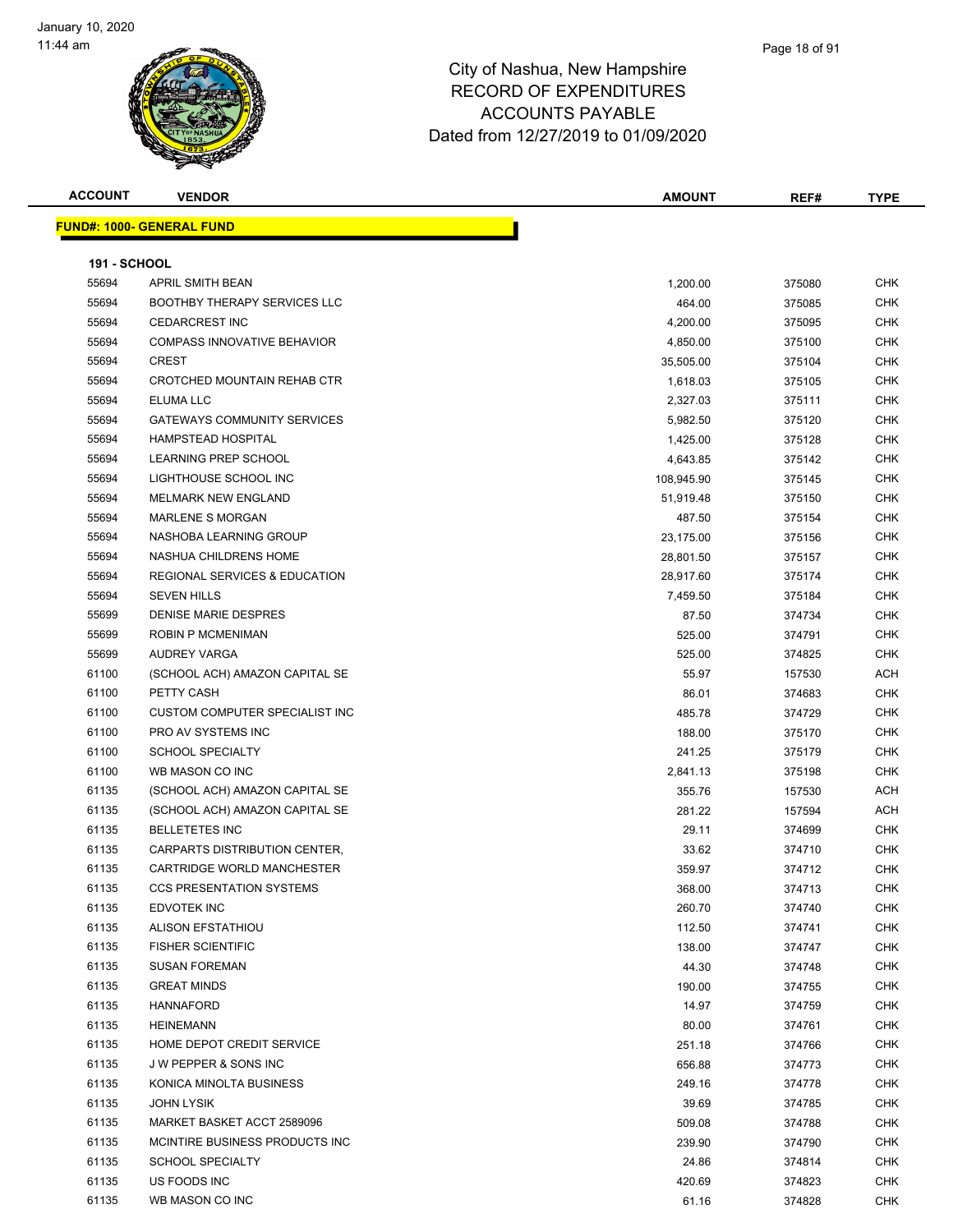#### Page 19 of 91

| <b>ACCOUNT</b>      | <b>VENDOR</b>                                               | <b>AMOUNT</b>   | REF#   | <b>TYPE</b>              |
|---------------------|-------------------------------------------------------------|-----------------|--------|--------------------------|
|                     | <b>FUND#: 1000- GENERAL FUND</b>                            |                 |        |                          |
|                     |                                                             |                 |        |                          |
| <b>191 - SCHOOL</b> |                                                             |                 |        |                          |
| 61135               | UNITED PARCEL SERVICE                                       | 4.50            | 375071 | <b>CHK</b>               |
| 61135               | ANCO SIGNS & STAMPS INC                                     | 14.00           | 375078 | <b>CHK</b>               |
| 61135               | <b>BAILEY POTTERY EQUIP CORP</b>                            | 4.61            | 375081 | <b>CHK</b>               |
| 61135               | <b>BOND AUTO PARTS</b>                                      | 29.97           | 375084 | <b>CHK</b>               |
| 61135               | COPY RITE PRINTING                                          | 450.00          | 375102 | <b>CHK</b>               |
| 61135               | <b>HANNAFORD</b>                                            | 120.33          | 375129 | <b>CHK</b>               |
| 61135               | <b>JW PEPPER &amp; SONS INC</b>                             | 54.99           | 375135 | <b>CHK</b>               |
| 61135               | DAVID KILPATRICK INC                                        | 50.00           | 375140 | <b>CHK</b>               |
| 61135               | KONICA MINOLTA BUSINESS                                     | 249.16          | 375141 | <b>CHK</b>               |
| 61135               | MARKET BASKET ACCT 2589096                                  | 130.64          | 375147 | <b>CHK</b>               |
| 61135               | PHOENIX SCREEN PRINTING                                     | 1,153.50        | 375166 | <b>CHK</b>               |
| 61135               | <b>SCHOOL SPECIALTY</b>                                     | 1,796.27        | 375179 | <b>CHK</b>               |
| 61135               | SUPER DUPER INC                                             | 46.41           | 375187 | <b>CHK</b>               |
| 61135               | <b>WAL-MART</b>                                             | 28.01           | 375197 | <b>CHK</b>               |
| 61135               | WB MASON CO INC                                             | 3,705.57        | 375198 | <b>CHK</b>               |
| 61142               | <b>SCHOOL HEALTH</b>                                        | 146.92          | 375177 | <b>CHK</b>               |
| 61142               | SCHOOL NURSE SUPPLY INC                                     | 139.11          | 375178 | <b>CHK</b>               |
| 61142               | TACTICAL MEDICAL SOLUTIONS INC                              | 21,154.31       | 375188 | <b>CHK</b>               |
| 61142               | <b>WILLIAM V MACGILL &amp; CO</b>                           | 123.46          | 375199 | <b>CHK</b>               |
| 61299               | (SCHOOL ACH) AMAZON CAPITAL SE                              | 128.61          | 157530 | <b>ACH</b>               |
| 61299               | (SCHOOL ACH) AMAZON CAPITAL SE                              | 176.16          | 157594 | <b>ACH</b>               |
| 61299               | ANCO SIGNS & STAMPS INC                                     | 56.80           | 374692 | <b>CHK</b>               |
| 61299               | <b>B &amp; S LOCKSMITHS INC</b>                             |                 |        | <b>CHK</b>               |
| 61299               | BUDGET 1 HR. SIGN CTR., INC.                                | 117.57          | 374696 | <b>CHK</b>               |
| 61299               | <b>MARTINE CLOUTIER</b>                                     | 610.00          | 374707 | <b>CHK</b>               |
| 61299               | <b>FASTENAL CO</b>                                          | 160.00<br>38.18 | 374719 | <b>CHK</b>               |
| 61299               | HOME DEPOT CREDIT SERVICES                                  | 602.36          | 374744 | <b>CHK</b>               |
| 61299               | <b>WAL-MART</b>                                             |                 | 374767 | <b>CHK</b>               |
|                     |                                                             | 22.88           | 374826 | <b>CHK</b>               |
| 61299               | <b>FASTENAL CO</b><br>HOME DEPOT CREDIT SERVICES            | 94.10           | 375113 | <b>CHK</b>               |
| 61299               |                                                             | 282.39          | 375131 |                          |
| 61299               | MERRIMACK BUILDING SUPPLY INC<br><b>GABRIELE VERNACCHIO</b> | 330.64          | 375151 | <b>CHK</b><br><b>CHK</b> |
| 61299<br>61299      | WB MASON CO INC                                             | 19.94           | 375196 |                          |
|                     |                                                             | 305.39          | 375198 | <b>CHK</b>               |
| 61407<br>61407      | M & M ELECTRICAL SUPPLY CO INC<br><b>REXEL USA INC</b>      | 1,291.30        | 157533 | ACH                      |
|                     | M & M ELECTRICAL SUPPLY CO INC                              | 70.39           | 157534 | <b>ACH</b>               |
| 61407<br>61407      | <b>GRAINGER</b>                                             | 916.17          | 157596 | <b>ACH</b>               |
|                     |                                                             | 305.72          | 374754 | <b>CHK</b>               |
| 61407               | INTERSTATE ALL BATTERY CENTER                               | 138.00          | 374771 | <b>CHK</b>               |
| 61407               | <b>WILLIAMS COMMUNICATIONS SERVIC</b>                       | 250.00          | 374831 | <b>CHK</b>               |
| 61407               | <b>GRAINGER</b>                                             | 261.31          | 375124 | <b>CHK</b>               |
| 61407               | <b>WILLIAMS COMMUNICATIONS SERVIC</b>                       | 817.18          | 375200 | <b>CHK</b>               |
| 61414               | <b>CAPP INC</b>                                             | 625.00          | 374709 | <b>CHK</b>               |
| 61414               | F W WEBB COMPANY                                            | 87.97           | 374743 | <b>CHK</b>               |
| 61414               | <b>HAJOCA CORPORATION</b>                                   | 114.81          | 374757 | <b>CHK</b>               |
| 61414               | CAPP INC                                                    | 1,082.00        | 375091 | <b>CHK</b>               |
| 61414               | F W WEBB COMPANY                                            | 780.88          | 375112 | <b>CHK</b>               |
| 61414               | <b>GRANITE GROUP</b>                                        | 10.04           | 375125 | <b>CHK</b>               |
| 61414               | <b>HAJOCA CORPORATION</b>                                   | 1,075.65        | 375127 | <b>CHK</b>               |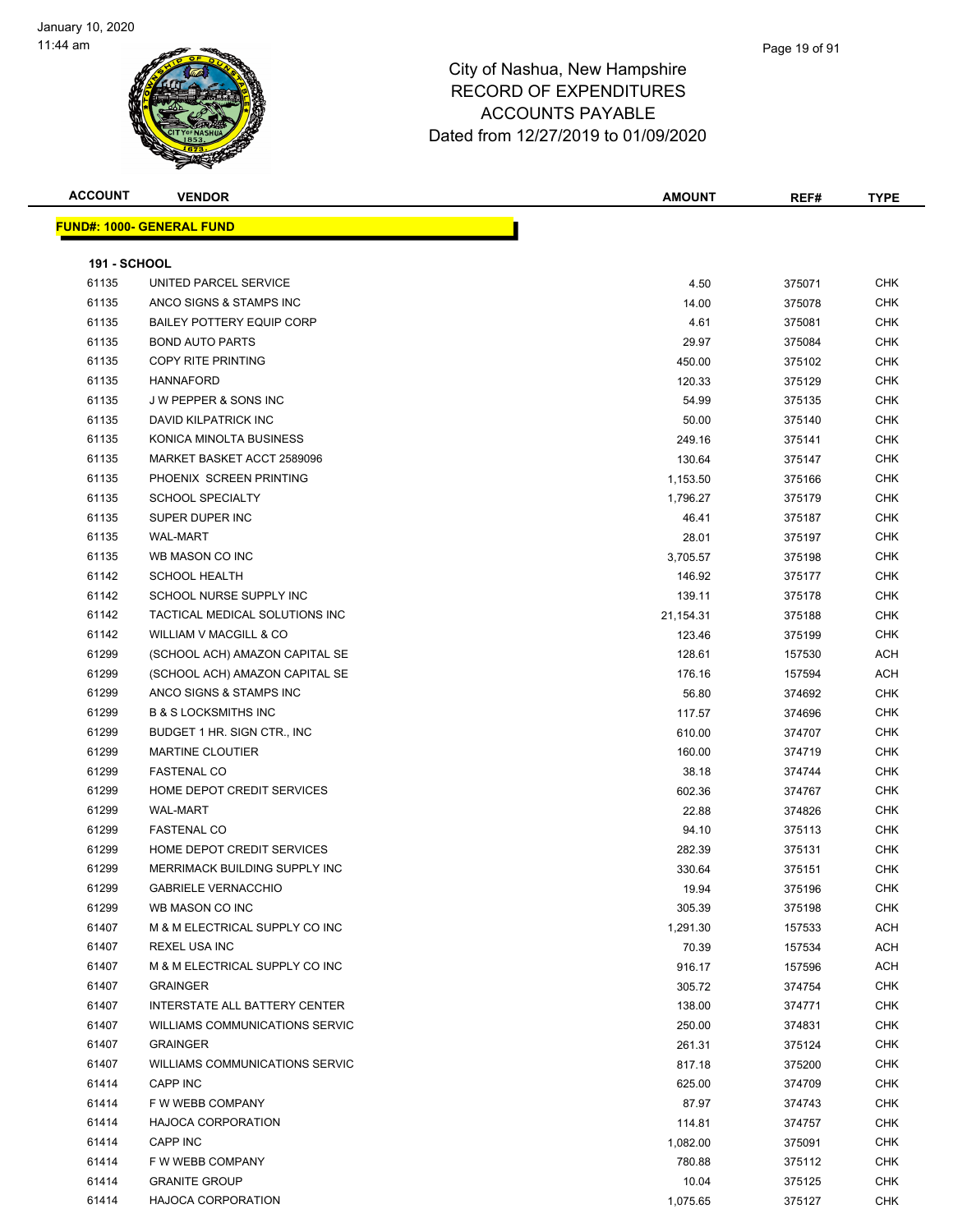#### Page 20 of 91

### City of Nashua, New Hampshire RECORD OF EXPENDITURES ACCOUNTS PAYABLE Dated from 12/27/2019 to 01/09/2020

| <b>ACCOUNT</b>      | <b>VENDOR</b>                     |              | <b>AMOUNT</b> | REF#    | <b>TYPE</b> |
|---------------------|-----------------------------------|--------------|---------------|---------|-------------|
|                     | <u> FUND#: 1000- GENERAL FUND</u> |              |               |         |             |
| <b>191 - SCHOOL</b> |                                   |              |               |         |             |
| 61421               | FILTER SALES & SERVICE INC        |              | 1,900.25      | 374745  | <b>CHK</b>  |
| 61421               | CONTROL TECHNOLOGIES INC          |              | 1,481.79      | 375101  | <b>CHK</b>  |
| 61421               | FILTER SALES & SERVICE INC        |              | 1,906.50      | 375114  | <b>CHK</b>  |
| 61421               | JOMAR DISTRIBUTORS INC            |              | 437.11        | 375139  | <b>CHK</b>  |
| 61421               | TOTAL AIR SUPPLY INC              |              | 13.02         | 375192  | <b>CHK</b>  |
| 61428               | CLEAN-O-RAMA                      |              | 971.93        | 374717  | <b>CHK</b>  |
| 61428               | NATIONWIDE SALES & SERVICE        |              | 103.42        | 374795  | <b>CHK</b>  |
| 61428               | CLEAN-O-RAMA                      |              | 839.87        | 375099  | <b>CHK</b>  |
| 61428               | NATIONWIDE SALES & SERVICE        |              | 233.20        | 375161  | <b>CHK</b>  |
| 61599               | NASHUA OUTDOOR POWER EQUIPMENT    |              | 4,094.69      | 375158  | <b>CHK</b>  |
| 61607               | (SCHOOL ACH) AMAZON CAPITAL SE    |              | 30.98         | 157530  | ACH         |
| 61607               | COMPUTER HUT dba IT INSIDERS      |              | 1,595.49      | 375134  | <b>CHK</b>  |
| 61807               | (SCHOOL ACH) AMAZON CAPITAL SE    |              | 33.88         | 157530  | ACH         |
| 61814               | (SCHOOL ACH) AMAZON CAPITAL SE    |              | (64.67)       | 157530  | <b>ACH</b>  |
| 61814               | (SCHOOL ACH) AMAZON CAPITAL SE    |              | 379.10        | 157594  | <b>ACH</b>  |
| 61814               | <b>DEMCO</b>                      |              | 182.61        | 374733  | <b>CHK</b>  |
| 61814               | <b>JUNIOR LIBRARY GUILD</b>       |              | 136.00        | 374775  | <b>CHK</b>  |
| 61814               | PERMA-BOUND                       |              | 1,237.99      | 374804  | <b>CHK</b>  |
| 61814               | FOLLETT SCHOOL SOLUTIONS INC      |              | 1,405.23      | 375118  | <b>CHK</b>  |
| 61814               | PERMA-BOUND                       |              | 308.57        | 375165  | <b>CHK</b>  |
| 61875               | (SCHOOL ACH) AMAZON CAPITAL SE    |              | 167.60        | 157594  | ACH         |
| 61875               | ACADEMIC THERAPY/HIGH NOON BKS    |              | 88.00         | 374687  | <b>CHK</b>  |
| 61875               | SANDRA LAROCHELLE                 |              | 91.99         | 374780  | <b>CHK</b>  |
| 61875               | PERMA-BOUND                       |              | 442.20        | 374804  | <b>CHK</b>  |
| 61875               | <b>UPS FREIGHT</b>                |              | 2,789.10      | 375072  | <b>CHK</b>  |
| 71221               | <b>APPLE INC</b>                  |              | 598.00        | 374695  | <b>CHK</b>  |
| 71228               | COMPUTER HUT dba IT INSIDERS      |              | 960.00        | 374772  | <b>CHK</b>  |
| 71228               | <b>STEVEN WANTE</b>               |              | 85.94         | 374827  | <b>CHK</b>  |
| 71228               | <b>SCREENCASTIFY LLC</b>          |              | 300.00        | 375181  | <b>CHK</b>  |
| 71228               | <b>SOLARWINDS</b>                 |              | 882.00        | 375186  | <b>CHK</b>  |
| 71800               | (SCHOOL ACH) AMAZON CAPITAL SE    |              | 314.91        | 157594  | ACH         |
| 71800               | JAR SYSTEMS LLC                   |              | 1,270.19      | 374774  | <b>CHK</b>  |
| 71999               | (SCHOOL ACH) AMAZON CAPITAL SE    |              | 299.99        | 157530  | <b>ACH</b>  |
| 71999               | HIGH OUTPUT INC                   |              | 119.00        | 374763  | <b>CHK</b>  |
| 71999               | UNITED PARCEL SERVICE             |              | 88.48         | 375071  | <b>CHK</b>  |
| 71999               | BOYER'S AUTO BODY & SALES INC     |              | 3,975.50      | 375086  | <b>CHK</b>  |
| 71999               | HOME DEPOT CREDIT SERVICE         |              | 521.10        | 375130  | <b>CHK</b>  |
| 71999               | WB MASON CO INC                   |              | 107.99        | 375198  | <b>CHK</b>  |
| 71999               | CITIZENS BANK CREDIT CARD         | Paypal Steve | 500.00        | 9202006 | <b>ACH</b>  |

#### **193 - DEBT SERVICE**

| 75200 | US BANK (091000022)      | 454.400.00 | 157588 | АСН |
|-------|--------------------------|------------|--------|-----|
| 75200 | US BANK N.A. (091000022) | 124.325.00 | 157590 | ACH |
| 75200 | US BANK N.A. (091000022) | 30.856.25  | 157591 | АСН |
| 75400 | <b>US BANK</b>           | 300.00     | 374565 | снк |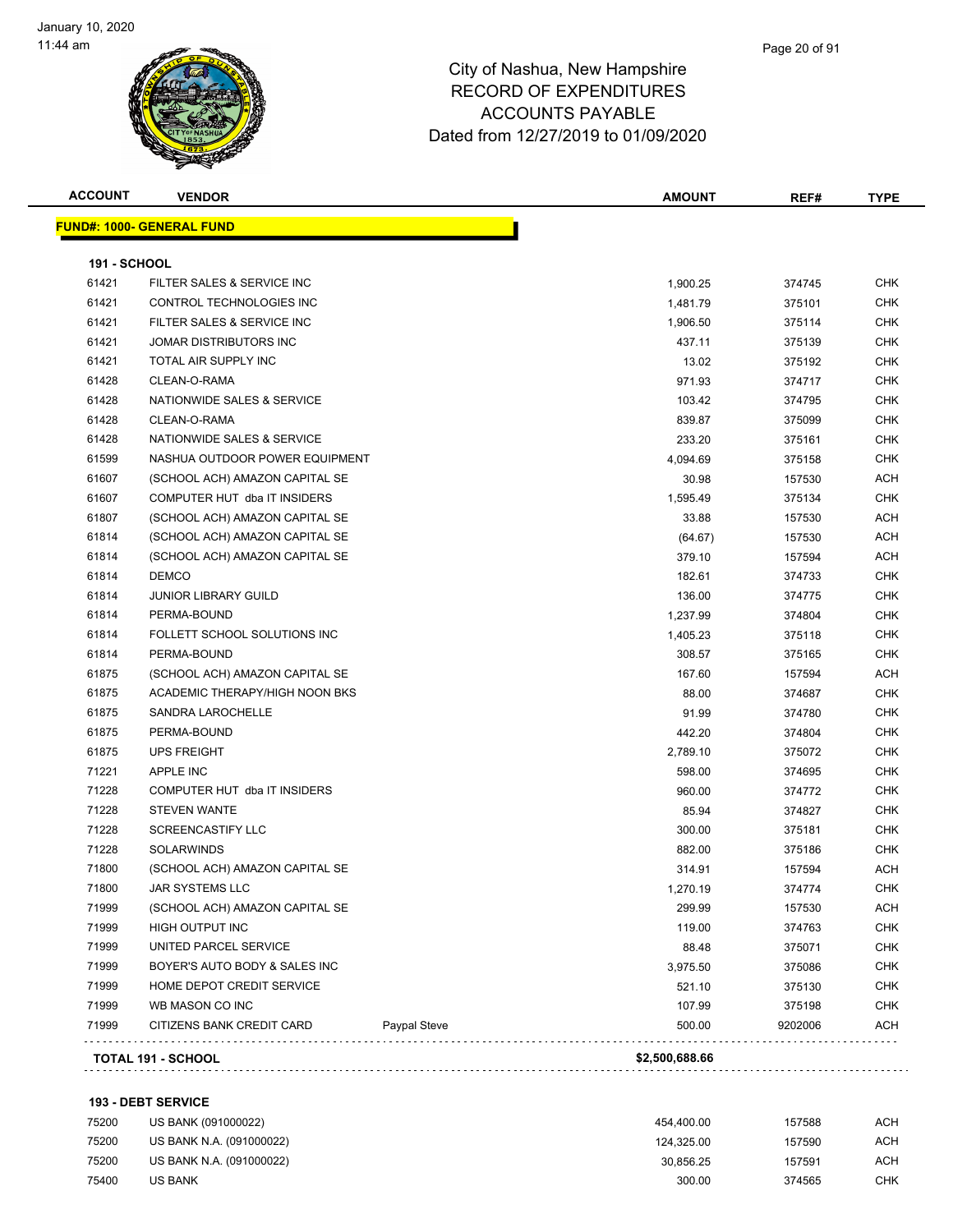| January 10, 2020<br>11:44 am                                                       | City of Nashua, New Hampshire<br><b>RECORD OF EXPENDITURES</b><br><b>ACCOUNTS PAYABLE</b><br>Dated from 12/27/2019 to 01/09/2020 | Page 21 of 91 |                                                                    |
|------------------------------------------------------------------------------------|----------------------------------------------------------------------------------------------------------------------------------|---------------|--------------------------------------------------------------------|
| <b>ACCOUNT</b><br><b>VENDOR</b>                                                    | <b>AMOUNT</b>                                                                                                                    | REF#          | <b>TYPE</b>                                                        |
| <b>FUND#: 1000- GENERAL FUND</b>                                                   |                                                                                                                                  |               |                                                                    |
| <b>TOTAL 193 - DEBT SERVICE</b>                                                    | \$609,881.25                                                                                                                     |               |                                                                    |
| <b>TOTAL FUND 1000 - GENERAL FUND</b>                                              | \$4,249,628.61                                                                                                                   |               |                                                                    |
| <b>FUND#: 1001- GF-CAPITAL IMPROVEMENTS</b>                                        |                                                                                                                                  |               |                                                                    |
| <b>148 - NASHUA AIRPORT AUTHORITY</b><br>81100<br>NASHUA AIRPORT AUTHORITY         | 20,750.00                                                                                                                        | 374637        | <b>CHK</b>                                                         |
| <b>TOTAL 148 - NASHUA AIRPORT AUTHORITY</b>                                        | \$20,750.00                                                                                                                      |               |                                                                    |
| <b>152 - FIRE</b><br>81100<br>ASSOCIATED CONCRETE COATINGS                         | 11,062.50                                                                                                                        | 374964        | CHK                                                                |
|                                                                                    |                                                                                                                                  |               |                                                                    |
| <b>TOTAL 152 - FIRE</b><br>TOTAL FUND 1001 - GF-CAPITAL IMPROVEMENTS               | \$11,062.50<br>\$31,812.50                                                                                                       |               |                                                                    |
| <b>FUND#: 1010- GF-PRIOR YEAR ENC &amp; ESCROWS</b>                                |                                                                                                                                  |               |                                                                    |
| <b>122 - INFORMATION TECHNOLOGY</b><br>53142 ADMINS INC                            | 450.00                                                                                                                           | 157561        | <b>ACH</b>                                                         |
| <b>TOTAL 122 - INFORMATION TECHNOLOGY</b>                                          | \$450.00                                                                                                                         |               |                                                                    |
| <b>160 - PW-ADMIN &amp; ENGINEERING</b><br>54230<br><b>BURKE STREET NASHUA LLC</b> | 254.40                                                                                                                           | 374590        |                                                                    |
| TOTAL 160 - PW-ADMIN & ENGINEERING                                                 | \$254.40                                                                                                                         |               |                                                                    |
| <b>171 - COMMUNITY SERVICES</b><br>61100<br>AMAZON CAPITAL SERV (CITY ACH)         | 237.95                                                                                                                           | 157507        |                                                                    |
| <b>TOTAL 171 - COMMUNITY SERVICES</b>                                              | \$237.95                                                                                                                         |               |                                                                    |
|                                                                                    |                                                                                                                                  |               |                                                                    |
| <b>181 - COMMUNITY DEVELOPMENT</b><br>81100<br><b>IBI GROUP NEW YORK</b>           | 3,468.75                                                                                                                         | 374998        |                                                                    |
| 81300<br>LUMEN STUDIO INC                                                          | 13,661.90                                                                                                                        | 157523        |                                                                    |
| <b>TOTAL 181 - COMMUNITY DEVELOPMENT</b>                                           | \$17,130.65                                                                                                                      |               |                                                                    |
| <b>183 - ECONOMIC DEVELOPMENT</b><br>55400<br>DORIA BROWN                          | 889.72                                                                                                                           | 374508        | <b>CHK</b><br><b>ACH</b><br><b>CHK</b><br><b>ACH</b><br><b>CHK</b> |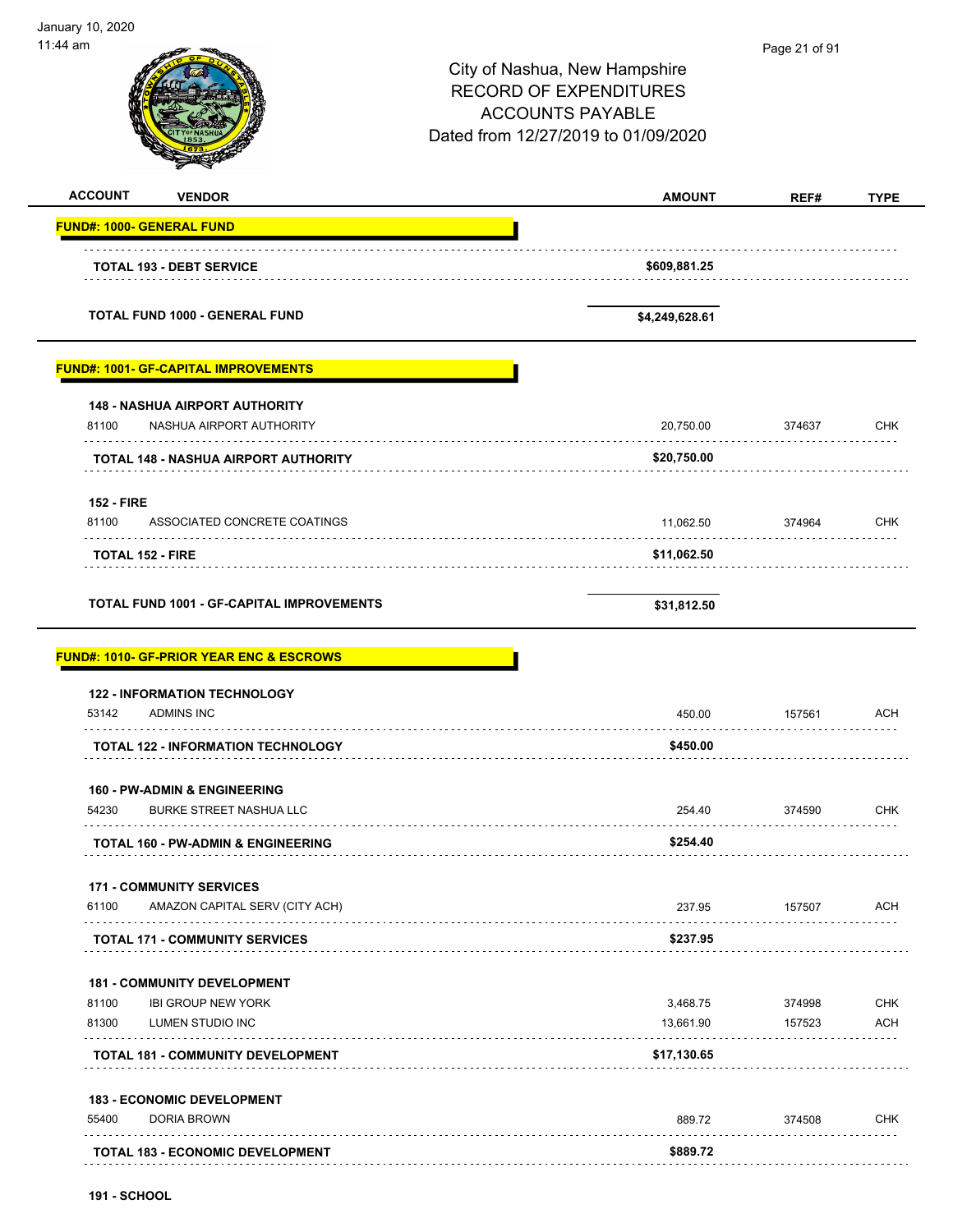City of Nashua, New Hampshire RECORD OF EXPENDITURES ACCOUNTS PAYABLE Dated from 12/27/2019 to 01/09/2020 January 10, 2020 11:44 am **ACCOUNT VENDOR AMOUNT REF# TYPE FUND#: 1010- GF-PRIOR YEAR ENC & ESCROWS 191 - SCHOOL** 61299 POWERS GENERATOR 4,900.00 375168 CHK **TOTAL 191 - SCHOOL \$4,900.00 TOTAL FUND 1010 - GF-PRIOR YEAR ENC & ESCROWS \$23,862.72 FUND#: 2100- FOOD SERVICES FUND** 44503 ELIZABETH CLEMENT 49.00 374718 CHK 44503 BRYANNA REQUARTH 20.80 374810 CHK 44503 EVA TORONTALI 280.00 374821 CHK 54487 AFFILIATED HVAC SERVICES LLC **181.00** 374689 CHK 55307 PAMELA CORREA 42.44 374727 CHK 55307 KAREN GUSTIN 54.89 374756 CHK 55307 PAULE RALPH 58.87 374807 CHK 55307 ODETTE SLOSEK 56.12 374817 CHK 55400 DAHLIA DAIGLE 10.00 375106 CHK 55600 THE COPY SHOP 551.53 STATE COPY SHOP 551.53 STATE SERIES AND THE COPY SHOP 551.53 61214 TREASURER ST OF NH - SURPLUS D 2,610.00 374684 CHK 61214 BELLAVANCE BEVERAGE CO INC 3,275.40 374698 CHK ed and the state of the state of the state of the state of the state of the state of the state of the state of the state of the state of the state of the state of the state of the state of the state of the state of the sta 61214 COCA COLA BOTTLING CO 1,831.50 374720 CHK 61214 PAMELA CORREA 21.22 374727 CHK 61214 GARELICK FARMS OF FRANKLIN 8,695.36 374750 CHK 61214 GILLS PIZZA CO 7,889.00 374752 CHK 61214 HERSHEY'S ICE CREAM 36.72 374762 CHK 61214 M SAUNDERS INC 3,022.47 374786 CHK 61214 NATIVE MAINE PRODUCE & SPEC **1.847.76** 374796 CHK 61214 NORTHCENTER FOODS 36,638.13 374798 CHK er 1999 61214 GARELICK FARMS OF FRANKLIN And the CHK CHANGE CHANGE AND THE 4,904.83 375119 CHK 61214 NORTHCENTER FOODS 6,368.98 375163 CHK 61299 IMPERIAL DADE 9,231.37 374769 CHK 71000 DAHLIA DAIGLE 202.87 374730 CHK The Section of the Section of the Section of the Section of the Section of the Section of the Section of the Section of the Section of the Section of the Section of the Section of the Section of the Section of the Section **TOTAL FUND 2100 - FOOD SERVICES FUND \$90,456.70 FUND#: 2212- ATHLETICS REVENUE FUND** 61107 CHAMPIONS CHOICE INC 4,302.00 374715 CHK 61107 RELIABLE RACING 1,946.70 374809 CHK Page 22 of 91

 61107 BSN SPORTS LLC 2,266.36 375089 CHK 61299 HUDSON TROPHY COMPANY 30.00 374768 CHK 61299 SARAH PALING 17.67 374801 CHK

**TOTAL FUND 2212 - ATHLETICS REVENUE FUND \$8,562.73**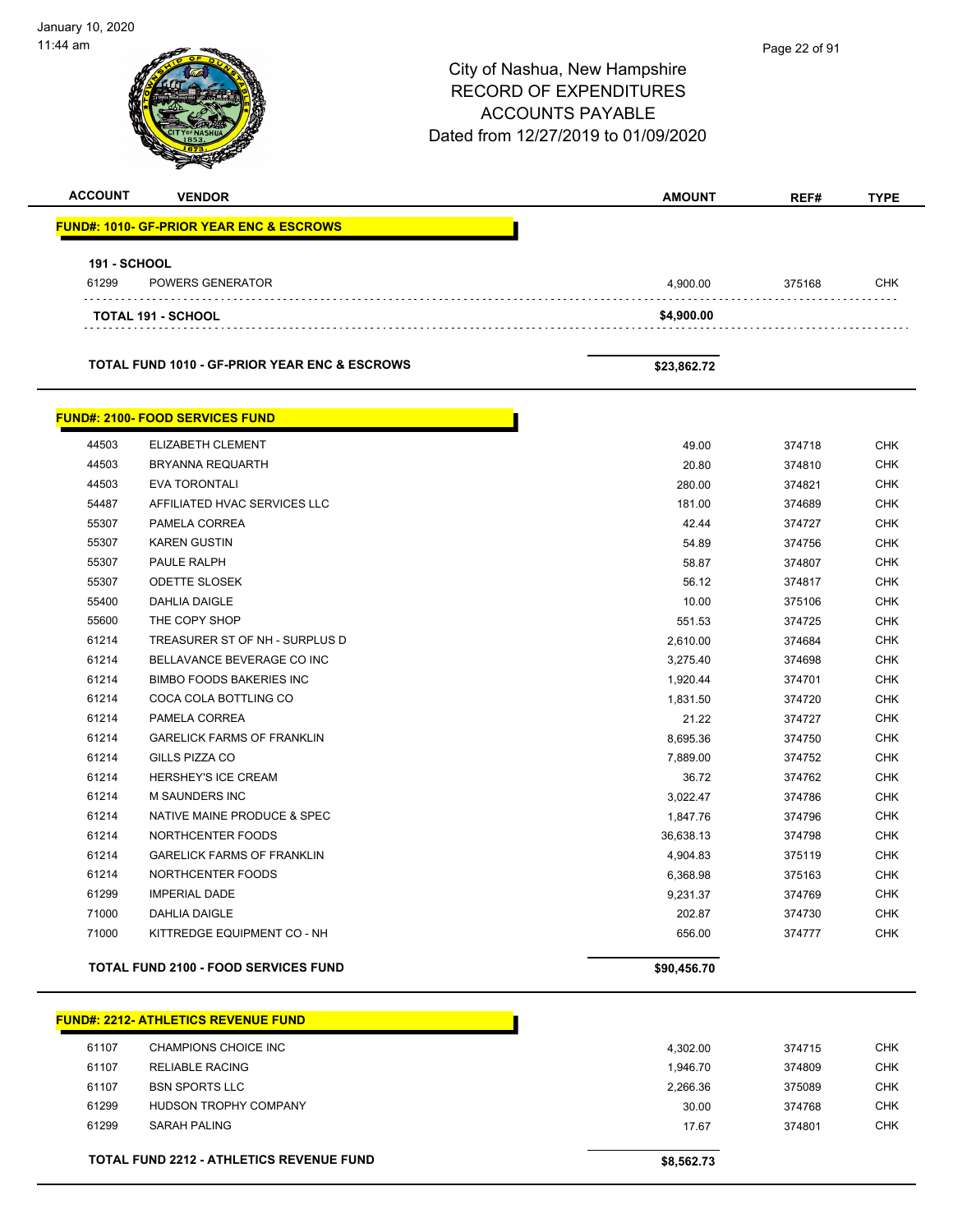

| <b>ACCOUNT</b> | <b>VENDOR</b>                                          | <b>AMOUNT</b>  | REF#   | <b>TYPE</b> |
|----------------|--------------------------------------------------------|----------------|--------|-------------|
|                | <b>FUND#: 2222- AFTER SCHOOL PROGRAM</b>               |                |        |             |
| 55690          | FIRST STUDENT INC                                      | 1,708.92       | 374746 | <b>CHK</b>  |
| 61299          | AC MOORE INC                                           | 20.25          | 374686 | <b>CHK</b>  |
| 61299          | <b>GARELICK FARMS OF FRANKLIN</b>                      | 415.54         | 374750 | <b>CHK</b>  |
| 61299          | MARKET BASKET ACCT 2589096                             | 182.60         | 374788 | <b>CHK</b>  |
| 61299          | NORTHCENTER FOODS                                      | 467.75         | 374798 | <b>CHK</b>  |
| 61299          | AC MOORE INC                                           | 2.98           | 375074 | <b>CHK</b>  |
| 61299          | YURI JAYNES                                            | 16.00          | 375137 | <b>CHK</b>  |
| 61299          | NIUSCAIRY JIMENEZ                                      | 10.75          | 375138 | <b>CHK</b>  |
|                |                                                        |                |        |             |
|                | <b>TOTAL FUND 2222 - AFTER SCHOOL PROGRAM</b>          | \$2,824.79     |        |             |
|                | <b>FUND#: 2505- PEG ACCESS CHANNELS FUND</b>           |                |        |             |
| 45999          | COMMUNITY MEDIA SERVICES GRP L                         | (153.07)       | 374979 | <b>CHK</b>  |
| 54114          | <b>DIRECT ENERGY BUSINESS</b>                          | 61.74          | 157512 | <b>ACH</b>  |
| 54141          | PENNICHUCK WATER WORKS INC                             | 23.19          | 374935 | <b>CHK</b>  |
| 55300          | <b>JEFF POEHNERT</b>                                   | 130.50         | 374903 | <b>CHK</b>  |
| 55699          | <b>COMCAST</b>                                         | 10.40          | 374536 | <b>CHK</b>  |
| 55699          | AARDVARK THE DEAN OF CLEAN                             | 195.00         | 374955 | <b>CHK</b>  |
| 55699          | COMMUNITY MEDIA SERVICES GRP L                         | 22,667.00      | 374979 | <b>CHK</b>  |
|                | <b>TOTAL FUND 2505 - PEG ACCESS CHANNELS FUND</b>      | \$22,934.76    |        |             |
|                |                                                        |                |        |             |
|                | <b>FUND#: 2506- HUNT BLDG FACILITY RENTAL FUND</b>     |                |        |             |
| 54100          | <b>EVERSOURCE</b>                                      | 596.18         | 374914 | <b>CHK</b>  |
| 54114          | <b>LIBERTY UTILITIES - NH</b>                          | 437.01         | 374917 | <b>CHK</b>  |
| 54200          | <b>HOMEPLUS CLEANING</b>                               | 500.00         | 374996 | <b>CHK</b>  |
| 54236          | PROTECTION ONE ALARM MONTORING                         | 64.30          | 374652 | <b>CHK</b>  |
| 54280          | SOUTHERN NH PEST CONTROL                               | 53.00          | 375045 | <b>CHK</b>  |
| 61100          | AMAZON CAPITAL SERV (CITY ACH)                         | 85.39          | 157507 | ACH         |
|                | TOTAL FUND 2506 - HUNT BLDG FACILITY RENTAL FUND       | \$1,735.88     |        |             |
|                |                                                        |                |        |             |
|                | <b>FUND#: 2507- FIRE TRAINING FACILITY RENTAL</b>      |                |        |             |
| 54821          | UNITED SITE SERVICES NORTHEAST                         | 111.92         | 374670 | <b>CHK</b>  |
|                | <b>TOTAL FUND 2507 - FIRE TRAINING FACILITY RENTAL</b> | \$111.92       |        |             |
|                | <b>FUND#: 2510- PENNICHUCK BOND FUND</b>               |                |        |             |
|                |                                                        |                |        |             |
| 75100          | US BANK (091000022)                                    | 3,590,000.00   | 157589 | ACH         |
| 75200          | US BANK (091000022)                                    | 2,587,783.92   | 157589 | <b>ACH</b>  |
|                | <b>TOTAL FUND 2510 - PENNICHUCK BOND FUND</b>          | \$6,177,783.92 |        |             |
|                | <b>FUND#: 3040- COMMUNICATIONS GRANTS FUND</b>         |                |        |             |
| 81300          | COMPUTER HUT dba IT INSIDERS                           | 179.85         | 375001 | <b>CHK</b>  |
|                |                                                        |                |        |             |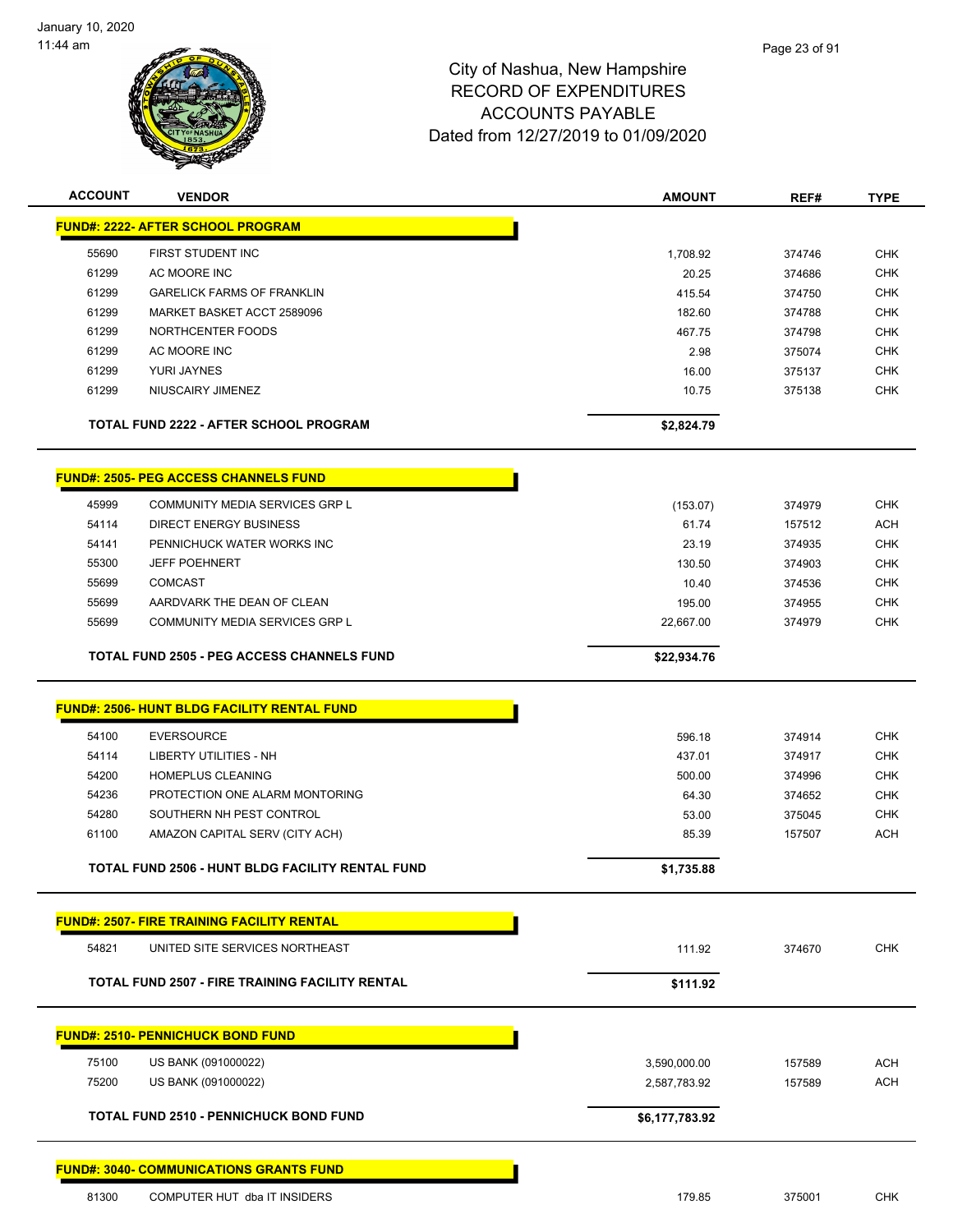

| <b>ACCOUNT</b> | <b>VENDOR</b>                                           |                                | <b>AMOUNT</b> | REF#    | <b>TYPE</b> |
|----------------|---------------------------------------------------------|--------------------------------|---------------|---------|-------------|
|                | <b>FUND#: 3040- COMMUNICATIONS GRANTS FUND</b>          |                                |               |         |             |
| 81300          | CITIZENS BANK CREDIT CARD                               | Amazon                         | 44.99         | 9202006 | <b>ACH</b>  |
|                | <b>TOTAL FUND 3040 - COMMUNICATIONS GRANTS FUND</b>     |                                | \$224.84      |         |             |
|                | <b>FUND#: 3050- POLICE GRANTS FUND</b>                  |                                |               |         |             |
| 55400          | <b>RAD SYSTEMS</b>                                      |                                | 375.00        | 374559  | <b>CHK</b>  |
| 55400          | <b>RAD SYSTEMS</b>                                      |                                | 200.00        | 374937  | <b>CHK</b>  |
|                | <b>TOTAL FUND 3050 - POLICE GRANTS FUND</b>             |                                | \$575.00      |         |             |
|                | <b>FUND#: 3068- COMMUNITY SERVICES GRANTS FUND</b>      |                                |               |         |             |
| 55300          | CITIZENS BANK CREDIT CARD                               | Embassy Suites Philadelphia Ai | 393.34        | 9202006 | <b>ACH</b>  |
| 55300          | PATRICIA CROOKER                                        |                                | 206.08        | 157510  | <b>ACH</b>  |
| 55300          | LISA VASQUEZ                                            |                                | 197.90        | 374516  | <b>CHK</b>  |
| 55300          | PATRICIA CROOKER                                        |                                | 47.22         | 157510  | <b>ACH</b>  |
| 61100          | WB MASON CO INC                                         |                                | 40.29         | 374673  | <b>CHK</b>  |
| 61100          | AMAZON CAPITAL SERV (CITY ACH)                          |                                | 76.95         | 157507  | <b>ACH</b>  |
|                | <b>TOTAL FUND 3068 - COMMUNITY SERVICES GRANTS FUND</b> |                                | \$961.78      |         |             |
| 53107          | CMA ENGINEERS INC                                       |                                | 5,771.64      | 374594  | <b>CHK</b>  |
|                | <b>TOTAL FUND 3080 - COMMUNITY DEVELOPMENT GRANTS</b>   |                                | \$5,771.64    |         |             |
|                | <b>FUND#: 3090- URBAN PROGRAM GRANTS FUND</b>           |                                |               |         |             |
| 54210          | <b>JWP &amp; SONS CONTRACTING LLC</b>                   |                                | 500.00        | 374513  | <b>CHK</b>  |
| 54210          | AJ WOOD CONSTRUCTION                                    |                                | 11,500.00     | 374882  | <b>CHK</b>  |
| 54210          | ALCHEMY LEAD MANAGMENT                                  |                                | 500.00        | 374883  | <b>CHK</b>  |
| 54210          | JWP & SONS CONTRACTING LLC                              |                                | 2,500.00      | 374513  | <b>CHK</b>  |
| 54210          | AJ WOOD CONSTRUCTION                                    |                                | 5,000.00      | 374882  | <b>CHK</b>  |
| 54225          | ALCHEMY LEAD MANAGMENT                                  |                                | 1,530.00      | 374575  | <b>CHK</b>  |
| 55307          | <b>DAVID SULLIVAN</b>                                   |                                | 307.98        | 374526  | <b>CHK</b>  |
| 55307          | LAWRENCE PHILLIPS JR                                    |                                | 336.40        | 374902  | <b>CHK</b>  |
| 68345          | REINA RODRIGUEZ                                         |                                | 350.00        | 374524  | <b>CHK</b>  |
| 68345          | VANTHAVIE VALERIE SUONG                                 |                                | 350.00        | 374528  | <b>CHK</b>  |
|                | TOTAL FUND 3090 - URBAN PROGRAM GRANTS FUND             |                                | \$22,874.38   |         |             |
|                | <b>FUND#: 3120- TRANSIT GRANTS FUND</b>                 |                                |               |         |             |
| 54100          | <b>EVERSOURCE</b>                                       |                                | 1,179.35      | 374914  | <b>CHK</b>  |
| 54100          | <b>EVERSOURCE</b>                                       |                                | 472.98        | 374914  | <b>CHK</b>  |
| 54114          | <b>DIRECT ENERGY BUSINESS</b>                           |                                | 228.43        | 157512  | <b>ACH</b>  |
| 54114          | DIRECT ENERGY BUSINESS                                  |                                | 685.71        | 157512  | <b>ACH</b>  |

54114 LIBERTY UTILITIES - NH 168.51 374921 CHK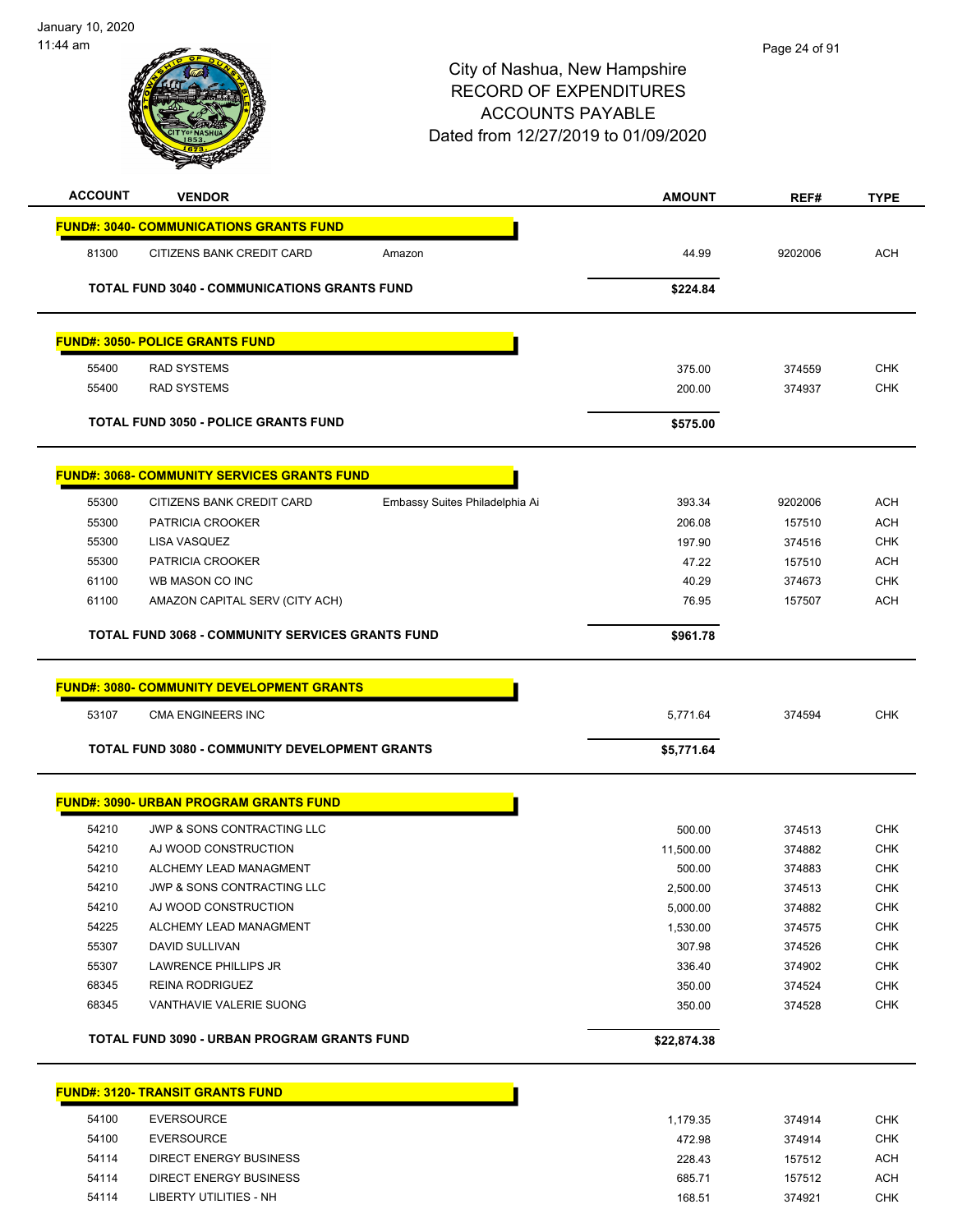

| <b>ACCOUNT</b> | <b>VENDOR</b>                                | <b>AMOUNT</b> | REF#   | <b>TYPE</b> |
|----------------|----------------------------------------------|---------------|--------|-------------|
|                | <b>FUND#: 3120- TRANSIT GRANTS FUND</b>      |               |        |             |
| 54141          | PENNICHUCK WATER WORKS INC                   | 85.03         | 374935 | <b>CHK</b>  |
| 54141          | PENNICHUCK WATER WORKS INC                   | 172.60        | 374935 | <b>CHK</b>  |
| 54141          | PENNICHUCK WATER WORKS INC                   | 52.86         | 374935 | <b>CHK</b>  |
| 54280          | BILLS WORLD CLASS CLEANING SER               | 1,100.00      | 374583 | <b>CHK</b>  |
| 54600          | <b>D &amp; R TOWING INC</b>                  | 200.00        | 374980 | <b>CHK</b>  |
| 54600          | THERMO KING NORTHEAST                        | 670.24        | 374666 | <b>CHK</b>  |
| 55100          | VERIZON WIRELESS-842008777                   | 174.18        | 374567 | <b>CHK</b>  |
| 55100          | VERIZON WIRELESS-842008777                   | 159.52        | 374567 | <b>CHK</b>  |
| 55109          | CONSOLIDATED COMMUNICATIONS                  | 50.00         | 374912 | <b>CHK</b>  |
| 55690          | FIRST TRANSIT INC                            | 43,154.00     | 157569 | <b>ACH</b>  |
| 55690          | FIRST TRANSIT INC                            | 88,684.88     | 157569 | ACH         |
| 55690          | FIRST TRANSIT INC                            | 25,056.30     | 157569 | ACH         |
| 61100          | WB MASON CO INC                              | 64.19         | 374673 | <b>CHK</b>  |
| 61100          | WB MASON CO INC                              | 301.14        | 375059 | <b>CHK</b>  |
| 61107          | CINTAS#016                                   | 282.55        | 374977 | <b>CHK</b>  |
| 61299          | AMAZON CAPITAL SERV (CITY ACH)               | 94.00         | 157507 | ACH         |
| 61299          | HOME DEPOT CREDIT SERVICE 3065               | 258.55        | 157516 | ACH         |
| 61299          | HOME DEPOT CREDIT SERVICE 3065               | 14.97         | 157572 | ACH         |
| 61299          | WB MASON CO INC                              | 56.86         | 374673 | <b>CHK</b>  |
| 61299          | AMAZON CAPITAL SERV (CITY ACH)               | 133.00        | 157507 | ACH         |
| 61299          | HOME DEPOT CREDIT SERVICE 3065               | 45.52         | 157516 | ACH         |
| 61299          | AMAZON CAPITAL SERV (CITY ACH)               | 17.75         | 157562 | ACH         |
| 61299          | <b>FASTENAL CO</b>                           | 56.35         | 374605 | <b>CHK</b>  |
| 61299          | <b>FASTENAL CO</b>                           | 7.00          | 374988 | <b>CHK</b>  |
| 61299          | RYDER FLEET PRODUCTS                         | 128.76        | 375039 | <b>CHK</b>  |
| 61299          | SANEL NAPA                                   | 88.17         | 375041 | <b>CHK</b>  |
| 61299          | AMAZON CAPITAL SERV (CITY ACH)               | 224.87        | 157562 | ACH         |
| 61300          | <b>CITY OF NASHUA</b>                        | 113.34        | 374887 | <b>CHK</b>  |
| 61300          | <b>CITY OF NASHUA</b>                        | 8,399.48      | 374887 | <b>CHK</b>  |
| 61709          | SAFETY KLEEN SYSTEMS INC                     | 430.92        | 374658 | <b>CHK</b>  |
| 61709          | PETRO-CANANDA AMERICA                        | 2,850.62      | 375029 | <b>CHK</b>  |
| 61799          | <b>GILLIG LLC</b>                            | 308.38        | 374990 | <b>CHK</b>  |
| 61799          | RYDER FLEET PRODUCTS                         | 189.04        | 375039 | <b>CHK</b>  |
| 61799          | SANEL NAPA                                   | 39.76         | 375041 | <b>CHK</b>  |
| 61799          | AMAZON CAPITAL SERV (CITY ACH)               | 187.64        | 157507 | ACH         |
| 61799          | DATTCO, INC                                  | 211.67        | 374982 | <b>CHK</b>  |
| 61799          | SANEL NAPA                                   | (286.34)      | 375041 | <b>CHK</b>  |
| 61799          | SANEL NAPA                                   | (62.00)       | 375041 | <b>CHK</b>  |
| 61799          | SANEL NAPA                                   | 119.94        | 375041 | <b>CHK</b>  |
| 61799          | J C MADIGAN INC                              | 535.39        | 374619 | <b>CHK</b>  |
| 61799          | SANEL NAPA                                   | 140.77        | 375041 | <b>CHK</b>  |
| 68240          | AMAZON CAPITAL SERV (CITY ACH)               | 53.85         | 157562 | ACH         |
| 81500          | <b>GILLIG LLC</b>                            | 523,155.00    | 374990 | <b>CHK</b>  |
|                | <b>TOTAL FUND 3120 - TRANSIT GRANTS FUND</b> | \$700,455.73  |        |             |

Т

#### **FUND#: 3800- SCHOOL GRANTS FUND**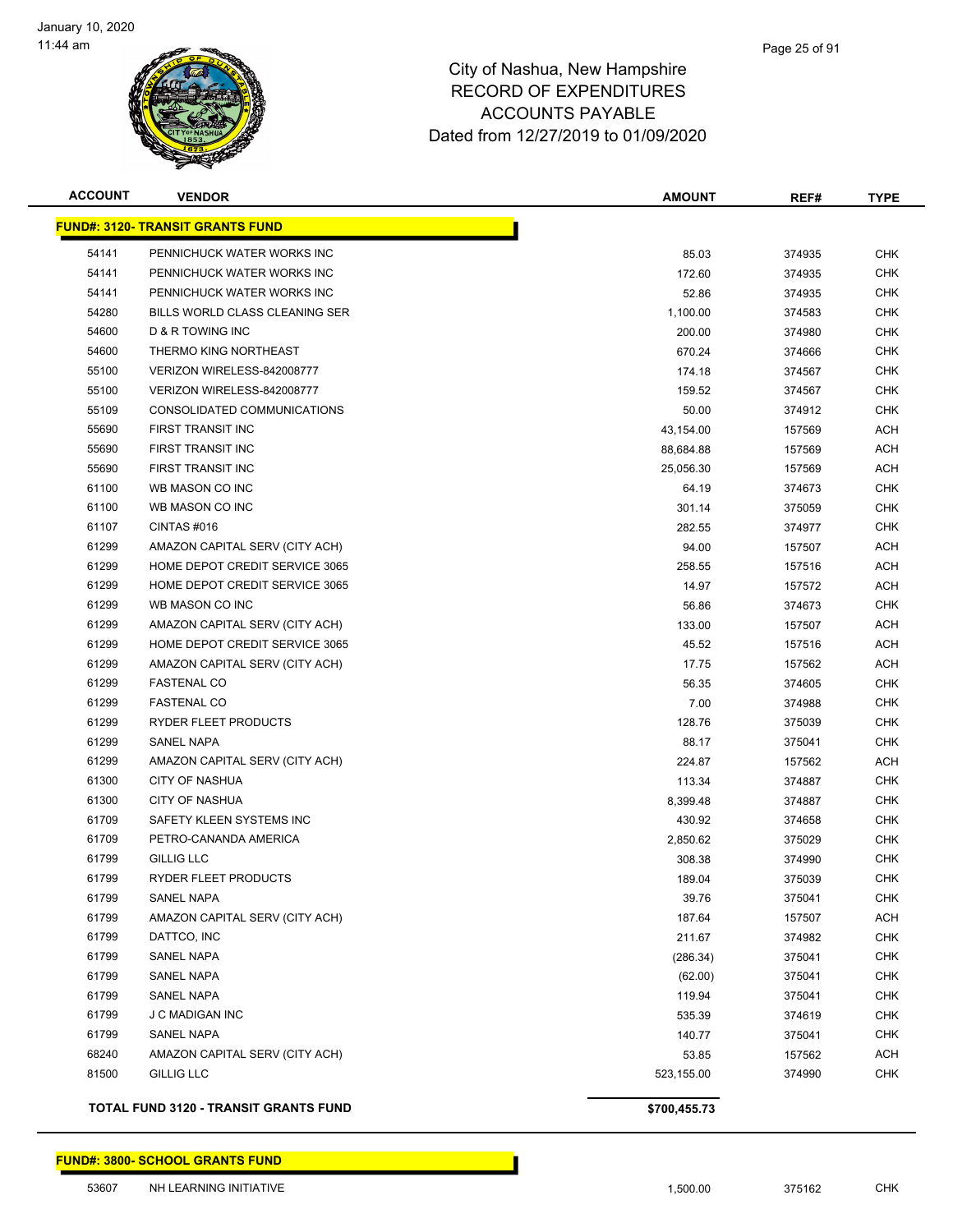

# Page 26 of 91

### City of Nashua, New Hampshire RECORD OF EXPENDITURES ACCOUNTS PAYABLE Dated from 12/27/2019 to 01/09/2020

| <b>ACCOUNT</b> | <b>VENDOR</b>                          | <b>AMOUNT</b> | REF#   | <b>TYPE</b> |
|----------------|----------------------------------------|---------------|--------|-------------|
|                | <b>FUND#: 3800- SCHOOL GRANTS FUND</b> |               |        |             |
| 53607          | DAVID MOORE                            | 1,500.00      | 375153 | <b>CHK</b>  |
| 53614          | <b>JEFF LEVIN</b>                      | 1,282.05      | 375143 | <b>CHK</b>  |
| 53628          | <b>GROWING LEADERS</b>                 | 3,500.00      | 375126 | <b>CHK</b>  |
| 53628          | JULIE ANNE HIXON-WISWELL               | 250.00        | 374765 | <b>CHK</b>  |
| 53628          | DEBORAH J GAUVIN                       | 250.00        | 375121 | <b>CHK</b>  |
| 53628          | <b>STEVE BLUNT</b>                     | 200.00        | 374702 | <b>CHK</b>  |
| 53628          | <b>BOOTHBY THERAPY SERVICES LLC</b>    | 798.39        | 374703 | <b>CHK</b>  |
| 53628          | <b>INTERIM HEALTHCARE</b>              | 1,400.00      | 374770 | <b>CHK</b>  |
| 53628          | LITERACY LEARNING SOLUTIONS            | 1,483.36      | 374783 | <b>CHK</b>  |
| 53628          | <b>BOOTHBY THERAPY SERVICES LLC</b>    | 798.40        | 375085 | <b>CHK</b>  |
| 53628          | <b>INTERIM HEALTH CARE</b>             | 1,627.00      | 375133 | <b>CHK</b>  |
| 53628          | ADVANCED MEDICAL PERSONNEL             | 2,216.90      | 374688 | <b>CHK</b>  |
| 53628          | SILVER TOUCH HHC                       | 837.00        | 374816 | <b>CHK</b>  |
| 53628          | ADVANCED MEDICAL PERSONNEL             | 2,450.00      | 375076 | <b>CHK</b>  |
| 53628          | THE CARROLL CENTER FOR THE BLI         | 3,335.00      | 375094 | <b>CHK</b>  |
| 53628          | SILVER TOUCH HHC                       | 418.50        | 375185 | <b>CHK</b>  |
| 53628          | <b>TEEN TRUTH</b>                      | 2,475.00      | 374820 | <b>CHK</b>  |
| 53628          | <b>TEEN TRUTH</b>                      | 2,475.00      | 375189 | <b>CHK</b>  |
| 53628          | <b>BOYS &amp; GIRLS CLUB OF</b>        | 4,902.27      | 375087 | <b>CHK</b>  |
| 54487          | MCINTIRE BUSINESS PRODUCTS INC         | 61.48         | 374790 | <b>CHK</b>  |
| 54807          | <b>FIRST CHURCH</b>                    | 4,074.00      | 375115 | <b>CHK</b>  |
| 55300          | DAVID QUIMBY                           | 24.36         | 375172 | <b>CHK</b>  |
| 55400          | MILL FALLS AT THE LAKE                 | 781.00        | 375152 | <b>CHK</b>  |
| 55690          | <b>JENNIFER BOUDRIEAU</b>              | 31.49         | 374704 | <b>CHK</b>  |
| 55690          | <b>RUSSELL YOUNG</b>                   | 4.29          | 375203 | <b>CHK</b>  |
| 55690          | FIRST STUDENT INC                      | 380.82        | 374746 | <b>CHK</b>  |
| 61135          | <b>SCHOOL SPECIALTY</b>                | (221.88)      | 375179 | <b>CHK</b>  |
| 61135          | LISA JANOSIK                           | 108.33        | 375136 | <b>CHK</b>  |
| 61135          | <b>COPY RITE PRINTING</b>              | 180.00        | 374724 | <b>CHK</b>  |
| 61135          | THE COPY SHOP                          | 440.00        | 375103 | <b>CHK</b>  |
| 61135          | <b>DECA INC</b>                        | 659.32        | 375108 | <b>CHK</b>  |
| 61135          | AC MOORE INC                           | 81.58         | 374686 | <b>CHK</b>  |
| 61135          | MARKET BASKET ACCT 2589096             | 14.46         | 374788 | <b>CHK</b>  |
| 61135          | MARKET BASKET ACCT 2589096             | 12.98         | 375147 | <b>CHK</b>  |
| 61299          | <b>WAL-MART</b>                        | 155.75        | 374826 | <b>CHK</b>  |
| 61299          | (SCHOOL ACH) AMAZON CAPITAL SE         | 127.55        | 157530 | ACH         |
| 61299          | WB MASON CO INC                        | 15.20         | 374828 | <b>CHK</b>  |
| 61299          | <b>CYNTHIA PROULX</b>                  | 476.48        | 375171 | <b>CHK</b>  |
| 61299          | WB MASON CO INC                        | 99.98         | 374828 | <b>CHK</b>  |
| 61299          | WB MASON CO INC                        | 114.90        | 375198 | <b>CHK</b>  |
| 61875          | (SCHOOL ACH) AMAZON CAPITAL SE         | 38.52         | 157530 | ACH         |
| 61875          | (SCHOOL ACH) AMAZON CAPITAL SE         | 562.91        | 157594 | ACH         |
| 61875          | SCHOLASTIC BOOK FAIRS WHSE             | 999.83        | 374813 | <b>CHK</b>  |
| 71999          | TWO WAY RADIO GEAR INC                 | 4,500.00      | 375193 | <b>CHK</b>  |
|                | TOTAL FUND 3800 - SCHOOL GRANTS FUND   | \$47,422.22   |        |             |

**FUND#: 3810- FOOD SERVICE GRANTS FUND**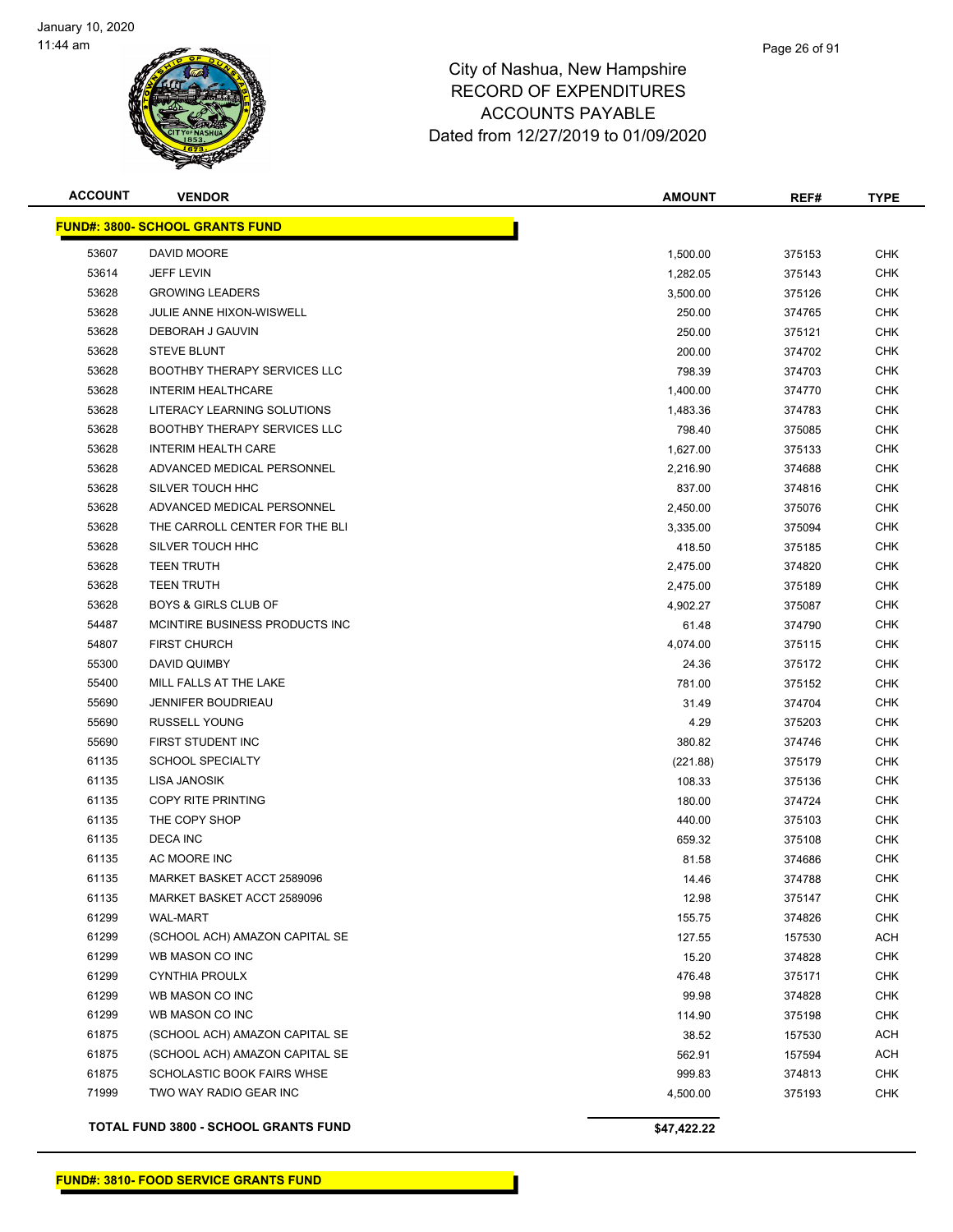

| <b>ACCOUNT</b> | <b>VENDOR</b>                                      | <b>AMOUNT</b> | REF#   | <b>TYPE</b> |
|----------------|----------------------------------------------------|---------------|--------|-------------|
|                | <b>FUND#: 3810- FOOD SERVICE GRANTS FUND</b>       |               |        |             |
| 61214          | <b>M SAUNDERS INC</b>                              | 657.25        | 374786 | <b>CHK</b>  |
| 61214          | <b>M SAUNDERS INC</b>                              | 386.45        | 374786 | <b>CHK</b>  |
| 61214          | <b>M SAUNDERS INC</b>                              | 225.65        | 374786 | <b>CHK</b>  |
| 61214          | <b>M SAUNDERS INC</b>                              | 557.10        | 374786 | <b>CHK</b>  |
| 61214          | <b>M SAUNDERS INC</b>                              | 723.75        | 374786 | <b>CHK</b>  |
| 61214          | <b>M SAUNDERS INC</b>                              | 1,451.10      | 374786 | <b>CHK</b>  |
| 61214          | <b>M SAUNDERS INC</b>                              | 741.55        | 374786 | <b>CHK</b>  |
| 61214          | <b>M SAUNDERS INC</b>                              | 367.50        | 374786 | <b>CHK</b>  |
| 61214          | M SAUNDERS INC                                     | 278.15        | 375146 | CHK         |
| 61299          | NORTHCENTER FOODS                                  | 63.54         | 374798 | CHK         |
| 61299          | <b>IMPERIAL DADE</b>                               | 33.90         | 374769 | <b>CHK</b>  |
| 61299          | NORTHCENTER FOODS                                  | 31.77         | 374798 | <b>CHK</b>  |
| 61299          | NORTHCENTER FOODS                                  | 31.77         | 374798 | <b>CHK</b>  |
| 61299          | NORTHCENTER FOODS                                  | 31.77         | 375163 | <b>CHK</b>  |
|                | <b>TOTAL FUND 3810 - FOOD SERVICE GRANTS FUND</b>  | \$5,581.25    |        |             |
|                | <b>FUND#: 4005- TRAFFIC VIOLATIONS FUND</b>        |               |        |             |
|                |                                                    |               |        |             |
| 45400          | <b>JOSE TORRES MONTES</b>                          | 95.00         | 374636 | <b>CHK</b>  |
| 45400          | NICOLE NIGRO                                       | 10.00         | 374640 | <b>CHK</b>  |
| 54625          | <b>1ST PRIORITY TOWING &amp; RECOVERY</b>          | 1,040.00      | 374953 | <b>CHK</b>  |
| 54625          | <b>BROADSIDE COLLISION LLC</b>                     | 840.00        | 374971 | <b>CHK</b>  |
| 54625          | <b>D &amp; R TOWING INC</b>                        | 1,390.00      | 374980 | <b>CHK</b>  |
| 61107          | WORK N GEAR LLC                                    | 213.23        | 374674 | <b>CHK</b>  |
|                | <b>TOTAL FUND 4005 - TRAFFIC VIOLATIONS FUND</b>   | \$3,588.23    |        |             |
|                | <b>FUND#: 4025- DOJ DRUG FORFEITURE FUND</b>       |               |        |             |
| 54899          | LITCHFIELD VANTAGE LLC                             | 1,650.00      | 375007 | <b>CHK</b>  |
| 55118          | VERIZON WIRELESS-785728687                         | 410.56        | 374944 | <b>CHK</b>  |
| 55699          | <b>COMCAST</b>                                     | 319.97        | 374911 | <b>CHK</b>  |
| 55699          | <b>TRANSUNION RISK &amp; ALTERNATIVE</b>           | 196.20        | 375052 | <b>CHK</b>  |
|                | TOTAL FUND 4025 - DOJ DRUG FORFEITURE FUND         | \$2,576.73    |        |             |
|                | <b>FUND#: 4053- FIRE REGIONAL HAZMAT FUND</b>      |               |        |             |
|                |                                                    |               |        |             |
| 71000          | FIRE TECH & SAFETY OF NEW ENGL                     | 4,684.00      | 157514 | ACH         |
| 71000          | VERIZON WIRELESS-842015493                         | 80.02         | 374568 | <b>CHK</b>  |
| 71000          | SANEL NAPA                                         | 340.00        | 375043 | <b>CHK</b>  |
|                | <b>TOTAL FUND 4053 - FIRE REGIONAL HAZMAT FUND</b> | \$5,104.02    |        |             |
|                |                                                    |               |        |             |
|                | <b>FUND#: 4090- LIB-LOST/DAMAGED BOOK FINES</b>    |               |        |             |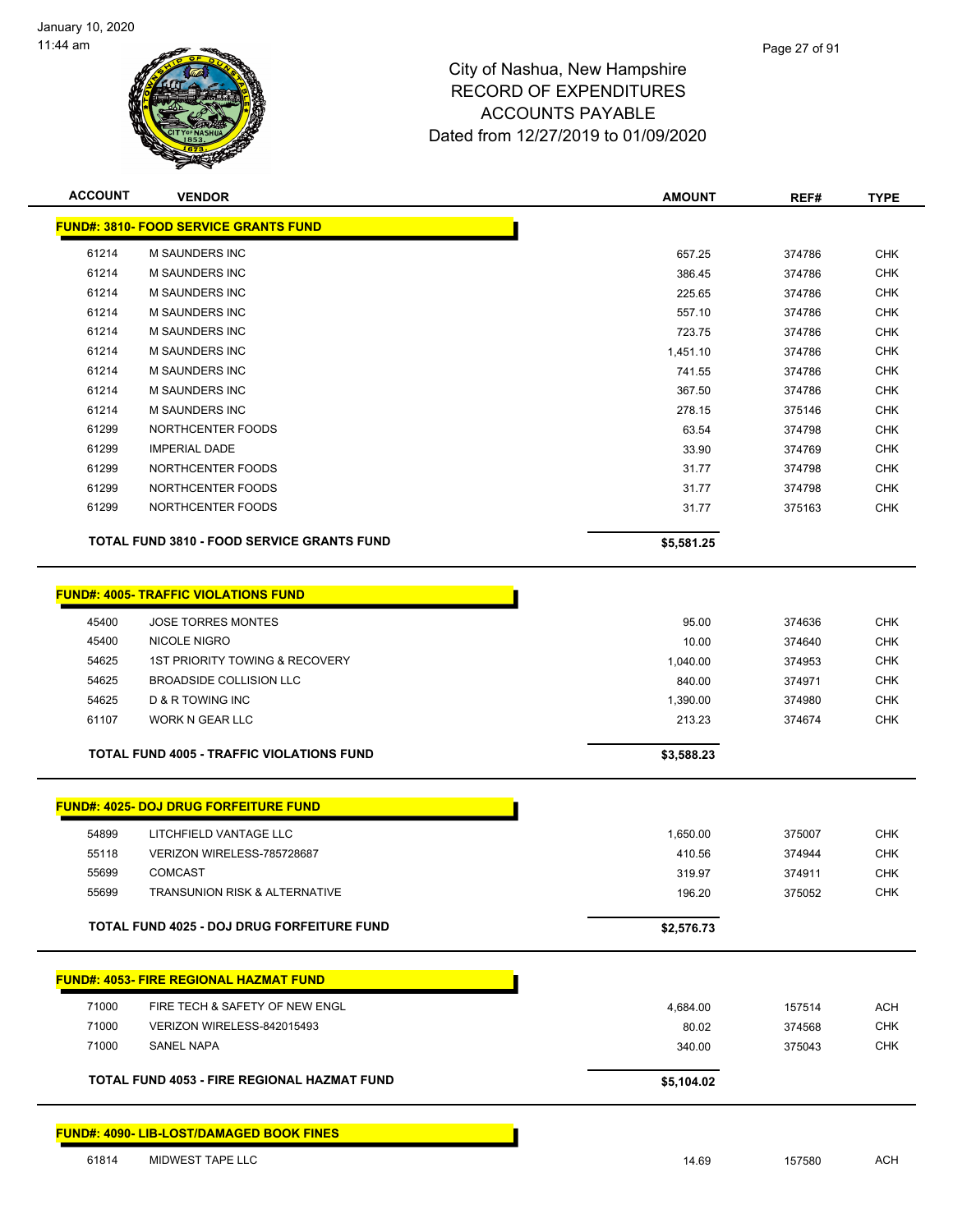| <b>ACCOUNT</b><br><b>VENDOR</b>                    | <b>AMOUNT</b> | REF#   | <b>TYPE</b> |
|----------------------------------------------------|---------------|--------|-------------|
| TOTAL FUND 4090 - LIB-LOST/DAMAGED BOOK FINES      | \$14.69       |        |             |
| <b>FUND#: 5020- CAPITAL PROJECTS-POLICE</b>        |               |        |             |
| 81200<br><b>DLKING &amp; ASSOCIATES INC</b>        | 40,044.38     | 157511 | <b>ACH</b>  |
| TOTAL FUND 5020 - CAPITAL PROJECTS-POLICE          | \$40,044.38   |        |             |
| <b>FUND#: 5050- CAP PROJECTS-COMMUNICATIONS</b>    |               |        |             |
| 53999<br>HUDSON DESIGN GROUP LLC                   | 4,500.00      | 374997 | <b>CHK</b>  |
| TOTAL FUND 5050 - CAP PROJECTS-COMMUNICATIONS      | \$4,500.00    |        |             |
| <b>FUND#: 5060- CAPITAL PROJECTS-COMM HEALTH</b>   |               |        |             |
| 81200<br><b>MARTINI NORTHERN LLC</b>               | 5,666.00      | 157577 | <b>ACH</b>  |
| TOTAL FUND 5060 - CAPITAL PROJECTS-COMM HEALTH     | \$5,666.00    |        |             |
| <b>FUND#: 5090- CAPITAL PROJECTS-HYDROELECTRIC</b> |               |        |             |
| 81200<br>NORMANDEAU ASSOCIATES INC                 | 2,545.00      | 157584 | <b>ACH</b>  |
| 81200<br><b>ESSEX POWER SERVICES INC</b>           | 50,100.00     | 374604 | <b>CHK</b>  |
| <b>ESSEX POWER SERVICES INC</b><br>81200           | 520.20        | 374604 | <b>CHK</b>  |
| TOTAL FUND 5090 - CAPITAL PROJECTS-HYDROELECTRIC   | \$53,165.20   |        |             |
| <b>FUND#: 5100- CAP PROJECTS-ECONOMIC DEV</b>      |               |        |             |
| 53142<br>FULL CIRCLE CONSULTING LLC                | 4,000.00      | 157570 | <b>ACH</b>  |
| TOTAL FUND 5100 - CAP PROJECTS-ECONOMIC DEV        | \$4,000.00    |        |             |
| <b>FUND#: 5700- CAP PROJECTS-BROAD ST PARKWAY</b>  |               |        |             |
| 81700<br>PENNICHUCK WATER WORKS INC                | 456.06        | 374935 | <b>CHK</b>  |
| 81700<br>SHATTUCK MALONE OIL CO                    | 636.66        | 374560 | <b>CHK</b>  |
| 81700<br><b>LIBERTY UTILITIES - NH</b>             | 829.24        | 374924 | <b>CHK</b>  |
| 81700<br>PENNICHUCK WATER WORKS INC                | 62.10         | 374935 | <b>CHK</b>  |
| TOTAL FUND 5700 - CAP PROJECTS-BROAD ST PARKWAY    | \$1,984.06    |        |             |
| <b>FUND#: 5800- SCHOOL CAPITAL PROJECTS FUND</b>   |               |        |             |
|                                                    | 85,000.00     | 375168 | <b>CHK</b>  |
| 81300<br>POWERS GENERATOR                          |               |        |             |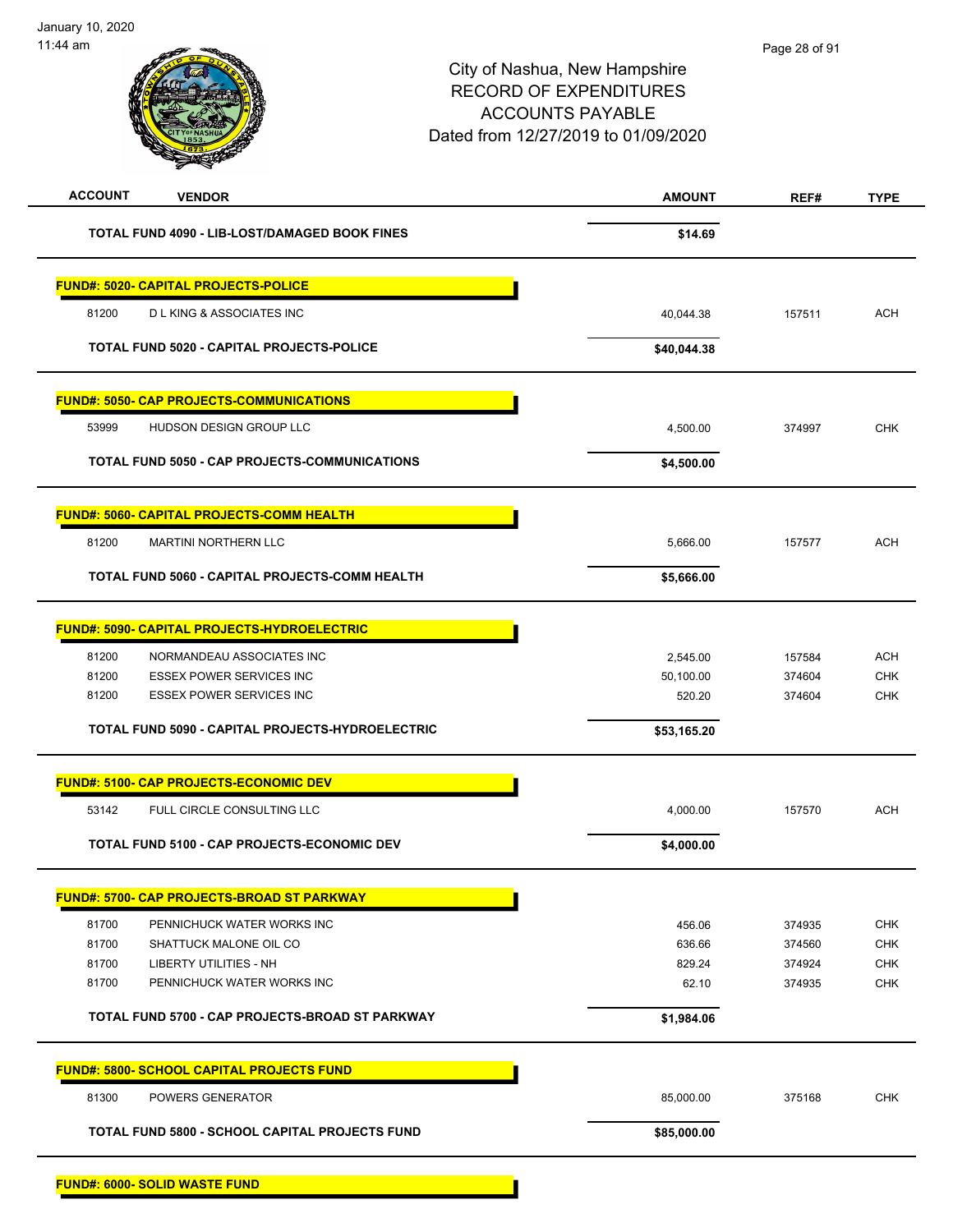

#### Page 29 of 91

| <b>ACCOUNT</b> | <b>VENDOR</b>                        |                    | <b>AMOUNT</b> | REF#    | <b>TYPE</b> |
|----------------|--------------------------------------|--------------------|---------------|---------|-------------|
|                | <b>FUND#: 6000- SOLID WASTE FUND</b> |                    |               |         |             |
| 54100          | <b>EVERSOURCE</b>                    |                    | 579.00        | 374914  | <b>CHK</b>  |
| 54141          | PENNICHUCK WATER WORKS INC           |                    | 256.49        | 374935  | <b>CHK</b>  |
| 54200          | BILLS WORLD CLASS CLEANING SER       |                    | 780.00        | 374969  | <b>CHK</b>  |
| 54280          | HOME DEPOT CREDIT SERVICE 3065       |                    | 19.76         | 157516  | <b>ACH</b>  |
| 54280          | <b>ACTION KING SERVICES</b>          |                    | 125.00        | 374957  | <b>CHK</b>  |
| 54280          | F W WEBB COMPANY                     |                    | 149.86        | 374987  | <b>CHK</b>  |
| 54280          | SULLIVAN ENVIRONMENTAL INC           |                    | 402.11        | 375049  | <b>CHK</b>  |
| 54600          | MCDEVITT TRUCKS INC                  |                    | 307.15        | 157525  | <b>ACH</b>  |
| 54600          | MCNEILUS TRUCK & MANUFACTURING       |                    | 1,427.40      | 157578  | <b>ACH</b>  |
| 54600          | <b>C2 ALT FUELS</b>                  |                    | 7,589.40      | 374591  | <b>CHK</b>  |
| 54600          | CARPARTS DISTRIBUTION CENTER,        |                    | 561.14        | 374592  | <b>CHK</b>  |
| 54600          | DONOVAN EQUIPMENT CO INC             |                    | 720.31        | 374598  | <b>CHK</b>  |
| 54600          | FREIGHTLINER OF NH INC               |                    | 143.04        | 374608  | <b>CHK</b>  |
| 54600          | NORTRAX INC                          |                    | 8,325.44      | 374642  | <b>CHK</b>  |
| 54600          | <b>MILTON CAT</b>                    |                    | 31,164.58     | 374926  | <b>CHK</b>  |
| 54600          | <b>MILTON CAT</b>                    |                    | 1,434.91      | 374927  | <b>CHK</b>  |
| 54600          | CARPARTS DISTRIBUTION CENTER,        |                    | 310.06        | 374972  | <b>CHK</b>  |
| 54600          | P/M SERVICES OF NH                   |                    | 1,800.00      | 375026  | <b>CHK</b>  |
| 54600          | <b>POWERPLAN</b>                     |                    | 1,934.74      | 375032  | <b>CHK</b>  |
| 54600          | <b>YRC FREIGHT</b>                   |                    | 97.63         | 375062  | <b>CHK</b>  |
| 54600          | CITIZENS BANK CREDIT CARD            | <b>YRC</b> Freight | 222.98        | 9202006 | <b>ACH</b>  |
| 55118          | VERIZON WIRELESS-542088278           |                    | 40.01         | 374570  | <b>CHK</b>  |
| 55118          | VERIZON WIRELESS-542274983           |                    | 40.01         | 374949  | <b>CHK</b>  |
| 55421          | TREASURER STATE OF NH                |                    | 50.00         | 374879  | <b>CHK</b>  |
| 55421          | TREASURER STATE OF NH                |                    | 50.00         | 374880  | <b>CHK</b>  |
| 55699          | <b>INTERSTATE REFRIGERANT</b>        |                    | 234.00        | 157519  | <b>ACH</b>  |
| 55699          | <b>INTERSTATE REFRIGERANT</b>        |                    | 72.00         | 157574  | <b>ACH</b>  |
| 55699          | <b>COMCAST</b>                       |                    | 156.30        | 374536  | <b>CHK</b>  |
| 55699          | <b>INTERWARE DEVELOPMENT</b>         |                    | 120.00        | 375000  | <b>CHK</b>  |
| 55699          | UNIVERSAL RECYCLING TECH             |                    | 2,988.27      | 375056  | <b>CHK</b>  |
| 61100          | WB MASON CO INC                      |                    | 72.61         | 375059  | <b>CHK</b>  |
| 61107          | UNIFIRST CORPORATION                 |                    | 124.54        | 374669  | <b>CHK</b>  |
| 61107          | UNIFIRST CORPORATION                 |                    | 124.54        | 375055  | <b>CHK</b>  |
| 61110          | ALECS SHOE STORE INC                 |                    | 204.95        | 374576  | <b>CHK</b>  |
| 61110          | ALECS SHOE STORE INC                 |                    | 110.00        | 374960  | <b>CHK</b>  |
| 61192          | PHOENIX SCREEN PRINTING              |                    | 946.50        | 375030  | <b>CHK</b>  |
| 61307          | SHATTUCK MALONE OIL CO               |                    | 1,746.92      | 374560  | <b>CHK</b>  |
| 61307          | SHATTUCK MALONE OIL CO               |                    | 3,534.51      | 374938  | <b>CHK</b>  |
| 61428          | WB MASON CO INC                      |                    | 155.20        | 375059  | <b>CHK</b>  |
| 61705          | MAYNARD & LESIEUR INC                |                    | 751.50        | 374630  | <b>CHK</b>  |
| 61705          | PETE'S TIRE BARNS INC                |                    | 1,120.00      | 374646  | <b>CHK</b>  |
| 61705          | <b>MAYNARD &amp; LESIEUR INC</b>     |                    | 470.79        | 375012  | <b>CHK</b>  |
| 61705          | PETE'S TIRE BARNS INC                |                    | 4,197.00      | 375028  | <b>CHK</b>  |
| 75200          | US BANK (091000022)                  |                    | 6,700.00      | 157588  | <b>ACH</b>  |
|                | TOTAL FUND 6000 - SOLID WASTE FUND   |                    | \$82,360.65   |         |             |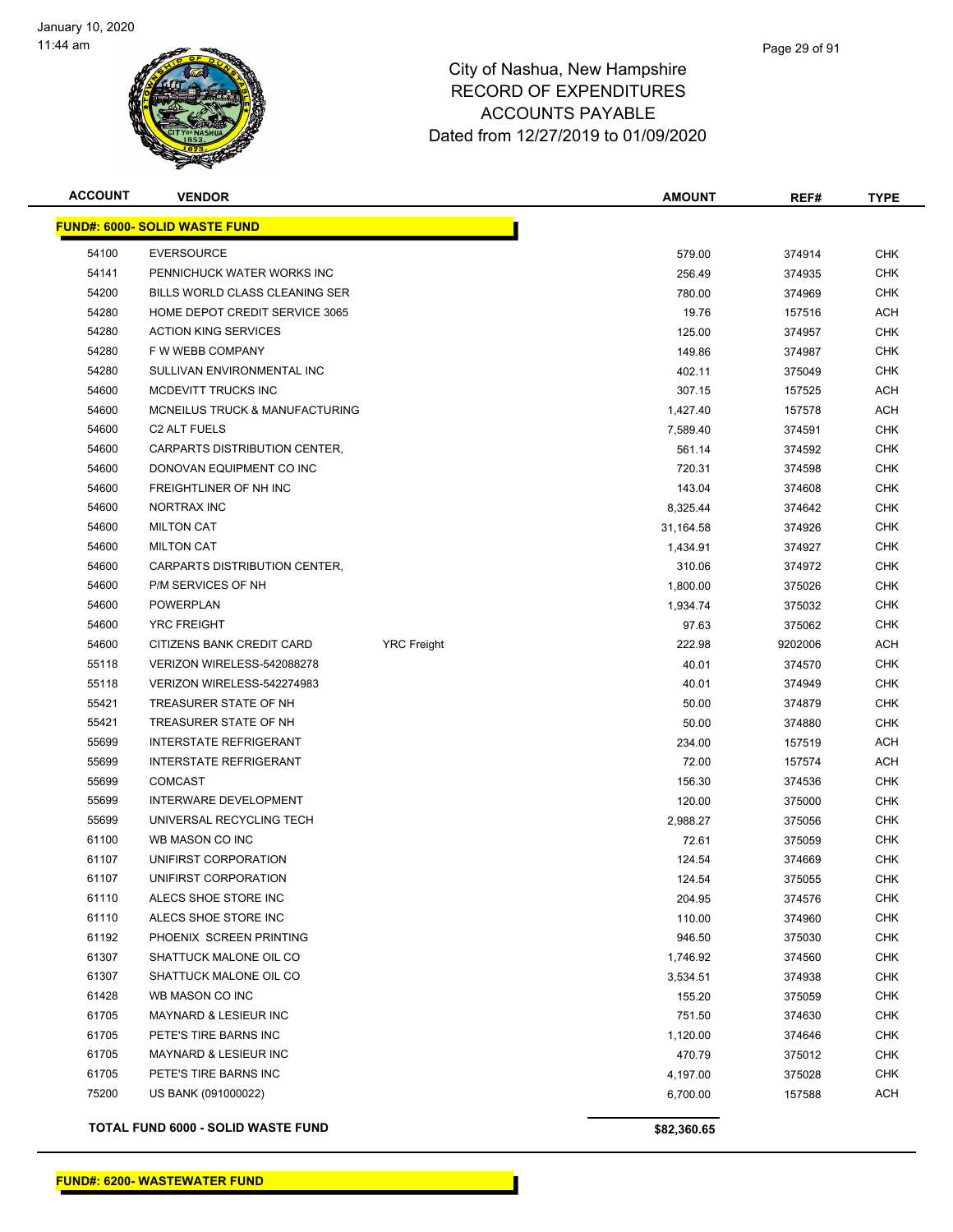

#### Page 30 of 91

| <b>ACCOUNT</b> | <b>VENDOR</b>                       | <b>AMOUNT</b> | REF#   | <b>TYPE</b> |
|----------------|-------------------------------------|---------------|--------|-------------|
|                | <b>FUND#: 6200- WASTEWATER FUND</b> |               |        |             |
| 21775          | 393 MAIN ST LLC                     | 34.30         | 375204 | <b>CHK</b>  |
| 21775          | <b>ABSOLUTE TITLE</b>               | 60.26         | 375205 | <b>CHK</b>  |
| 21775          | <b>ALAN BRYSON</b>                  | 33.67         | 375206 | <b>CHK</b>  |
| 21775          | <b>AMROCK ESCROW 1</b>              | 236.89        | 375207 | <b>CHK</b>  |
| 21775          | ANNE MARIE WHITE                    | 50.82         | 375208 | <b>CHK</b>  |
| 21775          | <b>BENCHMARK TITLE</b>              | 31.94         | 375209 | <b>CHK</b>  |
| 21775          | <b>COHEN CLOSING &amp; TITLE</b>    | 67.34         | 375211 | <b>CHK</b>  |
| 21775          | COHEN CLOSING AND TITLE             | 228.49        | 375212 | <b>CHK</b>  |
| 21775          | DALTON & FINEGOLD                   | 354.06        | 375214 | <b>CHK</b>  |
| 21775          | DALTON & FINEGOLD                   | 36.65         | 375215 | <b>CHK</b>  |
| 21775          | <b>DAVID CREED</b>                  | 61.47         | 375216 | <b>CHK</b>  |
| 21775          | <b>FRASCA &amp; FRASCA</b>          | 76.78         | 375218 | <b>CHK</b>  |
| 21775          | <b>FREDERICK MARTIN</b>             | 507.36        | 375219 | <b>CHK</b>  |
| 21775          | <b>GOLD TITLE</b>                   | 49.94         | 375220 | <b>CHK</b>  |
| 21775          | <b>JOHN SPOFFORD</b>                | 110.77        | 375221 | <b>CHK</b>  |
| 21775          | <b>JOSEPH SKUZA</b>                 | 309.16        | 375222 | <b>CHK</b>  |
| 21775          | LAW OFFICE OF RICHARD SHEA          | 76.78         | 375223 | <b>CHK</b>  |
| 21775          | LIGHTHOUSE TITLE & CLOSING          | 43.74         | 375224 | <b>CHK</b>  |
| 21775          | PAUL DELORY, ESQ                    | 1,797.13      | 375225 | <b>CHK</b>  |
| 21775          | PAUL YARMO                          | 81.50         | 375226 | <b>CHK</b>  |
| 21775          | SPRINGS ONE LLC                     | 31.94         | 375231 | <b>CHK</b>  |
| 21775          | STANLEY OLEJCZAK                    | 76.78         | 375232 | <b>CHK</b>  |
| 21775          | <b>SUMMIT TITLE</b>                 | 125.24        | 375234 | <b>CHK</b>  |
| 21775          | <b>SUMMIT TITLE</b>                 | 41.38         | 375235 | <b>CHK</b>  |
| 21775          | <b>SUMMIT TITLE</b>                 | 121.90        | 375236 | <b>CHK</b>  |
| 21775          | <b>SUMMIT TITLE</b>                 | 67.04         | 375237 | <b>CHK</b>  |
| 21775          | <b>SUMMIT TITLE</b>                 | 60.26         | 375238 | <b>CHK</b>  |
| 21775          | <b>SUMMIT TITLE</b>                 | 98.61         | 375239 | <b>CHK</b>  |
| 21775          | SUMMIT TITLE SERVICES, LLC          | 57.90         | 375240 | <b>CHK</b>  |
| 21775          | SWEENEY & SWEENEY                   | 55.54         | 375241 | <b>CHK</b>  |
| 21775          | <b>SWEENEY TITLE</b>                | 32.09         | 375242 | <b>CHK</b>  |
| 21775          | <b>SWEENEY TITLE</b>                | 48.52         | 375243 | <b>CHK</b>  |
| 21775          | <b>SWEENEY TITLE</b>                | 67.34         | 375244 | <b>CHK</b>  |
| 21775          | THE TITLE TEAM                      | 60.29         | 375245 | <b>CHK</b>  |
| 44568          | DAN BERGERON BUILDING &             | 600.00        | 374981 | <b>CHK</b>  |
| 53107          | EASTERN ANALYTICAL INC              | 315.25        | 374602 | <b>CHK</b>  |
| 53107          | <b>FLOW ASSESSMENT SERVICES LLC</b> | 4,675.00      | 374989 | <b>CHK</b>  |
| 53467          | <b>MAILINGS UNLIMITED</b>           | 1,233.13      | 374626 | <b>CHK</b>  |
| 54100          | <b>EVERSOURCE</b>                   | 2,075.84      | 374540 | <b>CHK</b>  |
| 54114          | <b>DIRECT ENERGY BUSINESS</b>       | 12,795.87     | 157512 | ACH         |
| 54114          | LIBERTY UTILITIES - NH              | 60.44         | 374546 | <b>CHK</b>  |
| 54114          | <b>LIBERTY UTILITIES - NH</b>       | 3,493.77      | 374548 | <b>CHK</b>  |
| 54114          | LIBERTY UTILITIES - NH              | 3,783.12      | 374549 | <b>CHK</b>  |
| 54114          | LIBERTY UTILITIES - NH              | 133.58        | 374550 | <b>CHK</b>  |
| 54141          | PENNICHUCK WATER WORKS INC          | 3,657.38      | 374935 | <b>CHK</b>  |
| 54300          | <b>BROX INDUSTRIES INC</b>          | 63.79         | 374588 | <b>CHK</b>  |
| 54487          | <b>MOTION INDUSTRIES INC</b>        | 2,328.71      | 157528 | ACH         |
| 54487          | JOHNSON CONTROLS INC                | 4,550.00      | 157575 | ACH         |
| 54487          | <b>MOTION INDUSTRIES INC</b>        | 1,994.00      | 157581 | ACH         |
|                |                                     |               |        |             |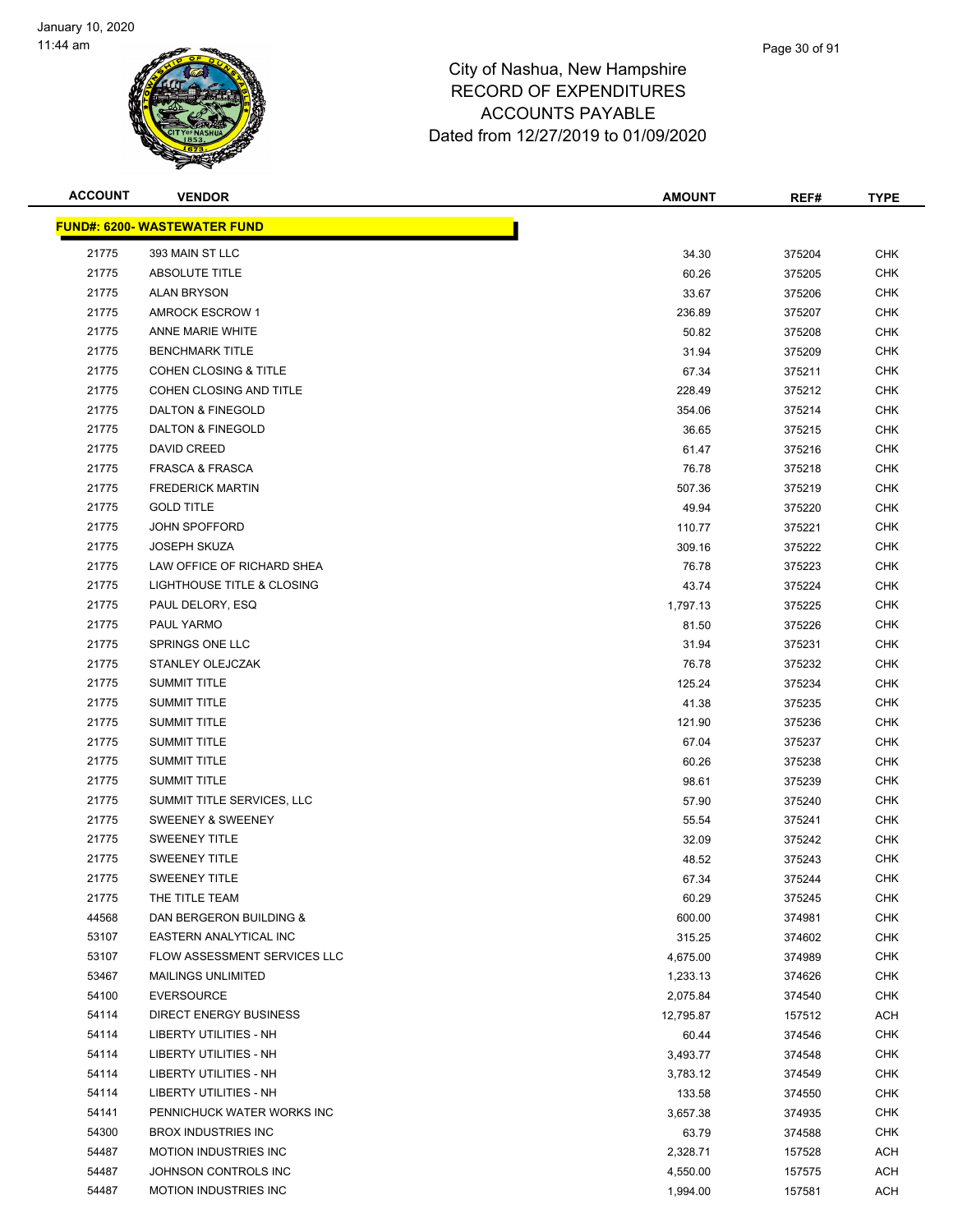

#### Page 31 of 91

### City of Nashua, New Hampshire RECORD OF EXPENDITURES ACCOUNTS PAYABLE Dated from 12/27/2019 to 01/09/2020

| <b>ACCOUNT</b> | <b>VENDOR</b>                             |                 | <b>AMOUNT</b> | REF#    | <b>TYPE</b> |
|----------------|-------------------------------------------|-----------------|---------------|---------|-------------|
|                | <b>FUND#: 6200- WASTEWATER FUND</b>       |                 |               |         |             |
| 54487          | <b>GRAINGER</b>                           |                 | 317.67        | 374611  | <b>CHK</b>  |
| 54487          | CN WOOD CO INC                            |                 | 3,304.64      | 374978  | <b>CHK</b>  |
| 54487          | F W WEBB COMPANY                          |                 | 2,784.51      | 374987  | <b>CHK</b>  |
| 54487          | <b>FASTENAL CO</b>                        |                 | 356.57        | 374988  | <b>CHK</b>  |
| 54487          | <b>GRAINGER</b>                           |                 | 635.46        | 374992  | <b>CHK</b>  |
| 54487          | <b>HAJOCA CORPORATION</b>                 |                 | 35.44         | 374994  | <b>CHK</b>  |
| 54487          | MCMASTER-CARR                             |                 | 50.73         | 375017  | <b>CHK</b>  |
| 54487          | <b>SANEL NAPA</b>                         |                 | 307.74        | 375040  | <b>CHK</b>  |
| 54600          | CARPARTS DISTRIBUTION CENTER,             |                 | 138.06        | 374592  | <b>CHK</b>  |
| 54600          | <b>MAYNARD &amp; LESIEUR INC</b>          |                 | 188.00        | 375015  | <b>CHK</b>  |
| 54600          | SANEL NAPA                                |                 | 552.42        | 375040  | <b>CHK</b>  |
| 55109          | CONSOLIDATED COMMUNICATIONS               |                 | 37.76         | 374537  | CHK         |
| 55109          | CONSOLIDATED COMMUNICATIONS               |                 | 82.46         | 374912  | <b>CHK</b>  |
| 55118          | AT & T MOBILITY                           |                 | 140.09        | 374533  | <b>CHK</b>  |
| 55118          | VERIZON WIRELESS-342053899-003            |                 | 120.03        | 374947  | <b>CHK</b>  |
| 55118          | VERIZON WIRELESS-542274983                |                 | 100.05        | 374949  | <b>CHK</b>  |
| 55200          | <b>NHWPCA</b>                             |                 | 945.00        | 374558  | <b>CHK</b>  |
| 55200          | <b>NEWEA</b>                              |                 | 550.00        | 374930  | <b>CHK</b>  |
| 55400          | <b>NEWEA</b>                              |                 | 300.00        | 374930  | <b>CHK</b>  |
| 55421          | <b>NEIWPCC</b>                            |                 | 55.00         | 374929  | <b>CHK</b>  |
| 55500          | MASSACHUSETTS MUNICIPAL ASSOC             |                 | 250.00        | 374635  | <b>CHK</b>  |
| 55514          | TREASURER STATE OF NH                     |                 | 500.00        | 374878  | <b>CHK</b>  |
| 55514          | CHEMSERVE ENVIRONMENTAL ANALYS            |                 | 210.00        | 374975  | <b>CHK</b>  |
| 55699          | <b>HACH COMPANY</b>                       |                 | 6,242.00      | 374612  | <b>CHK</b>  |
| 55699          | PROGRESSIVE ALARM SERVICES INC            |                 | 3,637.48      | 374651  | <b>CHK</b>  |
| 55699          | DIAMOND FIRE PROTECTION SVCS              |                 | 1,510.00      | 374985  | <b>CHK</b>  |
| 61107          | UNIFIRST CORPORATION                      |                 | 292.47        | 374669  | <b>CHK</b>  |
| 61107          | UNIFIRST CORPORATION                      |                 | 342.49        | 375055  | <b>CHK</b>  |
| 61149          | <b>HACH COMPANY</b>                       |                 | 562.52        | 374993  | <b>CHK</b>  |
| 61149          | <b>HEALTH &amp; SAFETY SVCS UNLIMITED</b> |                 | 179.00        | 374995  | <b>CHK</b>  |
| 61149          | <b>VWR INTERNATIONAL</b>                  |                 | 390.53        | 375058  | CHK         |
| 61156          | <b>BORDEN &amp; REMINGTON CORP</b>        |                 | 3,353.31      | 157509  | <b>ACH</b>  |
| 61156          | POLYDYNE INC                              |                 | 57,735.61     | 375031  | <b>CHK</b>  |
| 61299          | FUTURE SUPPLY CO                          |                 | 1,648.92      | 374609  | <b>CHK</b>  |
| 61299          | <b>GRAINGER</b>                           |                 | 2,048.85      | 374992  | CHK         |
| 71000          | PROCESS DISTRIBUTORS INC                  |                 | 17,165.00     | 375034  | <b>CHK</b>  |
| 71025          | <b>GRAINGER</b>                           |                 | 663.96        | 374992  | <b>CHK</b>  |
| 71228          | CITIZENS BANK CREDIT CARD                 | MSFT*MSBILLINFO | 15.00         | 9202006 | <b>ACH</b>  |
| 81200          | <b>BUCKLEY ASSOCIATES INC</b>             |                 | 14,300.00     | 374589  | CHK         |
| 81200          | F W WEBB COMPANY                          |                 | 1,381.67      | 374987  | <b>CHK</b>  |
| 81700          | THIBEAULT CORP OF NE                      |                 | 37,720.00     | 374667  | <b>CHK</b>  |
|                | <b>TOTAL FUND 6200 - WASTEWATER FUND</b>  |                 | \$208,104.20  |         |             |

**FUND#: 6201- WERF-WASTEWATER EQUIP RESERVE**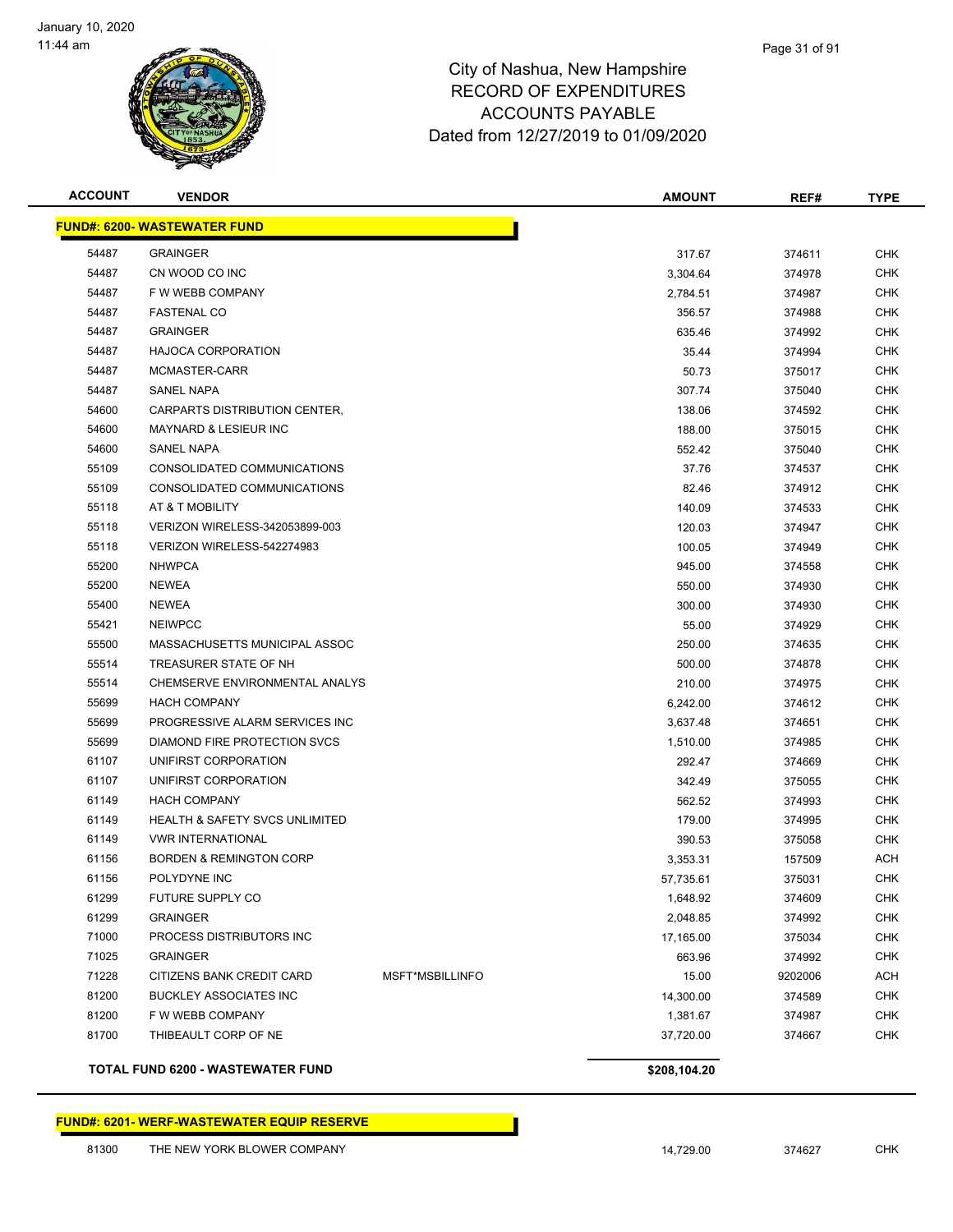#### Page 32 of 91

### City of Nashua, New Hampshire RECORD OF EXPENDITURES ACCOUNTS PAYABLE Dated from 12/27/2019 to 01/09/2020

| <b>ACCOUNT</b> | <b>VENDOR</b>                                          | <b>AMOUNT</b> | REF#   | <b>TYPE</b> |
|----------------|--------------------------------------------------------|---------------|--------|-------------|
|                | <b>TOTAL FUND 6201 - WERF-WASTEWATER EQUIP RESERVE</b> | \$14,729.00   |        |             |
|                | <b>FUND#: 6500- PROPERTY &amp; CASUALTY FUND</b>       |               |        |             |
| 54267          | TREASURER STATE OF NH                                  | 50.00         | 374563 | <b>CHK</b>  |
| 55307          | ROSS DUGAS                                             | 19.14         | 374889 | <b>CHK</b>  |
| 59207          | APPLE THERAPY MANCHESTER                               | 1,138.90      | 374851 | <b>CHK</b>  |
| 59207          | DARTMOUTH HITCHCOCK CLINIC                             | 1,487.91      | 374852 | <b>CHK</b>  |
| 59207          | FOUNDATION MEDICAL PARTNERS                            | 31.00         | 374853 | <b>CHK</b>  |
| 59207          | FOUR SEASONS ORTHOPEDIC CENTER                         | 144.75        | 374854 | <b>CHK</b>  |
| 59207          | <b>HEALTHLIFE PHARMACY SERVICES</b>                    | 173.02        | 374856 | <b>CHK</b>  |
| 59207          | INJURED WORKERS PHARMACY LLC                           | 179.71        | 374858 | <b>CHK</b>  |
| 59207          | LEWIS PHYSICAL MEDICINE ASSOC                          | 190.00        | 374859 | <b>CHK</b>  |
| 59207          | ORTHOPEDIC PHYSICAL THERAPY                            | 360.00        | 374860 | <b>CHK</b>  |
| 59207          | PERFORMANCE REHAB INC                                  | 500.00        | 374861 | <b>CHK</b>  |
| 59207          | PINNACLE REHABILITATION                                | 1,080.00      | 374862 | <b>CHK</b>  |
| 59207          | SO NH REGIONAL MEDICAL CENTER                          | 297.99        | 374863 | <b>CHK</b>  |
| 59207          | ST JOSEPH HOSPITAL                                     | 2,446.68      | 374864 | <b>CHK</b>  |
| 59207          | <b>VRS DISABILITY MANAGEMENT</b>                       | 1,187.28      | 374865 | <b>CHK</b>  |
| 59207          | SO NH REGIONAL MEDICAL CENTER                          | 3,031.38      | 375249 | <b>CHK</b>  |
| 59207          | ST JOSEPH HOSPITAL                                     | 2,646.59      | 375250 | <b>CHK</b>  |
| 59207          | DARTMOUTH HITCHCOCK BEDFORD                            | 341.00        | 375251 | <b>CHK</b>  |
| 59207          | DARTMOUTH HITCHCOCK CLINIC                             | 1,025.00      | 375252 | <b>CHK</b>  |
| 59207          | FOUNDATION MEDICAL PARTNERS                            | 255.00        | 375253 | <b>CHK</b>  |
| 59207          | FOUR SEASONS ORTHOPEDIC CENTER                         | 289.50        | 375254 | <b>CHK</b>  |
| 59207          | <b>CHERYL GERALD</b>                                   | 339.40        | 375255 | <b>CHK</b>  |
| 59207          | INJURED WORKERS PHARMACY LLC                           | 160.68        | 375256 | <b>CHK</b>  |
| 59207          | LEWIS PHYSICAL MEDICINE ASSOC                          | 190.00        | 375257 | CHK         |
| 59207          | ORTHOPEDIC PHYSICAL THERAPY                            | 720.00        | 375258 | <b>CHK</b>  |
| 59207          | PERFORMANCE REHAB INC                                  | 500.00        | 375259 | <b>CHK</b>  |
| 59207          | PINNACLE REHABILITATION                                | 314.00        | 375260 | <b>CHK</b>  |
| 59207          | SO NH REGIONAL MEDICAL CENTER                          | 3,364.42      | 375261 | <b>CHK</b>  |
| 59207          | ST JOSEPH HOSPITAL                                     | 964.00        | 375262 | <b>CHK</b>  |
| 59207          | ARTHUR C THEODORE MD                                   | 4.250.00      | 375263 | <b>CHK</b>  |
| 59207          | UNITY SURVEILLANCE &                                   | 5,250.00      | 375264 | <b>CHK</b>  |
| 59250          | <b>VINBUCK DRYWALL</b>                                 | 1,500.00      | 374866 | <b>CHK</b>  |
| 59275          | <b>GILLIG LLC</b>                                      | 195.92        | 374855 | <b>CHK</b>  |
| 59275          | <b>ILLG AUTOMOTIVE CORP</b>                            | 885.77        | 374857 | <b>CHK</b>  |
| 68365          | <b>ALPHAGRAPHICS</b>                                   | 431.99        | 374961 | <b>CHK</b>  |
|                | TOTAL FUND 6500 - PROPERTY & CASUALTY FUND             | \$35,941.03   |        |             |

#### **FUND#: 6600- BENEFITS SELF INSURANCE FUND** 21516 BOSTON MUTUAL LIFE INSURANCE **12.000 MUTUAL LIFE INSURANCE 157481** ACH 21520 COLONIAL LIFE AND ACCIDENT INS 1,626.25 157485 ACH 21520 COLONIAL LIFE AND ACCIDENT INS **21520 COLONIAL LIFE AND ACCIDENT INS** 889.75 ALLEGIANT CARE 43,480.00 157537 ACH VISION SERVICE PLAN NH 23,503.94 374672 CHK ANTHEM BCBS OF NE (65.10) 157508 ACH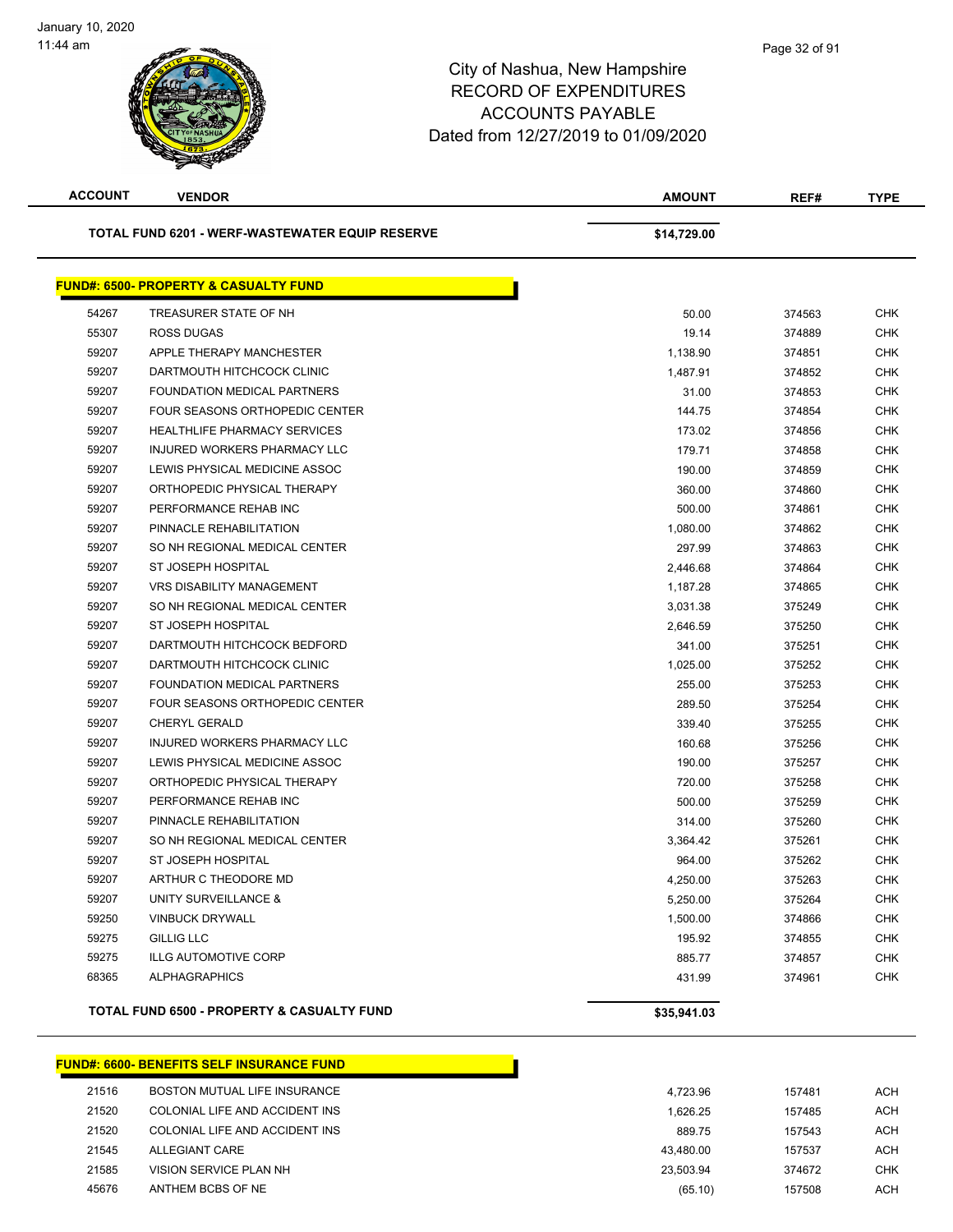

| <b>ACCOUNT</b> | <b>VENDOR</b>                                       | <b>AMOUNT</b>  | REF#    | <b>TYPE</b> |
|----------------|-----------------------------------------------------|----------------|---------|-------------|
|                | <b>FUND#: 6600- BENEFITS SELF INSURANCE FUND</b>    |                |         |             |
| 45676          | ANTHEM BCBS OF NE                                   | (16, 593.86)   | 157564  | ACH         |
| 59507          | ANTHEM BCBS OF NE                                   | 152,575.93     | 157508  | <b>ACH</b>  |
| 59507          | ANTHEM BCBS OF NE                                   | 125,629.99     | 157564  | <b>ACH</b>  |
| 59507          | ANTHEM BCBS OF NE                                   | 498,511.01     | 157508  | <b>ACH</b>  |
| 59507          | ANTHEM BCBS OF NE                                   | 496,289.65     | 157564  | <b>ACH</b>  |
| 59507          | ANTHEM BCBS OF NE                                   | 27,130.60      | 157508  | <b>ACH</b>  |
| 59507          | ANTHEM BCBS OF NE                                   | 19,393.84      | 157564  | <b>ACH</b>  |
| 59525          | NORTHEAST DELTA DENTAL                              | 115,092.17     | 157482  | <b>ACH</b>  |
| 59525          | NORTHEAST DELTA DENTAL                              | 38,921.20      | 157585  | <b>ACH</b>  |
| 59600          | MDX MEDICAL INC                                     | 2,507.30       | 157579  | <b>ACH</b>  |
|                | TOTAL FUND 6600 - BENEFITS SELF INSURANCE FUND      | \$1,533,616.63 |         |             |
|                | <b>FUND#: 7506- ETF CONTRIB-WOODLAWN CEMETERY</b>   |                |         |             |
| 54280          | ADMIRALTY CHIMNEY SERVICE LLC                       | 4,580.00       | 374881  | <b>CHK</b>  |
|                | TOTAL FUND 7506 - ETF CONTRIB-WOODLAWN CEMETERY     | \$4,580.00     |         |             |
|                |                                                     |                |         |             |
|                | <b>FUND#: 7549- LIBRARY-MISC LIB DONATIONS</b>      |                |         |             |
| 68322          | <b>INGRAM LIBRARY SERVICES LLC</b>                  | 306.68         | 157573  | <b>ACH</b>  |
|                | <b>TOTAL FUND 7549 - LIBRARY-MISC LIB DONATIONS</b> | \$306.68       |         |             |
|                |                                                     |                |         |             |
|                | <b>FUND#: 7551- P&amp;R-SUMMERFUN</b>               |                |         |             |
| 68322          | CITIZENS BANK CREDIT CARD<br>ShutterFly             | 114.50         | 9202006 | <b>ACH</b>  |
|                | <b>TOTAL FUND 7551 - P&amp;R-SUMMERFUN</b>          | \$114.50       |         |             |
|                |                                                     |                |         |             |
|                | <b>FUND#: 7563- SCHOOL ATHLETIC ETF</b>             |                |         |             |
| 71999          | DTS COMMUNICATIONS LLC                              | 480.00         | 375109  | <b>CHK</b>  |
| 71999          | RESILITE SPORTS PRODUCTS INC                        | 13,700.04      | 375175  | <b>CHK</b>  |
|                | TOTAL FUND 7563 - SCHOOL ATHLETIC ETF               | \$14,180.04    |         |             |
|                | <b>FUND#: 7565- SCHOOL RELATED PROGRAMS-ETF</b>     |                |         |             |
| 71999          | PRO AV SYSTEMS INC                                  | 3,832.00       | 375170  | CHK         |
|                |                                                     |                |         |             |
|                | TOTAL FUND 7565 - SCHOOL RELATED PROGRAMS-ETF       | \$3,832.00     |         |             |
|                | <b>FUND#: 8063- LIBRARY-HENRY STEARNS FUND</b>      |                |         |             |
| 61807          | <b>BAKER &amp; TAYLOR</b>                           | 161.96         | 374579  | <b>CHK</b>  |
| 61807          | <b>BAKER &amp; TAYLOR</b>                           | 119.29         | 374966  | <b>CHK</b>  |
|                |                                                     |                |         |             |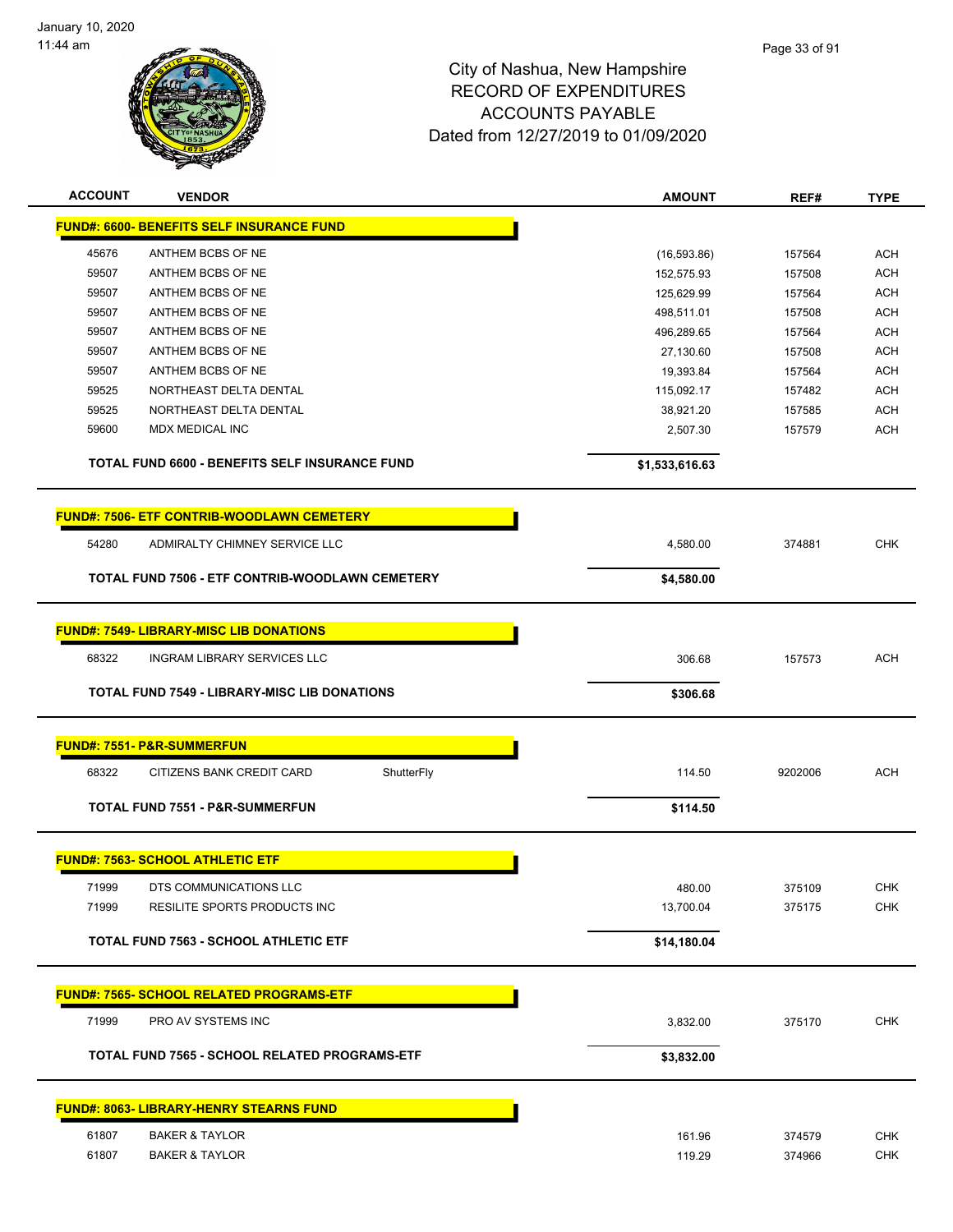| <b>ACCOUNT</b> | <b>VENDOR</b> | <b>AMOUNT</b>                                                                                                                    | REF#          | <b>TYPE</b> |
|----------------|---------------|----------------------------------------------------------------------------------------------------------------------------------|---------------|-------------|
| $11:44$ am     |               | City of Nashua, New Hampshire<br><b>RECORD OF EXPENDITURES</b><br><b>ACCOUNTS PAYABLE</b><br>Dated from 12/27/2019 to 01/09/2020 | Page 34 of 91 |             |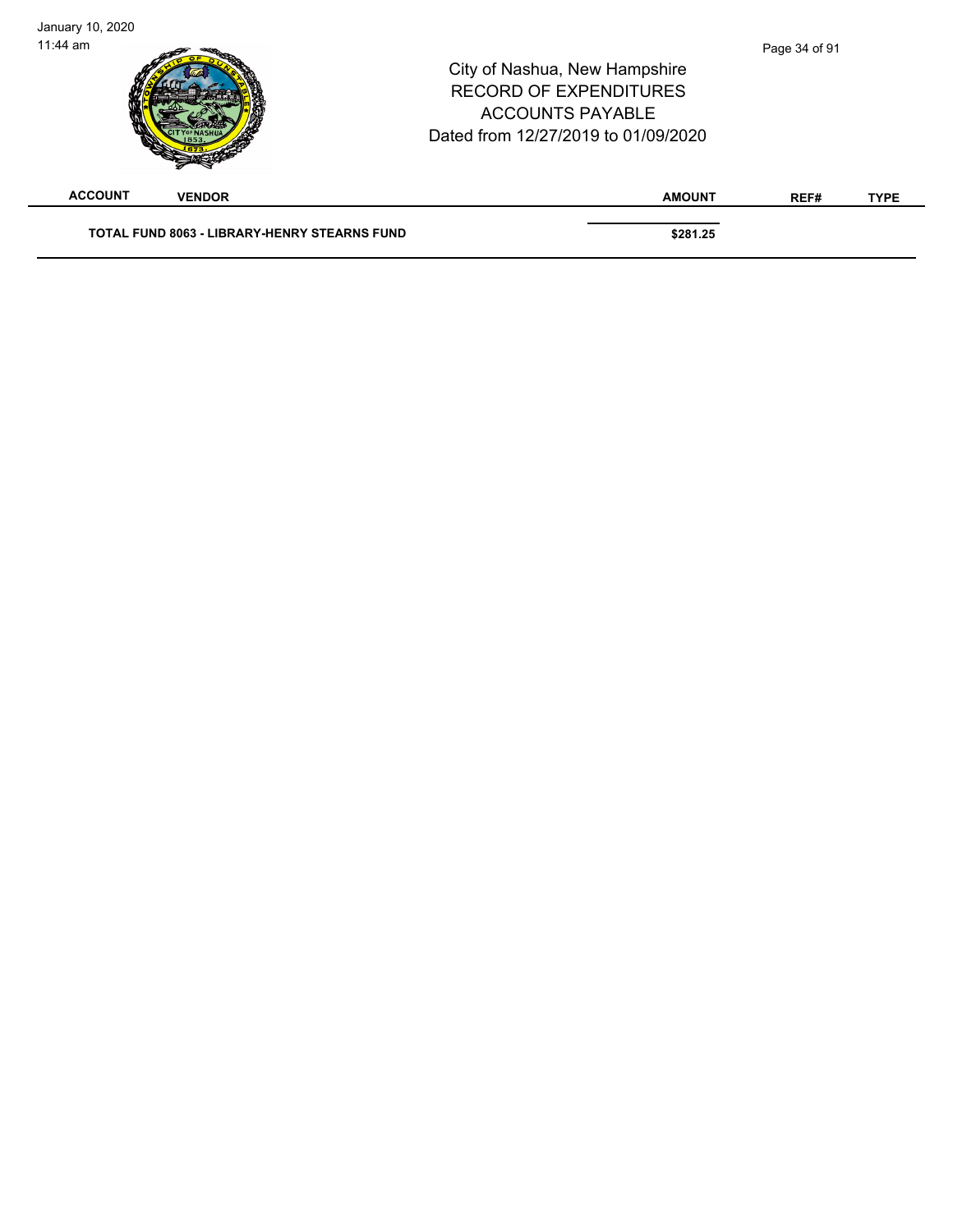

| <b>ACCOUNT</b> | <b>VENDOR</b> |                                        | <b>AMOUNT</b><br>REF# | <b>TYPE</b> |
|----------------|---------------|----------------------------------------|-----------------------|-------------|
|                |               | <b>EXPENDITURE SUMMARY BY FUND</b>     | <b>AMOUNT</b>         |             |
|                | 1000          | <b>GENERAL FUND</b>                    | 4,249,628.61          |             |
|                | 1001          | <b>GF-CAPITAL IMPROVEMENTS</b>         | 31,812.50             |             |
|                | 1010          | <b>GF-PRIOR YEAR ENC &amp; ESCROWS</b> | 23,862.72             |             |
|                | 2100          | <b>FOOD SERVICES FUND</b>              | 90,456.70             |             |
|                | 2212          | ATHLETICS REVENUE FUND                 | 8,562.73              |             |
|                | 2222          | AFTER SCHOOL PROGRAM                   | 2,824.79              |             |
|                | 2505          | PEG ACCESS CHANNELS FUND               | 22,934.76             |             |
|                | 2506          | HUNT BLDG FACILITY RENTAL FUND         | 1,735.88              |             |
|                | 2507          | FIRE TRAINING FACILITY RENTAL          | 111.92                |             |
|                | 2510          | PENNICHUCK BOND FUND                   | 6,177,783.92          |             |
|                | 3040          | <b>COMMUNICATIONS GRANTS FUND</b>      | 224.84                |             |
|                | 3050          | POLICE GRANTS FUND                     | 575.00                |             |
|                | 3068          | COMMUNITY SERVICES GRANTS FUND         | 961.78                |             |
|                | 3080          | COMMUNITY DEVELOPMENT GRANTS           | 5,771.64              |             |
|                | 3090          | URBAN PROGRAM GRANTS FUND              | 22,874.38             |             |
|                | 3120          | <b>TRANSIT GRANTS FUND</b>             | 700,455.73            |             |
|                | 3800          | <b>SCHOOL GRANTS FUND</b>              | 47,422.22             |             |
|                | 3810          | <b>FOOD SERVICE GRANTS FUND</b>        | 5,581.25              |             |
|                | 4005          | <b>TRAFFIC VIOLATIONS FUND</b>         | 3,588.23              |             |
|                | 4025          | DOJ DRUG FORFEITURE FUND               | 2,576.73              |             |
|                | 4053          | FIRE REGIONAL HAZMAT FUND              | 5,104.02              |             |
|                | 4090          | LIB-LOST/DAMAGED BOOK FINES            | 14.69                 |             |
|                | 5020          | CAPITAL PROJECTS-POLICE                | 40,044.38             |             |
|                | 5050          | CAP PROJECTS-COMMUNICATIONS            | 4,500.00              |             |
|                | 5060          | CAPITAL PROJECTS-COMM HEALTH           | 5,666.00              |             |
|                | 5090          | CAPITAL PROJECTS-HYDROELECTRIC         | 53,165.20             |             |
|                | 5100          | CAP PROJECTS-ECONOMIC DEV              | 4,000.00              |             |
|                | 5700          | CAP PROJECTS-BROAD ST PARKWAY          | 1,984.06              |             |
|                | 5800          | SCHOOL CAPITAL PROJECTS FUND           | 85,000.00             |             |
|                | 6000          | SOLID WASTE FUND                       | 82,360.65             |             |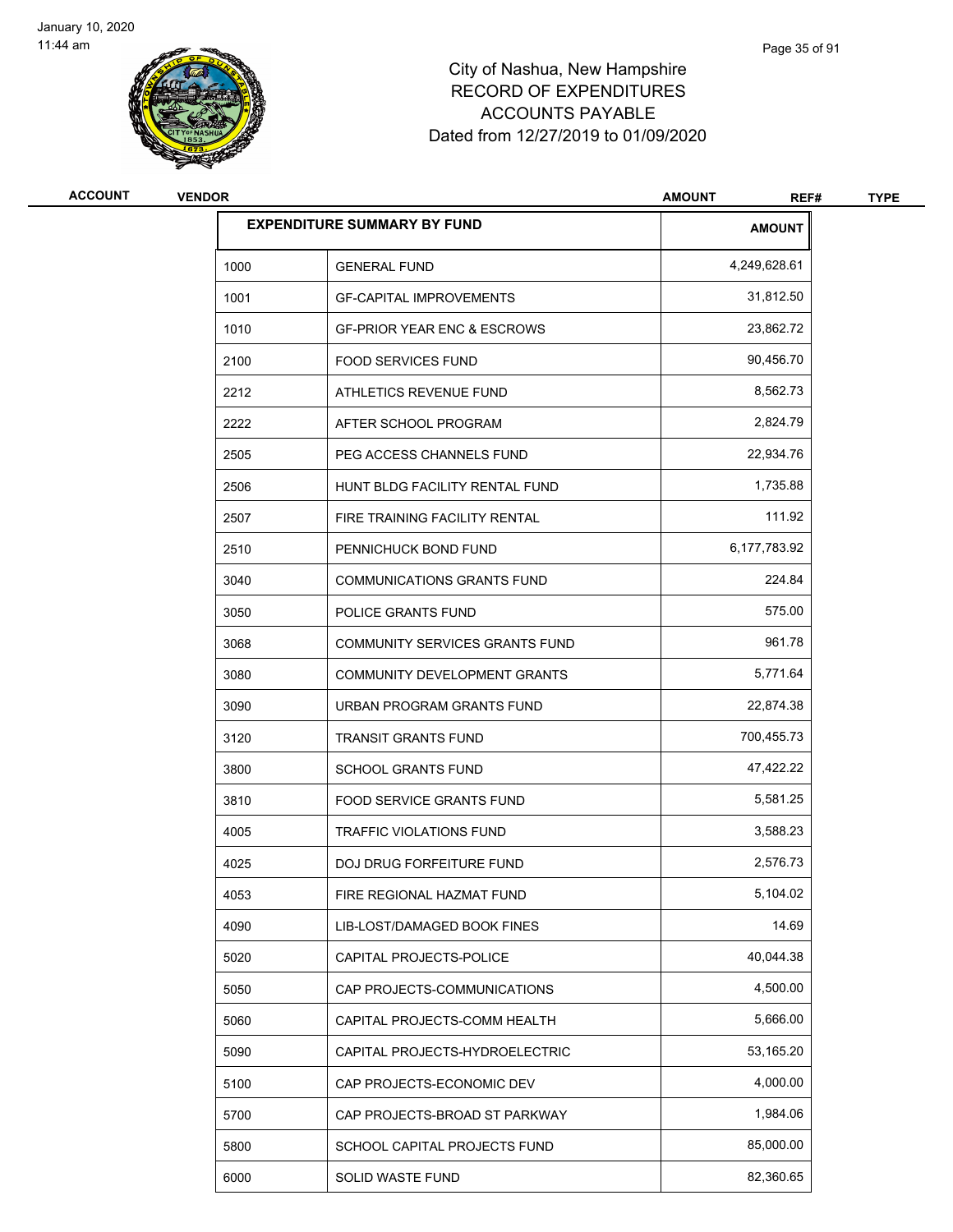

Page 36 of 91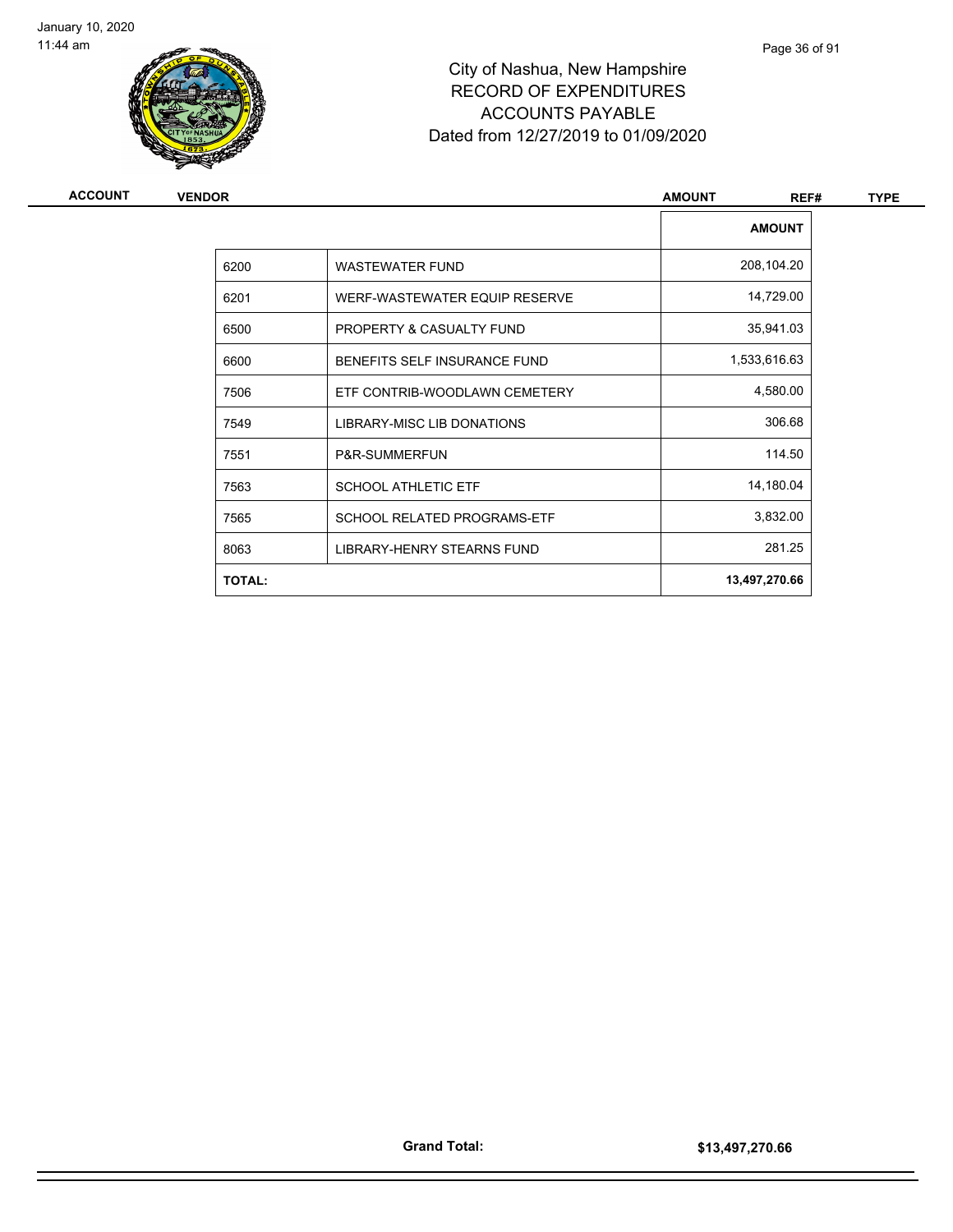

Page 37 of 91

| <b>PAY DATE</b>                   | <b>ACCOUNT</b>                       | <b>DESCRIPTION</b>                       | <b>AMOUNT</b> |
|-----------------------------------|--------------------------------------|------------------------------------------|---------------|
| <b>FUND#: 1000 - GENERAL FUND</b> |                                      |                                          |               |
| 101<br><b>MAYOR</b>               |                                      |                                          |               |
| 1/2/20                            | 51100                                | ADMINISTRATIVE ASSISTANT II              | 679.35        |
| 1/9/20                            | 51100                                | ADMINISTRATIVE ASSISTANT II              | 978.12        |
| 1/2/20                            | 51100                                | CHIEF OF STAFF                           | 1,686.60      |
| 1/9/20                            | 51100                                | CHIEF OF STAFF                           | 1,686.60      |
| 1/2/20                            | 51100                                | COMMUNICATIONS & SPECIAL PRJ COORDINATOR | 886.00        |
| 1/9/20                            | 51100                                | COMMUNICATIONS & SPECIAL PRJ COORDINATOR | 886.00        |
| 1/2/20                            | 51100                                | CONSTITUENT SERVICES COORDINATOR         | 851.95        |
| 1/9/20                            | 51100                                | CONSTITUENT SERVICES COORDINATOR         | 851.95        |
| 1/2/20                            | 51500                                | <b>MAYOR</b>                             | 2,290.80      |
| 1/9/20                            | 51500                                | <b>MAYOR</b>                             | 2,290.80      |
| <b>TOTAL 101 - MAYOR</b>          |                                      |                                          | \$13,088.17   |
| 102                               | <b>BOARD OF ALDERMEN</b>             |                                          |               |
| 1/2/20                            | 51100                                | LEGISLATIVE AFFAIRS MANAGER              | 1,578.70      |
| 1/9/20                            | 51100                                | LEGISLATIVE AFFAIRS MANAGER              | 1,578.70      |
| 1/2/20                            | 51200                                | LEGISLATIVE TRANSCRIPTION SPEC           | 300.57        |
| 1/9/20                            | 51200                                | LEGISLATIVE TRANSCRIPTION SPEC           | 212.16        |
|                                   | <b>TOTAL 102 - BOARD OF ALDERMEN</b> |                                          | \$3,670.13    |
| 103<br><b>LEGAL</b>               |                                      |                                          |               |
| 1/2/20                            | 51100                                | <b>CORPORATION COUNSEL</b>               | 2,561.50      |
| 1/9/20                            | 51100                                | <b>CORPORATION COUNSEL</b>               | 2,561.50      |
| 1/2/20                            | 51100                                | DEPUTY CORPORATION COUNSEL               | 4,444.50      |
| 1/9/20                            | 51100                                | DEPUTY CORPORATION COUNSEL               | 4,444.50      |
| 1/2/20                            | 51100                                | <b>LEGAL ASSISTANT</b>                   | 1,692.90      |
| 1/9/20                            | 51100                                | <b>LEGAL ASSISTANT</b>                   | 2,065.25      |
| 1/2/20                            | 51300                                | <b>LEGAL ASSISTANT</b>                   | 619.58        |
| <b>TOTAL 103 - LEGAL</b>          |                                      |                                          | \$18,389.73   |
| 106                               | <b>ADMINISTRATIVE SERVICES</b>       |                                          |               |
| 1/2/20                            | 51100                                | ADMINISTRATIVE ASSISTANT I               | 735.30        |
| 1/9/20                            | 51100                                | ADMINISTRATIVE ASSISTANT I               | 735.30        |
| 1/2/20                            | 51100                                | ADMINISTRATIVE SERVICES DIRECTOR         | 2,023.90      |
| 1/9/20                            | 51100                                | ADMINISTRATIVE SERVICES DIRECTOR         | 2,023.90      |
| 1/2/20                            | 51100                                | <b>GRANT WRITER</b>                      | 657.80        |
|                                   | 51100                                | <b>GRANT WRITER</b>                      | 657.80        |
| 1/9/20                            | TOTAL 106 - ADMINISTRATIVE SERVICES  |                                          |               |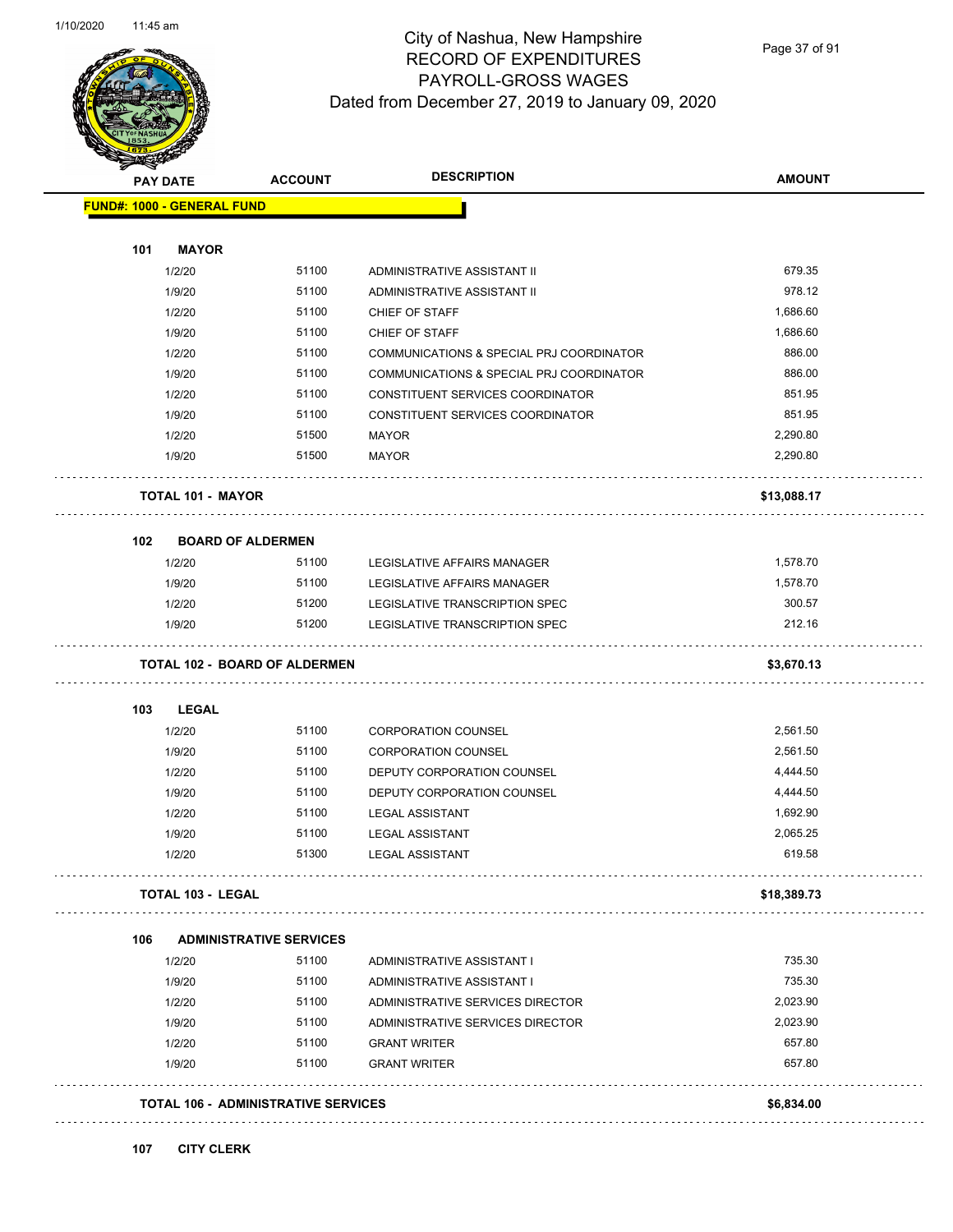Page 38 of 91

| <b>STARTING</b> |                                                  |                                      | <b>DESCRIPTION</b>                                             |               |
|-----------------|--------------------------------------------------|--------------------------------------|----------------------------------------------------------------|---------------|
|                 | <b>PAY DATE</b>                                  | <b>ACCOUNT</b>                       |                                                                | <b>AMOUNT</b> |
|                 | <b>FUND#: 1000 - GENERAL FUND</b>                |                                      |                                                                |               |
|                 |                                                  |                                      |                                                                |               |
| 107             | <b>CITY CLERK</b>                                | 51100                                | <b>CITY CLERK</b>                                              | 1,897.40      |
|                 | 1/2/20                                           | 51100                                |                                                                | 1,897.40      |
|                 | 1/9/20<br>1/2/20                                 | 51100                                | <b>CITY CLERK</b>                                              | 1,855.31      |
|                 | 1/9/20                                           | 51100                                | <b>CLERK VITAL RECORDS II</b><br><b>CLERK VITAL RECORDS II</b> | 1,855.31      |
|                 |                                                  |                                      |                                                                | 730.70        |
|                 | 1/2/20                                           | 51100                                | DEPARTMENT COORDINATOR, CC                                     | 730.70        |
|                 | 1/9/20                                           | 51100                                | DEPARTMENT COORDINATOR, CC                                     | 1,264.95      |
|                 | 1/2/20                                           | 51100                                | DEPUTY CITY CLERK                                              |               |
|                 | 1/9/20                                           | 51100                                | DEPUTY CITY CLERK                                              | 1,264.95      |
|                 | 1/2/20                                           | 51300                                | DEPARTMENT COORDINATOR, CC                                     | 13.70         |
|                 | 1/9/20                                           | 51300                                | DEPARTMENT COORDINATOR, CC                                     | 13.70         |
|                 | 1/2/20                                           | 51400                                | <b>CITY CLERK TEMP</b>                                         | 550.00        |
|                 | 1/9/20                                           | 51400                                | <b>CITY CLERK TEMP</b>                                         | 160.00        |
|                 | <b>TOTAL 107 - CITY CLERK</b>                    |                                      |                                                                | \$12,234.12   |
| 110             |                                                  | <b>ARLINGTON ST COMMUNITY CENTER</b> |                                                                |               |
|                 | 1/2/20                                           | 51100                                | ARLINGTON ST COMMUNITY CENTER DIRECTOR                         | 1,043.55      |
|                 | 1/9/20                                           | 51100                                | ARLINGTON ST COMMUNITY CENTER DIRECTOR                         | 1,043.55      |
|                 | <b>TOTAL 110 - ARLINGTON ST COMMUNITY CENTER</b> |                                      |                                                                | \$2,087.10    |
| 111             | <b>HUMAN RESOURCES</b>                           |                                      |                                                                |               |
|                 | 1/2/20                                           | 51100                                | <b>HR SPECIALIST</b>                                           | 973.00        |
|                 | 1/9/20                                           | 51100                                | <b>HR SPECIALIST</b>                                           | 973.00        |
|                 | 1/2/20                                           | 51100                                | HRIS & PAYROLL ANALYST                                         | 1,239.00      |
|                 | 1/9/20                                           | 51100                                | HRIS & PAYROLL ANALYST                                         | 1,239.00      |
|                 | 1/2/20                                           | 51100                                | <b>HUMAN RESOURCES DIRECTOR</b>                                | 1,907.34      |
|                 | 1/9/20                                           | 51100                                | HUMAN RESOURCES DIRECTOR                                       | 1,907.34      |
|                 | 1/2/20                                           | 51100                                | HUMAN RESOURCES MANAGER                                        | 1,313.50      |
|                 | 1/9/20                                           | 51100                                | HUMAN RESOURCES MANAGER                                        | 1,313.50      |
|                 | 1/2/20                                           | 51100                                | PAYROLL ANALYST                                                | 2,349.97      |
|                 | 1/9/20                                           | 51100                                | PAYROLL ANALYST                                                | 2,349.97      |
|                 | 1/2/20                                           | 51100                                | PAYROLL MANAGER                                                | 1,651.40      |
|                 | 1/9/20                                           | 51100                                | PAYROLL MANAGER                                                | 1,651.40      |
|                 | 1/2/20                                           | 51200                                | ADMINISTRATIVE ASSISTANT I                                     | 412.29        |
|                 | 1/9/20                                           | 51200                                | ADMINISTRATIVE ASSISTANT I                                     | 416.42        |
|                 | 1/2/20                                           | 51300                                | PAYROLL ANALYST                                                | 54.92         |
|                 | 1/9/20                                           | 51300                                | PAYROLL ANALYST                                                | 143.36        |
|                 | <b>TOTAL 111 - HUMAN RESOURCES</b>               |                                      |                                                                | \$19,895.41   |
|                 |                                                  |                                      |                                                                |               |
| 122             |                                                  | <b>INFORMATION TECHNOLOGY</b>        |                                                                |               |
|                 | 1/2/20                                           | 51100                                | ADMIN ASSISTANT III                                            | 824.10        |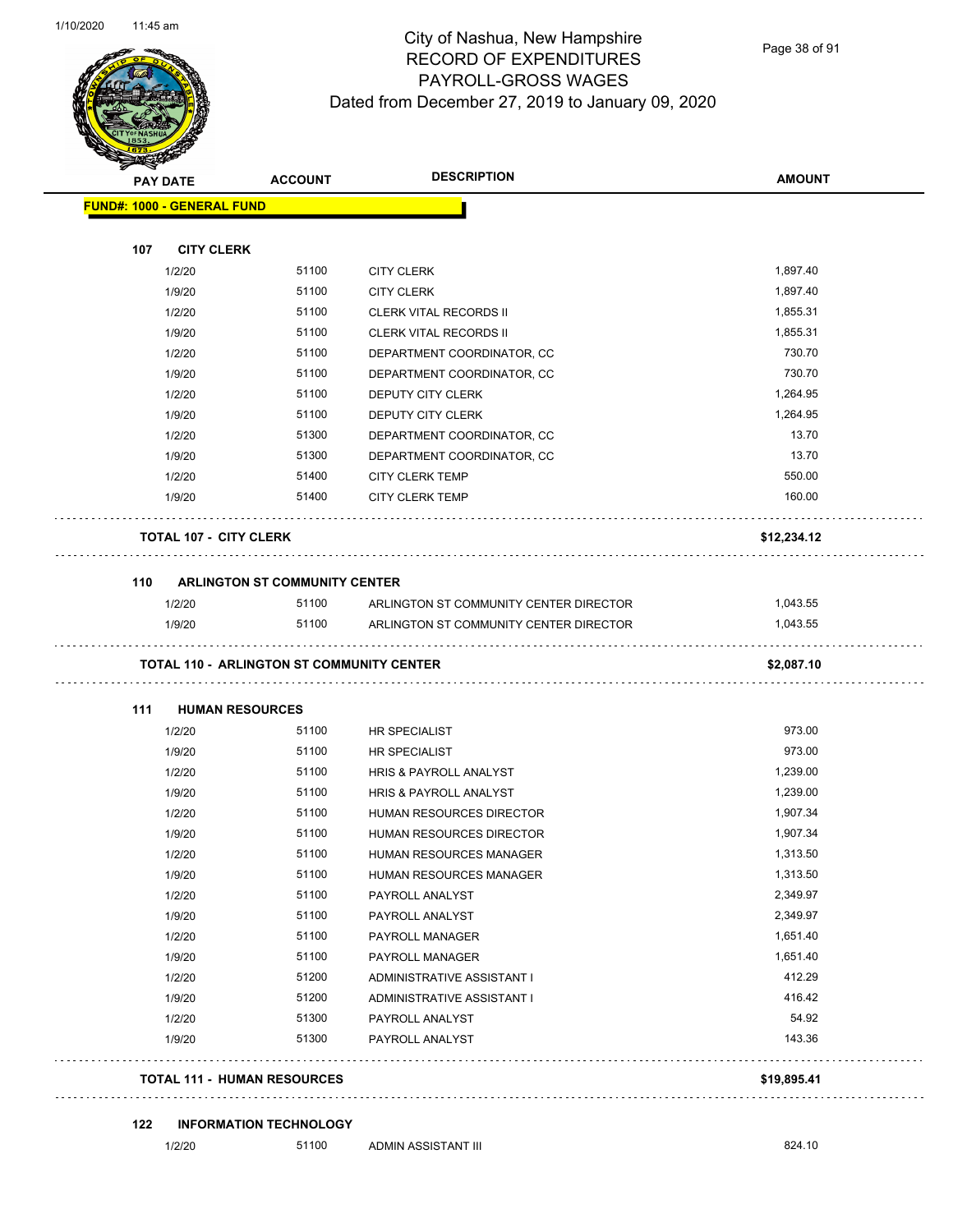$\mathbb{R}^2$ 

. . . . . . . . . . . . .



### City of Nashua, New Hampshire RECORD OF EXPENDITURES PAYROLL-GROSS WAGES Dated from December 27, 2019 to January 09, 2020

Page 39 of 91

| <b>SANGRAP</b><br><b>PAY DATE</b> |                               | <b>ACCOUNT</b> | <b>DESCRIPTION</b>                       | <b>AMOUNT</b> |
|-----------------------------------|-------------------------------|----------------|------------------------------------------|---------------|
| <b>FUND#: 1000 - GENERAL FUND</b> |                               |                |                                          |               |
|                                   |                               |                |                                          |               |
| 122                               | <b>INFORMATION TECHNOLOGY</b> |                |                                          |               |
|                                   | 1/9/20                        | 51100          | ADMIN ASSISTANT III                      | 824.10        |
|                                   | 1/2/20                        | 51100          | <b>ENTERPRISE SYS ADMINISTRATOR</b>      | 1,651.40      |
|                                   | 1/9/20                        | 51100          | ENTERPRISE SYS ADMINISTRATOR             | 1,651.40      |
|                                   | 1/2/20                        | 51100          | ERP SYSTEM ADMIN DBA                     | 1,973.35      |
|                                   | 1/9/20                        | 51100          | ERP SYSTEM ADMIN DBA                     | 1,973.35      |
|                                   | 1/2/20                        | 51100          | IT APPLICATIONS ANALYST                  | 1,445.40      |
|                                   | 1/9/20                        | 51100          | IT APPLICATIONS ANALYST                  | 1,445.40      |
|                                   | 1/2/20                        | 51100          | IT DIVISION DIRECTOR                     | 2,427.25      |
|                                   | 1/9/20                        | 51100          | IT DIVISION DIRECTOR                     | 2,427.25      |
|                                   | 1/2/20                        | 51100          | IT INFRASTRUCTURE ANALYST                | 1,334.10      |
|                                   | 1/9/20                        | 51100          | IT INFRASTRUCTURE ANALYST                | 1,334.10      |
|                                   | 1/2/20                        | 51100          | IT MANAGER, INFRASTRUCTURE               | 2,177.35      |
|                                   | 1/9/20                        | 51100          | IT MANAGER, INFRASTRUCTURE               | 2,177.35      |
|                                   | 1/2/20                        | 51100          | IT MANAGER, PROJECT/DEVELOPMENT SERVICES | 1,684.20      |
|                                   | 1/9/20                        | 51100          | IT MANAGER, PROJECT/DEVELOPMENT SERVICES | 1,684.20      |
|                                   | 1/2/20                        | 51100          | IT MANAGER, TECHNICAL SERVICES           | 1,620.45      |
|                                   | 1/9/20                        | 51100          | IT MANAGER, TECHNICAL SERVICES           | 1,620.45      |
|                                   | 1/2/20                        | 51100          | TECHNICAL SPEC II NET SUPPORT            | 1,273.15      |
|                                   | 1/9/20                        | 51100          | TECHNICAL SPEC II NET SUPPORT            | 1,273.15      |
|                                   | 1/2/20                        | 51100          | <b>TECHNICAL SPECIALIST I</b>            | 888.90        |
|                                   | 1/9/20                        | 51100          | TECHNICAL SPECIALIST I                   | 888.90        |
|                                   | 1/2/20                        | 51100          | WEB ADMINISTRATOR/GRAPHIC DESINGER       | 983.40        |
|                                   | 1/9/20                        | 51100          | WEB ADMINISTRATOR/GRAPHIC DESINGER       | 983.40        |
|                                   | 1/2/20                        | 51300          | TECHNICAL SPEC II NET SUPPORT            | 23.87         |
|                                   | 1/2/20                        | 51300          | <b>TECHNICAL SPECIALIST I</b>            | 8.34          |

### **TOTAL 122 - INFORMATION TECHNOLOGY \$36,598.31**

. . . . . . . . . . . . . . . . .

**126 FINANCIAL SERVICES** 1/2/20 51100 ACCOUNTANT 1,062.30 1/9/20 51100 ACCOUNTANT 1,062.30 1/2/20 51100 ACCOUNTS PAYABLE COORDINATOR 2,362.35 1/9/20 51100 ACCOUNTS PAYABLE COORDINATOR 2,362.36 1/2/20 51100 ACCOUNTS PAYABLE SUPV 1,158.36 1/9/20 51100 ACCOUNTS PAYABLE SUPV 1,158.35 1/2/20 51100 CFO COMPTROLLER 2,664.05 1/9/20 51100 CFO COMPTROLLER 2,664.05 1/2/20 51100 DEP TREASURER TAX COLLECTOR 1,243.25 1/9/20 51100 DEP TREASURER TAX COLLECTOR 1,243.25 1/2/20 51100 FINANCE AND ADMIN MANAGER 888.05 1/9/20 51100 FINANCE AND ADMIN MANAGER 888.05 1/2/20 51100 MAINTENANCE SPEC 310.95 1/9/20 51100 MAINTENANCE SPEC 310.95 1/2/20 51100 MVR CLERK I 598.35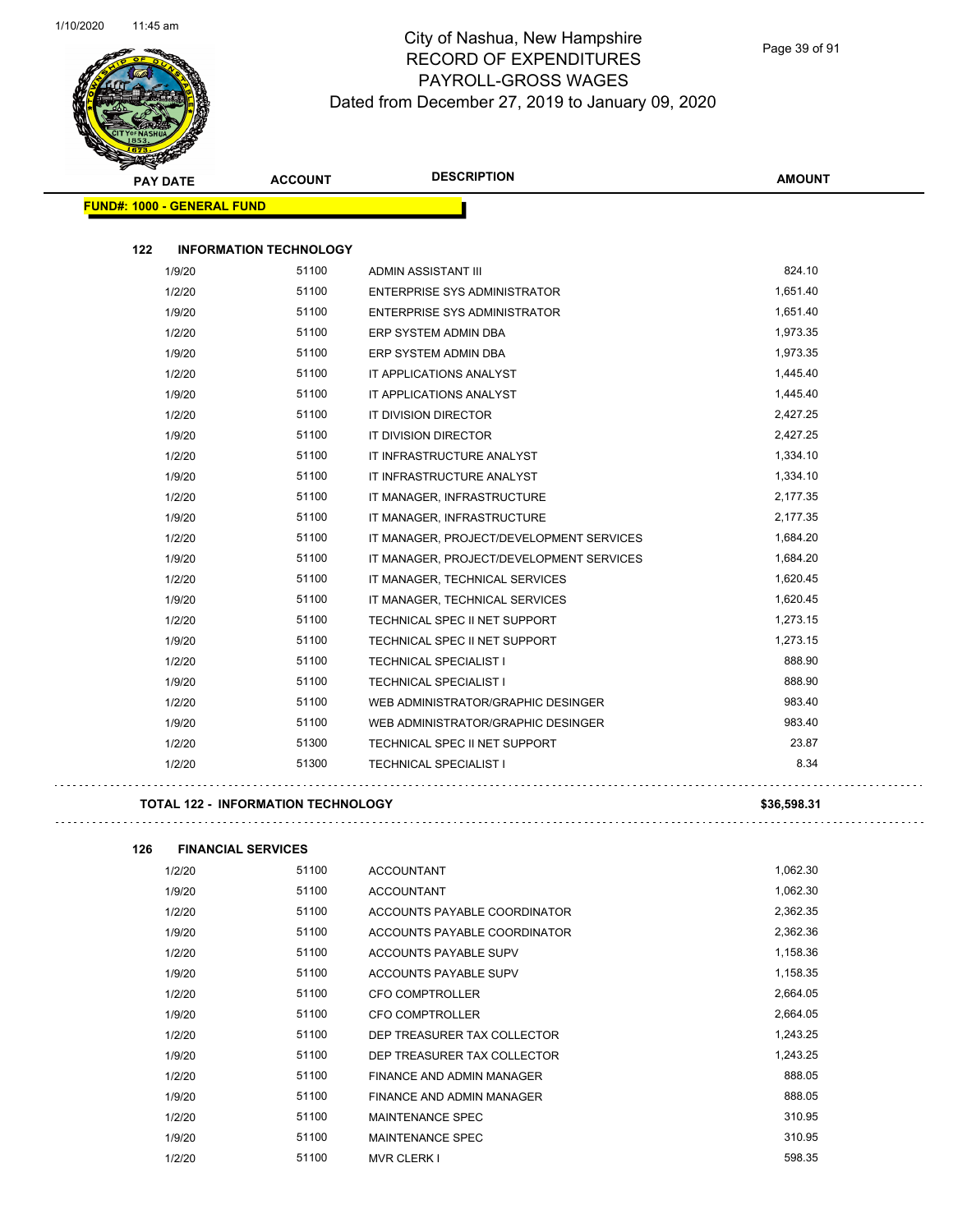

Page 40 of 91

| <b>STATES RAD</b>                 |                                       |                                  |               |
|-----------------------------------|---------------------------------------|----------------------------------|---------------|
| <b>PAY DATE</b>                   | <b>ACCOUNT</b>                        | <b>DESCRIPTION</b>               | <b>AMOUNT</b> |
| <b>FUND#: 1000 - GENERAL FUND</b> |                                       |                                  |               |
|                                   |                                       |                                  |               |
| 126                               | <b>FINANCIAL SERVICES</b>             |                                  |               |
| 1/9/20                            | 51100                                 | <b>MVR CLERK I</b>               | 598.34        |
| 1/2/20                            | 51100                                 | MVR CLERK II                     | 2,268.28      |
| 1/9/20                            | 51100                                 | MVR CLERK II                     | 2,206.09      |
| 1/2/20                            | 51100                                 | MVR CLERK III                    | 1,723.49      |
| 1/9/20                            | 51100                                 | <b>MVR CLERK III</b>             | 1,565.40      |
| 1/2/20                            | 51100                                 | ORDINANCE VIOLATIONS COORDINATOR | 314.53        |
| 1/9/20                            | 51100                                 | ORDINANCE VIOLATIONS COORDINATOR | 284.57        |
| 1/2/20                            | 51100                                 | REVENUE ACCOUNTS SPEC            | 898.05        |
| 1/9/20                            | 51100                                 | REVENUE ACCOUNTS SPEC            | 898.05        |
| 1/2/20                            | 51100                                 | REVENUE COORDINATOR              | 1,151.93      |
| 1/9/20                            | 51100                                 | <b>REVENUE COORDINATOR</b>       | 1,103.65      |
| 1/2/20                            | 51100                                 | <b>SENIOR FINANCE MANAGER</b>    | 1,776.05      |
| 1/9/20                            | 51100                                 | <b>SENIOR FINANCE MANAGER</b>    | 1,776.05      |
| 1/2/20                            | 51100                                 | SENIOR FINANCIAL ANALYST         | 1,268.05      |
| 1/9/20                            | 51100                                 | SENIOR FINANCIAL ANALYST         | 1,268.05      |
| 1/2/20                            | 51100                                 | SR MGR ACCT FIN REPORTING        | 1,381.35      |
| 1/9/20                            | 51100                                 | SR MGR ACCT FIN REPORTING        | 1,381.35      |
| 1/2/20                            | 51100                                 | <b>SUPV VEHICLE REGISTRATION</b> | 1,282.70      |
| 1/9/20                            | 51100                                 | <b>SUPV VEHICLE REGISTRATION</b> | 1,282.70      |
| 1/2/20                            | 51100                                 | TREASURER TAX COLLECTOR          | 2,177.35      |
| 1/9/20                            | 51100                                 | TREASURER TAX COLLECTOR          | 2,177.35      |
| 1/2/20                            | 51200                                 | <b>ACCOUNTING TEMP</b>           | 105.00        |
| 1/9/20                            | 51200                                 | <b>ACCOUNTING TEMP</b>           | 123.75        |
| 1/2/20                            | 51200                                 | <b>TRUST ACCOUNTANT PT</b>       | 773.00        |
| 1/9/20                            | 51200                                 | TRUST ACCOUNTANT PT              | 773.00        |
| 1/9/20                            | 51300                                 | MVR CLERK I                      | 11.22         |
| 1/9/20                            | 51300                                 | MVR CLERK II                     | 15.05         |
| 1/2/20                            | 51300                                 | <b>MVR CLERK III</b>             | (237.14)      |
| 1/9/20                            | 51300                                 | MVR CLERK III                    | 21.93         |
| 1/9/20                            | 51300                                 | ORDINANCE VIOLATIONS COORDINATOR | 33.70         |
| 1/9/20                            | 51300                                 | REVENUE COORDINATOR              | 82.77         |
|                                   |                                       |                                  |               |
|                                   | <b>TOTAL 126 - FINANCIAL SERVICES</b> |                                  | \$50,462.63   |
| 129                               | <b>CITY BUILDINGS</b>                 |                                  |               |
| 1/2/20                            | 51100                                 | <b>BUILDING MANAGER</b>          | 1,305.25      |
| 1/9/20                            | 51100                                 | <b>BUILDING MANAGER</b>          | 1,305.25      |
| 1/2/20                            | 51100                                 | <b>CUSTODIAN I</b>               | 1,282.70      |
| 1/9/20                            | 51100                                 | <b>CUSTODIAN I</b>               | 1,282.70      |
| 1/2/20                            | 51100                                 | <b>ENERGY MANAGER</b>            | 1,403.30      |
| 1/9/20                            | 51100                                 | <b>ENERGY MANAGER</b>            | 1,403.30      |
| 1/2/20                            | 51100                                 | MAINTENANCE SPEC                 | 690.05        |
| 1/9/20                            | 51100                                 | MAINTENANCE SPEC                 | 690.05        |

1/2/20 51200 CUSTODIAN I 327.22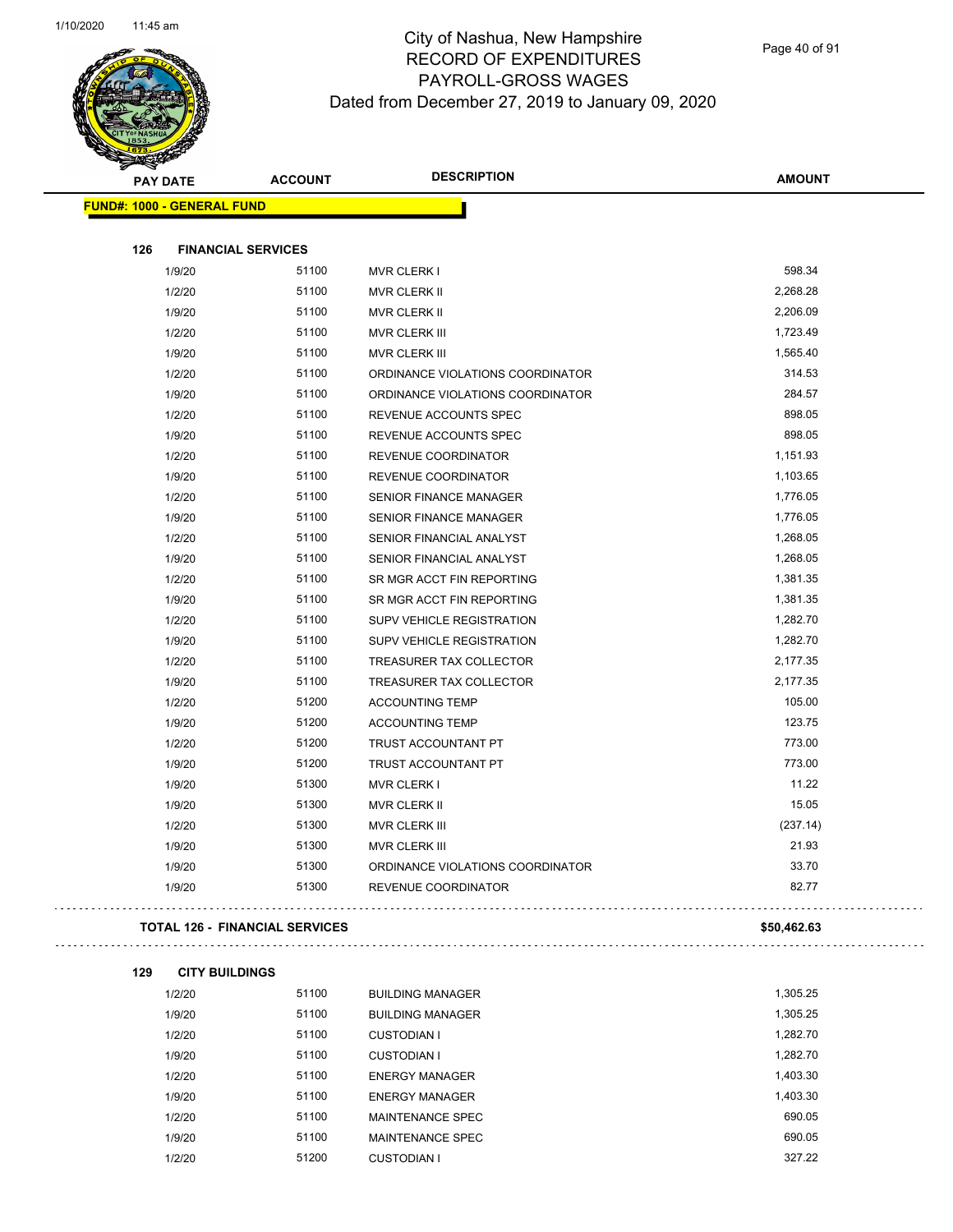Page 41 of 91

| <b>PAY DATE</b>                   | <b>ACCOUNT</b> | <b>DESCRIPTION</b>             | <b>AMOUNT</b> |
|-----------------------------------|----------------|--------------------------------|---------------|
| <b>FUND#: 1000 - GENERAL FUND</b> |                |                                |               |
| 129<br><b>CITY BUILDINGS</b>      |                |                                |               |
| 1/9/20                            | 51200          | <b>CUSTODIAN I</b>             | 341.44        |
| <b>TOTAL 129 - CITY BUILDINGS</b> |                |                                | \$10,031.26   |
| 130<br><b>PURCHASING</b>          |                |                                |               |
| 1/2/20                            | 51100          | PURCHASING AGENT I             | 774.95        |
| 1/9/20                            | 51100          | PURCHASING AGENT I             | 774.95        |
| 1/2/20                            | 51100          | PURCHASING AGENT II            | 962.15        |
| 1/9/20                            | 51100          | PURCHASING AGENT II            | 962.15        |
| 1/2/20                            | 51100          | <b>PURCHASING MANAGER</b>      | 1,776.05      |
| 1/9/20                            | 51100          | PURCHASING MANAGER             | 1,776.05      |
| 1/2/20                            | 51200          | MESSENGER MAIL DISTRIBUTION CL | 326.80        |
| 1/9/20                            | 51200          | MESSENGER MAIL DISTRIBUTION CL | 330.89        |
| <b>TOTAL 130 - PURCHASING</b>     |                |                                | \$7,683.99    |
| 131<br><b>HUNT BUILDING</b>       |                |                                |               |
| 1/2/20                            | 51100          | HUNT MEMORIAL BLDG & ARTS ADM  | 394.20        |
| 1/9/20                            | 51100          | HUNT MEMORIAL BLDG & ARTS ADM  | 394.20        |
| <b>TOTAL 131 - HUNT BUILDING</b>  |                |                                | \$788.40      |
| 132<br><b>ASSESSING</b>           |                |                                |               |
| 1/2/20                            | 51100          | ASSESSING ADMIN SPEC I CSR     | 670.15        |
| 1/9/20                            | 51100          | ASSESSING ADMIN SPEC I CSR     | 670.15        |
| 1/2/20                            | 51100          | ASSESSING ADMIN SPEC II CSR    | 730.70        |
| 1/9/20                            | 51100          | ASSESSING ADMIN SPEC II CSR    | 730.70        |
| 1/2/20                            | 51100          | ASSESSING ADMIN SPEC III CSR   | 1,020.05      |
| 1/9/20                            | 51100          | ASSESSING ADMIN SPEC III CSR   | 1,020.05      |
| 1/2/20                            | 51100          | ASSESSOR I                     | 813.45        |
| 1/9/20                            | 51100          | ASSESSOR I                     | 813.44        |
| 1/2/20                            | 51100          | ASSESSOR II                    | 1,171.15      |
| 1/9/20                            | 51100          | ASSESSOR II                    | 1,171.15      |
| 1/2/20                            | 51100          | ASSESSOR III                   | 2,518.80      |
| 1/9/20                            | 51100          | ASSESSOR III                   | 2,518.80      |
| 1/9/20                            | 51300          | ASSESSING ADMIN SPEC I CSR     | 25.13         |
| 1/2/20                            | 51300          | ASSESSING ADMIN SPEC II CSR    | 61.65         |
| 1/9/20                            | 51300          | ASSESSING ADMIN SPEC II CSR    | 68.50         |
| 1/9/20                            | 51300          | ASSESSOR I                     | 91.51         |
|                                   |                |                                |               |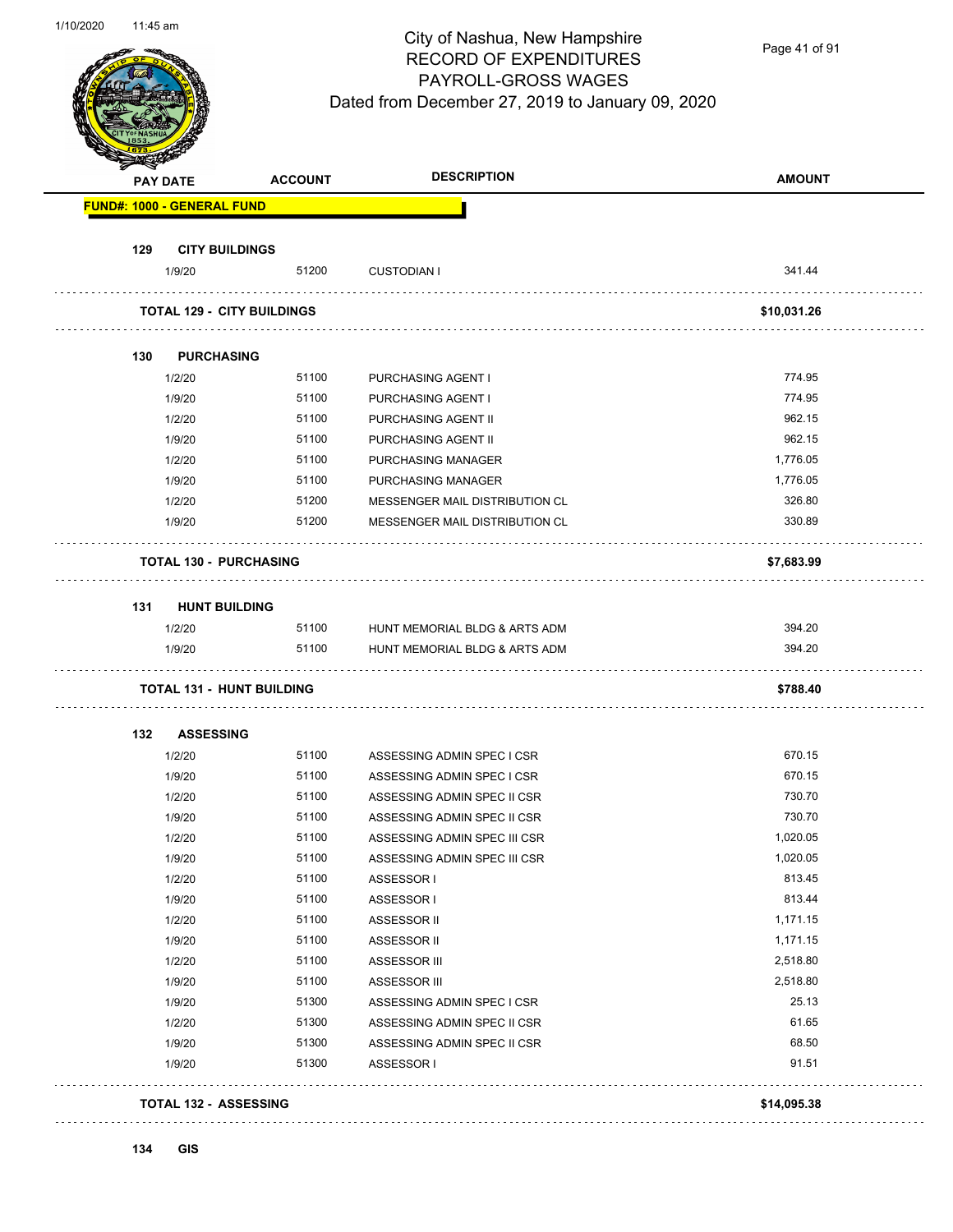

Page 42 of 91

| <b>STATERS</b> |                                      |                                           |                                                       |                   |
|----------------|--------------------------------------|-------------------------------------------|-------------------------------------------------------|-------------------|
|                | <b>PAY DATE</b>                      | <b>ACCOUNT</b>                            | <b>DESCRIPTION</b>                                    | <b>AMOUNT</b>     |
|                | <b>FUND#: 1000 - GENERAL FUND</b>    |                                           |                                                       |                   |
|                |                                      |                                           |                                                       |                   |
| 134            | <b>GIS</b>                           |                                           |                                                       |                   |
|                | 1/2/20                               | 51100                                     | <b>GIS TECHNICIAN II</b>                              | 1,199.70          |
|                | 1/9/20                               | 51100                                     | <b>GIS TECHNICIAN II</b>                              | 1,199.70          |
|                | <b>TOTAL 134 - GIS</b>               |                                           |                                                       | \$2,399.40        |
| 142            | <b>WOODLAWN CEMETERY</b>             |                                           |                                                       |                   |
|                | 1/2/20                               | 51100                                     | <b>GROUNDSKEEPER CEMETERY</b>                         | 1,480.00          |
|                | 1/9/20                               | 51100                                     | <b>GROUNDSKEEPER CEMETERY</b>                         | 1,480.02          |
|                | 1/2/20                               | 51100                                     | SUBFOREMAN CEMETERY                                   | 901.25            |
|                | 1/9/20                               | 51100                                     | SUBFOREMAN CEMETERY                                   | 901.25            |
|                | 1/2/20                               | 51100                                     | SUPERINTENDENT CEMETERY I                             | 1,263.75          |
|                | 1/9/20                               | 51100                                     | SUPERINTENDENT CEMETERY I                             | 1,263.75          |
|                | <b>TOTAL 142 - WOODLAWN CEMETERY</b> |                                           |                                                       | \$7,290.02        |
|                |                                      |                                           |                                                       |                   |
| 144            |                                      | <b>EDGEWOOD &amp; SUBURBAN CEMETERIES</b> |                                                       |                   |
|                | 1/2/20                               | 51100                                     | <b>GROUNDSKEEPER CEMETERY</b>                         | 1,286.26          |
|                | 1/9/20                               | 51100                                     | GROUNDSKEEPER CEMETERY                                | 1,286.26          |
|                | 1/2/20                               | 51100                                     | SUBFOREMAN CEMETERY                                   | 778.65            |
|                | 1/9/20                               | 51100                                     | <b>SUBFOREMAN CEMETERY</b>                            | 778.65            |
|                | 1/2/20                               | 51100                                     | SUPERINTENDENT CEMETERY II                            | 1,282.70          |
|                | 1/9/20<br>1/9/20                     | 51100<br>51300                            | SUPERINTENDENT CEMETERY II<br>SUBFOREMAN CEMETERY     | 1,282.70<br>21.90 |
|                |                                      |                                           |                                                       |                   |
|                |                                      |                                           | <b>TOTAL 144 - EDGEWOOD &amp; SUBURBAN CEMETERIES</b> | \$6,717.12        |
| 150            | <b>POLICE</b>                        |                                           |                                                       |                   |
|                | 1/2/20                               | 51100                                     | <b>1ST YEAR OFFICERS</b>                              | 2,104.80          |
|                | 1/9/20                               | 51100                                     | 1ST YEAR OFFICERS                                     | 2,104.80          |
|                | 1/2/20                               | 51100                                     | 1ST YR OFFICERS CERTIFIED SPEC                        | 1,099.90          |
|                | 1/9/20                               | 51100                                     | 1ST YR OFFICERS CERTIFIED SPEC                        | 1,099.90          |
|                | 1/2/20                               | 51100                                     | 1st YR SPECIAL OFFICER CERTIFIED II                   | 1,430.00          |
|                | 1/9/20                               | 51100                                     | 1st YR SPECIAL OFFICER CERTIFIED II                   | 1,430.00          |
|                | 1/2/20                               | 51100                                     | <b>ACCOUNT CLERK III</b>                              | 2,333.75          |
|                | 1/9/20                               | 51100                                     | <b>ACCOUNT CLERK III</b>                              | 2,333.75          |
|                | 1/2/20                               | 51100                                     | ADMIN ASSISTANT I DETECTIVES                          | 2,172.90          |
|                | 1/9/20                               | 51100                                     | ADMIN ASSISTANT I DETECTIVES                          | 2,172.89          |
|                | 1/2/20                               | 51100                                     | ADMIN ASSISTANT I LEGAL                               | 774.06            |
|                | 1/9/20                               | 51100                                     | ADMIN ASSISTANT I LEGAL                               | 774.05            |
|                | 1/2/20                               | 51100                                     | ADMIN ASSISTANT II LEGAL                              | 784.25            |
|                | 1/9/20                               | 51100                                     | ADMIN ASSISTANT II LEGAL                              | 784.25            |

1/2/20 51100 ADMIN ASSISTANT III PROF STANDARDS 1/9/20 51100 ADMIN ASSISTANT III PROF STANDARDS 983.25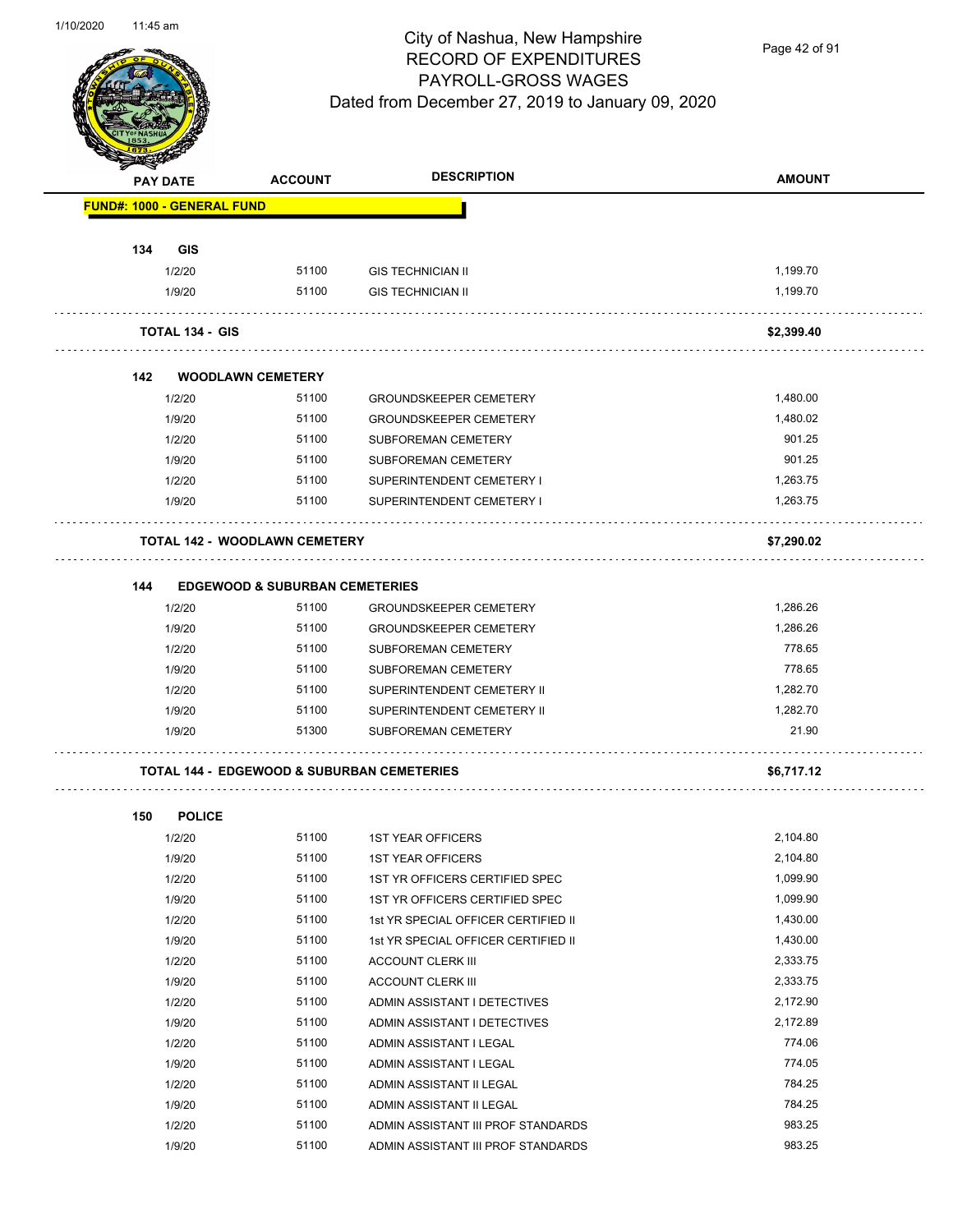

Page 43 of 91

| <b>PAY DATE</b>                   | <b>ACCOUNT</b> | <b>DESCRIPTION</b>                     | <b>AMOUNT</b>        |
|-----------------------------------|----------------|----------------------------------------|----------------------|
| <b>FUND#: 1000 - GENERAL FUND</b> |                |                                        |                      |
|                                   |                |                                        |                      |
| 150<br><b>POLICE</b>              |                |                                        |                      |
| 1/2/20                            | 51100          | ADMIN ASSISTANT III SERVICES           | 810.55               |
| 1/9/20                            | 51100          | ADMIN ASSISTANT III SERVICES           | 810.55               |
| 1/2/20                            | 51100          | ADMIN ASSISTANT IV UNIFORM FIELD OPS   | 853.00               |
| 1/9/20                            | 51100          | ADMIN ASSISTANT IV UNIFORM FIELD OPS   | 853.00               |
| 1/2/20                            | 51100          | ADMIN SUPERVISOR DETECTIVES            | 943.95               |
| 1/9/20                            | 51100          | ADMIN SUPERVISOR DETECTIVES            | 943.95               |
| 1/2/20                            | 51100          | ADMINISTRATIVE PROJECT SPEC            | 1,315.60             |
| 1/9/20                            | 51100          | ADMINISTRATIVE PROJECT SPEC            | 1,315.60             |
| 1/2/20                            | 51100          | ANIMAL CONTROL OFFICER                 | 1,028.90             |
| 1/9/20                            | 51100          | ANIMAL CONTROL OFFICER                 | 1,028.90             |
| 1/2/20                            | 51100          | ASSISTANT RECORDS MANAGER              | 1,028.25             |
| 1/9/20                            | 51100          | ASSISTANT RECORDS MANAGER              | 1,028.25             |
| 1/2/20                            | 51100          | AUTO MECHANIC 1ST CLASS                | 1,755.20             |
| 1/9/20                            | 51100          | AUTO MECHANIC 1ST CLASS                | 1,755.20             |
| 1/2/20                            | 51100          | <b>BUILDING MAINTENANCE SUPV</b>       | 1,028.25             |
| 1/9/20                            | 51100          | <b>BUILDING MAINTENANCE SUPV</b>       | 1,028.25             |
| 1/2/20                            | 51100          | <b>CAPTAIN</b>                         | 16,638.30            |
| 1/9/20                            | 51100          | <b>CAPTAIN</b>                         | 16,638.29            |
| 1/2/20                            | 51100          | CHIEF OF POLICE                        | 2,928.65             |
| 1/9/20                            | 51100          | CHIEF OF POLICE                        | 2,928.65             |
| 1/2/20                            | 51100          | COMM TECH ALL DESIGNATIONS             | 8,093.31             |
| 1/9/20                            | 51100          | COMM TECH ALL DESIGNATIONS             | 8,093.31             |
| 1/2/20                            | 51100          | COMMUNITY POLICE COORD CEMD            | 1,354.20             |
| 1/9/20                            | 51100          | COMMUNITY POLICE COORD CEMD            | 1,354.20             |
| 1/2/20                            | 51100          | <b>CRIME ANALYST</b>                   | 1,096.70             |
| 1/9/20                            | 51100          | <b>CRIME ANALYST</b>                   | 1,096.70             |
| 1/2/20                            | 51100          | <b>CUSTODIAN III</b>                   | 2,384.55             |
| 1/9/20                            | 51100          | <b>CUSTODIAN III</b>                   | 2,384.55             |
| 1/2/20                            | 51100          | DEPUTY CHIEF OF POLICE                 | 5,307.80             |
| 1/9/20                            | 51100          | DEPUTY CHIEF OF POLICE                 | 5,307.80             |
| 1/2/20                            | 51100          | DETENTION SPEC                         | 2,719.30             |
| 1/9/20                            | 51100          | DETENTION SPEC                         | 2,719.30             |
| 1/2/20                            | 51100          | DISPATCHERS ALL DESIGNATIONS           | 2,347.12             |
| 1/9/20                            | 51100          | DISPATCHERS ALL DESIGNATIONS           | 2,347.11             |
| 1/2/20                            | 51100          | FLEET MAINTENANCE ASST SUPV            | 963.20               |
| 1/9/20                            | 51100          | FLEET MAINTENANCE ASST SUPV            | 963.20               |
| 1/2/20                            | 51100          | IT MANAGER/SOFTWARE SPECIALIST         | 1,728.00             |
| 1/9/20                            | 51100          | IT MANAGER/SOFTWARE SPECIALIST         | 1,728.00             |
| 1/2/20                            | 51100<br>51100 | IT PROGRAMS ADMIN & INSTRUCTOR         | 1,081.50<br>1,081.50 |
| 1/9/20                            | 51100          | IT PROGRAMS ADMIN & INSTRUCTOR         | 17,696.10            |
| 1/2/20                            | 51100          | LIEUTENANT                             | 17,697.66            |
| 1/9/20<br>1/2/20                  | 51100          | LIEUTENANT<br>NPD BUSINESS COORDINATOR | 1,080.60             |
| 1/9/20                            | 51100          | NPD BUSINESS COORDINATOR               | 1,080.60             |
|                                   |                |                                        |                      |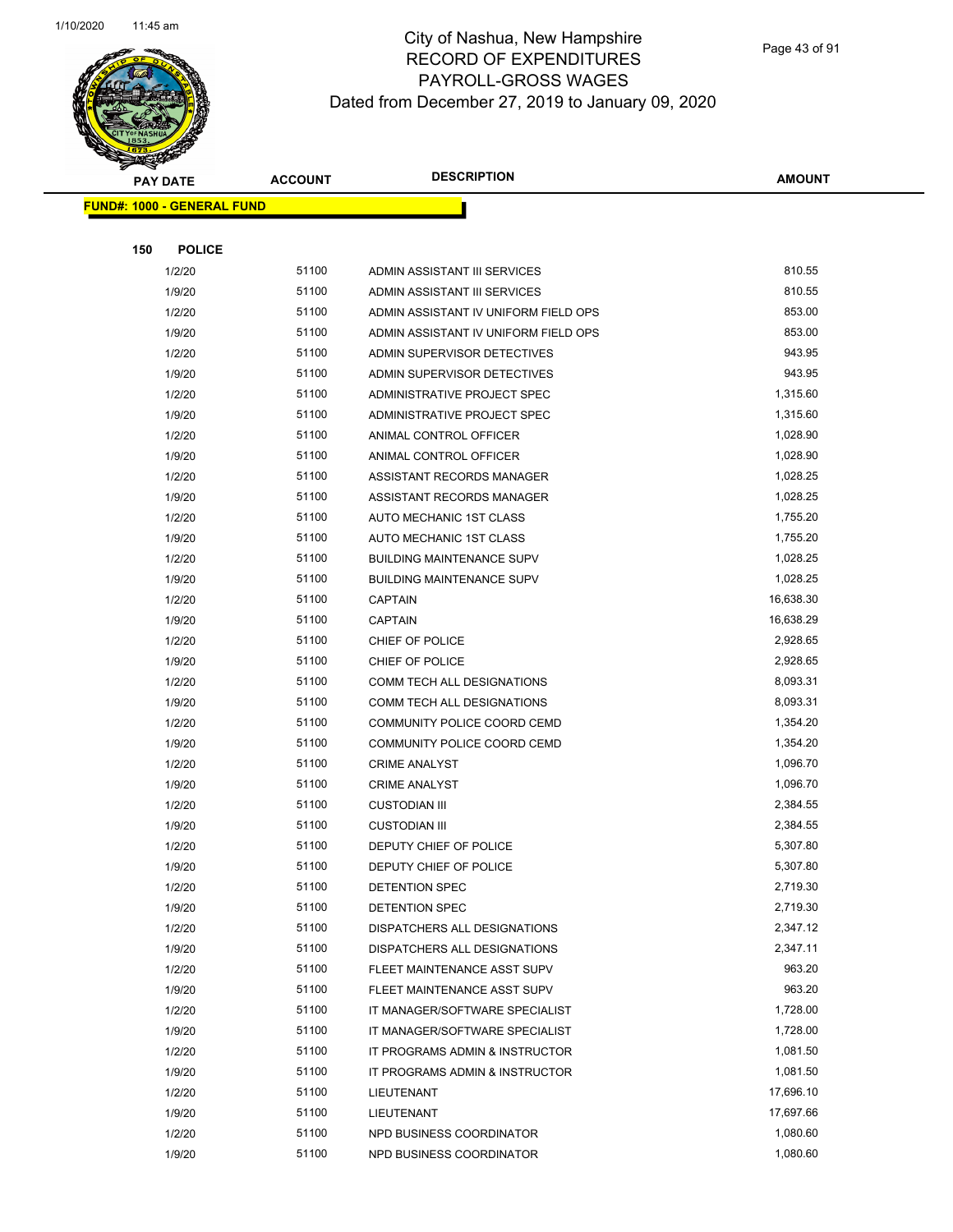

Page 44 of 91

|     | <b>PAY DATE</b>                   | <b>ACCOUNT</b> | <b>DESCRIPTION</b>                         | <b>AMOUNT</b>   |
|-----|-----------------------------------|----------------|--------------------------------------------|-----------------|
|     | <b>FUND#: 1000 - GENERAL FUND</b> |                |                                            |                 |
|     |                                   |                |                                            |                 |
| 150 | <b>POLICE</b>                     |                |                                            |                 |
|     | 1/2/20                            | 51100          | NPD BUSINESS MANAGER                       | 1,802.00        |
|     | 1/9/20                            | 51100          | NPD BUSINESS MANAGER                       | 1,802.00        |
|     | 1/2/20                            | 51100          | NPD NETWORK ADMINISTRATOR                  | 1,377.50        |
|     | 1/9/20                            | 51100          | NPD NETWORK ADMINISTRATOR                  | 1,377.50        |
|     | 1/2/20                            | 51100          | PARALEGAL                                  | 871.10          |
|     | 1/9/20                            | 51100          | PARALEGAL                                  | 871.10          |
|     | 1/2/20                            | 51100          | PATROLMAN ALL RANKS                        | 175,416.67      |
|     | 1/9/20                            | 51100          | PATROLMAN ALL RANKS                        | 175,850.02      |
|     | 1/2/20                            | 51100          | POLICE ATTORNEY                            | 2,942.33        |
|     | 1/9/20                            | 51100          | POLICE ATTORNEY                            | 2,942.33        |
|     | 1/2/20                            | 51100          | <b>RECORDS &amp; COMMUNICATIONS MGR</b>    | 1,589.40        |
|     | 1/9/20                            | 51100          | RECORDS & COMMUNICATIONS MGR               | 1,589.40        |
|     | 1/2/20                            | 51100          | <b>RECORDS TECHNICIAN I</b>                | 2,098.20        |
|     | 1/9/20                            | 51100          | <b>RECORDS TECHNICIAN I</b>                | 2,098.20        |
|     | 1/2/20                            | 51100          | RECORDS TECHNICIAN II                      | 909.90          |
|     | 1/9/20                            | 51100          | RECORDS TECHNICIAN II                      | 909.90          |
|     | 1/2/20                            | 51100          | <b>SERGEANT</b>                            | 43,264.05       |
|     | 1/9/20                            | 51100          | <b>SERGEANT</b>                            | 43,281.63       |
|     | 1/2/20                            | 51100          | SHIFT LEADER                               | 2,185.00        |
|     | 1/9/20                            | 51100          | SHIFT LEADER                               | 2,185.00        |
|     | 1/2/20                            | 51100          | <b>SUPV POLICE FLEET</b>                   | 1,306.35        |
|     | 1/9/20                            | 51100          | <b>SUPV POLICE FLEET</b>                   | 1,306.35        |
|     | 1/2/20                            | 51200          | <b>ACCREDITATION MANAGER</b>               | 1,151.84        |
|     | 1/9/20                            | 51200          | <b>ACCREDITATION MANAGER</b>               | 1,151.84        |
|     | 1/2/20                            | 51200          | SENIOR RELATIONS SPECIALIST                | 739.92          |
|     | 1/9/20                            | 51200          | SENIOR RELATIONS SPECIALIST                | 739.92          |
|     | 1/2/20                            | 51300          | <b>ACCOUNT CLERK III</b>                   | 109.88          |
|     | 1/9/20                            | 51300          | <b>ACCOUNT CLERK III</b>                   | 134.04          |
|     | 1/2/20                            | 51300          | ADMIN ASSISTANT I DETECTIVES               | 105.78          |
|     | 1/9/20                            | 51300          | ADMIN ASSISTANT I DETECTIVES               | 105.78          |
|     | 1/9/20                            | 51300          | ADMIN ASSISTANT III PROF STANDARDS         | 150.37          |
|     | 1/9/20                            | 51300          | AUTO MECHANIC 1ST CLASS                    | 790.73          |
|     | 1/9/20                            | 51300          | <b>BUILDING MAINTENANCE SUPV</b>           | 39.06<br>123.26 |
|     | 1/2/20                            | 51300<br>51300 | COMM TECH ALL DESIGNATIONS                 | 113.43          |
|     | 1/9/20                            | 51300          | COMM TECH ALL DESIGNATIONS                 | 878.12          |
|     | 1/2/20<br>1/9/20                  | 51300          | PATROLMAN ALL RANKS<br>PATROLMAN ALL RANKS | 2,232.35        |
|     | 1/9/20                            | 51300          | <b>RECORDS TECHNICIAN I</b>                | 6.56            |
|     | 1/2/20                            | 51300          | SERGEANT                                   | 417.46          |
|     | 1/9/20                            | 51300          | SHIFT LEADER                               | 6.62            |
|     | 1/9/20                            | 51309          | 1st YR SPECIAL OFFICER CERTIFIED II        | 429.00          |
|     | 1/2/20                            | 51315          | PATROLMAN ALL RANKS                        | 162.72          |
|     | 1/9/20                            | 51315          | PATROLMAN ALL RANKS                        | 513.08          |
|     | 1/9/20                            | 51315          | SERGEANT                                   | 102.32          |
|     |                                   |                |                                            |                 |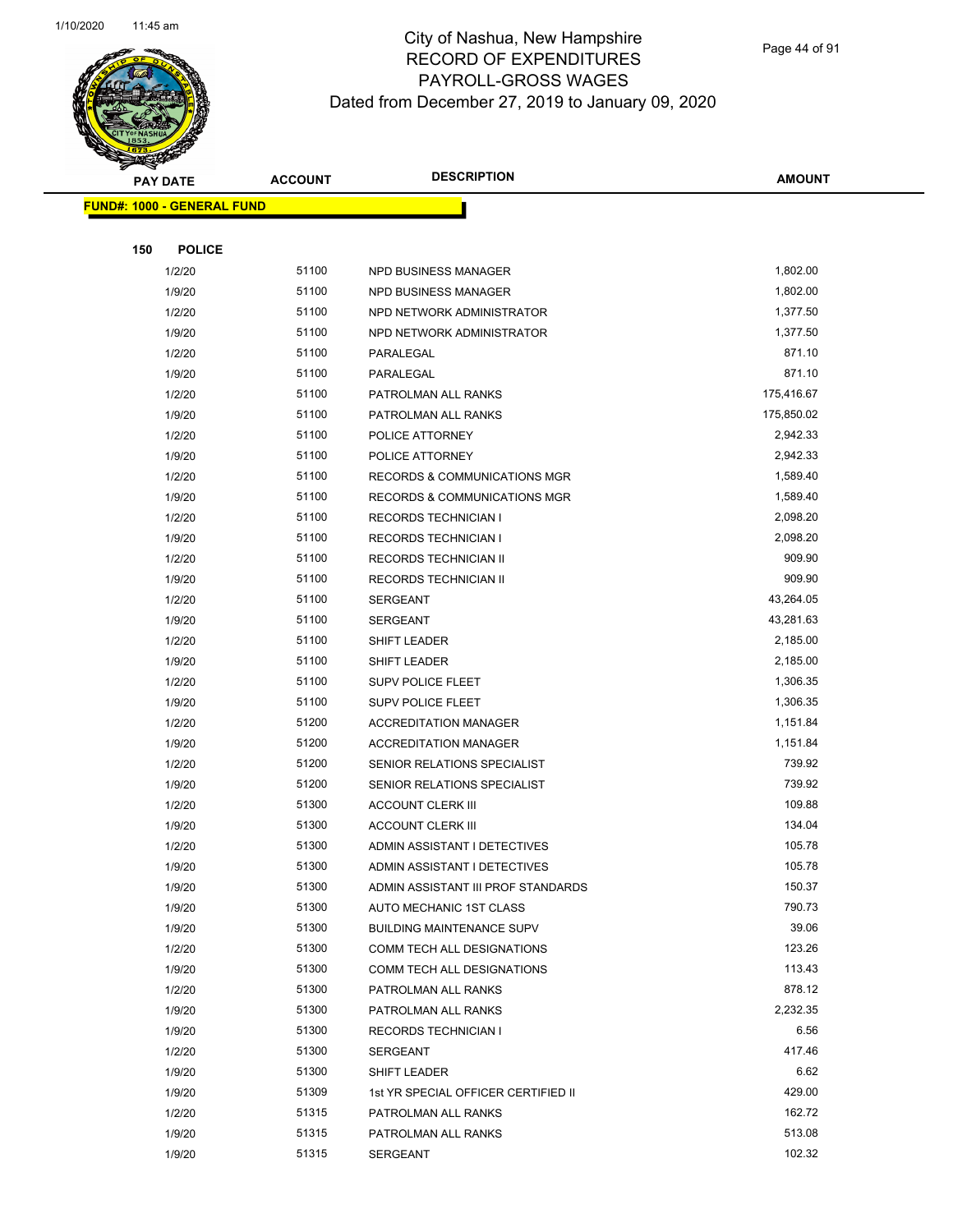

Page 45 of 91

|     | <b>PAY DATE</b>                   | <b>ACCOUNT</b> | <b>DESCRIPTION</b>                  | <b>AMOUNT</b> |
|-----|-----------------------------------|----------------|-------------------------------------|---------------|
|     | <b>FUND#: 1000 - GENERAL FUND</b> |                |                                     |               |
|     |                                   |                |                                     |               |
| 150 | <b>POLICE</b>                     |                |                                     |               |
|     | 1/2/20                            | 51322          | PATROLMAN ALL RANKS                 | 2,328.62      |
|     | 1/9/20                            | 51322          | PATROLMAN ALL RANKS                 | 3,548.17      |
|     | 1/2/20                            | 51322          | SERGEANT                            | 34.79         |
|     | 1/2/20                            | 51330          | DETENTION SPEC                      | 1,096.70      |
|     | 1/9/20                            | 51330          | DETENTION SPEC                      | 558.38        |
|     | 1/2/20                            | 51330          | DISPATCHERS ALL DESIGNATIONS        | 251.14        |
|     | 1/9/20                            | 51330          | DISPATCHERS ALL DESIGNATIONS        | 985.20        |
|     | 1/2/20                            | 51330          | LIEUTENANT                          | 592.71        |
|     | 1/9/20                            | 51330          | LIEUTENANT                          | 597.03        |
|     | 1/2/20                            | 51330          | PATROLMAN ALL RANKS                 | 37,207.02     |
|     | 1/9/20                            | 51330          | PATROLMAN ALL RANKS                 | 26,593.30     |
|     | 1/2/20                            | 51330          | <b>SERGEANT</b>                     | 8,509.87      |
|     | 1/9/20                            | 51330          | <b>SERGEANT</b>                     | 4,613.96      |
|     | 1/2/20                            | 51330          | SHIFT LEADER                        | 981.78        |
|     | 1/9/20                            | 51330          | SHIFT LEADER                        | 1,010.72      |
|     | 1/2/20                            | 51412          | PER DIEM                            | 399.48        |
|     | 1/2/20                            | 51600          | <b>CAPTAIN</b>                      | 2,500.00      |
|     | 1/9/20                            | 51600          | CAPTAIN                             | 1,450.00      |
|     | 1/9/20                            | 51600          | LIEUTENANT                          | 1,200.00      |
|     | 1/2/20                            | 51600          | PATROLMAN ALL RANKS                 | 700.00        |
|     | 1/2/20                            | 51600          | <b>SERGEANT</b>                     | 1,250.00      |
|     | 1/9/20                            | 51600          | SERGEANT                            | 1,250.00      |
|     | 1/2/20                            | 51628          | <b>1ST YEAR OFFICERS</b>            | 420.96        |
|     | 1/9/20                            | 51628          | <b>1ST YEAR OFFICERS</b>            | 420.96        |
|     | 1/2/20                            | 51628          | 1ST YR OFFICERS CERTIFIED SPEC      | 219.98        |
|     | 1/9/20                            | 51628          | 1ST YR OFFICERS CERTIFIED SPEC      | 219.98        |
|     | 1/2/20                            | 51628          | 1st YR SPECIAL OFFICER CERTIFIED II | 286.00        |
|     | 1/9/20                            | 51628          | 1st YR SPECIAL OFFICER CERTIFIED II | 286.00        |
|     | 1/2/20                            | 51628          | ANIMAL CONTROL OFFICER              | 205.78        |
|     | 1/9/20                            | 51628          | ANIMAL CONTROL OFFICER              | 205.78        |
|     | 1/2/20                            | 51628          | CAPTAIN                             | 3,327.66      |
|     | 1/9/20                            | 51628          | CAPTAIN                             | 3,327.66      |
|     | 1/2/20                            | 51628          | CHIEF OF POLICE                     | 585.73        |
|     | 1/9/20                            | 51628          | CHIEF OF POLICE                     | 585.73        |
|     | 1/2/20                            | 51628          | COMM TECH ALL DESIGNATIONS          | 1,351.10      |
|     | 1/9/20                            | 51628          | COMM TECH ALL DESIGNATIONS          | 1,351.10      |
|     | 1/2/20                            | 51628          | DEPUTY CHIEF OF POLICE              | 1,061.56      |
|     | 1/9/20                            | 51628          | DEPUTY CHIEF OF POLICE              | 1,061.56      |
|     | 1/2/20                            | 51628          | DETENTION SPEC                      | 543.86        |
|     | 1/9/20                            | 51628          | DETENTION SPEC                      | 543.86        |
|     | 1/2/20                            | 51628          | DISPATCHERS ALL DESIGNATIONS        | 469.42        |
|     | 1/9/20                            | 51628          | DISPATCHERS ALL DESIGNATIONS        | 469.42        |
|     | 1/2/20                            | 51628          | LIEUTENANT                          | 3,539.22      |
|     | 1/9/20                            | 51628          | LIEUTENANT                          | 3,539.22      |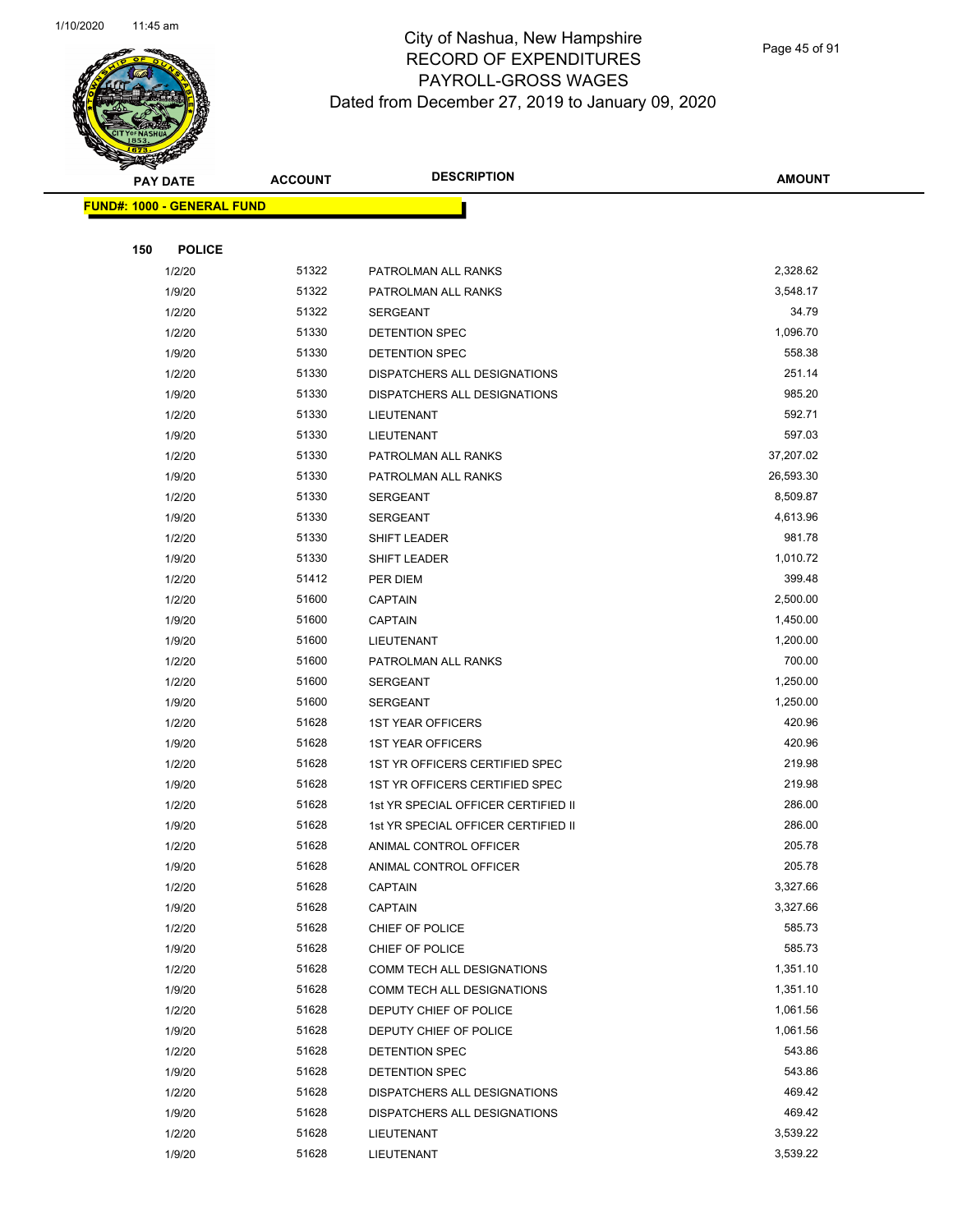

Page 46 of 91

|     | <b>PAY DATE</b>                   | <b>ACCOUNT</b> | <b>DESCRIPTION</b>              | <b>AMOUNT</b> |
|-----|-----------------------------------|----------------|---------------------------------|---------------|
|     | <b>FUND#: 1000 - GENERAL FUND</b> |                |                                 |               |
|     |                                   |                |                                 |               |
| 150 | <b>POLICE</b>                     |                |                                 |               |
|     | 1/2/20                            | 51628          | PATROLMAN ALL RANKS             | 35,334.18     |
|     | 1/9/20                            | 51628          | PATROLMAN ALL RANKS             | 35,334.18     |
|     | 1/2/20                            | 51628          | <b>SERGEANT</b>                 | 8,652.24      |
|     | 1/9/20                            | 51628          | <b>SERGEANT</b>                 | 8,652.24      |
|     | 1/2/20                            | 51628          | <b>SHIFT LEADER</b>             | 437.00        |
|     | 1/9/20                            | 51628          | SHIFT LEADER                    | 437.00        |
|     | 1/9/20                            | 51700          | ASSISTANT RECORDS MANAGER       | 154.24        |
|     | 1/2/20                            | 51700          | NPD BUSINESS COORDINATOR        | 162.09        |
|     | 1/9/20                            | 51700          | NPD BUSINESS COORDINATOR        | 162.09        |
|     | 1/9/20                            | 61107          | <b>CLOTHING &amp; UNIFORMS</b>  | 1,178.22      |
|     | <b>TOTAL 150 - POLICE</b>         |                |                                 | \$862,098.30  |
|     |                                   |                |                                 |               |
| 152 | <b>FIRE</b>                       |                |                                 |               |
|     | 1/2/20                            | 51100          | ADMINISTRATIVE ASSISTANT II     | 2,213.30      |
|     | 1/9/20                            | 51100          | ADMINISTRATIVE ASSISTANT II     | 2,544.00      |
|     | 1/2/20                            | 51100          | <b>ASST FIRE CHIEF</b>          | 2,525.92      |
|     | 1/9/20                            | 51100          | <b>ASST FIRE CHIEF</b>          | 2,525.92      |
|     | 1/2/20                            | 51100          | ASST SUPERINTENDENT FIRE ALARM  | 1,270.58      |
|     | 1/9/20                            | 51100          | ASST SUPERINTENDENT FIRE ALARM  | 1,270.57      |
|     | 1/2/20                            | 51100          | ASST SUPERINTENDENT FIRE FLEET  | 1,527.64      |
|     | 1/9/20                            | 51100          | ASST SUPERINTENDENT FIRE FLEET  | 1,527.64      |
|     | 1/2/20                            | 51100          | ASST SUPERINTENDENT PREVENTION  | 3,458.00      |
|     | 1/9/20                            | 51100          | ASST SUPERINTENDENT PREVENTION  | 3,308.24      |
|     | 1/2/20                            | 51100          | <b>CAPTAIN</b>                  | 11,623.22     |
|     | 1/9/20                            | 51100          | <b>CAPTAIN</b>                  | 11,623.22     |
|     | 1/2/20                            | 51100          | CAPTAIN FIRE TRAINING SAFETY    | 1,799.56      |
|     | 1/9/20                            | 51100          | CAPTAIN FIRE TRAINING SAFETY    | 1,799.56      |
|     | 1/2/20                            | 51100          | <b>DEPUTY FIRE CHIEF</b>        | 8,353.15      |
|     | 1/9/20                            | 51100          | DEPUTY FIRE CHIEF               | 8,903.65      |
|     | 1/2/20                            | 51100          | <b>EXEC ASST BUSINESS COORD</b> | 888.00        |
|     | 1/9/20                            | 51100          | <b>EXEC ASST BUSINESS COORD</b> | 888.00        |
|     | 1/2/20                            | 51100          | FIRE CHIEF                      | 2,762.72      |
|     | 1/9/20                            | 51100          | FIRE CHIEF                      | 2,762.72      |
|     | 1/2/20                            | 51100          | FIRE DISPATCH ALL RANKS         | 11,037.67     |
|     | 1/9/20                            | 51100          | FIRE DISPATCH ALL RANKS         | 10,921.10     |
|     | 1/2/20                            | 51100          | FIRE DISPATCHER CLERK TRAINER   | 1,191.71      |
|     | 1/9/20                            | 51100          | FIRE DISPATCHER CLERK TRAINER   | 1,331.92      |
|     | 1/2/20                            | 51100          | FIRE LIEUTENANT                 | 41,984.25     |
|     | 1/9/20                            | 51100          | FIRE LIEUTENANT                 | 41,984.18     |
|     | 1/2/20                            | 51100          | FIRE TRAINING OFFICER           | 1,645.88      |
|     | 1/9/20                            | 51100          | FIRE TRAINING OFFICER           | 1,645.88      |
|     | 1/2/20                            | 51100          | FIREFIGHTERS ALL RANKS          | 130,118.75    |
|     | 1/9/20                            | 51100          | FIREFIGHTERS ALL RANKS          | 129,398.33    |
|     |                                   |                |                                 |               |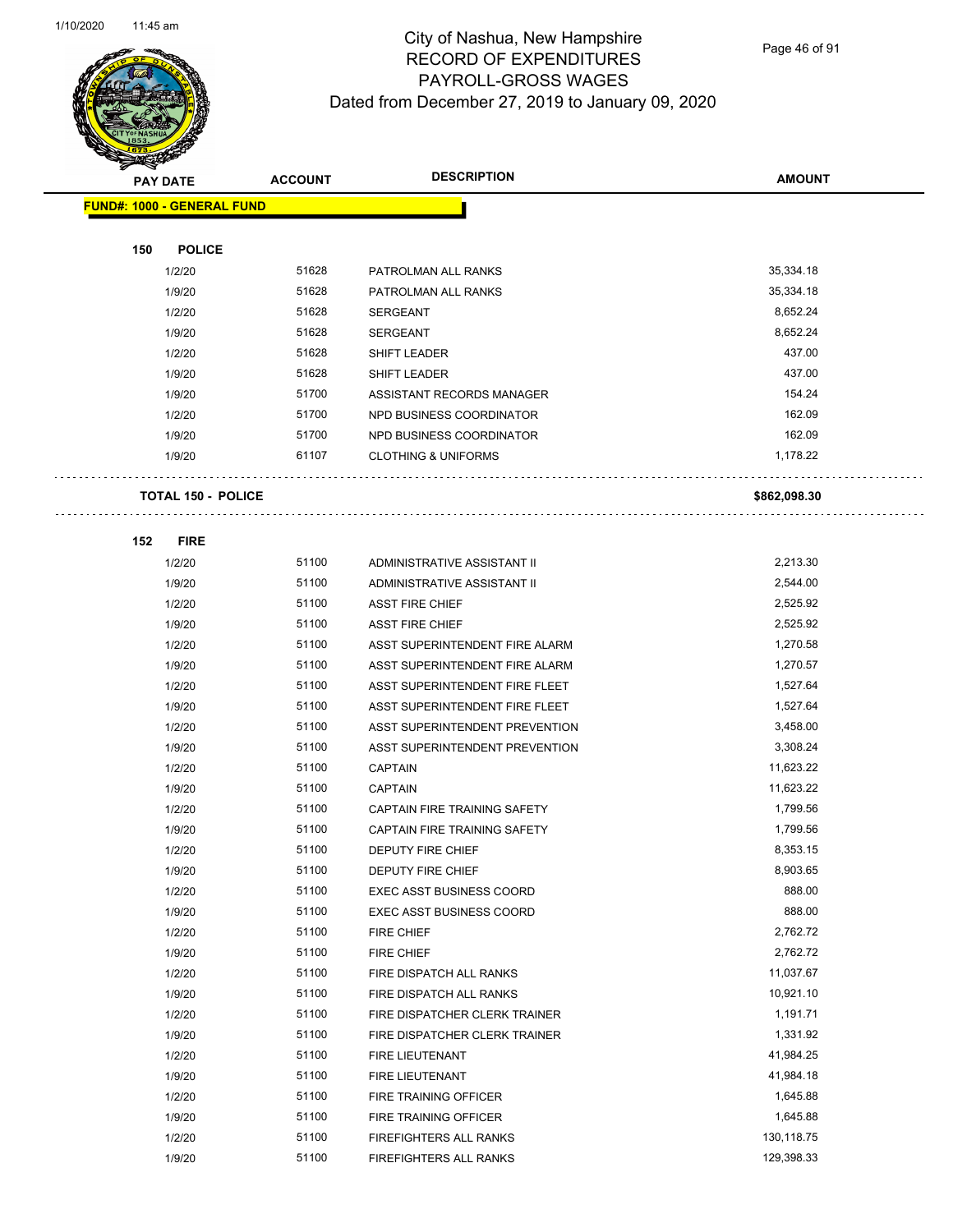

Page 47 of 91

|                                   | <b>PAY DATE</b>  | <b>ACCOUNT</b> | <b>DESCRIPTION</b>                 | AMOUNT           |
|-----------------------------------|------------------|----------------|------------------------------------|------------------|
| <b>FUND#: 1000 - GENERAL FUND</b> |                  |                |                                    |                  |
|                                   |                  |                |                                    |                  |
| 152                               | <b>FIRE</b>      |                |                                    |                  |
|                                   | 1/2/20           | 51100          | SUPERINTENDENT FIRE ALARM          | 1,835.72         |
|                                   | 1/9/20           | 51100          | SUPERINTENDENT FIRE ALARM          | 1,835.72         |
|                                   | 1/2/20           | 51100          | SUPERINTENDENT FIRE FLEET          | 1,799.56         |
|                                   | 1/9/20           | 51100          | SUPERINTENDENT FIRE FLEET          | 1,799.56         |
|                                   | 1/2/20           | 51100          | SUPERINTENDENT FIRE PREVENTION     | 1,817.56         |
|                                   | 1/9/20           | 51100          | SUPERINTENDENT FIRE PREVENTION     | 1,817.56         |
|                                   | 1/2/20           | 51300          | ADMINISTRATIVE ASSISTANT II        | 248.03           |
|                                   | 1/9/20           | 51300          | ADMINISTRATIVE ASSISTANT II        | (248.03)         |
|                                   | 1/2/20           | 51300          | ASST SUPERINTENDENT PREVENTION     | 194.75           |
|                                   | 1/2/20           | 51330          | <b>CAPTAIN</b>                     | 1,365.66         |
|                                   | 1/9/20           | 51330          | <b>CAPTAIN</b>                     | 1,390.05         |
|                                   | 1/9/20           | 51330          | DEPUTY FIRE CHIEF                  | 433.55           |
|                                   | 1/2/20           | 51330          | FIRE DISPATCH ALL RANKS            | 3,075.79         |
|                                   | 1/9/20           | 51330          | FIRE DISPATCH ALL RANKS            | 2,704.88         |
|                                   | 1/2/20           | 51330          | FIRE DISPATCHER CLERK TRAINER      | 383.03           |
|                                   | 1/9/20           | 51330          | FIRE DISPATCHER CLERK TRAINER      | 383.03           |
|                                   | 1/2/20           | 51330          | FIRE LIEUTENANT                    | 3,631.09         |
|                                   | 1/9/20           | 51330          | FIRE LIEUTENANT                    | 2,271.70         |
|                                   | 1/2/20           | 51330          | <b>FIREFIGHTERS ALL RANKS</b>      | 6,216.98         |
|                                   | 1/9/20           | 51330          | <b>FIREFIGHTERS ALL RANKS</b>      | 6,301.76         |
|                                   | 1/2/20           | 51628          | ASST SUPERINTENDENT FIRE ALARM     | 317.64           |
|                                   | 1/9/20           | 51628          | ASST SUPERINTENDENT FIRE ALARM     | 317.64           |
|                                   | 1/2/20           | 51628          | ASST SUPERINTENDENT FIRE FLEET     | 381.91           |
|                                   | 1/9/20           | 51628          | ASST SUPERINTENDENT FIRE FLEET     | 381.91           |
|                                   | 1/2/20           | 51628          | ASST SUPERINTENDENT PREVENTION     | 827.06           |
|                                   | 1/9/20           | 51628          | ASST SUPERINTENDENT PREVENTION     | 827.06           |
|                                   | 1/2/20           | 51628          | <b>CAPTAIN</b>                     | 2,905.81         |
|                                   | 1/9/20           | 51628          | <b>CAPTAIN</b>                     | 2,905.81         |
|                                   | 1/2/20           | 51628          | CAPTAIN FIRE TRAINING SAFETY       | 449.89           |
|                                   | 1/9/20           | 51628          | CAPTAIN FIRE TRAINING SAFETY       | 449.89           |
|                                   | 1/2/20           | 51628          | DEPUTY FIRE CHIEF                  | 550.50           |
|                                   | 1/2/20           | 51628          | FIRE DISPATCH ALL RANKS            | 2,664.02         |
|                                   | 1/9/20           | 51628<br>51628 | FIRE DISPATCH ALL RANKS            | 2,687.46         |
|                                   | 1/2/20           | 51628          | FIRE DISPATCHER CLERK TRAINER      | 368.03<br>368.03 |
|                                   | 1/9/20<br>1/2/20 | 51628          | FIRE DISPATCHER CLERK TRAINER      | 10,728.45        |
|                                   | 1/9/20           | 51628          | FIRE LIEUTENANT<br>FIRE LIEUTENANT | 10,728.45        |
|                                   | 1/2/20           | 51628          | FIRE TRAINING OFFICER              | 411.47           |
|                                   | 1/9/20           | 51628          | FIRE TRAINING OFFICER              | 411.47           |
|                                   | 1/2/20           | 51628          | FIREFIGHTERS ALL RANKS             | 33,410.27        |
|                                   | 1/9/20           | 51628          | FIREFIGHTERS ALL RANKS             | 33,410.27        |
|                                   | 1/2/20           | 51628          | SUPERINTENDENT FIRE ALARM          | 458.93           |
|                                   | 1/9/20           | 51628          | SUPERINTENDENT FIRE ALARM          | 458.93           |
|                                   | 1/2/20           | 51628          | SUPERINTENDENT FIRE FLEET          | 449.89           |
|                                   |                  |                |                                    |                  |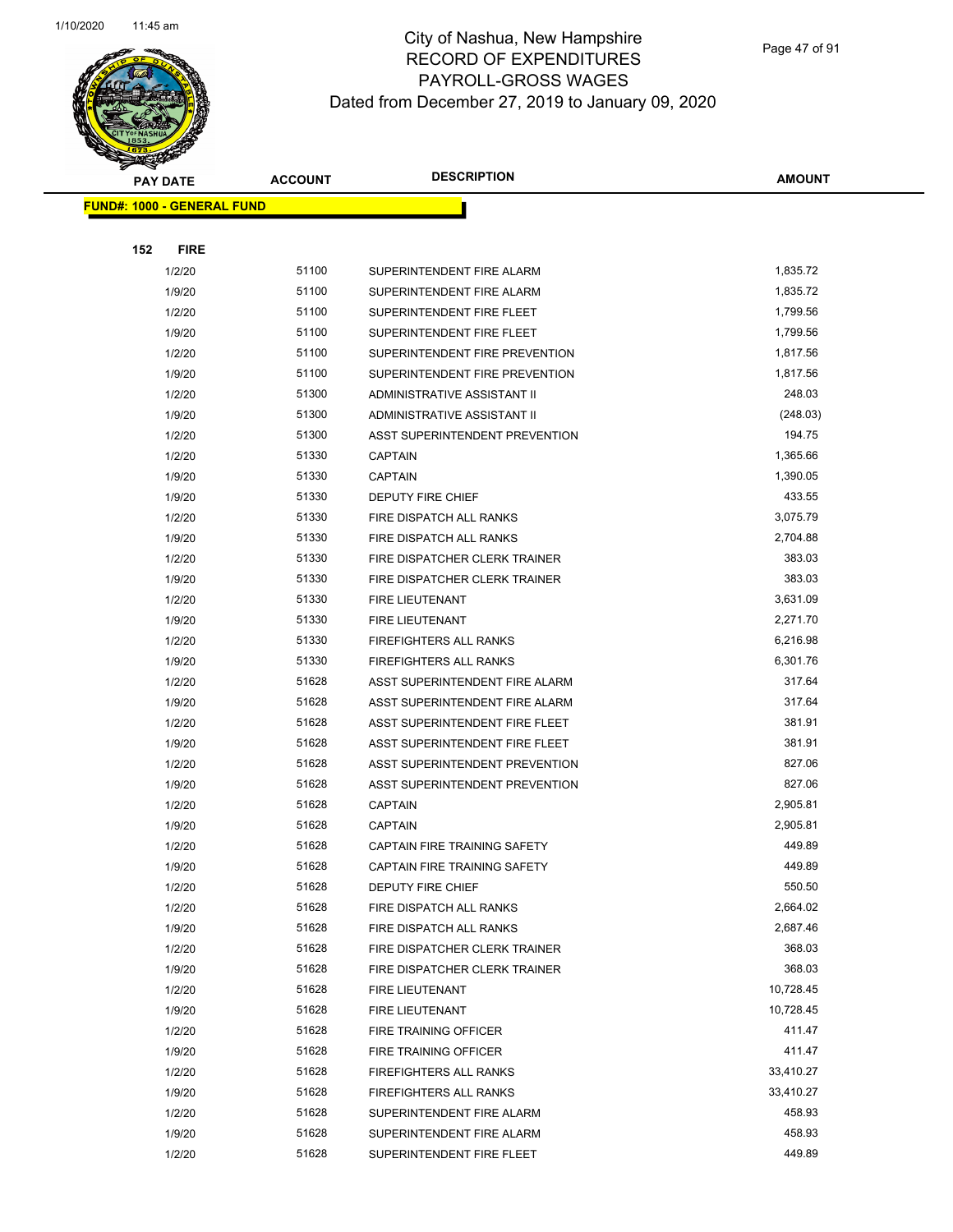

Page 48 of 91

| <b>PAY DATE</b>                   | <b>ACCOUNT</b> | <b>DESCRIPTION</b>             | <b>AMOUNT</b> |
|-----------------------------------|----------------|--------------------------------|---------------|
| <b>FUND#: 1000 - GENERAL FUND</b> |                |                                |               |
|                                   |                |                                |               |
| 152<br><b>FIRE</b>                |                |                                |               |
| 1/9/20                            | 51628          | SUPERINTENDENT FIRE FLEET      | 449.89        |
| 1/2/20                            | 51628          | SUPERINTENDENT FIRE PREVENTION | 454.39        |
| 1/9/20                            | 51628          | SUPERINTENDENT FIRE PREVENTION | 454.39        |
| 1/2/20                            | 51650          | <b>CAPTAIN</b>                 | 3,106.57      |
| 1/9/20                            | 51650          | <b>CAPTAIN</b>                 | 3,002.31      |
| 1/9/20                            | 51650          | <b>DEPUTY FIRE CHIEF</b>       | 1,297.85      |
| 1/2/20                            | 51650          | <b>FIRE LIEUTENANT</b>         | 8,238.48      |
| 1/9/20                            | 51650          | <b>FIRE LIEUTENANT</b>         | 5,930.53      |
| 1/2/20                            | 51650          | FIREFIGHTERS ALL RANKS         | 16,281.38     |
| 1/9/20                            | 51650          | <b>FIREFIGHTERS ALL RANKS</b>  | 16,520.33     |
| 1/2/20                            | 51700          | ASST SUPERINTENDENT FIRE ALARM | 75.63         |
| 1/9/20                            | 51700          | ASST SUPERINTENDENT FIRE ALARM | 75.63         |
| 1/2/20                            | 51700          | ASST SUPERINTENDENT PREVENTION | 41.35         |
| 1/9/20                            | 51700          | ASST SUPERINTENDENT PREVENTION | 41.35         |
| 1/2/20                            | 51700          | <b>CAPTAIN</b>                 | 296.89        |
| 1/9/20                            | 51700          | <b>CAPTAIN</b>                 | 296.89        |
| 1/2/20                            | 51700          | CAPTAIN FIRE TRAINING SAFETY   | 22.49         |
| 1/9/20                            | 51700          | CAPTAIN FIRE TRAINING SAFETY   | 22.49         |
| 1/2/20                            | 51700          | FIRE DISPATCH ALL RANKS        | 14.98         |
| 1/9/20                            | 51700          | FIRE DISPATCH ALL RANKS        | 14.98         |
| 1/2/20                            | 51700          | FIRE DISPATCHER CLERK TRAINER  | 17.53         |
| 1/9/20                            | 51700          | FIRE DISPATCHER CLERK TRAINER  | 17.53         |
| 1/2/20                            | 51700          | <b>FIRE LIEUTENANT</b>         | 1,288.52      |
| 1/9/20                            | 51700          | FIRE LIEUTENANT                | 1,288.52      |
| 1/2/20                            | 51700          | FIRE TRAINING OFFICER          | 20.57         |
| 1/9/20                            | 51700          | FIRE TRAINING OFFICER          | 20.57         |
| 1/2/20                            | 51700          | <b>FIREFIGHTERS ALL RANKS</b>  | 2,878.97      |
| 1/9/20                            | 51700          | <b>FIREFIGHTERS ALL RANKS</b>  | 2,878.97      |
| 1/2/20                            | 51700          | SUPERINTENDENT FIRE ALARM      | 22.95         |
| 1/9/20                            | 51700          | SUPERINTENDENT FIRE ALARM      | 22.95         |
| 1/2/20                            | 51700          | SUPERINTENDENT FIRE FLEET      | 22.49         |
| 1/9/20                            | 51700          | SUPERINTENDENT FIRE FLEET      | 22.49         |
| 1/2/20                            | 51700          | SUPERINTENDENT FIRE PREVENTION | 22.72         |
| 1/9/20                            | 51700          | SUPERINTENDENT FIRE PREVENTION | 22.72         |
| 1/2/20                            | 61107          | <b>CLOTHING &amp; UNIFORMS</b> | 30.00         |
| <b>TOTAL 152 - FIRE</b>           |                |                                | \$656,180.32  |

| 153 | <b>BUILDING INSPECTION</b> |
|-----|----------------------------|
|     |                            |

| 1/2/20 | 51100 | BLD INSP ASST PLANS EXAMINER          | 1.069.30 |
|--------|-------|---------------------------------------|----------|
| 1/9/20 | 51100 | BLD INSP ASST PLANS EXAMINER          | 1.069.30 |
| 1/2/20 | 51100 | <b>BUILDING AND UTILITIES INSPCTR</b> | 3.713.45 |
| 1/9/20 | 51100 | <b>BUILDING AND UTILITIES INSPCTR</b> | 3.713.44 |
| 1/2/20 | 51100 | <b>BUILDING DEPARTMENT MANAGER</b>    | 1.677.35 |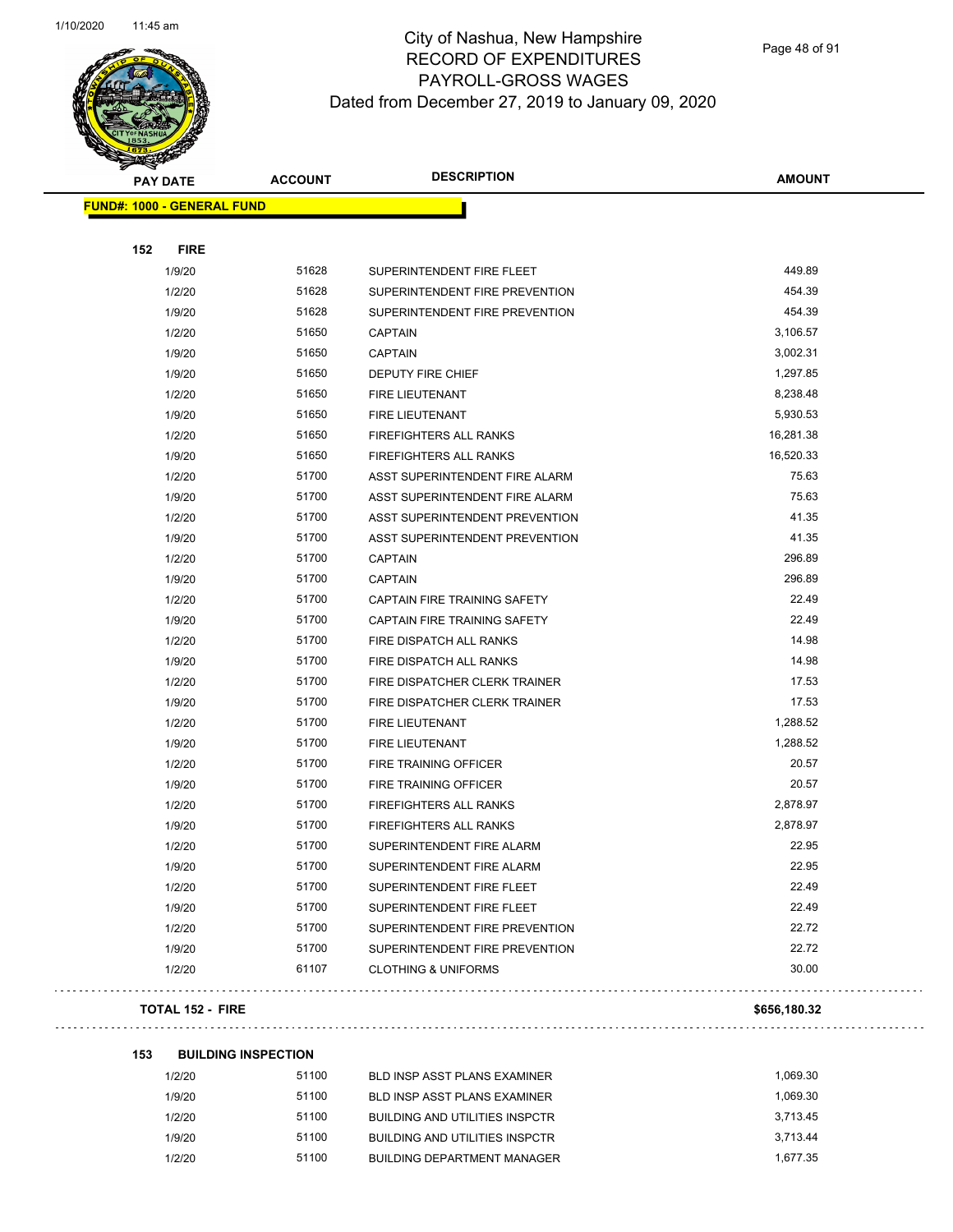Page 49 of 91

| <b>PAY DATE</b> |                                            | <b>ACCOUNT</b> | <b>DESCRIPTION</b>                   | <b>AMOUNT</b> |
|-----------------|--------------------------------------------|----------------|--------------------------------------|---------------|
|                 | <b>FUND#: 1000 - GENERAL FUND</b>          |                |                                      |               |
|                 |                                            |                |                                      |               |
| 153             | <b>BUILDING INSPECTION</b>                 |                |                                      |               |
| 1/9/20          |                                            | 51100          | <b>BUILDING DEPARTMENT MANAGER</b>   | 1,677.35      |
| 1/2/20          |                                            | 51100          | PERMIT TECHNICIAN I                  | 1,315.65      |
| 1/9/20          |                                            | 51100          | PERMIT TECHNICIAN I                  | 1,315.65      |
| 1/2/20          |                                            | 51100          | <b>PLANS EXAMINER</b>                | 1,298.65      |
| 1/9/20          |                                            | 51100          | <b>PLANS EXAMINER</b>                | 1.298.65      |
|                 | <b>TOTAL 153 - BUILDING INSPECTION</b>     |                |                                      | \$18,148.79   |
| 155             | <b>CODE ENFORCEMENT</b>                    |                |                                      |               |
| 1/2/20          |                                            | 51100          | <b>CODE ENFORCEMENT OFFICER II</b>   | 2,822.42      |
| 1/9/20          |                                            | 51100          | CODE ENFORCEMENT OFFICER II          | 2,822.41      |
| 1/2/20          |                                            | 51100          | MGR CODE ENFORCEMENT DEPT            | 1,607.75      |
| 1/9/20          |                                            | 51100          | MGR CODE ENFORCEMENT DEPT            | 1,607.75      |
| 1/2/20          |                                            | 55118          | TELEPHONE-CELLULAR                   | (70.74)       |
|                 | <b>TOTAL 155 - CODE ENFORCEMENT</b>        |                |                                      | \$8,789.59    |
| 156             | <b>EMERGENCY MANAGEMENT</b>                |                |                                      |               |
| 1/2/20          |                                            | 51100          | <b>EMERGENCY MANAGEMENT DIRECTOR</b> | 1,776.04      |
| 1/9/20          |                                            | 51100          | EMERGENCY MANAGEMENT DIRECTOR        | 1,776.05      |
| 1/2/20          |                                            | 51200          | EMERGENCY MANAGEMENT COORDINAT       | 747.95        |
| 1/9/20          |                                            | 51200          | EMERGENCY MANAGEMENT COORDINAT       | 558.16        |
| 1/9/20          |                                            | 52800          | EDUCATIONAL ASSISTANCE               | 999.00        |
|                 | <b>TOTAL 156 - EMERGENCY MANAGEMENT</b>    |                |                                      | \$5,857.20    |
| 157             | <b>CITYWIDE COMMUNICATIONS</b>             |                |                                      |               |
| 1/2/20          |                                            | 51100          | COMM SYS ENGR TECH                   | 1,616.80      |
| 1/9/20          |                                            | 51100          | <b>COMM SYS ENGR TECH</b>            | 1,616.80      |
| 1/2/20          |                                            | 51200          | RADIO SYSTEMS MANAGER                | 1,371.96      |
| 1/9/20          |                                            | 51200          | RADIO SYSTEMS MANAGER                | 1,371.96      |
|                 | <b>TOTAL 157 - CITYWIDE COMMUNICATIONS</b> |                |                                      | \$5,977.52    |
| 160             | <b>PW-ADMIN &amp; ENGINEERING</b>          |                |                                      |               |
| 1/2/20          |                                            | 51100          | ADMINISTRATIVE ASSISTANT II          | 786.85        |
| 1/9/20          |                                            | 51100          | ADMINISTRATIVE ASSISTANT II          | 786.85        |
| 1/2/20          |                                            | 51100          | ASSISTANT DIRECTOR OF PUBLIC WORKS   | 1,711.30      |
| 1/9/20          |                                            | 51100          | ASSISTANT DIRECTOR OF PUBLIC WORKS   | 1,711.30      |
| 1/9/20          |                                            | 51100          | <b>CITY ENGINEER</b>                 | 1,167.60      |
| 1/2/20          |                                            | 51100          | <b>CITY SURVEYOR</b>                 | 1,257.20      |
| 1/9/20          |                                            | 51100          | <b>CITY SURVEYOR</b>                 | 1,257.20      |
| 1/2/20          |                                            | 51100          | DEPUTY CITY ENGINEER                 | 780.45        |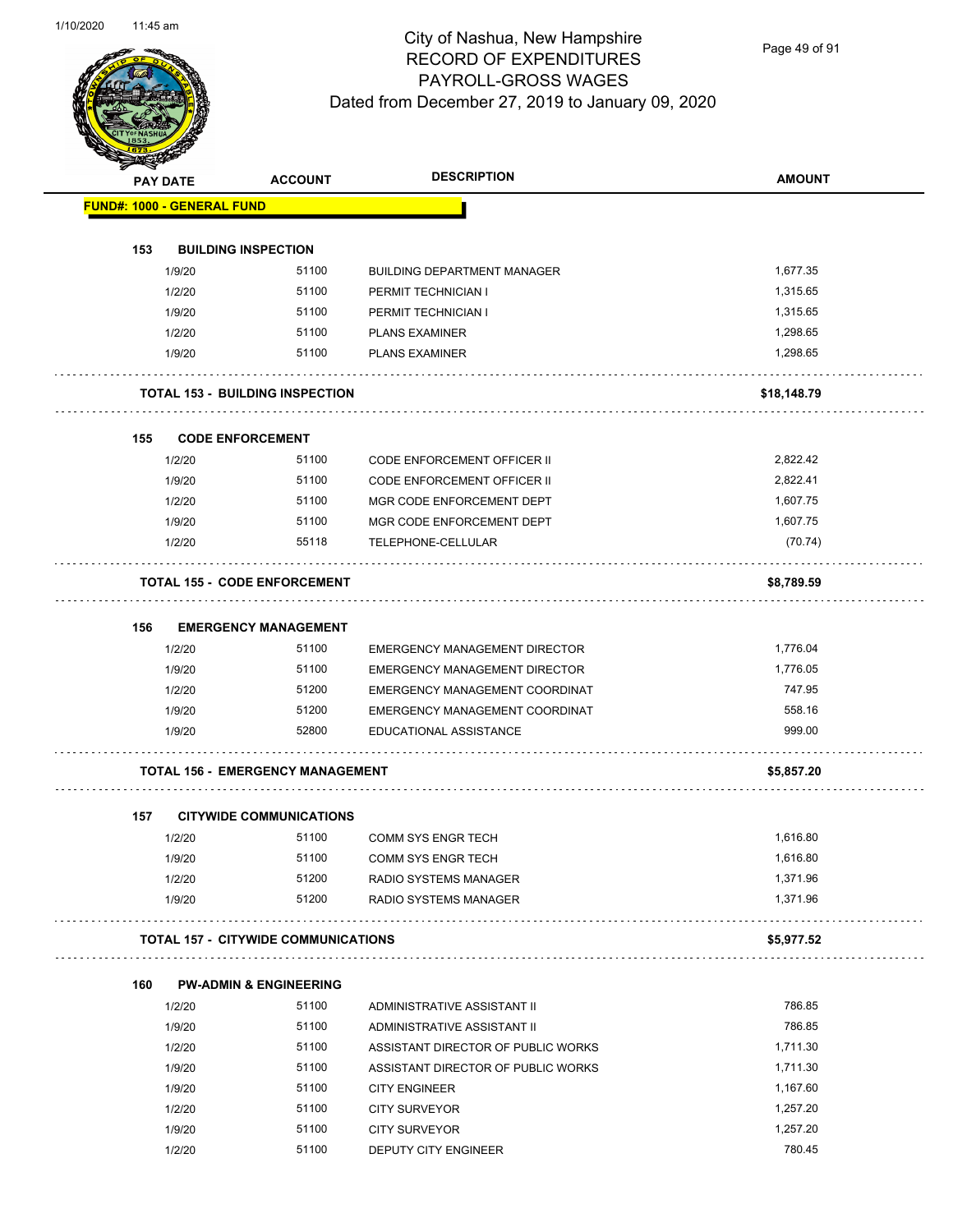$\mathbb{R}^2$ 



### City of Nashua, New Hampshire RECORD OF EXPENDITURES PAYROLL-GROSS WAGES Dated from December 27, 2019 to January 09, 2020

Page 50 of 91

| $\tilde{\phantom{a}}$<br><b>PAY DATE</b> | <b>ACCOUNT</b>                    | <b>DESCRIPTION</b>                 | <b>AMOUNT</b> |
|------------------------------------------|-----------------------------------|------------------------------------|---------------|
| <b>FUND#: 1000 - GENERAL FUND</b>        |                                   |                                    |               |
|                                          |                                   |                                    |               |
| 160                                      | <b>PW-ADMIN &amp; ENGINEERING</b> |                                    |               |
| 1/9/20                                   | 51100                             | <b>DEPUTY CITY ENGINEER</b>        | 780.45        |
| 1/2/20                                   | 51100                             | <b>DIRECTOR PUBLIC WORKS</b>       | 1,933.90      |
| 1/9/20                                   | 51100                             | <b>DIRECTOR PUBLIC WORKS</b>       | 1,933.90      |
| 1/2/20                                   | 51100                             | <b>DIVISION OPERATIONS MANAGER</b> | 1,546.45      |
| 1/9/20                                   | 51100                             | DIVISION OPERATIONS MANAGER        | 1,546.45      |
| 1/2/20                                   | 51100                             | DPW CONTRACT ADMINISTRATOR         | 372.86        |
| 1/9/20                                   | 51100                             | DPW CONTRACT ADMINISTRATOR         | 372.85        |
| 1/2/20                                   | 51100                             | <b>ENGINEERING INSPECTOR</b>       | 1,886.68      |
| 1/9/20                                   | 51100                             | <b>ENGINEERING INSPECTOR</b>       | 2,127.08      |
| 1/2/20                                   | 51100                             | <b>EXECUTIVE ASSISTANT</b>         | 810.86        |
| 1/9/20                                   | 51100                             | <b>EXECUTIVE ASSISTANT</b>         | 810.85        |
| 1/2/20                                   | 51100                             | <b>GIS SPECIALIST</b>              | 479.75        |
| 1/9/20                                   | 51100                             | <b>GIS SPECIALIST</b>              | 479.75        |
| 1/2/20                                   | 51100                             | PUBLIC RELATIONS ADMINISTRATOR     | 752.95        |
| 1/9/20                                   | 51100                             | PUBLIC RELATIONS ADMINISTRATOR     | 752.95        |
| 1/2/20                                   | 51100                             | <b>SENIOR STAFF ENGINEER</b>       | 1,795.99      |
| 1/9/20                                   | 51100                             | <b>SENIOR STAFF ENGINEER</b>       | 1,796.00      |
| 1/2/20                                   | 51100                             | SENIOR TRAFFIC ENGINEER            | 1,776.04      |
| 1/9/20                                   | 51100                             | SENIOR TRAFFIC ENGINEER            | 1,776.05      |
| 1/2/20                                   | 51100                             | <b>STAFF ENGINEER</b>              | 1,124.60      |
| 1/9/20                                   | 51100                             | <b>STAFF ENGINEER</b>              | 1,124.60      |
| 1/2/20                                   | 51100                             | STREET CONSTRUCTION ENGINEER       | 1,480.04      |
| 1/9/20                                   | 51100                             | STREET CONSTRUCTION ENGINEER       | 1,480.05      |
| 1/2/20                                   | 51300                             | <b>ENGINEERING INSPECTOR</b>       | 310.45        |
|                                          |                                   |                                    |               |

### **TOTAL 160 - PW-ADMIN & ENGINEERING \$38,710.30**

| 161 | <b>STREETS</b> |       |                                |          |
|-----|----------------|-------|--------------------------------|----------|
|     | 1/2/20         | 51100 | ADMINISTRATIVE ASSISTANT II    | 822.90   |
|     | 1/9/20         | 51100 | ADMINISTRATIVE ASSISTANT II    | 822.90   |
|     | 1/2/20         | 51100 | AUTO MECH 1ST CLASS NIGHTS     | 4,358.40 |
|     | 1/9/20         | 51100 | AUTO MECH 1ST CLASS NIGHTS     | 4,348.80 |
|     | 1/2/20         | 51100 | AUTO MECH 2ND CLASS            | 2,971.06 |
|     | 1/9/20         | 51100 | AUTO MECH 2ND CLASS            | 2,950.80 |
|     | 1/2/20         | 51100 | <b>AUTO MECHANIC 1ST CLASS</b> | 3,229.21 |
|     | 1/9/20         | 51100 | AUTO MECHANIC 1ST CLASS        | 3,229.20 |
|     | 1/2/20         | 51100 | <b>EQUIP OPR STREET REPAIR</b> | 7,854.81 |
|     | 1/9/20         | 51100 | <b>EQUIP OPR STREET REPAIR</b> | 7,757.33 |
|     | 1/2/20         | 51100 | FLEET MAINTENANCE FOREMAN      | 1,324.60 |
|     | 1/9/20         | 51100 | FLEET MAINTENANCE FOREMAN      | 1,324.60 |
|     | 1/2/20         | 51100 | FLEET MANAGER STREET DEPT      | 1,207.70 |
|     | 1/9/20         | 51100 | FLEET MANAGER STREET DEPT      | 1,207.70 |
|     | 1/2/20         | 51100 | <b>FOREMAN LABOR STREET</b>    | 2,649.19 |
|     | 1/9/20         | 51100 | <b>FOREMAN LABOR STREET</b>    | 2,649.20 |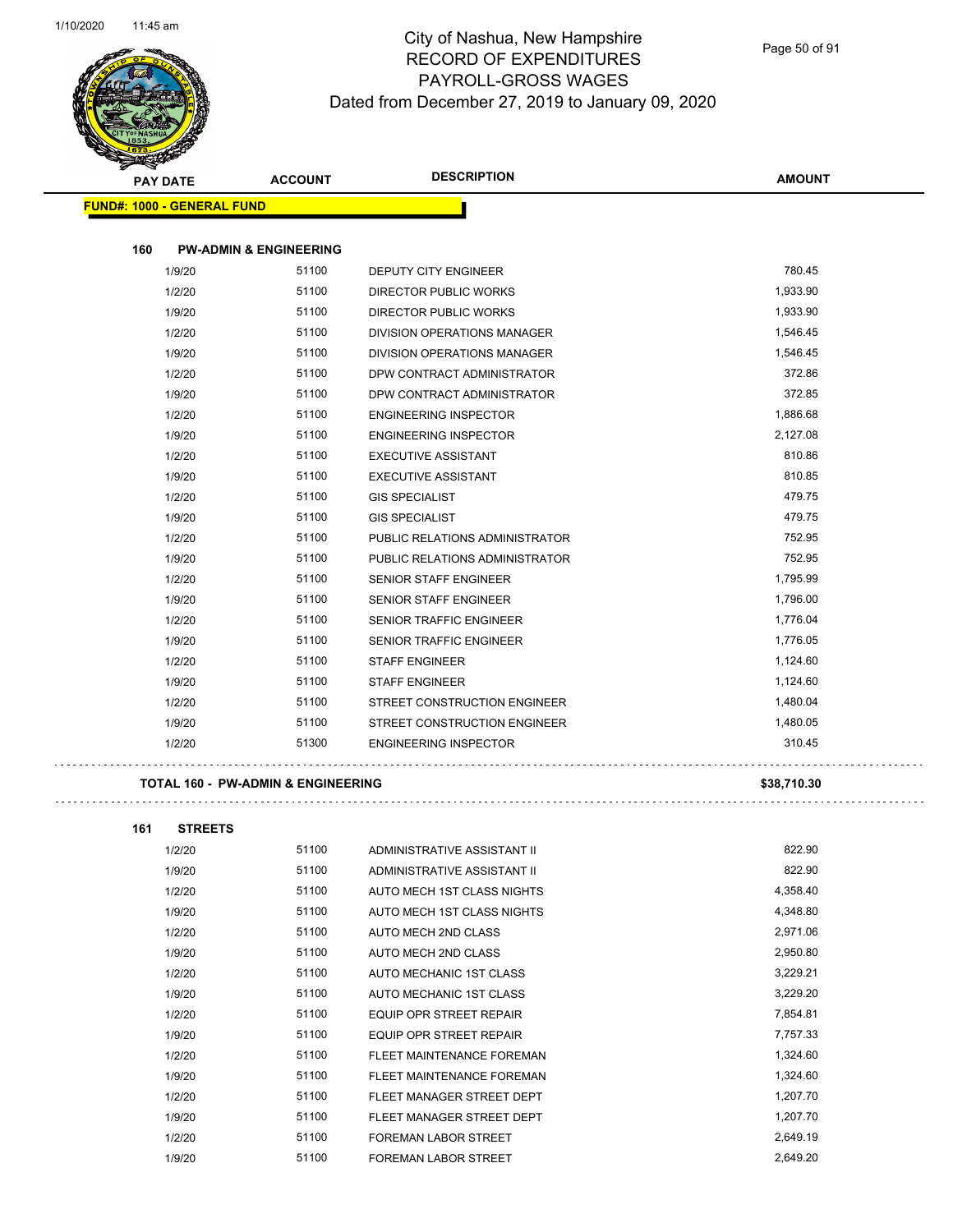

Page 51 of 91

| <b>PAY DATE</b> | <b>ACCOUNT</b>                    | <b>DESCRIPTION</b>               | <b>AMOUNT</b> |  |
|-----------------|-----------------------------------|----------------------------------|---------------|--|
|                 | <b>FUND#: 1000 - GENERAL FUND</b> |                                  |               |  |
|                 |                                   |                                  |               |  |
| 161             | <b>STREETS</b>                    |                                  |               |  |
| 1/2/20          | 51100                             | <b>MASON PIPELAYER</b>           | 2,822.40      |  |
| 1/9/20          | 51100                             | <b>MASON PIPELAYER</b>           | 2,635.04      |  |
| 1/2/20          | 51100                             | OPERATIONS SUPERVISOR            | 1,116.35      |  |
| 1/9/20          | 51100                             | OPERATIONS SUPERVISOR            | 1,116.33      |  |
| 1/2/20          | 51100                             | <b>SIGN MAINTENANCE</b>          | 1,864.80      |  |
| 1/9/20          | 51100                             | <b>SIGN MAINTENANCE</b>          | 2,150.58      |  |
| 1/2/20          | 51100                             | STOREKEEPER PWD                  | 1,027.95      |  |
| 1/9/20          | 51100                             | STOREKEEPER PWD                  | 1,027.95      |  |
| 1/2/20          | 51100                             | <b>STREET FOREMAN</b>            | 2,649.20      |  |
| 1/9/20          | 51100                             | <b>STREET FOREMAN</b>            | 2,649.20      |  |
| 1/2/20          | 51100                             | SUPERINTENDENT OF STREETS        | 1,973.35      |  |
| 1/9/20          | 51100                             | SUPERINTENDENT OF STREETS        | 1,973.35      |  |
| 1/2/20          | 51100                             | <b>TRAFFIC FOREMAN</b>           | 1,351.10      |  |
| 1/9/20          | 51100                             | <b>TRAFFIC FOREMAN</b>           | 1,351.10      |  |
| 1/2/20          | 51100                             | <b>TRAFFIC TECHNICIAN I</b>      | 2,231.20      |  |
| 1/9/20          | 51100                             | <b>TRAFFIC TECHNICIAN I</b>      | 2,231.20      |  |
| 1/2/20          | 51100                             | TRUCK DRIVER STREET REPAIR       | 12,585.60     |  |
| 1/9/20          | 51100                             | TRUCK DRIVER STREET REPAIR       | 12,567.60     |  |
| 1/2/20          | 51100                             | <b>WELDER FIRST CLASS</b>        | 1,060.80      |  |
| 1/9/20          | 51100                             | <b>WELDER FIRST CLASS</b>        | 1,060.80      |  |
| 1/9/20          | 51300                             | ADMINISTRATIVE ASSISTANT II      | 54.00         |  |
| 1/2/20          | 51300                             | AUTO MECH 1ST CLASS NIGHTS       | 10.38         |  |
| 1/9/20          | 51300                             | AUTO MECH 1ST CLASS NIGHTS       | 2,787.68      |  |
| 1/2/20          | 51300                             | AUTO MECH 2ND CLASS              | 183.07        |  |
| 1/9/20          | 51300                             | AUTO MECH 2ND CLASS              | 2,341.61      |  |
| 1/2/20          | 51300                             | AUTO MECHANIC 1ST CLASS          | 184.21        |  |
| 1/9/20          | 51300                             | AUTO MECHANIC 1ST CLASS          | 2,056.68      |  |
| 1/2/20          | 51300                             | AUTOMATED TRASH COLLECTION OPR   | 674.21        |  |
| 1/9/20          | 51300                             | AUTOMATED TRASH COLLECTION OPR   | 2,400.44      |  |
| 1/2/20          | 51300                             | COLLECTION EQUIP OPR             | 478.05        |  |
| 1/9/20          | 51300                             | <b>COLLECTION EQUIP OPR</b>      | 3,465.77      |  |
| 1/2/20          | 51300                             | COLLECTION EQUIP OPR LANDFILL    | 333.99        |  |
| 1/9/20          | 51300                             | COLLECTION EQUIP OPR LANDFILL    | 2,286.03      |  |
| 1/9/20          | 51300                             | <b>ENGINEERING INSPECTOR</b>     | 757.51        |  |
| 1/2/20          | 51300                             | EQUIP OPR STREET REPAIR          | 268.55        |  |
| 1/9/20          | 51300                             | EQUIP OPR STREET REPAIR          | 6,039.15      |  |
| 1/9/20          | 51300                             | <b>EQUIPMENT OPERATOR, PARKS</b> | 347.85        |  |
| 1/2/20          | 51300                             | EQUIPMENT OPR LANDFILL           | 169.97        |  |
| 1/9/20          | 51300                             | <b>EQUIPMENT OPR LANDFILL</b>    | 4,799.35      |  |
| 1/2/20          | 51300                             | FLEET MAINTENANCE FOREMAN        | 360.12        |  |
| 1/9/20          | 51300                             | FLEET MAINTENANCE FOREMAN        | 1,154.88      |  |
| 1/2/20          | 51300                             | FOREMAN LABOR PARK               | 695.40        |  |
| 1/9/20          | 51300                             | FOREMAN LABOR PARK               | 4,445.66      |  |
| 1/2/20          | 51300                             | FOREMAN LABOR STREET             | 695.40        |  |
|                 |                                   |                                  |               |  |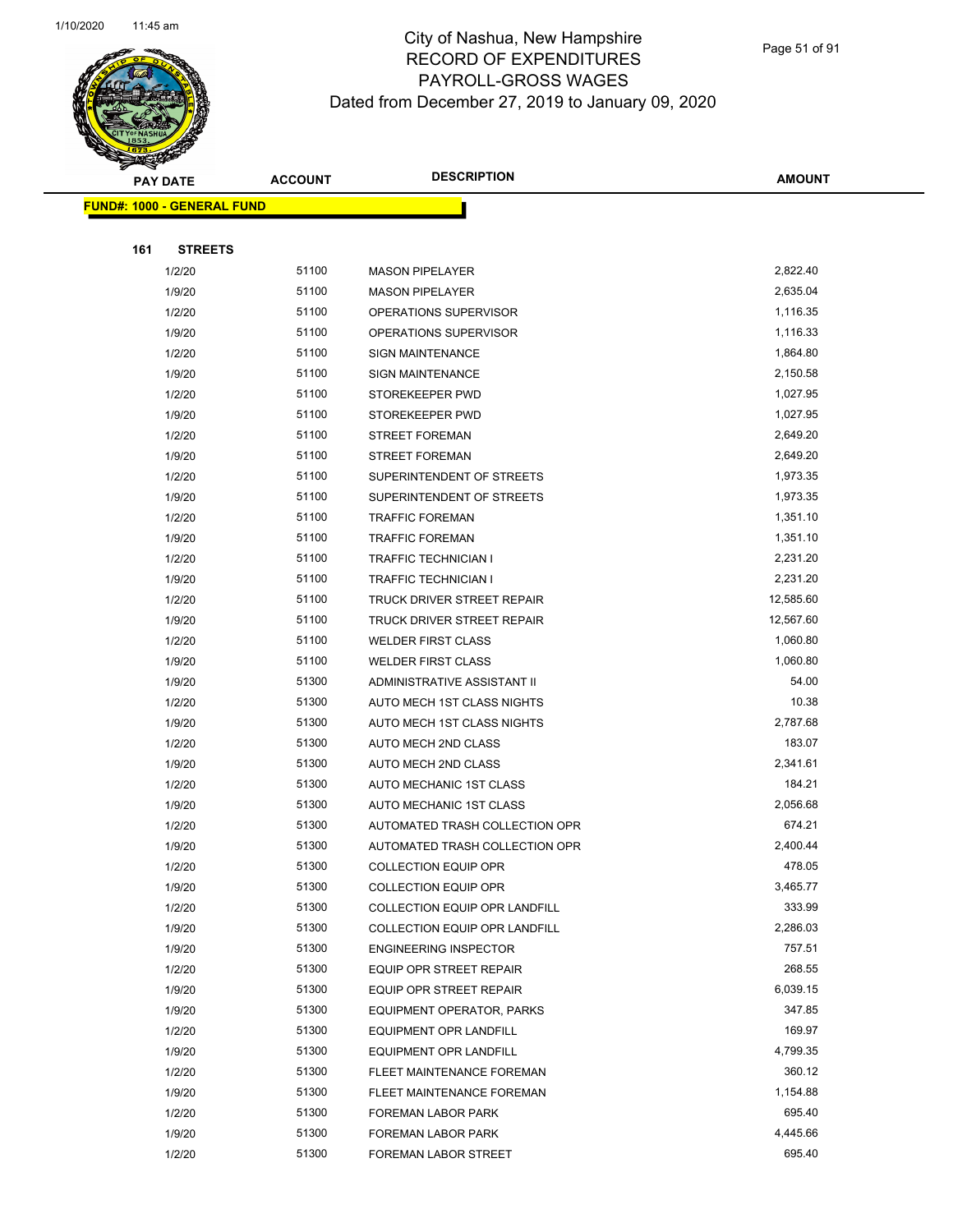

Page 52 of 91

| <b>STATERS</b> |                                       |                |                                  |               |
|----------------|---------------------------------------|----------------|----------------------------------|---------------|
|                | <b>PAY DATE</b>                       | <b>ACCOUNT</b> | <b>DESCRIPTION</b>               | <b>AMOUNT</b> |
|                | <b>FUND#: 1000 - GENERAL FUND</b>     |                |                                  |               |
|                |                                       |                |                                  |               |
| 161            | <b>STREETS</b>                        |                |                                  |               |
|                | 1/9/20                                | 51300          | FOREMAN LABOR STREET             | 2,520.86      |
|                | 1/2/20                                | 51300          | <b>GROUNDSKEEPER MAINTENANCE</b> | 524.28        |
|                | 1/9/20                                | 51300          | <b>GROUNDSKEEPER MAINTENANCE</b> | 7,721.90      |
|                | 1/9/20                                | 51300          | <b>GROUNDSMAN I</b>              | 1,018.52      |
|                | 1/2/20                                | 51300          | <b>LEAD GROUNDSMAN</b>           | 170.44        |
|                | 1/9/20                                | 51300          | <b>LEAD GROUNDSMAN</b>           | 764.62        |
|                | 1/2/20                                | 51300          | <b>MASON PIPELAYER</b>           | 362.27        |
|                | 1/9/20                                | 51300          | <b>MASON PIPELAYER</b>           | 2,149.25      |
|                | 1/9/20                                | 51300          | OPERATIONS SUPERVISOR            | 680.27        |
|                | 1/2/20                                | 51300          | <b>SIGN MAINTENANCE</b>          | 211.50        |
|                | 1/9/20                                | 51300          | <b>SIGN MAINTENANCE</b>          | 1,714.87      |
|                | 1/2/20                                | 51300          | SOLID WASTE FOREMAN              | 695.40        |
|                | 1/9/20                                | 51300          | SOLID WASTE FOREMAN              | 695.40        |
|                | 1/2/20                                | 51300          | STELLOS STADIUM ATTENDANT        | 168.55        |
|                | 1/9/20                                | 51300          | STELLOS STADIUM ATTENDANT        | 1,287.33      |
|                | 1/9/20                                | 51300          | STOREKEEPER PWD                  | 886.61        |
|                | 1/2/20                                | 51300          | <b>STREET FOREMAN</b>            | 347.70        |
|                | 1/9/20                                | 51300          | <b>STREET FOREMAN</b>            | 1,962.06      |
|                | 1/2/20                                | 51300          | <b>TRAFFIC TECHNICIAN I</b>      | 296.33        |
|                | 1/9/20                                | 51300          | <b>TRAFFIC TECHNICIAN I</b>      | 1,434.00      |
|                | 1/2/20                                | 51300          | TRUCK DRIVER STREET REPAIR       | 155.19        |
|                | 1/9/20                                | 51300          | TRUCK DRIVER STREET REPAIR       | 12,968.03     |
|                | 1/2/20                                | 51300          | <b>WELDER FIRST CLASS</b>        | 182.93        |
|                | 1/9/20                                | 51300          | <b>WELDER FIRST CLASS</b>        | 1,859.76      |
|                | 1/2/20                                | 51600          | AUTO MECH 1ST CLASS NIGHTS       | 1,200.00      |
|                | <b>TOTAL 161 - STREETS</b>            |                |                                  | \$185,122.33  |
| 166            | <b>PARKING OPERATIONS</b>             |                |                                  |               |
|                | 1/2/20                                | 51100          | PARKING MAINTENANCE              | 1,333.11      |
|                | 1/9/20                                | 51100          | PARKING MAINTENANCE              | 1,333.09      |
|                | 1/2/20                                | 51100          | PARKING MANAGER                  | 947.55        |
|                | 1/9/20                                | 51100          | PARKING MANAGER                  | 947.55        |
|                | 1/2/20                                | 51300          | PARKING MAINTENANCE              | 161.11        |
|                | 1/9/20                                | 51300          | PARKING MAINTENANCE              | 625.02        |
|                | <b>TOTAL 166 - PARKING OPERATIONS</b> |                |                                  | \$5,347.43    |
| 171            |                                       |                |                                  |               |
|                | <b>COMMUNITY SERVICES</b>             | 51100          |                                  | 2,030.45      |
|                | 1/2/20                                |                | DIRECTOR HEALTH AND COMM SVS     |               |
|                | 1/9/20                                | 51100          | DIRECTOR HEALTH AND COMM SVS     | 2,030.45      |
|                | 1/2/20                                | 51100          | <b>EPIDEMIOLOGIST</b>            | 1,084.10      |
|                | 1/9/20                                | 51100          | <b>EPIDEMIOLOGIST</b>            | 1,084.10      |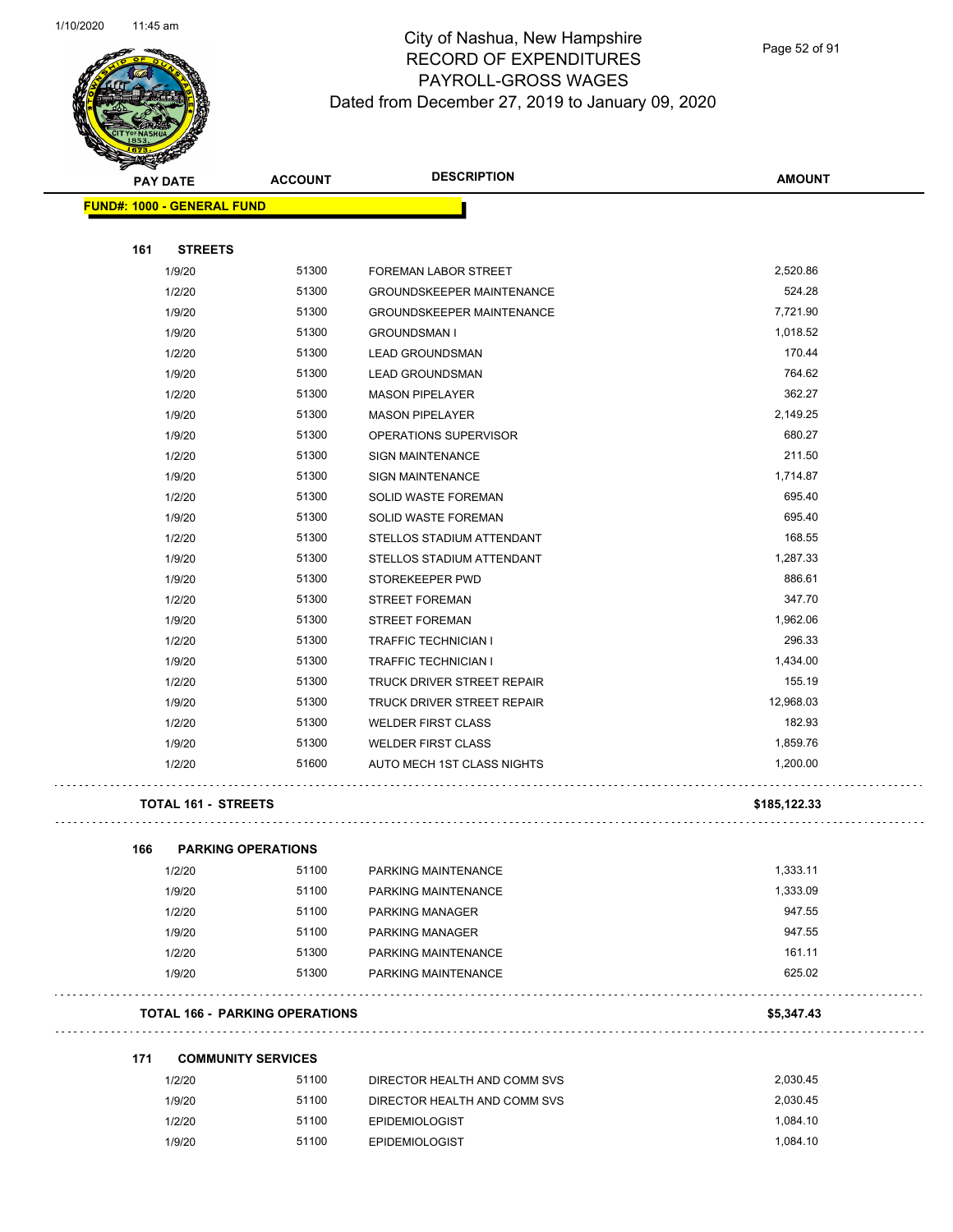

Page 53 of 91

| <b>PAY DATE</b>                   | <b>ACCOUNT</b>                        | <b>DESCRIPTION</b>               | <b>AMOUNT</b> |
|-----------------------------------|---------------------------------------|----------------------------------|---------------|
| <b>FUND#: 1000 - GENERAL FUND</b> |                                       |                                  |               |
|                                   | <b>TOTAL 171 - COMMUNITY SERVICES</b> |                                  | \$6,229.10    |
| 172                               | <b>COMMUNITY HEALTH</b>               |                                  |               |
| 1/2/20                            | 51100                                 | ADMINISTRATIVE ASSISTANT II      | 842.70        |
| 1/9/20                            | 51100                                 | ADMINISTRATIVE ASSISTANT II      | 842.70        |
| 1/2/20                            | 51100                                 | BILINGUAL OUTREACH WORKER        | 924.60        |
| 1/9/20                            | 51100                                 | <b>BILINGUAL OUTREACH WORKER</b> | 924.59        |
| 1/2/20                            | 51100                                 | CHIEF PUBLIC HEALTH NURSE        | 1,612.80      |
| 1/9/20                            | 51100                                 | CHIEF PUBLIC HEALTH NURSE        | 1,612.80      |
| 1/2/20                            | 51100                                 | PUB HEALTH NURSE                 | 3,654.09      |
| 1/9/20                            | 51100                                 | PUB HEALTH NURSE                 | 3,654.10      |
| 1/2/20                            | 51300                                 | BILINGUAL OUTREACH WORKER        | 34.67         |
| 1/9/20                            | 51300                                 | <b>BILINGUAL OUTREACH WORKER</b> | 8.67          |
| 1/2/20                            | 51412                                 | NURSE PER DIEM (PRACTIONER)      | 164.00        |
| 1/9/20                            | 51412                                 | NURSE PER DIEM (PRACTIONER)      | 153.75        |
|                                   | <b>TOTAL 172 - COMMUNITY HEALTH</b>   |                                  | \$14,429.47   |
| 173                               | <b>ENVIRONMENTAL HEALTH</b>           |                                  |               |
| 1/2/20                            | 51100                                 | DEP HEALTH OFFICER/LAB DIRECTOR  | 1,239.00      |
| 1/9/20                            | 51100                                 | DEP HEALTH OFFICER/LAB DIRECTOR  | 1,239.00      |
| 1/2/20                            | 51100                                 | ENVIRONMENTAL HEALTH SPEC        | 2,735.56      |
| 1/9/20                            | 51100                                 | ENVIRONMENTAL HEALTH SPEC        | 2,735.56      |
| 1/2/20                            | 51100                                 | ENVIRONMENTAL TECH OFFICE MGR    | 1,085.35      |
| 1/9/20                            | 51100                                 | ENVIRONMENTAL TECH OFFICE MGR    | 1,085.35      |
| 1/2/20                            | 51100                                 | MANAGER ENVIRONMENTAL HEALTH     | 1,677.35      |
| 1/9/20                            | 51100                                 | MANAGER ENVIRONMENTAL HEALTH     | 1,677.35      |
| 1/9/20                            | 51300                                 | ENVIRONMENTAL HEALTH SPEC        | 38.95         |
|                                   | TOTAL 173 - ENVIRONMENTAL HEALTH      |                                  | \$13,513.47   |
| 174                               | <b>WELFARE ADMINISTRATION</b>         |                                  |               |
| 1/2/20                            | 51100                                 | <b>CASE TECHNICIAN WELFARE</b>   | 1,776.40      |
| 1/9/20                            | 51100                                 | CASE TECHNICIAN WELFARE          | 1,776.40      |
| 1/2/20                            | 51100                                 | <b>INTAKE WORKER</b>             | 849.40        |
| 1/9/20                            | 51100                                 | <b>INTAKE WORKER</b>             | 849.40        |
| 1/2/20                            | 51100                                 | <b>SENIOR CASE TECHNICIAN</b>    | 1,011.94      |
| 1/9/20                            | 51100                                 | SENIOR CASE TECHNICIAN           | 1,011.95      |
| 1/2/20                            | 51100                                 | <b>WELFARE OFFICER</b>           | 1,776.05      |
| 1/9/20                            | 51100                                 | <b>WELFARE OFFICER</b>           | 1,776.05      |
|                                   |                                       |                                  |               |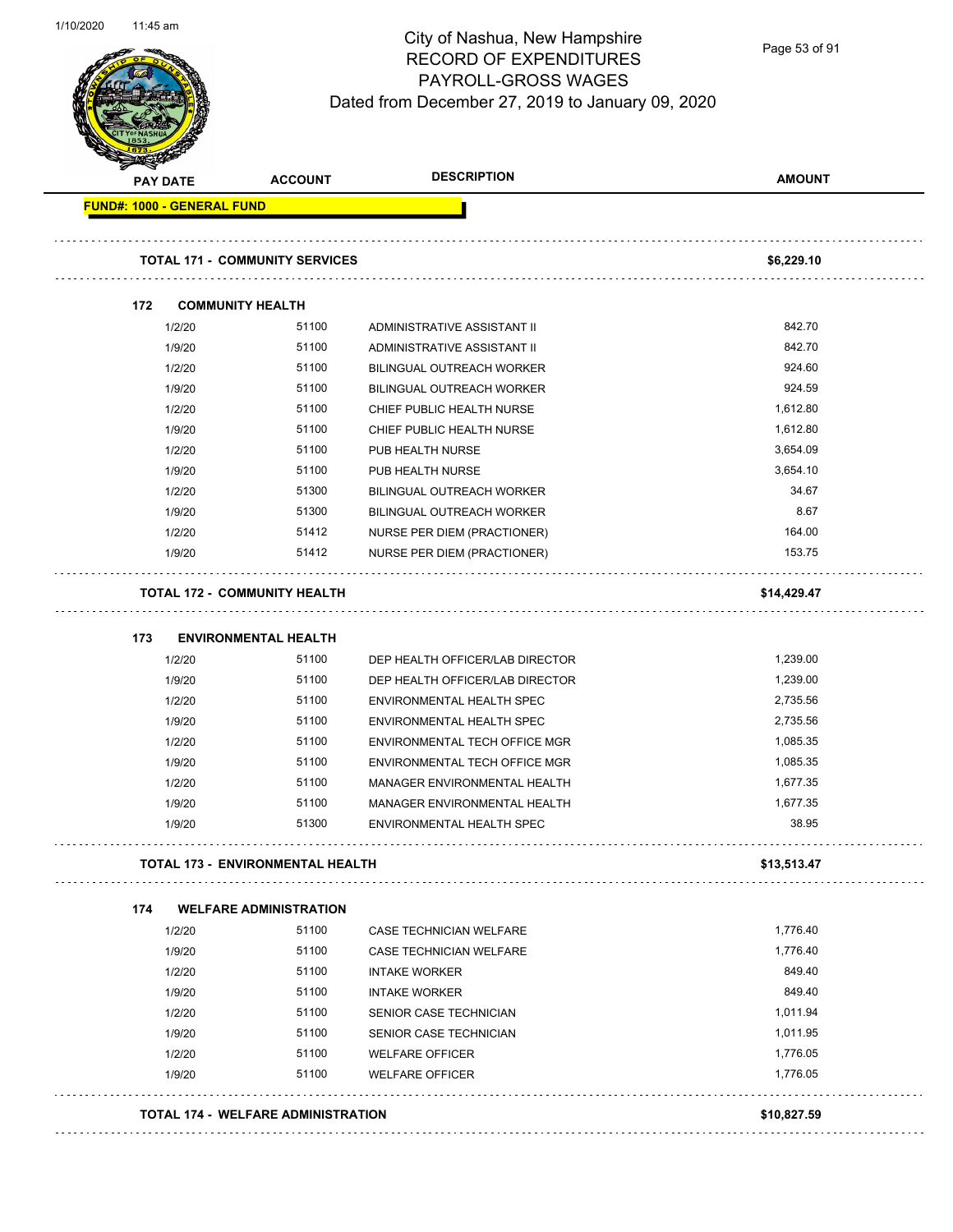

Page 54 of 91

| <b>Service Contract Contract Contract Contract Contract Contract Contract Contract Contract Contract Contract Contract Contract Contract Contract Contract Contract Contract Contract Contract Contract Contract Contract Contra</b><br><b>PAY DATE</b> | <b>ACCOUNT</b>                | <b>DESCRIPTION</b>               | <b>AMOUNT</b> |
|---------------------------------------------------------------------------------------------------------------------------------------------------------------------------------------------------------------------------------------------------------|-------------------------------|----------------------------------|---------------|
| <b>FUND#: 1000 - GENERAL FUND</b>                                                                                                                                                                                                                       |                               |                                  |               |
|                                                                                                                                                                                                                                                         |                               |                                  |               |
| 177                                                                                                                                                                                                                                                     | <b>PARKS &amp; RECREATION</b> |                                  |               |
| 1/2/20                                                                                                                                                                                                                                                  | 51100                         | ADMINISTRATIVE ASSISTANT II      | 860.15        |
| 1/9/20                                                                                                                                                                                                                                                  | 51100                         | ADMINISTRATIVE ASSISTANT II      | 860.15        |
| 1/2/20                                                                                                                                                                                                                                                  | 51100                         | EQUIPMENT OPERATOR, PARKS        | 979.61        |
| 1/9/20                                                                                                                                                                                                                                                  | 51100                         | EQUIPMENT OPERATOR, PARKS        | 979.60        |
| 1/2/20                                                                                                                                                                                                                                                  | 51100                         | FOREMAN LABOR PARK               | 3,973.80      |
| 1/9/20                                                                                                                                                                                                                                                  | 51100                         | <b>FOREMAN LABOR PARK</b>        | 3,973.80      |
| 1/2/20                                                                                                                                                                                                                                                  | 51100                         | <b>GROUNDSKEEPER MAINTENANCE</b> | 7,176.44      |
| 1/9/20                                                                                                                                                                                                                                                  | 51100                         | <b>GROUNDSKEEPER MAINTENANCE</b> | 7,114.80      |
| 1/2/20                                                                                                                                                                                                                                                  | 51100                         | <b>GROUNDSMAN I</b>              | 5,880.00      |
| 1/9/20                                                                                                                                                                                                                                                  | 51100                         | <b>GROUNDSMAN I</b>              | 5,880.00      |
| 1/2/20                                                                                                                                                                                                                                                  | 51100                         | <b>GROUNDSMAN II</b>             | 882.01        |
| 1/9/20                                                                                                                                                                                                                                                  | 51100                         | <b>GROUNDSMAN II</b>             | 882.00        |
| 1/2/20                                                                                                                                                                                                                                                  | 51100                         | <b>LEAD GROUNDSMAN</b>           | 1,980.80      |
| 1/9/20                                                                                                                                                                                                                                                  | 51100                         | <b>LEAD GROUNDSMAN</b>           | 1,981.60      |
| 1/2/20                                                                                                                                                                                                                                                  | 51100                         | PROGRAM COORDINATOR              | 390.90        |
| 1/9/20                                                                                                                                                                                                                                                  | 51100                         | PROGRAM COORDINATOR              | 390.90        |
| 1/2/20                                                                                                                                                                                                                                                  | 51100                         | RECREATION PROGRAM MANAGER       | 1,092.80      |
| 1/9/20                                                                                                                                                                                                                                                  | 51100                         | RECREATION PROGRAM MANAGER       | 1,092.80      |
| 1/2/20                                                                                                                                                                                                                                                  | 51100                         | STELLOS STADIUM ATTENDANT        | 979.60        |
| 1/9/20                                                                                                                                                                                                                                                  | 51100                         | STELLOS STADIUM ATTENDANT        | 979.60        |
| 1/2/20                                                                                                                                                                                                                                                  | 51100                         | SUPERINTENDENT OF PARKS RECR     | 1,973.35      |
| 1/9/20                                                                                                                                                                                                                                                  | 51100                         | SUPERINTENDENT OF PARKS RECR     | 1,973.35      |
| 1/9/20                                                                                                                                                                                                                                                  | 51300                         | ADMINISTRATIVE ASSISTANT II      | 8.07          |
| 1/2/20                                                                                                                                                                                                                                                  | 51300                         | FOREMAN LABOR PARK               | 161.44        |
| 1/9/20                                                                                                                                                                                                                                                  | 51300                         | FOREMAN LABOR PARK               | 409.79        |
| 1/2/20                                                                                                                                                                                                                                                  | 51300                         | <b>GROUNDSKEEPER MAINTENANCE</b> | 194.20        |
| 1/2/20                                                                                                                                                                                                                                                  | 51300                         | <b>LEAD GROUNDSMAN</b>           | 301.80        |
| 1/9/20                                                                                                                                                                                                                                                  | 51300                         | <b>LEAD GROUNDSMAN</b>           | 9.47          |
| 1/2/20                                                                                                                                                                                                                                                  | 51420                         | <b>GAME OFFICIALS</b>            | 509.00        |
| 1/9/20                                                                                                                                                                                                                                                  | 51420                         | <b>GAME OFFICIALS</b>            | 439.00        |
| 1/2/20                                                                                                                                                                                                                                                  | 51420                         | <b>TEACHER GR6 ELM</b>           | 142.00        |
| 1/9/20                                                                                                                                                                                                                                                  | 61107                         | <b>CLOTHING &amp; UNIFORMS</b>   | 53.00         |
| <b>TOTAL 177 - PARKS &amp; RECREATION</b>                                                                                                                                                                                                               |                               |                                  | \$54,505.83   |

. . . . . . . . . . . .

**179 LIBRARY** 1/2/20 51100 ASSISTANT DIRECTOR LIBRARY 1,655.50 1/9/20 51100 ASSISTANT DIRECTOR LIBRARY 1,655.50 1/2/20 51100 ASSISTANT LIBRARIAN CIRCULATIO 1,084.10 1/9/20 51100 ASSISTANT LIBRARIAN CIRCULATIO 1,084.10 1/2/20 51100 ASSISTANT LIBRARIAN TECH SVS 307.31 1/9/20 51100 ASSISTANT LIBRARIAN TECH SVS 307.31 1/2/20 51100 ASSISTANT LIBRARIAN YOUTH SERV 868.90 1/9/20 51100 ASSISTANT LIBRARIAN YOUTH SERV 868.91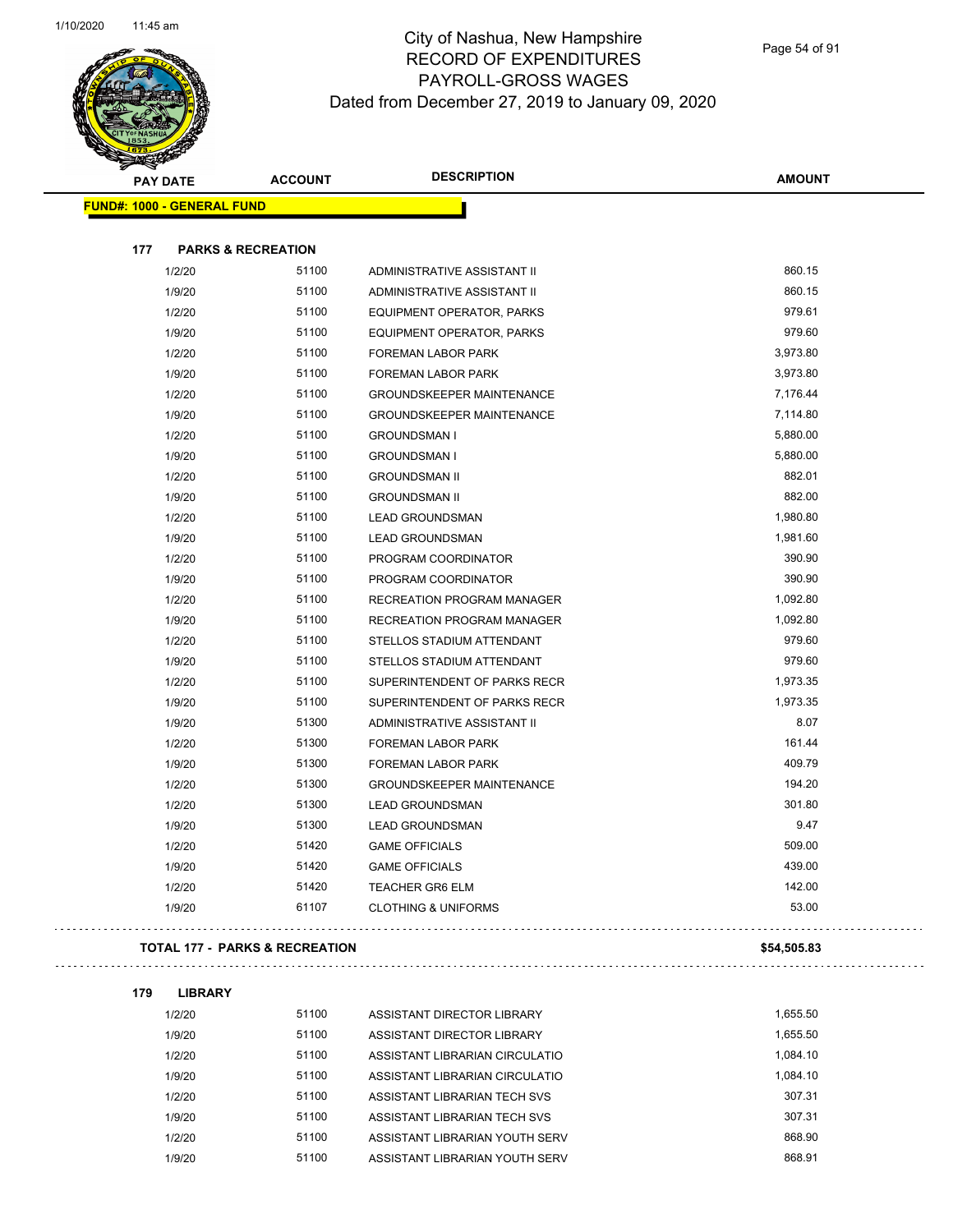

Page 55 of 91

| <b>PAY DATE</b>                   | <b>ACCOUNT</b> | <b>DESCRIPTION</b>                                       | <b>AMOUNT</b>    |
|-----------------------------------|----------------|----------------------------------------------------------|------------------|
| <b>FUND#: 1000 - GENERAL FUND</b> |                |                                                          |                  |
|                                   |                |                                                          |                  |
| 179<br><b>LIBRARY</b>             |                |                                                          |                  |
| 1/2/20                            | 51100          | <b>DIRECTOR LIBRARY</b>                                  | 2,210.20         |
| 1/9/20                            | 51100          | <b>DIRECTOR LIBRARY</b>                                  | 2,210.20         |
| 1/2/20                            | 51100          | EXECUTIVE ASST OFFICE MANAGER                            | 927.62           |
| 1/9/20                            | 51100          | EXECUTIVE ASST OFFICE MANAGER                            | 927.61           |
| 1/2/20                            | 51100          | IT COORDINATOR                                           | 962.94           |
| 1/9/20                            | 51100          | IT COORDINATOR                                           | 962.95           |
| 1/2/20                            | 51100          | <b>JANITOR</b>                                           | 552.00           |
| 1/9/20                            | 51100          | <b>JANITOR</b>                                           | 441.60           |
| 1/2/20                            | 51100          | LIBRARIAN ADULT SERVICES                                 | 921.95           |
| 1/9/20                            | 51100          | LIBRARIAN ADULT SERVICES                                 | 921.95           |
| 1/2/20                            | 51100          | LIBRARIAN CIRCULATION                                    | 1,117.35         |
| 1/9/20                            | 51100          | LIBRARIAN CIRCULATION                                    | 1,117.35         |
| 1/2/20                            | 51100          | LIBRARIAN OUTREACH SVS                                   | 1,120.06         |
| 1/9/20                            | 51100          | LIBRARIAN OUTREACH SVS                                   | 1,113.09         |
| 1/2/20                            | 51100          | LIBRARIAN TECH SERVICES                                  | 1,155.29         |
| 1/9/20                            | 51100          | LIBRARIAN TECH SERVICES                                  | 1,155.29         |
| 1/2/20                            | 51100          | LIBRARIAN YOUTH SERVICES                                 | 1,657.89         |
| 1/9/20                            | 51100          | LIBRARIAN YOUTH SERVICES                                 | 1,657.91         |
| 1/2/20                            | 51100          | LIBRARY ASSISTANT CIRCULATION                            | 6,566.80         |
| 1/9/20                            | 51100          | LIBRARY ASSISTANT CIRCULATION                            | 6,566.80         |
| 1/2/20                            | 51100          | LIBRARY ASSISTANT MEDIA SERVIC                           | 787.51           |
| 1/9/20                            | 51100          | LIBRARY ASSISTANT MEDIA SERVIC                           | 787.51           |
| 1/2/20                            | 51100          | <b>LIBRARY ASSISTANT TECH SVS</b>                        | 787.50           |
| 1/9/20                            | 51100          | <b>LIBRARY ASSISTANT TECH SVS</b>                        | 787.50           |
| 1/2/20                            | 51100          | LIBRARY ASSISTANT YOUTH SERVIC                           | 1,462.14         |
| 1/9/20                            | 51100          | LIBRARY ASSISTANT YOUTH SERVIC                           | 1,462.14         |
| 1/2/20                            | 51100          | MAINTENANCE SUPV                                         | 949.45           |
| 1/9/20                            | 51100          | <b>MAINTENANCE SUPV</b>                                  | 949.45           |
| 1/2/20                            | 51100          | PAGE & COLLECTION COORDINATOR                            | 935.81           |
| 1/9/20                            | 51100          | PAGE & COLLECTION COORDINATOR                            | 935.82           |
| 1/2/20                            | 51100          | REFERENCE LIBRARIAN ADULT SERV                           | 3,319.80         |
| 1/9/20                            | 51100          | REFERENCE LIBRARIAN ADULT SERV                           | 3,509.39         |
| 1/2/20                            | 51100          | REFERENCE LIBRARIAN TECH SVS                             | 842.50           |
| 1/9/20                            | 51100          | REFERENCE LIBRARIAN TECH SVS                             | 842.50           |
| 1/2/20                            | 51100          | <b>SECURITY LIBRARY</b>                                  | 660.00           |
| 1/9/20                            | 51100          | <b>SECURITY LIBRARY</b>                                  | 655.89<br>261.75 |
| 1/2/20                            | 51200<br>51200 | <b>JANITOR</b>                                           | 268.12           |
| 1/9/20<br>1/2/20                  | 51200          | JANITOR<br>LIBRARY ASSISTANT TECH SVS                    | 462.90           |
|                                   | 51200          |                                                          | 462.90           |
| 1/9/20<br>1/2/20                  | 51200          | <b>LIBRARY ASSISTANT TECH SVS</b><br><b>LIBRARY PAGE</b> | 873.05           |
|                                   | 51200          |                                                          | 703.48           |
| 1/9/20<br>1/2/20                  | 51200          | <b>LIBRARY PAGE</b><br><b>SECURITY LIBRARY</b>           | 394.24           |
| 1/9/20                            | 51200          | <b>SECURITY LIBRARY</b>                                  | 394.24           |
|                                   |                |                                                          |                  |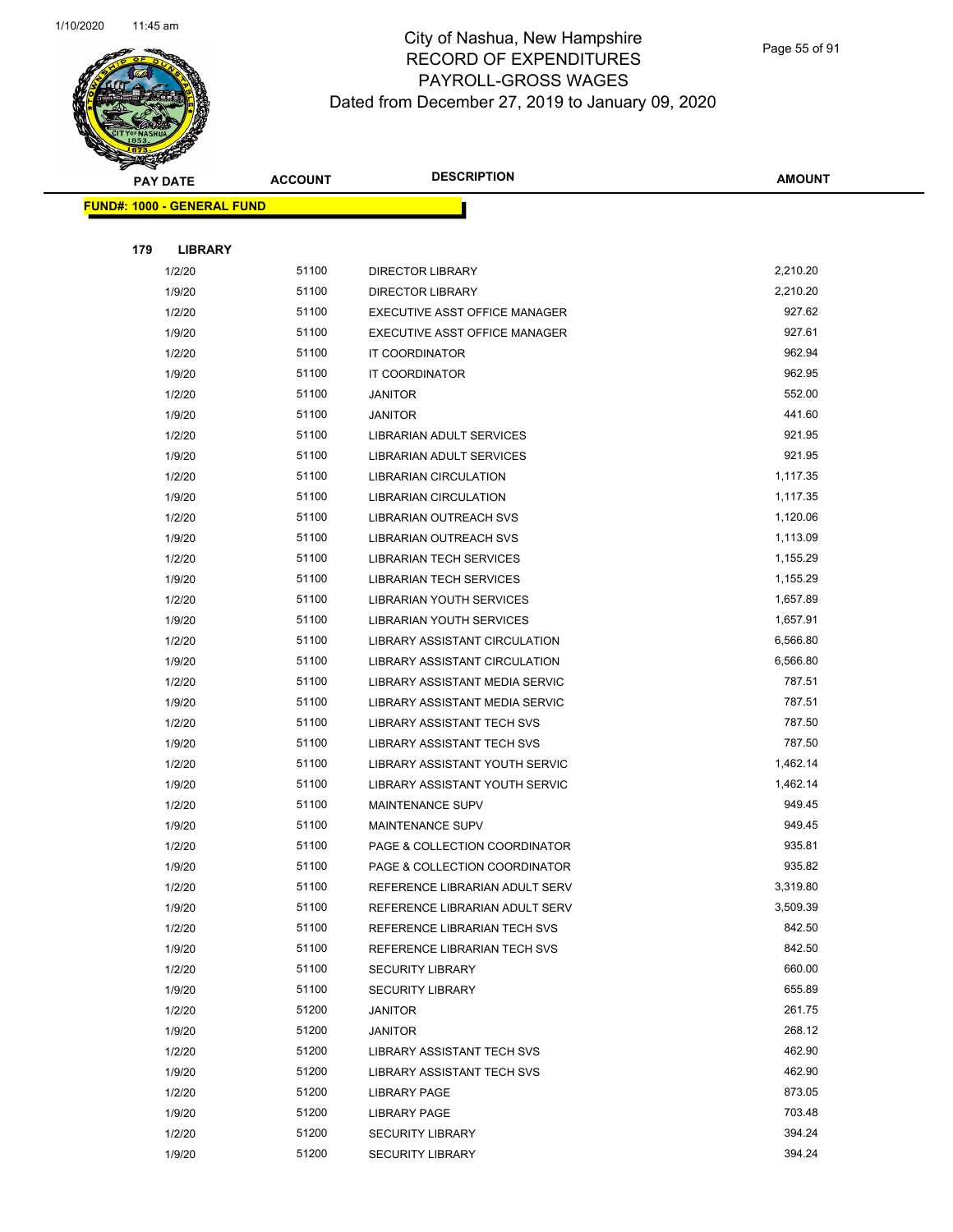Page 56 of 91

| <b>SARAHA</b><br><b>PAY DATE</b>         | <b>ACCOUNT</b>               | <b>DESCRIPTION</b>                                     | <b>AMOUNT</b>        |
|------------------------------------------|------------------------------|--------------------------------------------------------|----------------------|
| FUND#: 1000 - GENERAL FUND               |                              |                                                        |                      |
|                                          |                              |                                                        |                      |
| 179<br><b>LIBRARY</b>                    |                              |                                                        |                      |
| 1/9/20                                   | 51300                        | ASSISTANT LIBRARIAN CIRCULATIO                         | 162.62               |
| 1/2/20                                   | 51300                        | <b>JANITOR</b>                                         | 46.58                |
| 1/2/20                                   | 51300                        | <b>LIBRARIAN CIRCULATION</b>                           | 167.61               |
| 1/9/20                                   | 51300                        | <b>LIBRARIAN CIRCULATION</b>                           | 167.61               |
| 1/2/20                                   | 51300                        | LIBRARIAN YOUTH SERVICES                               | 280.82               |
| 1/2/20                                   | 51300                        | LIBRARY ASSISTANT CIRCULATION                          | 438.82               |
| 1/9/20                                   | 51300                        | LIBRARY ASSISTANT CIRCULATION                          | 103.87               |
| 1/9/20                                   | 51300                        | LIBRARY ASSISTANT YOUTH SERVIC                         | 105.92               |
| 1/2/20                                   | 51300                        | <b>LIBRARY PAGE</b>                                    | 60.52                |
| 1/9/20                                   | 51300                        | <b>LIBRARY PAGE</b>                                    | 60.52                |
| 1/9/20                                   | 51300                        | <b>MAINTENANCE SUPV</b>                                | 89.01                |
| 1/2/20                                   | 51300                        | REFERENCE LIBRARIAN ADULT SERV                         | 443.91               |
| 1/9/20                                   | 51300                        | REFERENCE LIBRARIAN ADULT SERV                         | 240.39               |
| 1/2/20                                   | 51300                        | <b>SECURITY LIBRARY</b>                                | 123.75               |
| 1/9/20                                   | 51300                        | <b>SECURITY LIBRARY</b>                                | 123.75               |
| <b>TOTAL 179 - LIBRARY</b>               |                              |                                                        | \$68,209.77          |
|                                          |                              |                                                        |                      |
| 181                                      | <b>COMMUNITY DEVELOPMENT</b> |                                                        |                      |
| 1/2/20                                   | 51100                        | ADMINISTRATIVE ASSISTANT II                            | 786.84               |
| 1/9/20                                   | 51100                        | ADMINISTRATIVE ASSISTANT II                            | 786.84               |
| 1/2/20                                   | 51100                        | DIRECTOR COMMUNITY DEVELOPMENT                         | 2,427.25             |
| 1/9/20                                   | 51100                        | DIRECTOR COMMUNITY DEVELOPMENT                         | 2,427.24             |
| 1/2/20                                   | 51100                        | <b>TRANSPORTATION PLANNER</b>                          | 1,313.35             |
| 1/9/20                                   | 51100<br>51100               | <b>TRANSPORTATION PLANNER</b>                          | 1,313.35             |
| 1/2/20                                   | 51100                        | <b>WATERWAYS MANAGER</b>                               | 1,612.80<br>1,612.80 |
| 1/9/20                                   |                              | <b>WATERWAYS MANAGER</b><br>ADMINISTRATIVE ASSISTANT I | 380.36               |
| 1/2/20<br>1/9/20                         | 51200<br>51200               | ADMINISTRATIVE ASSISTANT I                             | 257.00               |
|                                          | 51400                        |                                                        | 100.00               |
| 1/2/20<br>1/9/20                         | 51400                        | <b>INTERN</b><br><b>INTERN</b>                         | 100.00               |
| <b>TOTAL 181 - COMMUNITY DEVELOPMENT</b> |                              |                                                        | \$13,117.83          |
|                                          |                              |                                                        |                      |
| 182<br><b>PLANNING AND ZONING</b>        |                              |                                                        |                      |
| 1/2/20                                   | 51100                        | <b>COMMUNICATION SPEC</b>                              | 57.00                |
| 1/9/20                                   | 51100                        | <b>COMMUNICATION SPEC</b>                              | 57.00                |
| 1/2/20                                   | 51100                        | DEPARTMENT COORDINATOR                                 | 1,048.50             |
| 1/9/20                                   | 51100                        | DEPARTMENT COORDINATOR                                 | 1,048.50             |
| 1/2/20                                   | 51100                        | DEPUTY PLANNING MANAGER                                | 2,861.15             |
| 1/9/20                                   | 51100                        | DEPUTY PLANNING MANAGER                                | 2,861.15             |
| 1/2/20                                   | 51100                        | MANAGER PLANNING DEPT                                  | 2,210.20             |

1/9/20 51100 MANAGER PLANNING DEPT 2,210.20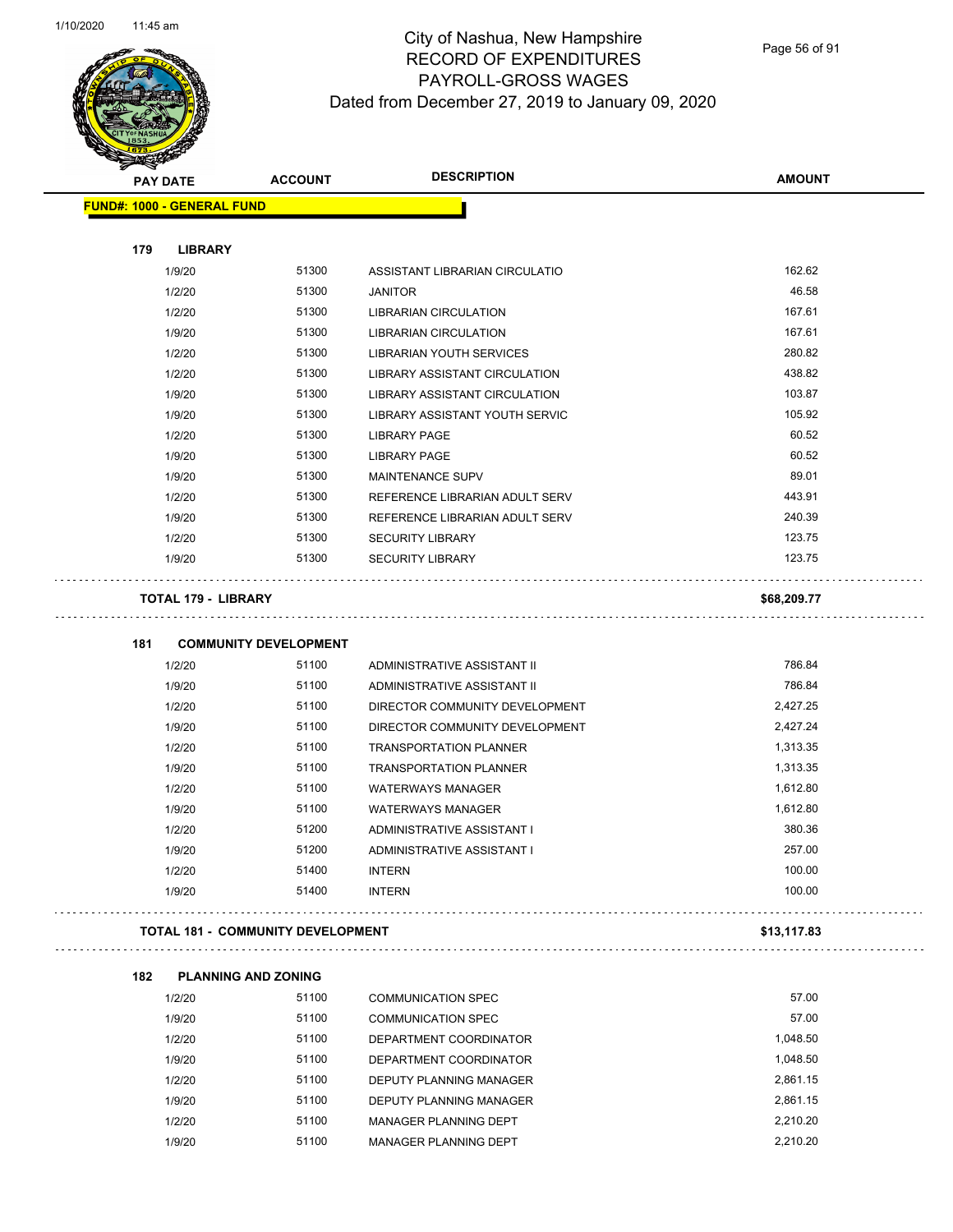Page 57 of 91

|     | <b>PAY DATE</b>                   | <b>ACCOUNT</b>                          | <b>DESCRIPTION</b>                                 | <b>AMOUNT</b> |
|-----|-----------------------------------|-----------------------------------------|----------------------------------------------------|---------------|
|     | <b>FUND#: 1000 - GENERAL FUND</b> |                                         |                                                    |               |
| 182 |                                   | <b>PLANNING AND ZONING</b>              |                                                    |               |
|     | 1/2/20                            | 51100                                   | PLANNER I                                          | 1,918.15      |
|     | 1/9/20                            | 51100                                   | <b>PLANNER I</b>                                   | 1,918.15      |
|     | 1/2/20                            | 51100                                   | ZONING COORDINATOR                                 | 839.35        |
|     | 1/9/20                            | 51100                                   | ZONING COORDINATOR                                 | 839.35        |
|     | 1/9/20                            | 51750                                   | <b>MANAGER PLANNING DEPT</b>                       | 70,062.58     |
|     |                                   | <b>TOTAL 182 - PLANNING AND ZONING</b>  |                                                    | \$87,931.28   |
| 183 |                                   | <b>ECONOMIC DEVELOPMENT</b>             |                                                    |               |
|     | 1/2/20                            | 51100                                   | DWNTWN SPCLST & OED PGRM COOR                      | 920.90        |
|     | 1/9/20                            | 51100                                   | DWNTWN SPCLST & OED PGRM COOR                      | 920.90        |
|     | 1/2/20                            | 51100                                   | ECONOMIC DEV DIRECTOR                              | 2,202.85      |
|     | 1/9/20                            | 51100                                   | ECONOMIC DEV DIRECTOR                              | 2,202.85      |
|     | 1/2/20                            | 51100                                   | HUNT MEMORIAL BLDG & ARTS ADM                      | 394.20        |
|     | 1/9/20                            | 51100                                   | HUNT MEMORIAL BLDG & ARTS ADM                      | 394.20        |
|     |                                   | <b>TOTAL 183 - ECONOMIC DEVELOPMENT</b> |                                                    | \$7,035.90    |
|     |                                   |                                         |                                                    |               |
| 191 | <b>SCHOOL</b><br>1/2/20           | 51100                                   | 21 CENTURY COORDINATOR                             | 2,380.10      |
|     | 1/2/20                            | 51100                                   | <b>7PAR CTE NHN</b>                                | 89.19         |
|     | 1/9/20                            | 51100                                   | <b>7PAR CTE NHN</b>                                | 89.19         |
|     | 1/2/20                            | 51100                                   | ASSISTANT DIRECTOR BUSINESS                        | 3,219.60      |
|     | 1/2/20                            | 51100                                   | ASSISTANT DIRECTOR OF TECHNOLOGY                   | 3,208.70      |
|     | 1/2/20                            | 51100                                   | ASSISTANT PRINCIPAL AMH                            | 1,581.71      |
|     | 1/2/20                            | 51100                                   | ASSISTANT PRINCIPAL BIC                            | 2,875.00      |
|     | 1/2/20                            | 51100                                   | ASSISTANT PRINCIPAL BIR                            | 1,509.61      |
|     | 1/2/20                            | 51100                                   | ASSISTANT PRINCIPAL BRO                            | 3,357.70      |
|     | 1/2/20                            | 51100                                   | ASSISTANT PRINCIPAL CHARL                          | 3,292.98      |
|     | 1/2/20                            | 51100                                   | ASSISTANT PRINCIPAL DR CRSP                        | 1,646.48      |
|     | 1/2/20                            | 51100                                   | ASSISTANT PRINCIPAL ELM                            | 6,769.22      |
|     | 1/2/20                            | 51100                                   | ASSISTANT PRINCIPAL FES                            | 2,875.00      |
|     | 1/2/20                            | 51100                                   | ASSISTANT PRINCIPAL FMS                            | 3,288.48      |
|     | 1/2/20                            | 51100                                   | ASSISTANT PRINCIPAL LEDGE                          | 3,292.93      |
|     |                                   | 51100                                   |                                                    | 3,115.39      |
|     | 1/2/20                            | 51100                                   | ASSISTANT PRINCIPAL MDE<br>ASSISTANT PRINCIPAL MTP | 1,581.25      |
|     | 1/2/20                            |                                         |                                                    | 13,806.40     |
|     | 1/2/20                            | 51100                                   | ASSISTANT PRINCIPAL NHN                            |               |
|     | 1/2/20                            | 51100                                   | ASSISTANT PRINCIPAL NHS                            | 13,884.61     |
|     | 1/2/20                            | 51100                                   | ASSISTANT PRINCIPAL SHE                            | 1,461.57      |
|     | 1/2/20                            | 51100                                   | ASSISTANT SUPERINTENDENT                           | 9,051.60      |
|     | 1/2/20                            | 51100                                   | ASST DIRECTOR PLANT OPS                            | 4,913.30      |
|     | 1/2/20                            | 51100                                   | ASST DIRECTOR SPED                                 | 6,623.10      |
|     | 1/2/20                            | 51100                                   | ASST SYSTEMS ADMIN FULL YEAR                       | 17,537.60     |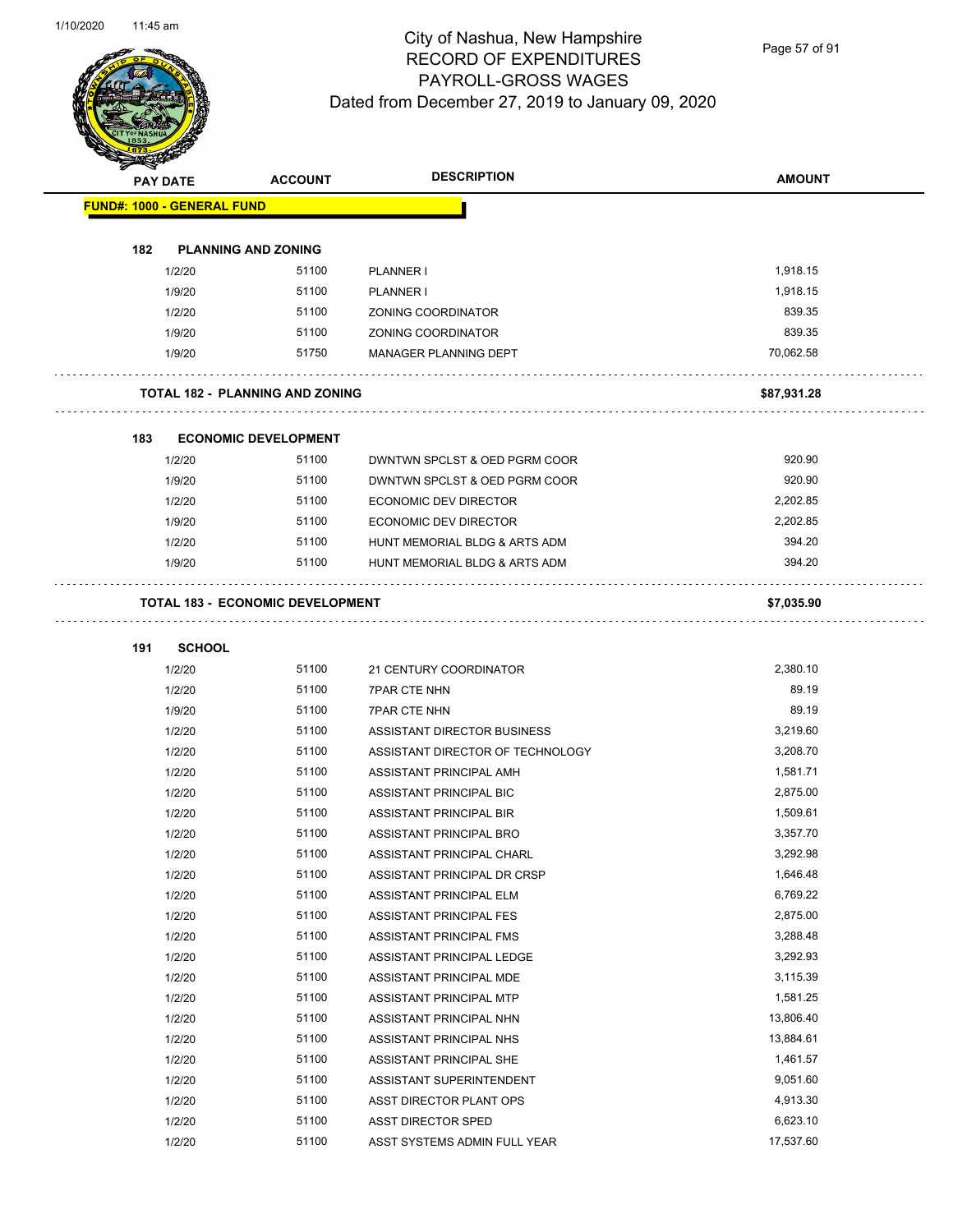

Page 58 of 91

|     | <b>PAY DATE</b>                   | <b>ACCOUNT</b> | <b>DESCRIPTION</b>                                       | <b>AMOUNT</b>        |  |
|-----|-----------------------------------|----------------|----------------------------------------------------------|----------------------|--|
|     | <b>FUND#: 1000 - GENERAL FUND</b> |                |                                                          |                      |  |
|     |                                   |                |                                                          |                      |  |
| 191 | <b>SCHOOL</b>                     |                |                                                          |                      |  |
|     | 1/2/20                            | 51100          | ATTENDANCE OFFICER                                       | 2,543.80             |  |
|     | 1/2/20                            | 51100          | BRENTWOOD COORDINATOR                                    | 2,779.29             |  |
|     | 1/2/20                            | 51100          | CAREER CENTER COORD NHS                                  | 1,557.21             |  |
|     | 1/2/20                            | 51100          | CHIEF OPERATING OFFICER                                  | 4,431.80             |  |
|     | 1/2/20                            | 51100          | <b>CLERICAL ACADEMY NHN</b>                              | 626.19               |  |
|     | 1/9/20                            | 51100          | CLERICAL ACADEMY NHN                                     | 1,191.71             |  |
|     | 1/2/20                            | 51100          | CLERICAL ACADEMY NHS                                     | 618.76               |  |
|     | 1/9/20                            | 51100          | CLERICAL ACADEMY NHS                                     | 1,184.28             |  |
|     | 1/2/20                            | 51100          | <b>CLERICAL ASST SUPER SUP</b>                           | 1,381.78             |  |
|     | 1/9/20                            | 51100          | <b>CLERICAL ASST SUPER SUP</b>                           | 1,334.74             |  |
|     | 1/2/20                            | 51100          | CLERICAL ATHLETIC NHN                                    | 163.13               |  |
|     | 1/9/20                            | 51100          | <b>CLERICAL ATHLETIC NHN</b>                             | 163.13               |  |
|     | 1/2/20                            | 51100          | CLERICAL ATHLETIC NHS                                    | 146.25               |  |
|     | 1/9/20                            | 51100          | CLERICAL ATHLETIC NHS                                    | 146.25               |  |
|     | 1/2/20                            | 51100          | <b>CLERICAL BUSINESS</b>                                 | 3,319.20             |  |
|     | 1/9/20                            | 51100          | <b>CLERICAL BUSINESS</b>                                 | 3,319.20             |  |
|     | 1/2/20                            | 51100          | CLERICAL CHIEF OP OFFICER SUP                            | 756.70               |  |
|     | 1/9/20                            | 51100          | CLERICAL CHIEF OP OFFICER SUP                            | 756.70               |  |
|     | 1/2/20                            | 51100          | CLERICAL CTE NHN                                         | 259.56               |  |
|     | 1/9/20                            | 51100          | CLERICAL CTE NHN                                         | 259.56               |  |
|     | 1/2/20                            | 51100          | <b>CLERICAL CTE NHS</b>                                  | 163.13               |  |
|     | 1/9/20                            | 51100          | CLERICAL CTE NHS                                         | 163.13               |  |
|     | 1/2/20                            | 51100          | <b>CLERICAL GUIDANCE ELM</b>                             | 380.07               |  |
|     | 1/9/20                            | 51100          | <b>CLERICAL GUIDANCE ELM</b>                             | 139.05               |  |
|     | 1/2/20                            | 51100          | CLERICAL GUIDANCE NHN                                    | 533.93               |  |
|     | 1/9/20                            | 51100          | CLERICAL GUIDANCE NHN                                    | 533.93               |  |
|     | 1/2/20                            | 51100          | <b>CLERICAL GUIDANCE NHS</b>                             | 406.80               |  |
|     | 1/9/20                            | 51100          | <b>CLERICAL GUIDANCE NHS</b>                             | 406.80               |  |
|     | 1/2/20                            | 51100          | CLERICAL HUMAN RESOURCES                                 | 1,625.11             |  |
|     | 1/9/20                            | 51100          | <b>CLERICAL HUMAN RESOURCES</b>                          | 1,630.05             |  |
|     | 1/2/20                            | 51100<br>51100 | <b>CLERICAL PAYROLL SUP</b>                              | 1,532.30<br>1,532.30 |  |
|     | 1/9/20<br>1/2/20                  | 51100          | <b>CLERICAL PAYROLL SUP</b><br><b>CLERICAL PLANT OPS</b> | 761.04               |  |
|     | 1/9/20                            | 51100          | <b>CLERICAL PLANT OPS</b>                                | 766.15               |  |
|     | 1/2/20                            | 51100          | <b>CLERICAL PRINCIPAL AMH</b>                            | 552.98               |  |
|     | 1/9/20                            | 51100          | <b>CLERICAL PRINCIPAL AMH</b>                            | 299.48               |  |
|     | 1/2/20                            | 51100          | <b>CLERICAL PRINCIPAL BIC</b>                            | 309.38               |  |
|     | 1/9/20                            | 51100          | <b>CLERICAL PRINCIPAL BIC</b>                            | 309.38               |  |
|     | 1/2/20                            | 51100          | CLERICAL PRINCIPAL BIR                                   | 326.26               |  |
|     | 1/9/20                            | 51100          | <b>CLERICAL PRINCIPAL BIR</b>                            | 326.26               |  |
|     | 1/2/20                            | 51100          | <b>CLERICAL PRINCIPAL BRO</b>                            | 309.38               |  |
|     | 1/9/20                            | 51100          | <b>CLERICAL PRINCIPAL BRO</b>                            | 309.38               |  |
|     | 1/2/20                            | 51100          | CLERICAL PRINCIPAL CHA                                   | 306.46               |  |
|     | 1/9/20                            | 51100          | CLERICAL PRINCIPAL CHA                                   | 837.66               |  |
|     |                                   |                |                                                          |                      |  |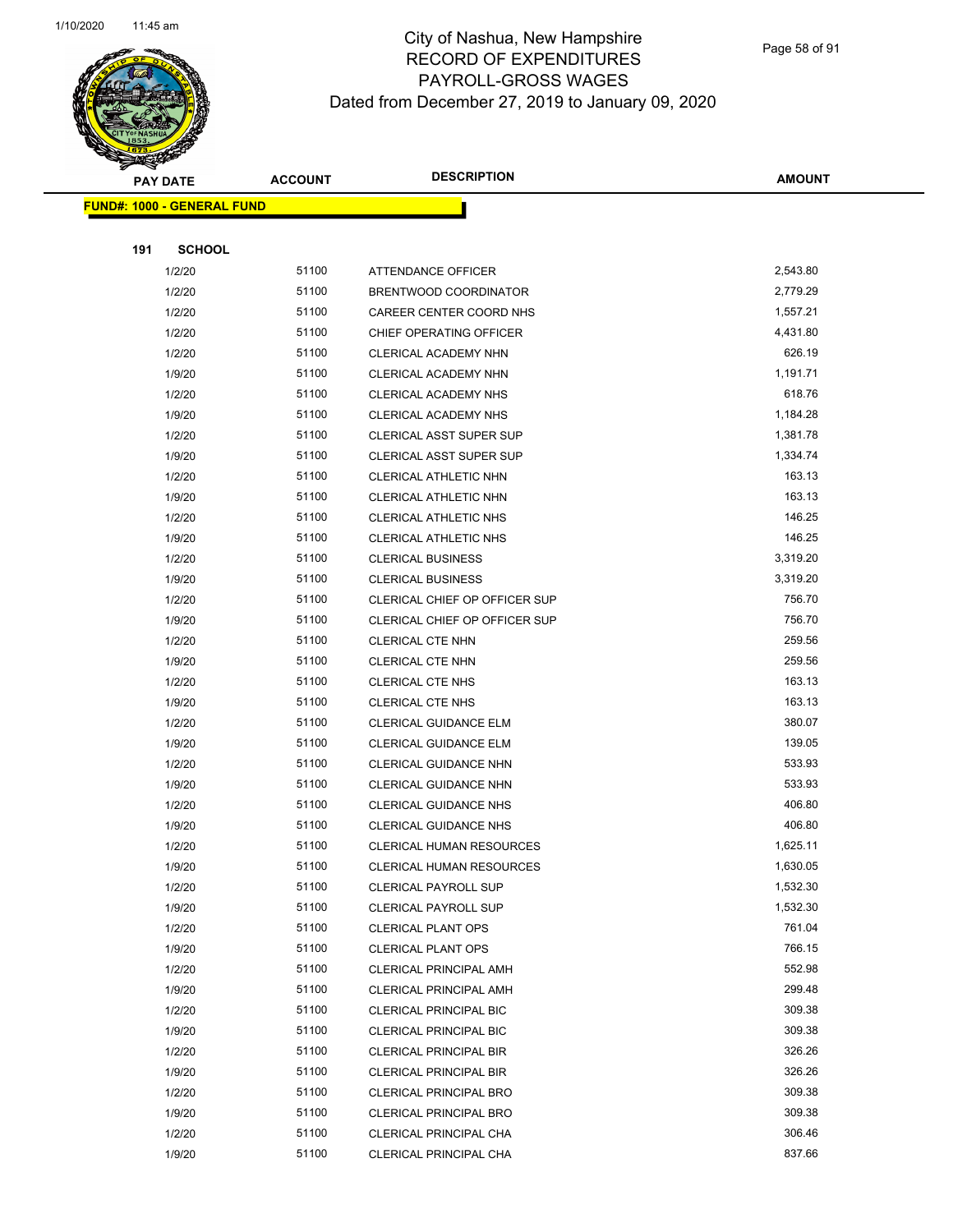

Page 59 of 91

| <b>PAY DATE</b>                    | <b>ACCOUNT</b> | <b>DESCRIPTION</b>             | <b>AMOUNT</b> |
|------------------------------------|----------------|--------------------------------|---------------|
| <u> FUND#: 1000 - GENERAL FUND</u> |                |                                |               |
|                                    |                |                                |               |
| 191<br><b>SCHOOL</b>               |                |                                |               |
| 1/2/20                             | 51100          | CLERICAL PRINCIPAL DRC         | 420.44        |
| 1/9/20                             | 51100          | CLERICAL PRINCIPAL DRC         | 699.30        |
| 1/2/20                             | 51100          | <b>CLERICAL PRINCIPAL ELM</b>  | 1,319.16      |
| 1/9/20                             | 51100          | <b>CLERICAL PRINCIPAL ELM</b>  | 559.04        |
| 1/2/20                             | 51100          | <b>CLERICAL PRINCIPAL FES</b>  | 299.93        |
| 1/9/20                             | 51100          | <b>CLERICAL PRINCIPAL FES</b>  | 299.93        |
| 1/2/20                             | 51100          | <b>CLERICAL PRINCIPAL FMS</b>  | 470.26        |
| 1/9/20                             | 51100          | <b>CLERICAL PRINCIPAL FMS</b>  | 1,285.38      |
| 1/2/20                             | 51100          | <b>CLERICAL PRINCIPAL LDG</b>  | 292.28        |
| 1/9/20                             | 51100          | <b>CLERICAL PRINCIPAL LDG</b>  | 557.88        |
| 1/2/20                             | 51100          | <b>CLERICAL PRINCIPAL MDE</b>  | 314.11        |
| 1/9/20                             | 51100          | CLERICAL PRINCIPAL MDE         | 858.57        |
| 1/2/20                             | 51100          | <b>CLERICAL PRINCIPAL MTP</b>  | 307.13        |
| 1/9/20                             | 51100          | <b>CLERICAL PRINCIPAL MTP</b>  | 307.13        |
| 1/2/20                             | 51100          | CLERICAL PRINCIPAL NHN         | 299.48        |
| 1/9/20                             | 51100          | CLERICAL PRINCIPAL NHN         | 818.58        |
| 1/2/20                             | 51100          | <b>CLERICAL PRINCIPAL NHS</b>  | 584.76        |
| 1/9/20                             | 51100          | CLERICAL PRINCIPAL NHS         | 584.76        |
| 1/2/20                             | 51100          | <b>CLERICAL PRINCIPAL NSE</b>  | 302.18        |
| 1/9/20                             | 51100          | <b>CLERICAL PRINCIPAL NSE</b>  | 302.18        |
| 1/2/20                             | 51100          | <b>CLERICAL PRINCIPAL PMS</b>  | 678.81        |
| 1/9/20                             | 51100          | <b>CLERICAL PRINCIPAL PMS</b>  | 932.31        |
| 1/2/20                             | 51100          | <b>CLERICAL PRINCIPAL SHE</b>  | 309.38        |
| 1/9/20                             | 51100          | <b>CLERICAL PRINCIPAL SHE</b>  | 309.38        |
| 1/2/20                             | 51100          | CLERICAL RECEPTIONIST NHN      | 304.51        |
| 1/9/20                             | 51100          | CLERICAL RECEPTIONIST NHN      | 304.51        |
| 1/2/20                             | 51100          | CLERICAL RECEPTIONIST NHS      | 380.07        |
| 1/9/20                             | 51100          | CLERICAL RECEPTIONIST NHS      | 139.05        |
| 1/2/20                             | 51100          | CLERICAL SPECIAL ED NHN        | 146.25        |
| 1/9/20                             | 51100          | CLERICAL SPECIAL ED NHN        | 146.25        |
| 1/2/20                             | 51100          | CLERICAL SPECIAL ED NHS        | 146.25        |
| 1/9/20                             | 51100          | CLERICAL SPECIAL ED NHS        | 146.25        |
| 1/2/20                             | 51100          | CLERICAL SPECIAL ED SUP        | 1,421.64      |
| 1/9/20                             | 51100          | CLERICAL SPECIAL ED SUP        | 1,426.51      |
| 1/2/20                             | 51100          | CLERICAL STUDENT SERV SUP      | 843.30        |
| 1/9/20                             | 51100          | CLERICAL STUDENT SERV SUP      | 843.31        |
| 1/2/20                             | 51100          | CLERICAL SUPERINTENDANT HRLY   | 799.12        |
| 1/9/20                             | 51100          | CLERICAL SUPERINTENDANT HRLY   | 799.10        |
| 1/2/20                             | 51100          | CLERICAL SUPERINTENDANT SUP    | 1,894.50      |
| 1/2/20                             | 51100          | <b>CUSTODIAN AMH</b>           | 1,461.60      |
| 1/9/20                             | 51100          | <b>CUSTODIAN AMH</b>           | 1,461.60      |
| 1/2/20                             | 51100          | <b>CUSTODIAN ASST HEAD ELM</b> | 832.40        |
| 1/9/20                             | 51100          | <b>CUSTODIAN ASST HEAD ELM</b> | 832.40        |
| 1/2/20                             | 51100          | <b>CUSTODIAN ASST HEAD FMS</b> | 634.70        |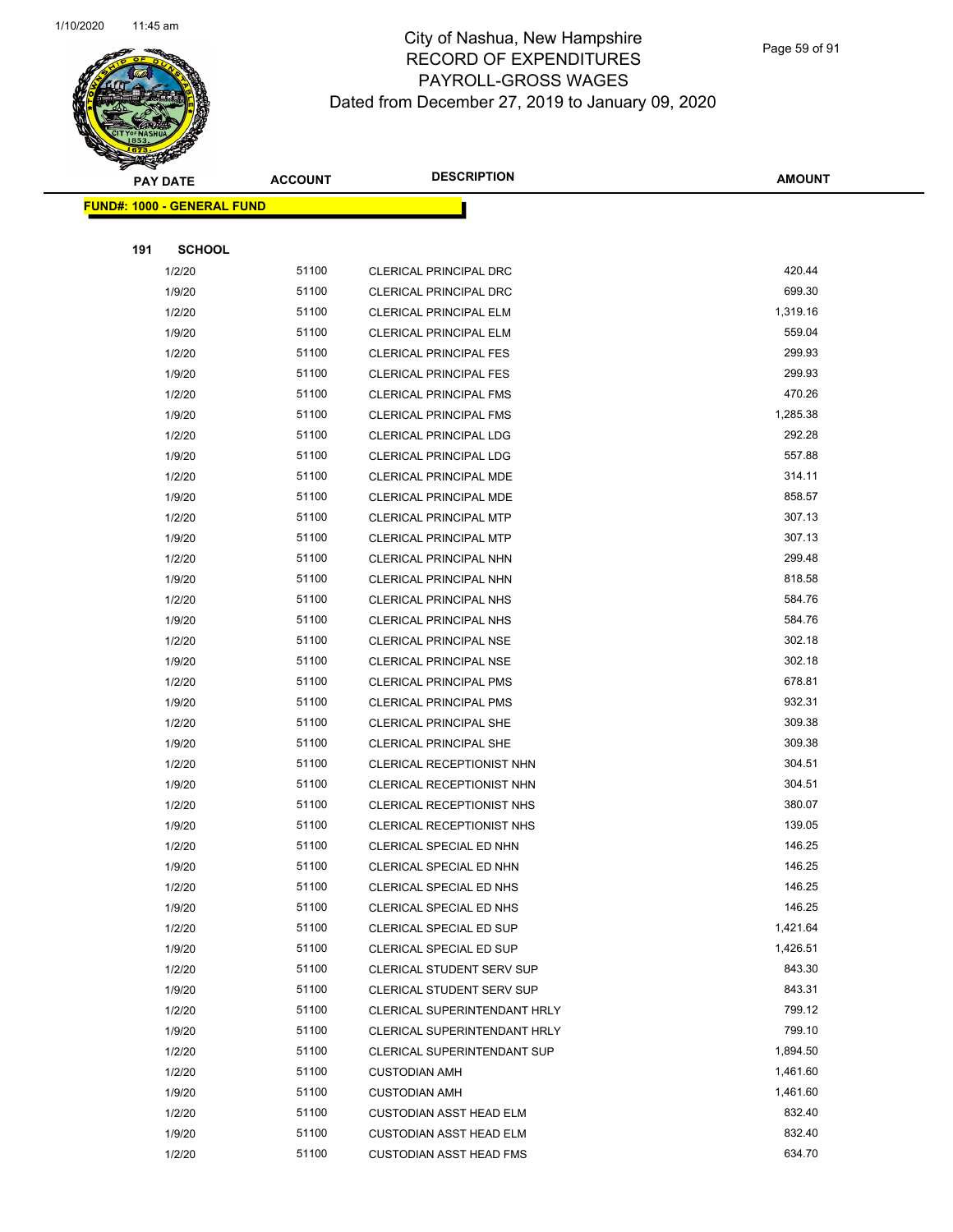

Page 60 of 91

|     | <b>PAY DATE</b>                   | <b>ACCOUNT</b> | <b>DESCRIPTION</b>             | <b>AMOUNT</b> |
|-----|-----------------------------------|----------------|--------------------------------|---------------|
|     | <b>FUND#: 1000 - GENERAL FUND</b> |                |                                |               |
|     |                                   |                |                                |               |
| 191 | <b>SCHOOL</b>                     |                |                                |               |
|     | 1/9/20                            | 51100          | <b>CUSTODIAN ASST HEAD FMS</b> | 437.00        |
|     | 1/2/20                            | 51100          | <b>CUSTODIAN ASST HEAD NHN</b> | 1,672.80      |
|     | 1/9/20                            | 51100          | <b>CUSTODIAN ASST HEAD NHN</b> | 1,672.80      |
|     | 1/2/20                            | 51100          | <b>CUSTODIAN ASST HEAD NHS</b> | 1,672.80      |
|     | 1/9/20                            | 51100          | <b>CUSTODIAN ASST HEAD NHS</b> | 1,672.80      |
|     | 1/2/20                            | 51100          | <b>CUSTODIAN ASST HEAD PMS</b> | 832.40        |
|     | 1/9/20                            | 51100          | <b>CUSTODIAN ASST HEAD PMS</b> | 832.40        |
|     | 1/2/20                            | 51100          | <b>CUSTODIAN BIC</b>           | 1,461.60      |
|     | 1/9/20                            | 51100          | <b>CUSTODIAN BIC</b>           | 1,461.60      |
|     | 1/2/20                            | 51100          | <b>CUSTODIAN BIR</b>           | 1,461.60      |
|     | 1/9/20                            | 51100          | <b>CUSTODIAN BIR</b>           | 1,461.60      |
|     | 1/2/20                            | 51100          | <b>CUSTODIAN BRO</b>           | 730.80        |
|     | 1/9/20                            | 51100          | <b>CUSTODIAN BRO</b>           | 730.80        |
|     | 1/2/20                            | 51100          | <b>CUSTODIAN CHA</b>           | 1,461.60      |
|     | 1/9/20                            | 51100          | <b>CUSTODIAN CHA</b>           | 1,461.60      |
|     | 1/2/20                            | 51100          | <b>CUSTODIAN DRC</b>           | 1,461.60      |
|     | 1/9/20                            | 51100          | <b>CUSTODIAN DRC</b>           | 1,461.60      |
|     | 1/2/20                            | 51100          | <b>CUSTODIAN ELM</b>           | 5,356.16      |
|     | 1/9/20                            | 51100          | <b>CUSTODIAN ELM</b>           | 5,210.00      |
|     | 1/2/20                            | 51100          | <b>CUSTODIAN FES</b>           | 1,461.60      |
|     | 1/9/20                            | 51100          | <b>CUSTODIAN FES</b>           | 1,461.60      |
|     | 1/2/20                            | 51100          | <b>CUSTODIAN FMS</b>           | 2,923.20      |
|     | 1/9/20                            | 51100          | <b>CUSTODIAN FMS</b>           | 2,923.20      |
|     | 1/2/20                            | 51100          | <b>CUSTODIAN HEAD AMH</b>      | 832.40        |
|     | 1/9/20                            | 51100          | <b>CUSTODIAN HEAD AMH</b>      | 832.40        |
|     | 1/2/20                            | 51100          | <b>CUSTODIAN HEAD BIC</b>      | 832.40        |
|     | 1/9/20                            | 51100          | <b>CUSTODIAN HEAD BIC</b>      | 832.40        |
|     | 1/2/20                            | 51100          | <b>CUSTODIAN HEAD BIR</b>      | 832.40        |
|     | 1/9/20                            | 51100          | <b>CUSTODIAN HEAD BIR</b>      | 832.40        |
|     | 1/2/20                            | 51100          | <b>CUSTODIAN HEAD BRO</b>      | 832.40        |
|     | 1/9/20                            | 51100          | <b>CUSTODIAN HEAD BRO</b>      | 832.41        |
|     | 1/2/20                            | 51100          | <b>CUSTODIAN HEAD CHA</b>      | 832.40        |
|     | 1/9/20                            | 51100          | <b>CUSTODIAN HEAD CHA</b>      | 832.40        |
|     | 1/2/20                            | 51100          | <b>CUSTODIAN HEAD DRC</b>      | 832.40        |
|     | 1/9/20                            | 51100          | <b>CUSTODIAN HEAD DRC</b>      | 832.40        |
|     | 1/2/20                            | 51100          | <b>CUSTODIAN HEAD ELM</b>      | 986.40        |
|     | 1/9/20                            | 51100          | <b>CUSTODIAN HEAD ELM</b>      | 986.40        |
|     | 1/2/20                            | 51100          | <b>CUSTODIAN HEAD FES</b>      | 832.40        |
|     | 1/9/20                            | 51100          | <b>CUSTODIAN HEAD FES</b>      | 832.40        |
|     | 1/2/20                            | 51100          | <b>CUSTODIAN HEAD FMS</b>      | 986.40        |
|     | 1/9/20                            | 51100          | <b>CUSTODIAN HEAD FMS</b>      | 986.40        |
|     | 1/2/20                            | 51100          | <b>CUSTODIAN HEAD LDG</b>      | 832.40        |
|     | 1/9/20                            | 51100          | <b>CUSTODIAN HEAD LDG</b>      | 832.40        |
|     | 1/2/20                            | 51100          | <b>CUSTODIAN HEAD MDE</b>      | 832.40        |
|     |                                   |                |                                |               |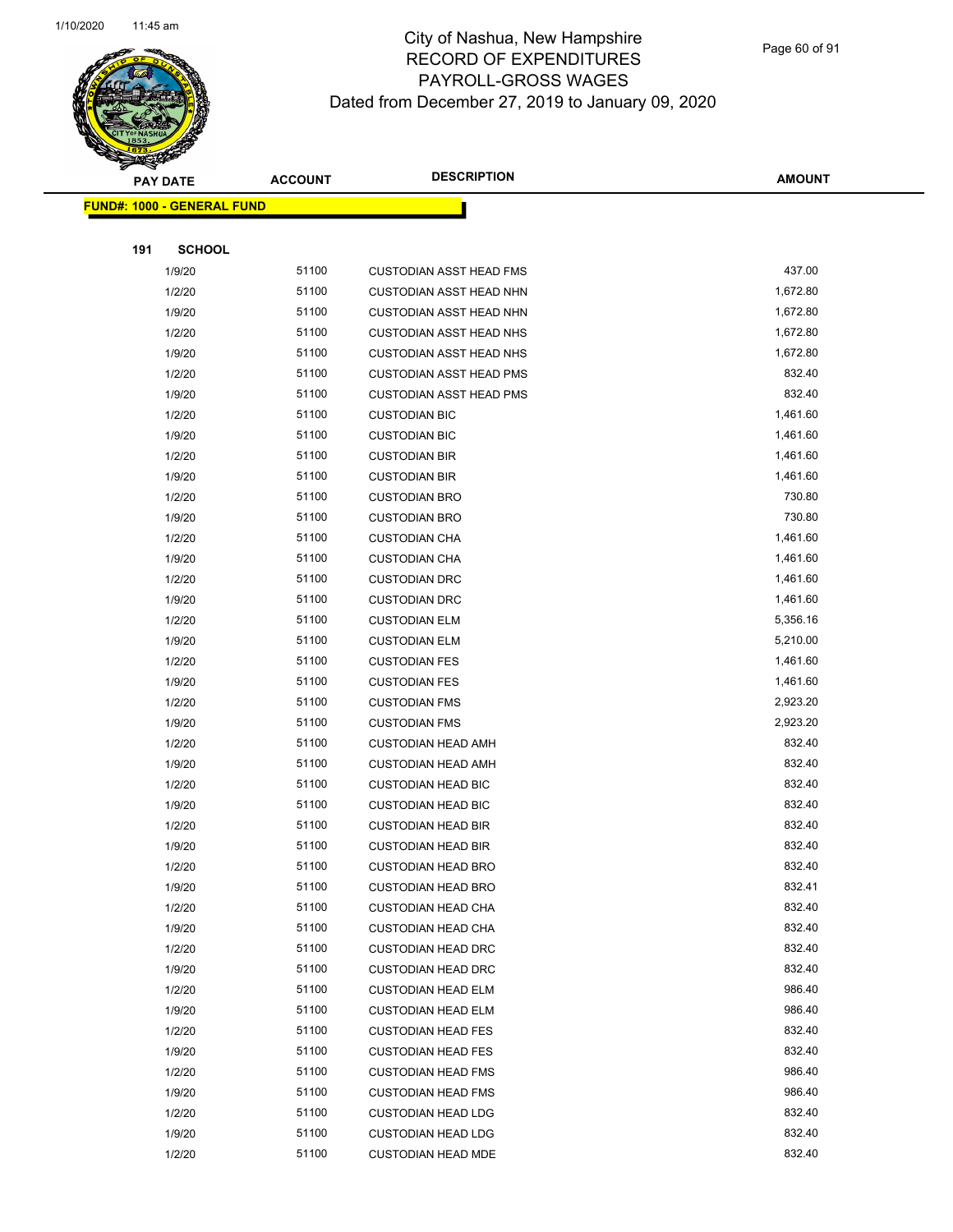

Page 61 of 91

| <b>PAY DATE</b>                   | <b>ACCOUNT</b> | <b>DESCRIPTION</b>        | <b>AMOUNT</b> |
|-----------------------------------|----------------|---------------------------|---------------|
| <b>FUND#: 1000 - GENERAL FUND</b> |                |                           |               |
|                                   |                |                           |               |
| 191<br><b>SCHOOL</b>              |                |                           |               |
| 1/9/20                            | 51100          | <b>CUSTODIAN HEAD MDE</b> | 832.41        |
| 1/2/20                            | 51100          | <b>CUSTODIAN HEAD MTP</b> | 832.40        |
| 1/9/20                            | 51100          | <b>CUSTODIAN HEAD MTP</b> | 832.40        |
| 1/2/20                            | 51100          | <b>CUSTODIAN HEAD NHN</b> | 992.00        |
| 1/9/20                            | 51100          | <b>CUSTODIAN HEAD NHN</b> | 992.00        |
| 1/2/20                            | 51100          | <b>CUSTODIAN HEAD NHS</b> | 992.00        |
| 1/9/20                            | 51100          | <b>CUSTODIAN HEAD NHS</b> | 992.00        |
| 1/2/20                            | 51100          | <b>CUSTODIAN HEAD NSE</b> | 832.41        |
| 1/9/20                            | 51100          | <b>CUSTODIAN HEAD NSE</b> | 832.40        |
| 1/2/20                            | 51100          | <b>CUSTODIAN HEAD PMS</b> | 986.40        |
| 1/9/20                            | 51100          | <b>CUSTODIAN HEAD PMS</b> | 986.40        |
| 1/2/20                            | 51100          | <b>CUSTODIAN HEAD SHE</b> | 832.40        |
| 1/9/20                            | 51100          | <b>CUSTODIAN HEAD SHE</b> | 832.40        |
| 1/2/20                            | 51100          | <b>CUSTODIAN LDG</b>      | 1,909.22      |
| 1/9/20                            | 51100          | <b>CUSTODIAN LDG</b>      | 1,461.60      |
| 1/2/20                            | 51100          | <b>CUSTODIAN MDE</b>      | 1,452.47      |
| 1/9/20                            | 51100          | <b>CUSTODIAN MDE</b>      | 1,461.60      |
| 1/2/20                            | 51100          | <b>CUSTODIAN MTP</b>      | 1,461.60      |
| 1/9/20                            | 51100          | <b>CUSTODIAN MTP</b>      | 1,461.60      |
| 1/2/20                            | 51100          | <b>CUSTODIAN NHN</b>      | 8,585.77      |
| 1/9/20                            | 51100          | <b>CUSTODIAN NHN</b>      | 8,488.80      |
| 1/2/20                            | 51100          | <b>CUSTODIAN NHS</b>      | 9,834.67      |
| 1/9/20                            | 51100          | <b>CUSTODIAN NHS</b>      | 9,760.79      |
| 1/2/20                            | 51100          | <b>CUSTODIAN NSE</b>      | 1,461.60      |
| 1/9/20                            | 51100          | <b>CUSTODIAN NSE</b>      | 1,461.60      |
| 1/2/20                            | 51100          | <b>CUSTODIAN PMS</b>      | 2,192.40      |
| 1/9/20                            | 51100          | <b>CUSTODIAN PMS</b>      | 2,192.40      |
| 1/2/20                            | 51100          | <b>CUSTODIAN SHE</b>      | 1,461.60      |
| 1/9/20                            | 51100          | <b>CUSTODIAN SHE</b>      | 1,461.60      |
| 1/2/20                            | 51100          | CUSTODIAN SUPERVISOR WPO  | 4,112.60      |
| 1/2/20                            | 51100          | <b>CUSTODIAN WID</b>      | 730.80        |
| 1/9/20                            | 51100          | <b>CUSTODIAN WID</b>      | 730.80        |
| 1/2/20                            | 51100          | DATA ANALYST              | 3,213.00      |
| 1/2/20                            | 51100          | <b>DIRECTOR ATHLETICS</b> | 3,855.50      |
| 1/2/20                            | 51100          | DIRECTOR COM GRANTS       | 2,528.69      |
| 1/2/20                            | 51100          | <b>DIRECTOR GUIDANCE</b>  | 6,717.60      |
| 1/2/20                            | 51100          | DIRECTOR HUMAN RESOURCES  | 3,508.10      |
| 1/2/20                            | 51100          | DIRECTOR PLANT OPS        | 4,002.20      |
| 1/2/20                            | 51100          | DIRECTOR SPECIAL ED       | 3,745.20      |
| 1/2/20                            | 51100          | DIRECTOR STUDENT SERVICES | 3,515.40      |
| 1/2/20                            | 51100          | DIRECTOR TRANSPORTATION   | 3,346.50      |
| 1/2/20                            | 51100          | DIRECTOR VOCATIONAL       | 3,390.40      |
| 1/2/20                            | 51100          | DW TECHNOLOGY PEER COACH  | 1,966.30      |
| 1/2/20                            | 51100          | E-BLOCK TECHNICAL PARA    | 131.82        |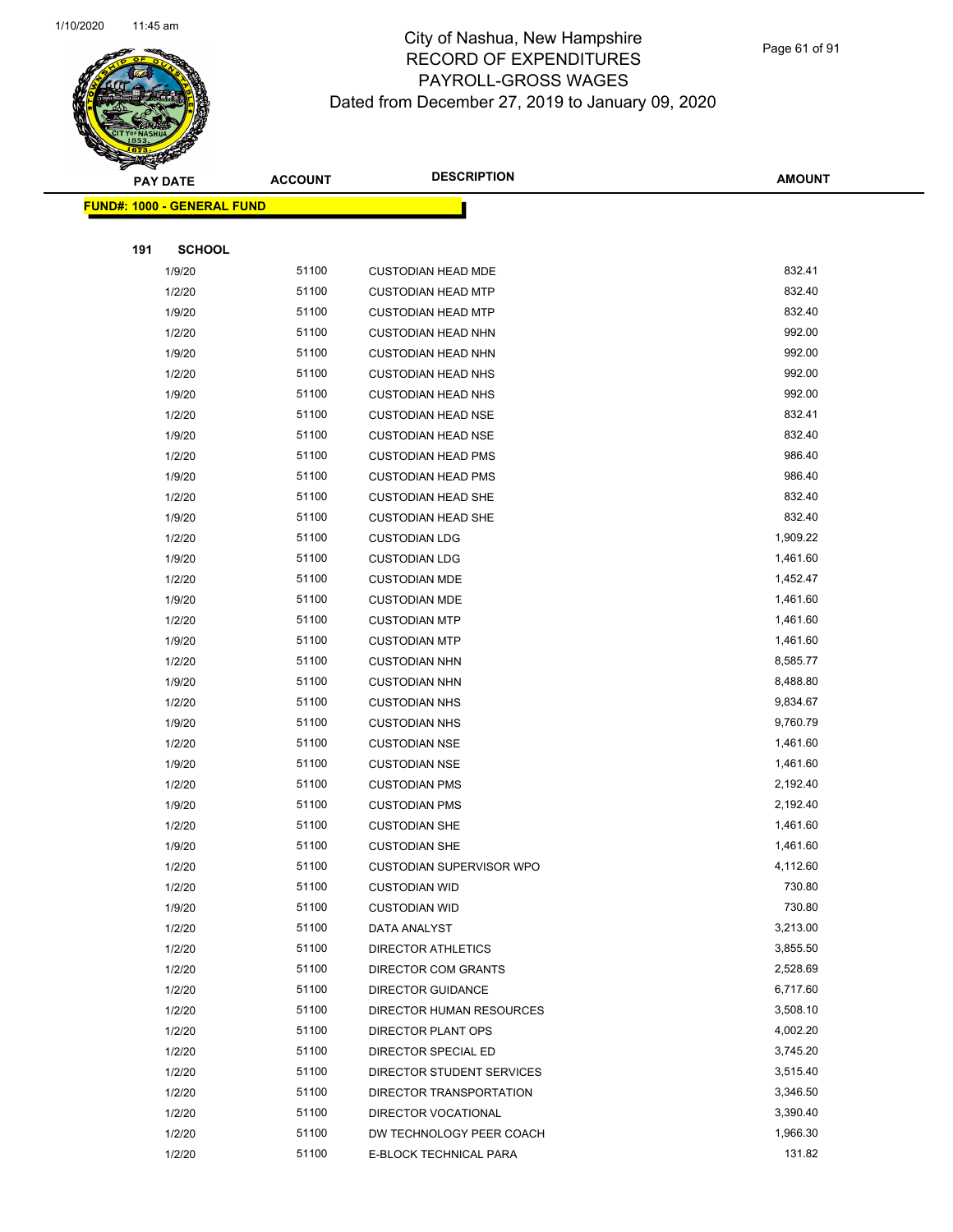

Page 62 of 91

|     | <b>PAY DATE</b>                    | <b>ACCOUNT</b> | <b>DESCRIPTION</b>             | <b>AMOUNT</b> |
|-----|------------------------------------|----------------|--------------------------------|---------------|
|     | <u> FUND#: 1000 - GENERAL FUND</u> |                |                                |               |
|     |                                    |                |                                |               |
| 191 | <b>SCHOOL</b>                      |                |                                |               |
|     | 1/9/20                             | 51100          | E-BLOCK TECHNICAL PARA         | 131.82        |
|     | 1/2/20                             | 51100          | ELL COMMUNICATIONS COORDINATOR | 2,172.00      |
|     | 1/2/20                             | 51100          | ELL OUTREACH WORKER            | 1,766.08      |
|     | 1/2/20                             | 51100          | ELL OUTREACH WORKER HOURLY     | 93.75         |
|     | 1/2/20                             | 51100          | <b>GRANT WRITER</b>            | 657.80        |
|     | 1/9/20                             | 51100          | <b>GRANT WRITER</b>            | 657.80        |
|     | 1/2/20                             | 51100          | GUIDANCE COUNSELOR AMH         | 2,403.59      |
|     | 1/2/20                             | 51100          | GUIDANCE COUNSELOR BIC         | 2,064.72      |
|     | 1/2/20                             | 51100          | <b>GUIDANCE COUNSELOR BIR</b>  | 3,015.80      |
|     | 1/2/20                             | 51100          | GUIDANCE COUNSELOR BRO         | 1,980.47      |
|     | 1/2/20                             | 51100          | GUIDANCE COUNSELOR CHA         | 3,015.80      |
|     | 1/2/20                             | 51100          | <b>GUIDANCE COUNSELOR DRC</b>  | 2,923.69      |
|     | 1/2/20                             | 51100          | <b>GUIDANCE COUNSELOR ELM</b>  | 13,680.22     |
|     | 1/2/20                             | 51100          | <b>GUIDANCE COUNSELOR FES</b>  | 2,923.69      |
|     | 1/2/20                             | 51100          | <b>GUIDANCE COUNSELOR FMS</b>  | 6,875.18      |
|     | 1/2/20                             | 51100          | <b>GUIDANCE COUNSELOR LDG</b>  | 3,015.80      |
|     | 1/2/20                             | 51100          | GUIDANCE COUNSELOR MDE         | 2,895.11      |
|     | 1/2/20                             | 51100          | <b>GUIDANCE COUNSELOR MTP</b>  | 2,923.69      |
|     | 1/2/20                             | 51100          | GUIDANCE COUNSELOR NHN         | 14,792.35     |
|     | 1/2/20                             | 51100          | GUIDANCE COUNSELOR NHS         | 19,076.60     |
|     | 1/9/20                             | 51100          | GUIDANCE COUNSELOR NHS         | 648.63        |
|     | 1/2/20                             | 51100          | <b>GUIDANCE COUNSELOR NSE</b>  | 2,923.69      |
|     | 1/2/20                             | 51100          | GUIDANCE COUNSELOR PMS         | 8,286.59      |
|     | 1/2/20                             | 51100          | <b>GUIDANCE COUNSELOR SHE</b>  | 2,923.69      |
|     | 1/2/20                             | 51100          | JOB DEVELOPER SPED NHN         | 3,015.80      |
|     | 1/2/20                             | 51100          | <b>LIBRARIAN AMH</b>           | 1,989.52      |
|     | 1/2/20                             | 51100          | <b>LIBRARIAN BIC</b>           | 1,904.28      |
|     | 1/2/20                             | 51100          | <b>LIBRARIAN BIR</b>           | 2,187.12      |
|     | 1/2/20                             | 51100          | <b>LIBRARIAN BRO</b>           | 2,204.20      |
|     | 1/2/20                             | 51100          | <b>LIBRARIAN CHA</b>           | 3,015.80      |
|     | 1/2/20                             | 51100          | <b>LIBRARIAN DRC</b>           | 2,250.50      |
|     | 1/2/20                             | 51100          | <b>LIBRARIAN ELM</b>           | 2,107.11      |
|     | 1/2/20                             | 51100          | <b>LIBRARIAN FES</b>           | 2,923.69      |
|     | 1/2/20                             | 51100          | <b>LIBRARIAN FMS</b>           | 3,015.81      |
|     | 1/2/20                             | 51100          | <b>LIBRARIAN LDG</b>           | 2,426.70      |
|     | 1/2/20                             | 51100          | <b>LIBRARIAN MDE</b>           | 2,895.11      |
|     | 1/2/20                             | 51100          | <b>LIBRARIAN NHN</b>           | 4,926.72      |
|     | 1/2/20                             | 51100          | LIBRARIAN NHS                  | 5,984.68      |
|     | 1/2/20                             | 51100          | <b>LIBRARIAN NSE</b>           | 2,895.11      |
|     | 1/2/20                             | 51100          | <b>LIBRARIAN PMS</b>           | 2,040.03      |
|     | 1/2/20                             | 51100          | <b>LIBRARIAN SHE</b>           | 2,923.69      |
|     | 1/2/20                             | 51100          | LICENSED PRACTICAL NURSE ELM   | 1,485.30      |
|     | 1/2/20                             | 51100          | LICENSED PRACTICAL NURSE FMS   | 1,459.67      |
|     | 1/2/20                             | 51100          | MAINTENANCE ALARM WPO          | 1,017.60      |
|     |                                    |                |                                |               |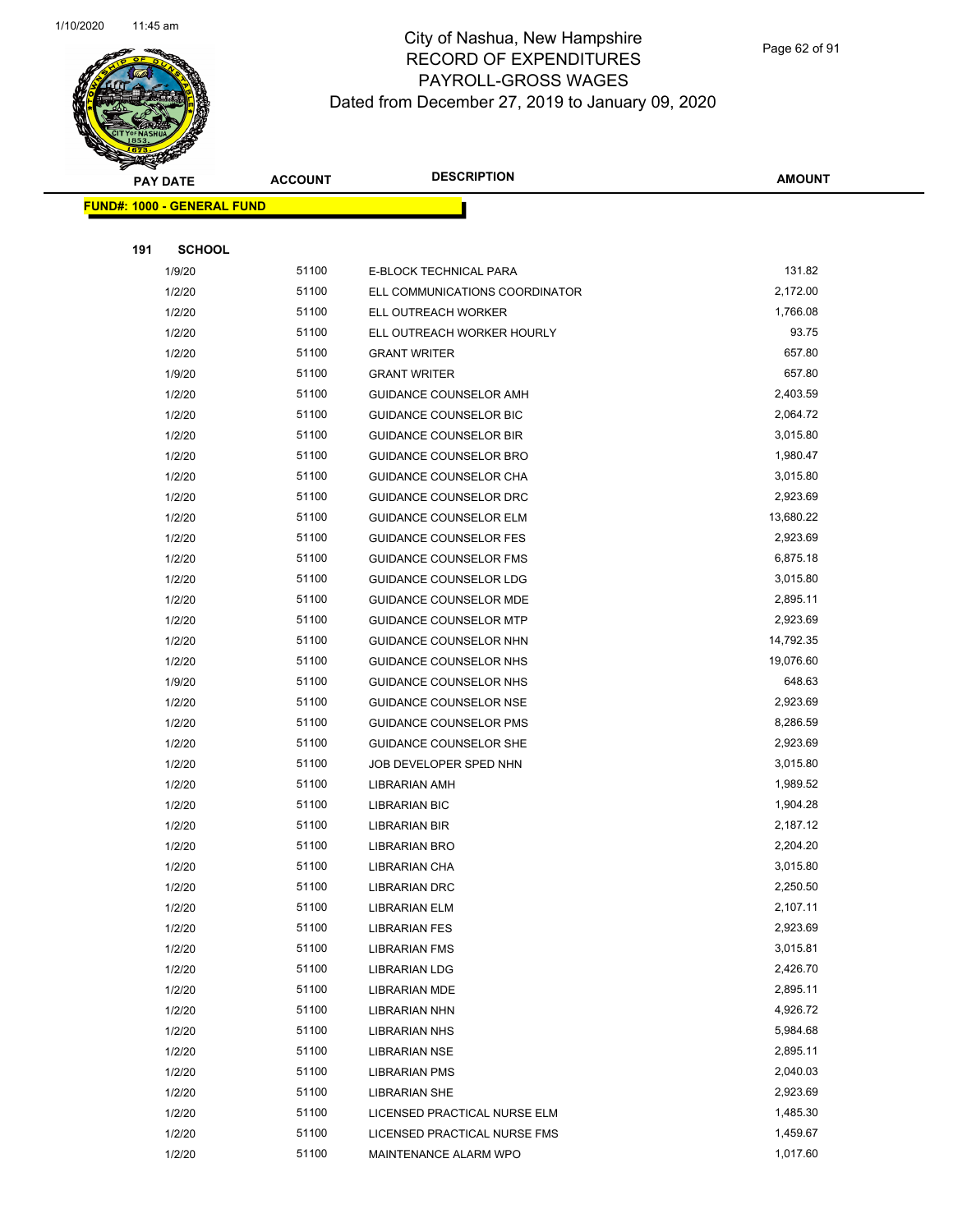

Page 63 of 91

|     | <b>PAY DATE</b>                   | <b>ACCOUNT</b> | <b>DESCRIPTION</b>             | <b>AMOUNT</b> |
|-----|-----------------------------------|----------------|--------------------------------|---------------|
|     | <b>FUND#: 1000 - GENERAL FUND</b> |                |                                |               |
|     |                                   |                |                                |               |
| 191 | <b>SCHOOL</b>                     |                |                                |               |
|     | 1/9/20                            | 51100          | MAINTENANCE ALARM WPO          | 1,017.60      |
|     | 1/2/20                            | 51100          | MAINTENANCE CARPENTER WPO      | 1,025.60      |
|     | 1/9/20                            | 51100          | MAINTENANCE CARPENTER WPO      | 1,025.60      |
|     | 1/2/20                            | 51100          | MAINTENANCE ELECTRICIAN WPO    | 2,142.40      |
|     | 1/9/20                            | 51100          | MAINTENANCE ELECTRICIAN WPO    | 2,142.40      |
|     | 1/2/20                            | 51100          | MAINTENANCE GRDS FORMEN WPO    | 1,025.60      |
|     | 1/9/20                            | 51100          | MAINTENANCE GRDS FORMEN WPO    | 1,025.60      |
|     | 1/2/20                            | 51100          | MAINTENANCE GROUNDS WPO        | 4,428.60      |
|     | 1/9/20                            | 51100          | MAINTENANCE GROUNDS WPO        | 4,353.60      |
|     | 1/2/20                            | 51100          | MAINTENANCE HVAC WPO           | 6,300.01      |
|     | 1/9/20                            | 51100          | MAINTENANCE HVAC WPO           | 6,293.45      |
|     | 1/2/20                            | 51100          | MAINTENANCE MESSENGER WPO      | 986.40        |
|     | 1/9/20                            | 51100          | MAINTENANCE MESSENGER WPO      | 986.40        |
|     | 1/2/20                            | 51100          | MAINTENANCE PLUMBER WPO        | 1,075.20      |
|     | 1/9/20                            | 51100          | MAINTENANCE PLUMBER WPO        | 1,075.20      |
|     | 1/2/20                            | 51100          | MAINTENANCE TRADES WPO         | 3,118.40      |
|     | 1/9/20                            | 51100          | <b>MAINTENANCE TRADES WPO</b>  | 3,118.40      |
|     | 1/2/20                            | 51100          | <b>MARKETING TEACHER NHS</b>   | 2,838.33      |
|     | 1/2/20                            | 51100          | <b>NURSE AMH</b>               | 2,739.60      |
|     | 1/2/20                            | 51100          | <b>NURSE BIC</b>               | 2,739.60      |
|     | 1/2/20                            | 51100          | <b>NURSE BIR</b>               | 2,712.88      |
|     | 1/2/20                            | 51100          | <b>NURSE BRO</b>               | 2,739.60      |
|     | 1/2/20                            | 51100          | <b>NURSE CHA</b>               | 1,776.20      |
|     | 1/2/20                            | 51100          | <b>NURSE DRC</b>               | 2,739.60      |
|     | 1/2/20                            | 51100          | <b>NURSE ELM</b>               | 3,237.71      |
|     | 1/2/20                            | 51100          | <b>NURSE FES</b>               | 858.07        |
|     | 1/2/20                            | 51100          | <b>NURSE FMS</b>               | 1,768.89      |
|     | 1/2/20                            | 51100          | NURSE LDG                      | 2,594.22      |
|     | 1/2/20                            | 51100          | <b>NURSE MDE</b>               | 2,253.48      |
|     | 1/2/20                            | 51100          | <b>NURSE MTP</b>               | 1,858.10      |
|     | 1/2/20                            | 51100          | <b>NURSE NHN</b>               | 3,513.78      |
|     | 1/2/20                            | 51100          | <b>NURSE NHS</b>               | 4,302.94      |
|     | 1/2/20                            | 51100          | <b>NURSE NSE</b>               | 2,739.60      |
|     | 1/2/20                            | 51100          | <b>NURSE PMS</b>               | 3,199.65      |
|     | 1/2/20                            | 51100          | <b>NURSE SHE</b>               | 1,833.00      |
|     | 1/2/20                            | 51100          | OFFICE MANAGER BUSINESS        | 2,705.90      |
|     | 1/2/20                            | 51100          | OFFICE MANAGER HUMAN RESOURCES | 2,038.50      |
|     | 1/2/20                            | 51100          | OFFICE MANAGER SPED            | 2,052.10      |
|     | 1/2/20                            | 51100          | OUT DISTRICT COORDINATOR       | 2,951.90      |
|     | 1/2/20                            | 51100          | PARA ALT AMH                   | 123.48        |
|     | 1/9/20                            | 51100          | PARA ALT AMH                   | 123.48        |
|     | 1/2/20                            | 51100          | PARA ALT FMS                   | 126.75        |
|     | 1/9/20                            | 51100          | PARA ALT FMS                   | 126.75        |
|     | 1/2/20                            | 51100          | PARA ALT LDG                   | 101.34        |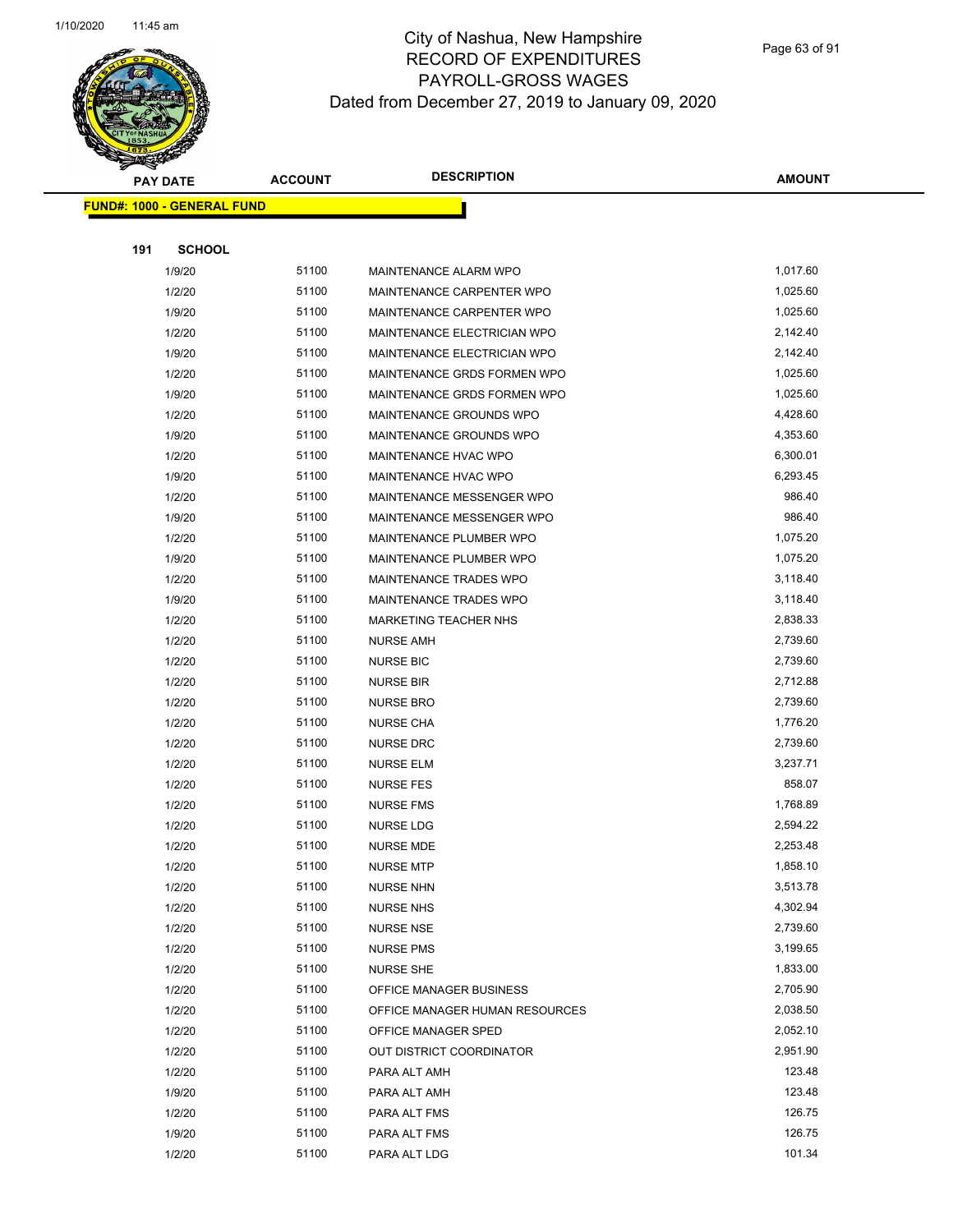

Page 64 of 91

| <b>PAY DATE</b>                   | <b>ACCOUNT</b> | <b>DESCRIPTION</b>  | <b>AMOUNT</b> |
|-----------------------------------|----------------|---------------------|---------------|
| <b>FUND#: 1000 - GENERAL FUND</b> |                |                     |               |
|                                   |                |                     |               |
| 191<br><b>SCHOOL</b>              |                |                     |               |
| 1/9/20                            | 51100          | PARA ALT LDG        | 101.34        |
| 1/2/20                            | 51100          | PARA ALT MTP        | 85.62         |
| 1/9/20                            | 51100          | PARA ALT MTP        | 85.62         |
| 1/2/20                            | 51100          | PARA ALT PMS        | 89.19         |
| 1/9/20                            | 51100          | PARA ALT PMS        | 89.19         |
| 1/2/20                            | 51100          | PARA DW SPEC ED AMH | 2,285.29      |
| 1/9/20                            | 51100          | PARA DW SPEC ED AMH | 2,285.29      |
| 1/2/20                            | 51100          | PARA DW SPEC ED BIR | 402.84        |
| 1/9/20                            | 51100          | PARA DW SPEC ED BIR | 402.84        |
| 1/2/20                            | 51100          | PARA DW SPEC ED BRO | 1,220.50      |
| 1/9/20                            | 51100          | PARA DW SPEC ED BRO | 1,220.50      |
| 1/2/20                            | 51100          | PARA DW SPEC ED CHA | 2,246.82      |
| 1/9/20                            | 51100          | PARA DW SPEC ED CHA | 2,246.82      |
| 1/2/20                            | 51100          | PARA DW SPEC ED DRC | 87.96         |
| 1/9/20                            | 51100          | PARA DW SPEC ED DRC | 87.96         |
| 1/2/20                            | 51100          | PARA DW SPEC ED FMS | 1,976.11      |
| 1/9/20                            | 51100          | PARA DW SPEC ED FMS | 1,976.11      |
| 1/2/20                            | 51100          | PARA DW SPEC ED LDG | 126.00        |
| 1/9/20                            | 51100          | PARA DW SPEC ED LDG | 126.00        |
| 1/2/20                            | 51100          | PARA DW SPEC ED MDE | 1,857.67      |
| 1/9/20                            | 51100          | PARA DW SPEC ED MDE | 1,857.67      |
| 1/2/20                            | 51100          | PARA DW SPEC ED MTP | 93.54         |
| 1/9/20                            | 51100          | PARA DW SPEC ED MTP | 93.54         |
| 1/2/20                            | 51100          | PARA DW SPEC ED NHN | 1,003.33      |
| 1/9/20                            | 51100          | PARA DW SPEC ED NHN | 1,003.33      |
| 1/2/20                            | 51100          | PARA DW SPEC ED NHS | 1,416.10      |
| 1/9/20                            | 51100          | PARA DW SPEC ED NHS | 1,416.10      |
| 1/2/20                            | 51100          | PARA DW SPEC ED NSE | 867.89        |
| 1/9/20                            | 51100          | PARA DW SPEC ED NSE | 867.89        |
| 1/2/20                            | 51100          | PARA DW SPEC ED PMS | 359.52        |
| 1/9/20                            | 51100          | PARA DW SPEC ED PMS | 359.52        |
| 1/2/20                            | 51100          | PARA DW SPEC ED SHE | 2,256.04      |
| 1/9/20                            | 51100          | PARA DW SPEC ED SHE | 2,256.04      |
| 1/2/20                            | 51100          | PARA DW SPEC ED WID | 109.80        |
| 1/9/20                            | 51100          | PARA DW SPEC ED WID | 109.80        |
| 1/2/20                            | 51100          | PARA DW SPEC ELM    | 1,707.83      |
| 1/9/20                            | 51100          | PARA DW SPEC ELM    | 1,707.83      |
| 1/2/20                            | 51100          | PARA ELL BIR        | 118.98        |
| 1/9/20                            | 51100          | PARA ELL BIR        | 118.98        |
| 1/2/20                            | 51100          | PARA ELL DRC        | 118.98        |
| 1/9/20                            | 51100          | PARA ELL DRC        | 118.98        |
| 1/2/20                            | 51100          | PARA ELL ELM        | 173.12        |
| 1/9/20                            | 51100          | PARA ELL ELM        | 173.12        |
| 1/2/20                            | 51100          | PARA ELL FES        | 115.62        |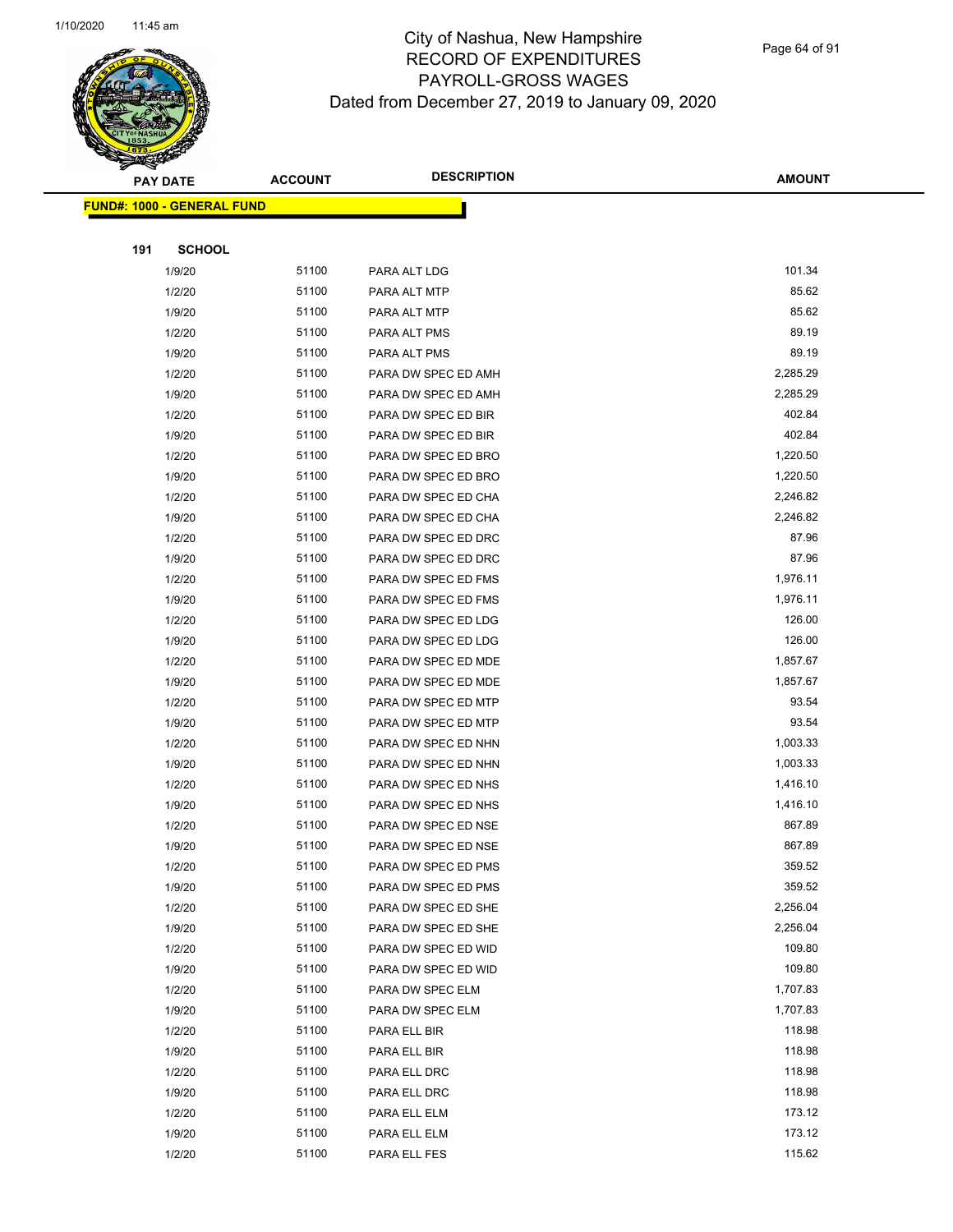

Page 65 of 91

|     | <b>PAY DATE</b>            | <b>ACCOUNT</b> | <b>DESCRIPTION</b> | <b>AMOUNT</b> |
|-----|----------------------------|----------------|--------------------|---------------|
|     | FUND#: 1000 - GENERAL FUND |                |                    |               |
|     |                            |                |                    |               |
| 191 | <b>SCHOOL</b>              |                |                    |               |
|     | 1/9/20                     | 51100          | PARA ELL FES       | 115.62        |
|     | 1/2/20                     | 51100          | PARA ELL FMS       | 86.56         |
|     | 1/9/20                     | 51100          | PARA ELL FMS       | 86.56         |
|     | 1/2/20                     | 51100          | PARA ELL LDG       | 237.96        |
|     | 1/9/20                     | 51100          | PARA ELL LDG       | 237.96        |
|     | 1/2/20                     | 51100          | PARA ELL MTP       | 90.84         |
|     | 1/9/20                     | 51100          | PARA ELL MTP       | 90.84         |
|     | 1/2/20                     | 51100          | PARA ELL SHE       | 128.90        |
|     | 1/9/20                     | 51100          | PARA ELL SHE       | 128.90        |
|     | 1/2/20                     | 51100          | PARA INST AMH      | 540.66        |
|     | 1/9/20                     | 51100          | PARA INST AMH      | 540.66        |
|     | 1/2/20                     | 51100          | PARA INST BIC      | 1,171.44      |
|     | 1/9/20                     | 51100          | PARA INST BIC      | 1,171.44      |
|     | 1/2/20                     | 51100          | PARA INST BIR      | 756.06        |
|     | 1/9/20                     | 51100          | PARA INST BIR      | 756.06        |
|     | 1/2/20                     | 51100          | PARA INST BRO      | 576.42        |
|     | 1/9/20                     | 51100          | PARA INST BRO      | 576.42        |
|     | 1/2/20                     | 51100          | PARA INST CHA      | 774.46        |
|     | 1/9/20                     | 51100          | PARA INST CHA      | 774.46        |
|     | 1/2/20                     | 51100          | PARA INST DRC      | 820.68        |
|     | 1/9/20                     | 51100          | PARA INST DRC      | 820.68        |
|     | 1/2/20                     | 51100          | PARA INST ELM      | 1,112.75      |
|     | 1/9/20                     | 51100          | PARA INST ELM      | 1,112.75      |
|     | 1/2/20                     | 51100          | PARA INST FES      | 1,213.39      |
|     | 1/9/20                     | 51100          | PARA INST FES      | 1,213.39      |
|     | 1/2/20                     | 51100          | PARA INST FMS      | 923.79        |
|     | 1/9/20                     | 51100          | PARA INST FMS      | 923.79        |
|     | 1/2/20                     | 51100          | PARA INST LDG      | 949.44        |
|     | 1/9/20                     | 51100          | PARA INST LDG      | 949.44        |
|     | 1/2/20                     | 51100          | PARA INST MDE      | 766.80        |
|     | 1/9/20                     | 51100          | PARA INST MDE      | 1,003.08      |
|     | 1/2/20                     | 51100          | PARA INST MTP      | 745.20        |
|     | 1/9/20                     | 51100          | PARA INST MTP      | 745.20        |
|     | 1/2/20                     | 51100          | PARA INST NHN      | 338.18        |
|     | 1/9/20                     | 51100          | PARA INST NHN      | 338.18        |
|     | 1/2/20                     | 51100          | PARA INST NHS      | 460.54        |
|     | 1/9/20                     | 51100          | PARA INST NHS      | 460.54        |
|     | 1/2/20                     | 51100          | PARA INST NSE      | 899.52        |
|     | 1/9/20                     | 51100          | PARA INST NSE      | 899.52        |
|     | 1/2/20                     | 51100          | PARA INST PMS      | 965.60        |
|     | 1/9/20                     | 51100          | PARA INST PMS      | 965.60        |
|     | 1/2/20                     | 51100          | PARA INST SHE      | 657.95        |
|     | 1/9/20                     | 51100          | PARA INST SHE      | 657.95        |
|     | 1/2/20                     | 51100          | PARA JOB COACH     | 108.00        |
|     |                            |                |                    |               |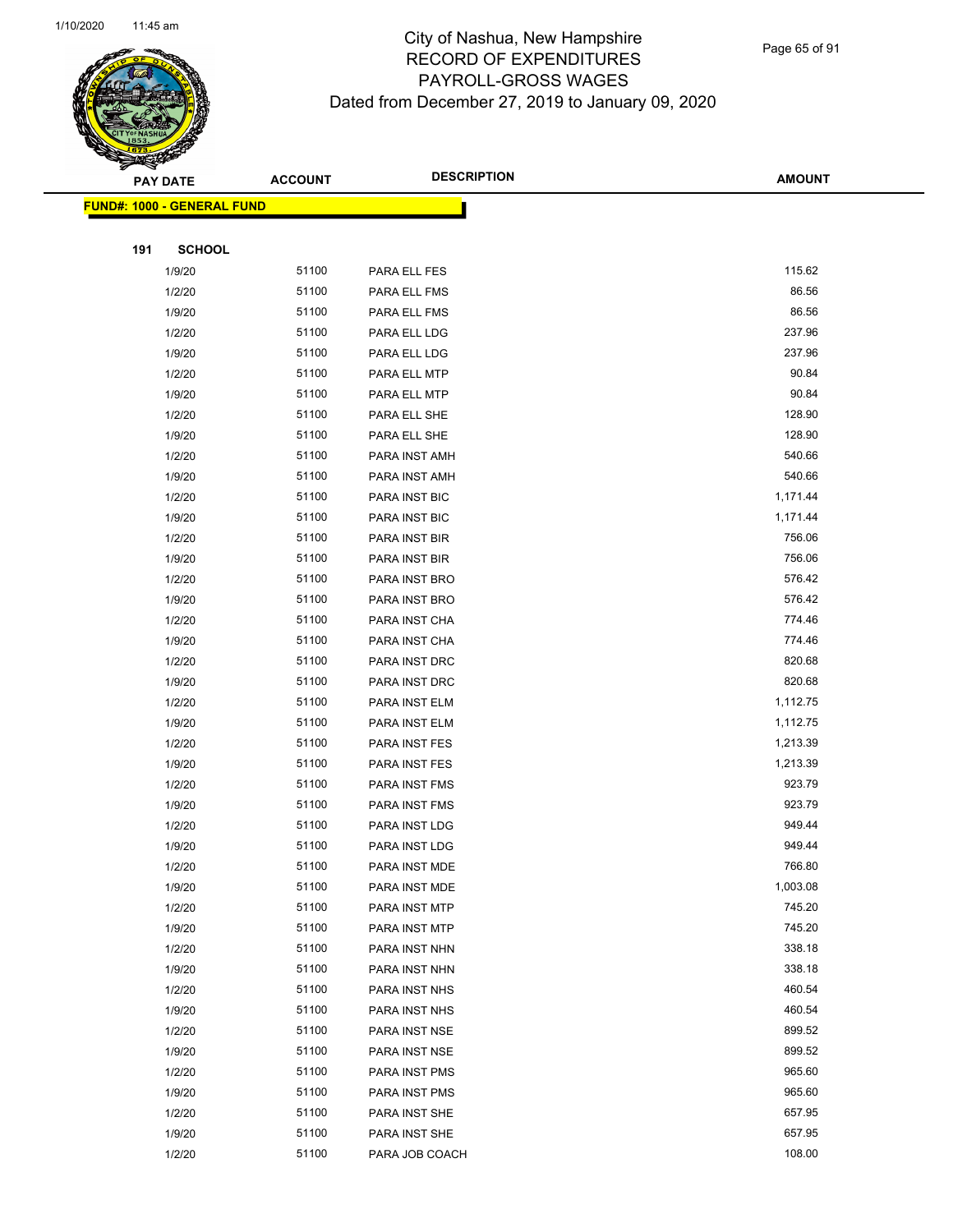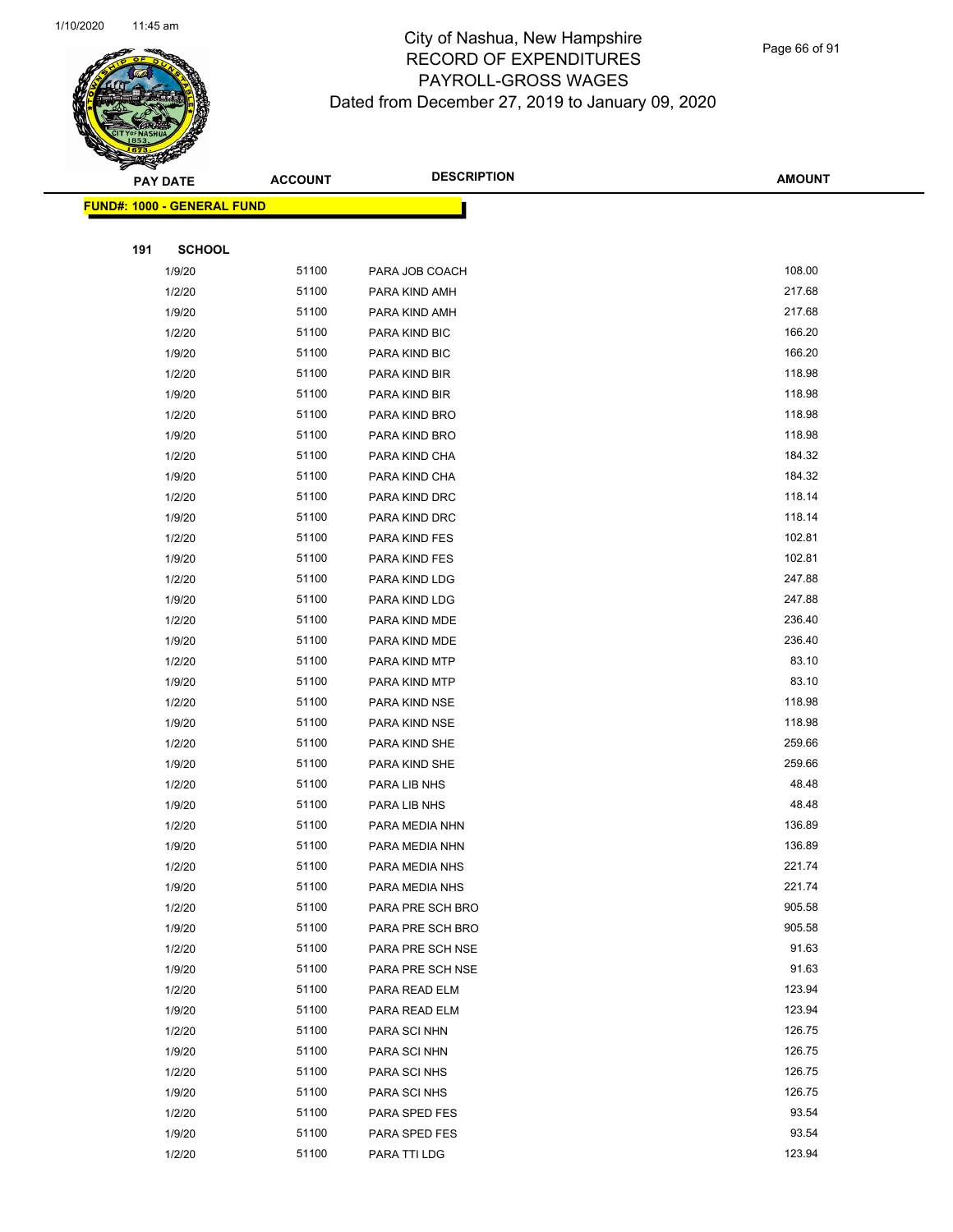

Page 67 of 91

|     | <b>PAY DATE</b>            | <b>ACCOUNT</b> | <b>DESCRIPTION</b>          | <b>AMOUNT</b>      |
|-----|----------------------------|----------------|-----------------------------|--------------------|
|     | FUND#: 1000 - GENERAL FUND |                |                             |                    |
|     |                            |                |                             |                    |
| 191 | <b>SCHOOL</b>              |                |                             |                    |
|     | 1/9/20                     | 51100          | PARA TTI LDG                | 123.94             |
|     | 1/2/20                     | 51100          | PARA VOC NHS                | 91.44              |
|     | 1/9/20                     | 51100          | PARA VOC NHS                | 91.44              |
|     | 1/2/20                     | 51100          | PEER COACH                  | 5,939.49           |
|     | 1/2/20                     | 51100          | PRESCHOOL COORDINATOR       | 2,562.50           |
|     | 1/2/20                     | 51100          | PRINCIPAL AMH               | 3,979.40           |
|     | 1/2/20                     | 51100          | PRINCIPAL BIC               | 3,815.70           |
|     | 1/2/20                     | 51100          | PRINCIPAL BIR               | 3,966.30           |
|     | 1/2/20                     | 51100          | PRINCIPAL BRO               | 3,710.00           |
|     | 1/2/20                     | 51100          | PRINCIPAL CHA               | 3,912.80           |
|     | 1/2/20                     | 51100          | PRINCIPAL DRC               | 3,798.10           |
|     | 1/2/20                     | 51100          | PRINCIPAL ELM               | 3,849.40           |
|     | 1/2/20                     | 51100          | <b>PRINCIPAL FES</b>        | 3,841.30           |
|     | 1/2/20                     | 51100          | PRINCIPAL FMS               | 4,035.90           |
|     | 1/2/20                     | 51100          | PRINCIPAL LDG               | 4,023.10           |
|     | 1/2/20                     | 51100          | PRINCIPAL MDE               | 3,859.00           |
|     | 1/2/20                     | 51100          | PRINCIPAL MTP               | 3,903.80           |
|     | 1/2/20                     | 51100          | PRINCIPAL NHN               | 4,057.70           |
|     | 1/2/20                     | 51100          | PRINCIPAL NHS               | 4,288.50           |
|     | 1/2/20                     | 51100          | PRINCIPAL NSE               | 3,851.00           |
|     | 1/2/20                     | 51100          | PRINCIPAL PMS               | 3,817.30           |
|     | 1/2/20                     | 51100          | PRINCIPAL SHE               | 3,692.30           |
|     | 1/2/20                     | 51100          | SCHOOL PSYCHOLOGIST WID     | 41,004.43          |
|     | 1/2/20                     | 51100          | SCHOOL PSYCHOLOGY INTERN    | 1,174.85           |
|     | 1/2/20                     | 51100          | SECURITY MONITOR NHN        | 438.48             |
|     | 1/9/20                     | 51100          | SECURITY MONITOR NHN        | 438.48             |
|     | 1/2/20                     | 51100          | SECURITY MONITOR NHS        | 584.64             |
|     | 1/9/20                     | 51100          | SECURITY MONITOR NHS        | 584.64             |
|     | 1/9/20                     | 51100          | SIGN LANGUAGE INTERPRETER   | 72.00              |
|     | 1/2/20                     | 51100          | SOCIAL WORKER               | 4,031.02           |
|     | 1/2/20                     | 51100          | SOCIAL WORKER FMS           | 2,923.70           |
|     | 1/2/20                     | 51100          | SPEECH LANG PATHOLOGIST WID | 59,004.28          |
|     | 1/2/20                     | 51100          | STUDENT ACTIVITY COORD NHN  | 1,120.33           |
|     | 1/2/20                     | 51100          | <b>SUPERINTENDENT</b>       | 6,228.50           |
|     | 1/2/20                     | 51100          | SYSTEMS ADMIN FULL YEAR     | 8,256.60           |
|     | 1/2/20                     | 51100          | <b>TEACHER ART AMH</b>      | 2,739.60           |
|     | 1/2/20                     | 51100          | <b>TEACHER ART BIC</b>      | 2,187.12           |
|     | 1/2/20                     | 51100          | <b>TEACHER ART BIR</b>      | 2,923.69           |
|     | 1/2/20                     | 51100          | TEACHER ART CHA             | 2,123.49           |
|     | 1/2/20                     | 51100          | TEACHER ART DRC             | 2,064.72           |
|     | 1/2/20                     | 51100          | TEACHER ART ELM             | 4,904.16           |
|     | 1/2/20                     | 51100          | <b>TEACHER ART FES</b>      | 1,708.72           |
|     | 1/2/20<br>1/2/20           | 51100<br>51100 | <b>TEACHER ART FMS</b>      | 799.91<br>2,739.60 |
|     |                            |                | <b>TEACHER ART LDG</b>      |                    |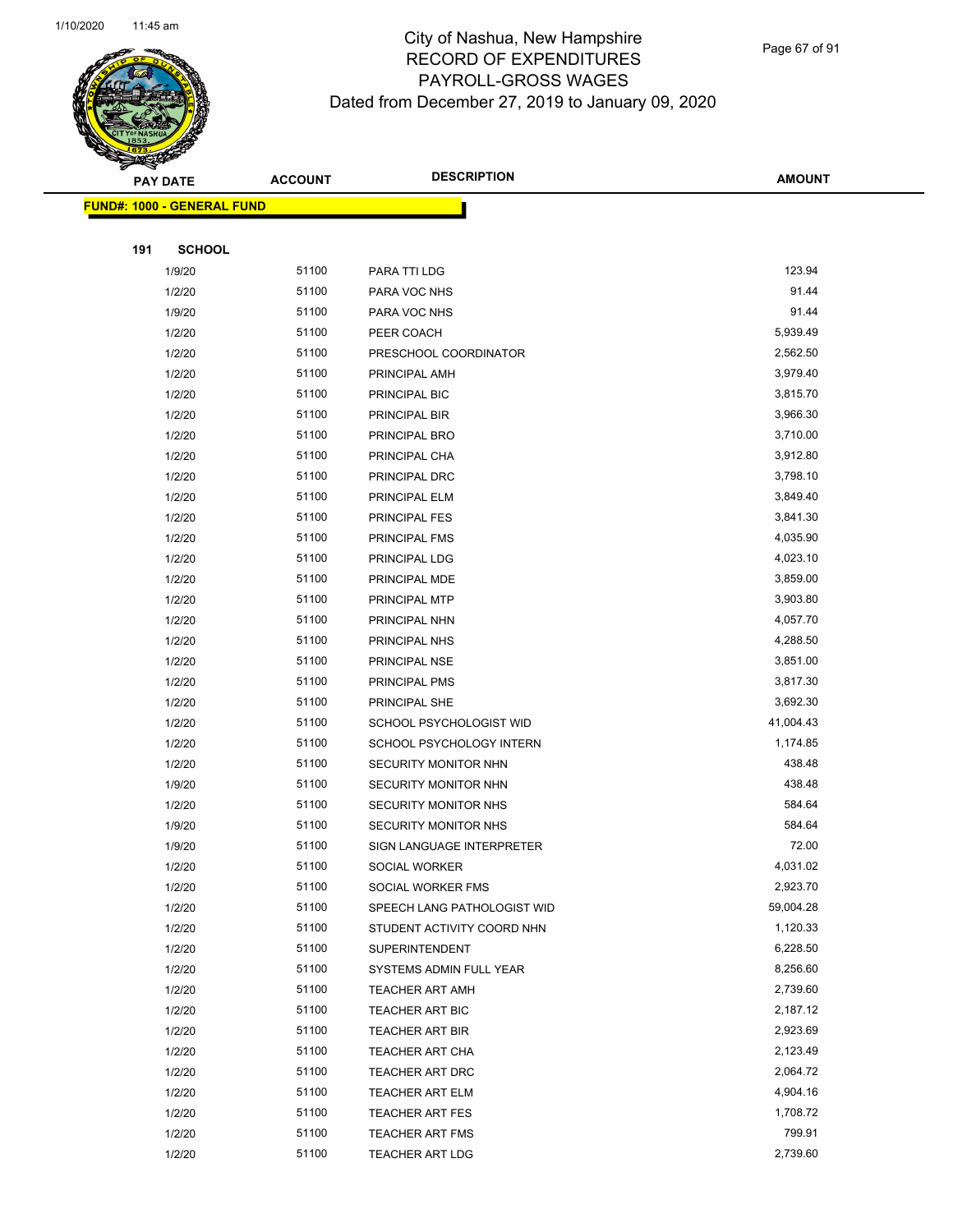

Page 68 of 91

|     | <b>PAY DATE</b>                   | <b>ACCOUNT</b> | <b>DESCRIPTION</b>               | <b>AMOUNT</b> |
|-----|-----------------------------------|----------------|----------------------------------|---------------|
|     | <b>FUND#: 1000 - GENERAL FUND</b> |                |                                  |               |
|     |                                   |                |                                  |               |
| 191 | <b>SCHOOL</b>                     |                |                                  |               |
|     | 1/2/20                            | 51100          | <b>TEACHER ART MDE</b>           | 2,064.72      |
|     | 1/2/20                            | 51100          | <b>TEACHER ART MTP</b>           | 2,923.70      |
|     | 1/2/20                            | 51100          | <b>TEACHER ART NHN</b>           | 10,902.86     |
|     | 1/2/20                            | 51100          | <b>TEACHER ART NHS</b>           | 10,638.68     |
|     | 1/2/20                            | 51100          | <b>TEACHER ART NSE</b>           | 3,015.80      |
|     | 1/2/20                            | 51100          | <b>TEACHER ART PMS</b>           | 4,062.42      |
|     | 1/2/20                            | 51100          | <b>TEACHER ART SHE</b>           | 1,127.91      |
|     | 1/9/20                            | 51100          | <b>TEACHER ART SHE</b>           | 2,932.64      |
|     | 1/2/20                            | 51100          | TEACHER AUTO NHN                 | 2,739.60      |
|     | 1/2/20                            | 51100          | <b>TEACHER BEHAVIOR SPEC WID</b> | 11,786.87     |
|     | 1/2/20                            | 51100          | TEACHER BIO TEC NHN              | 2,498.78      |
|     | 1/2/20                            | 51100          | TEACHER BUILD CONST NHS          | 2,739.60      |
|     | 1/2/20                            | 51100          | TEACHER BUSINESS NHN             | 8,668.21      |
|     | 1/2/20                            | 51100          | <b>TEACHER BUSINESS NHS</b>      | 8,869.93      |
|     | 1/2/20                            | 51100          | <b>TEACHER COMPUTER ELM</b>      | 3,664.54      |
|     | 1/2/20                            | 51100          | <b>TEACHER COMPUTER FMS</b>      | 5,399.66      |
|     | 1/2/20                            | 51100          | TEACHER COMPUTER NHN             | 5,423.12      |
|     | 1/2/20                            | 51100          | TEACHER COMPUTER NHS             | 1,599.82      |
|     | 1/2/20                            | 51100          | TEACHER COMPUTER PMS             | 4,720.51      |
|     | 1/2/20                            | 51100          | TEACHER COSMETOLOGY NHN          | 4,403.99      |
|     | 1/2/20                            | 51100          | TEACHER CULINARY NHN             | 5,543.59      |
|     | 1/2/20                            | 51100          | <b>TEACHER DEAF NSE</b>          | 4,767.86      |
|     | 1/2/20                            | 51100          | TEACHER DEAF WID                 | 7,465.77      |
|     | 1/2/20                            | 51100          | <b>TEACHER DWSE AMH</b>          | 2,923.69      |
|     | 1/2/20                            | 51100          | <b>TEACHER DWSE BIR</b>          | 4,804.32      |
|     | 1/2/20                            | 51100          | <b>TEACHER DWSE BRO</b>          | 3,015.80      |
|     | 1/2/20                            | 51100          | <b>TEACHER DWSE CHA</b>          | 1,775.50      |
|     | 1/2/20                            | 51100          | TEACHER DWSE ELM                 | 15,065.94     |
|     | 1/2/20                            | 51100          | <b>TEACHER DWSE FMS</b>          | 5,051.03      |
|     | 1/2/20                            | 51100          | TEACHER DWSE MDE                 | 3,896.82      |
|     | 1/2/20                            | 51100          | <b>TEACHER DWSE NHS</b>          | 2,924.89      |
|     | 1/2/20                            | 51100          | TEACHER DWSE SHE                 | 5,740.99      |
|     | 1/2/20                            | 51100          | TEACHER ECE NHS                  | 5,847.38      |
|     | 1/2/20                            | 51100          | TEACHER ELECTRICAL NHS           | 2,739.60      |
|     | 1/2/20                            | 51100          | TEACHER ELL AMH                  | 2,255.28      |
|     | 1/2/20                            | 51100          | TEACHER ELL BIC                  | 3,931.78      |
|     | 1/2/20                            | 51100          | TEACHER ELL BIR                  | 2,923.69      |
|     | 1/2/20                            | 51100          | TEACHER ELL DRC                  | 5,755.31      |
|     | 1/2/20                            | 51100          | TEACHER ELL ELM                  | 7,870.81      |
|     | 1/2/20                            | 51100          | TEACHER ELL FES                  | 7,682.99      |
|     | 1/2/20                            | 51100          | <b>TEACHER ELL FMS</b>           | 1,904.28      |
|     | 1/2/20                            | 51100          | <b>TEACHER ELL LDG</b>           | 6,191.60      |
|     | 1/2/20                            | 51100          | <b>TEACHER ELL MTP</b>           | 2,923.69      |
|     | 1/2/20                            | 51100          | TEACHER ELL NHN                  | 9,384.80      |
|     |                                   |                |                                  |               |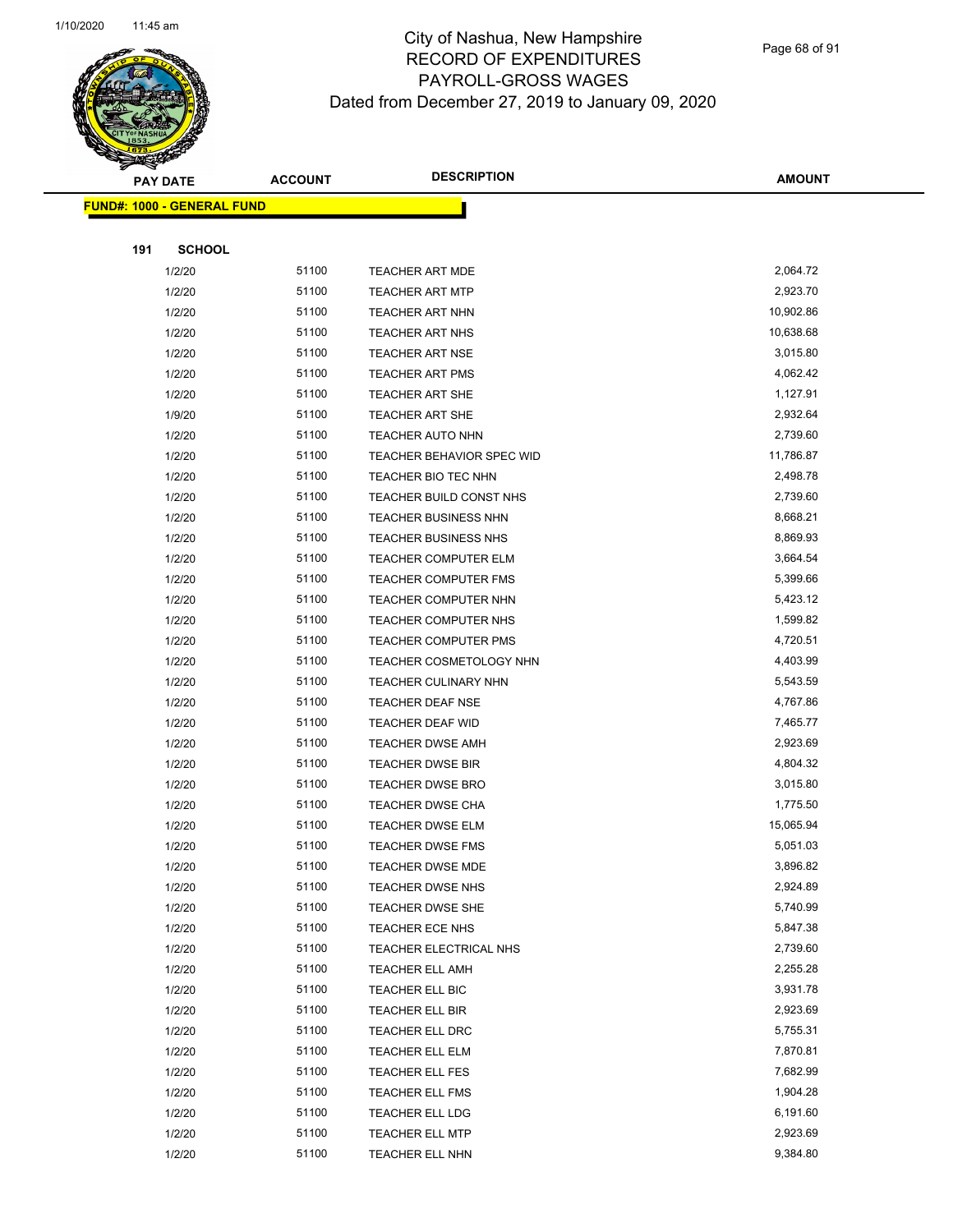

Page 69 of 91

|     | <b>PAY DATE</b>                   | <b>ACCOUNT</b> | <b>DESCRIPTION</b>         | <b>AMOUNT</b> |
|-----|-----------------------------------|----------------|----------------------------|---------------|
|     | <b>FUND#: 1000 - GENERAL FUND</b> |                |                            |               |
|     |                                   |                |                            |               |
| 191 | <b>SCHOOL</b>                     |                |                            |               |
|     | 1/2/20                            | 51100          | TEACHER ELL NHS            | 11,234.43     |
|     | 1/2/20                            | 51100          | <b>TEACHER ELL PMS</b>     | 4,152.40      |
|     | 1/2/20                            | 51100          | TEACHER ELL SHE            | 2,055.32      |
|     | 1/2/20                            | 51100          | TEACHER ENGINEER NHS       | 3,455.27      |
|     | 1/2/20                            | 51100          | <b>TEACHER ENGLISH ELM</b> | 28,419.13     |
|     | 1/2/20                            | 51100          | TEACHER ENGLISH FMS        | 16,688.75     |
|     | 1/2/20                            | 51100          | <b>TEACHER ENGLISH NHN</b> | 44,924.99     |
|     | 1/2/20                            | 51100          | <b>TEACHER ENGLISH NHS</b> | 44,753.47     |
|     | 1/2/20                            | 51100          | <b>TEACHER ENGLISH PMS</b> | 16,286.08     |
|     | 1/2/20                            | 51100          | <b>TEACHER FACS ELM</b>    | 2,204.20      |
|     | 1/2/20                            | 51100          | <b>TEACHER FACS FMS</b>    | 4,756.69      |
|     | 1/2/20                            | 51100          | <b>TEACHER FACS NHN</b>    | 7,805.62      |
|     | 1/2/20                            | 51100          | TEACHER FACS NHS           | 7,587.69      |
|     | 1/2/20                            | 51100          | <b>TEACHER FACS PMS</b>    | 3,334.90      |
|     | 1/2/20                            | 51100          | TEACHER FOREIGN LANG ELM   | 6,031.60      |
|     | 1/2/20                            | 51100          | TEACHER FOREIGN LANG FMS   | 2,923.69      |
|     | 1/2/20                            | 51100          | TEACHER FOREIGN LANG NHN   | 13,870.58     |
|     | 1/2/20                            | 51100          | TEACHER FOREIGN LANG NHS   | 18,623.06     |
|     | 1/2/20                            | 51100          | TEACHER FOREIGN LANG PMS   | 5,382.01      |
|     | 1/2/20                            | 51100          | <b>TEACHER GR1 AMH</b>     | 7,191.92      |
|     | 1/2/20                            | 51100          | <b>TEACHER GR1 BIC</b>     | 9,792.19      |
|     | 1/2/20                            | 51100          | <b>TEACHER GR1 BIR</b>     | 9,482.29      |
|     | 1/2/20                            | 51100          | <b>TEACHER GR1 BRO</b>     | 5,636.57      |
|     | 1/2/20                            | 51100          | <b>TEACHER GR1 CHA</b>     | 10,185.10     |
|     | 1/2/20                            | 51100          | <b>TEACHER GR1 DRC</b>     | 5,425.99      |
|     | 1/2/20                            | 51100          | TEACHER GR1 FES            | 8,917.98      |
|     | 1/2/20                            | 51100          | <b>TEACHER GR1 LDG</b>     | 7,220.53      |
|     | 1/2/20                            | 51100          | <b>TEACHER GR1 MDE</b>     | 7,882.70      |
|     | 1/2/20                            | 51100          | <b>TEACHER GR1 MTP</b>     | 6,658.88      |
|     | 1/2/20                            | 51100          | TEACHER GR1 NSE            | 7,651.80      |
|     | 1/2/20                            | 51100          | TEACHER GR1 SHE            | 8,715.73      |
|     | 1/2/20                            | 51100          | <b>TEACHER GR2 AMH</b>     | 5,927.25      |
|     | 1/2/20                            | 51100          | TEACHER GR2 BIC            | 10,470.85     |
|     | 1/2/20                            | 51100          | TEACHER GR2 BIR            | 10,552.30     |
|     | 1/2/20                            | 51100          | <b>TEACHER GR2 BRO</b>     | 7,527.58      |
|     | 1/2/20                            | 51100          | TEACHER GR2 CHA            | 7,349.07      |
|     | 1/2/20                            | 51100          | <b>TEACHER GR2 DRC</b>     | 5,061.04      |
|     | 1/2/20                            | 51100          | TEACHER GR2 FES            | 11,221.76     |
|     | 1/2/20                            | 51100          | TEACHER GR2 LDG            | 7,476.38      |
|     | 1/2/20                            | 51100          | <b>TEACHER GR2 MDE</b>     | 10,138.06     |
|     | 1/2/20                            | 51100          | <b>TEACHER GR2 MTP</b>     | 7,175.53      |
|     | 1/2/20                            | 51100          | <b>TEACHER GR2 NSE</b>     | 5,479.20      |
|     | 1/2/20                            | 51100          | TEACHER GR2 SHE            | 6,784.79      |
|     | 1/2/20                            | 51100          | <b>TEACHER GR3 AMH</b>     | 4,727.28      |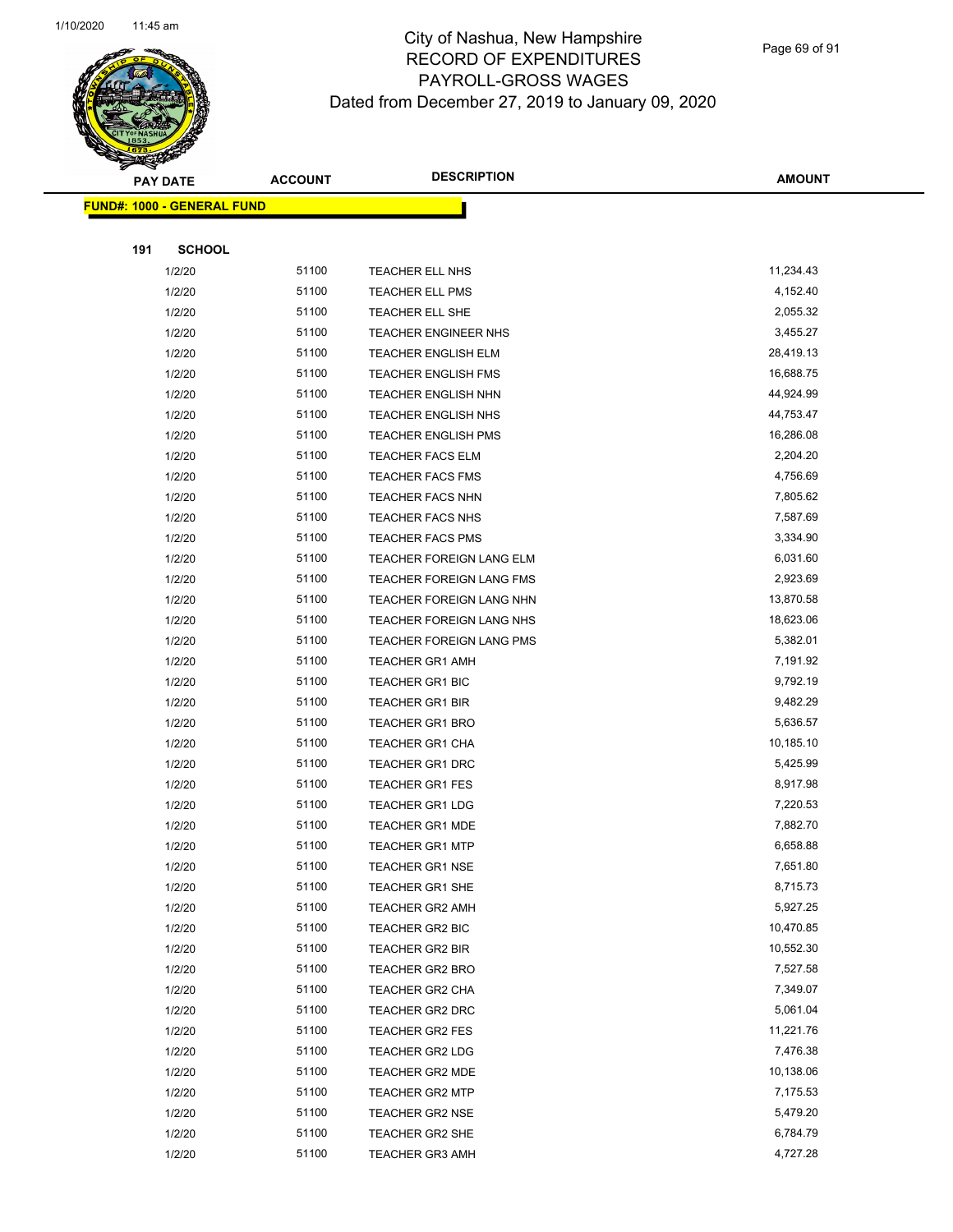

Page 70 of 91

|     | <b>PAY DATE</b>                   | <b>ACCOUNT</b> | <b>DESCRIPTION</b>          | <b>AMOUNT</b> |
|-----|-----------------------------------|----------------|-----------------------------|---------------|
|     | <b>FUND#: 1000 - GENERAL FUND</b> |                |                             |               |
|     |                                   |                |                             |               |
| 191 | <b>SCHOOL</b>                     |                |                             |               |
|     | 1/2/20                            | 51100          | <b>TEACHER GR3 BIC</b>      | 5,419.89      |
|     | 1/2/20                            | 51100          | <b>TEACHER GR3 BIR</b>      | 6,739.72      |
|     | 1/2/20                            | 51100          | <b>TEACHER GR3 BRO</b>      | 5,663.29      |
|     | 1/2/20                            | 51100          | <b>TEACHER GR3 CHA</b>      | 9,502.13      |
|     | 1/2/20                            | 51100          | <b>TEACHER GR3 DRC</b>      | 7,601.97      |
|     | 1/2/20                            | 51100          | <b>TEACHER GR3 FES</b>      | 9,519.64      |
|     | 1/2/20                            | 51100          | <b>TEACHER GR3 LDG</b>      | 10,524.70     |
|     | 1/2/20                            | 51100          | <b>TEACHER GR3 MDE</b>      | 10,159.00     |
|     | 1/2/20                            | 51100          | <b>TEACHER GR3 MTP</b>      | 6,793.84      |
|     | 1/2/20                            | 51100          | <b>TEACHER GR3 NSE</b>      | 7,730.71      |
|     | 1/2/20                            | 51100          | <b>TEACHER GR3 SHE</b>      | 7,492.20      |
|     | 1/2/20                            | 51100          | <b>TEACHER GR4 AMH</b>      | 4,167.59      |
|     | 1/2/20                            | 51100          | TEACHER GR4 BIC             | 13,448.17     |
|     | 1/2/20                            | 51100          | <b>TEACHER GR4 BIR</b>      | 6,210.24      |
|     | 1/2/20                            | 51100          | <b>TEACHER GR4 BRO</b>      | 5,376.21      |
|     | 1/2/20                            | 51100          | <b>TEACHER GR4 CHA</b>      | 10,807.26     |
|     | 1/2/20                            | 51100          | TEACHER GR4 DRC             | 9,759.10      |
|     | 1/2/20                            | 51100          | <b>TEACHER GR4 FES</b>      | 8,608.79      |
|     | 1/2/20                            | 51100          | <b>TEACHER GR4 LDG</b>      | 8,541.60      |
|     | 1/2/20                            | 51100          | <b>TEACHER GR4 MDE</b>      | 10,152.79     |
|     | 1/2/20                            | 51100          | <b>TEACHER GR4 MTP</b>      | 6,962.23      |
|     | 1/2/20                            | 51100          | <b>TEACHER GR4 NSE</b>      | 6,978.50      |
|     | 1/2/20                            | 51100          | <b>TEACHER GR4 SHE</b>      | 6,539.71      |
|     | 1/2/20                            | 51100          | <b>TEACHER GR5 AMH</b>      | 5,663.29      |
|     | 1/2/20                            | 51100          | <b>TEACHER GR5 BIC</b>      | 8,968.61      |
|     | 1/2/20                            | 51100          | <b>TEACHER GR5 BIR</b>      | 9,965.30      |
|     | 1/2/20                            | 51100          | <b>TEACHER GR5 BRO</b>      | 5,847.38      |
|     | 1/2/20                            | 51100          | <b>TEACHER GR5 CHA</b>      | 11,095.52     |
|     | 1/2/20                            | 51100          | <b>TEACHER GR5 DRC</b>      | 4,305.41      |
|     | 1/2/20                            | 51100          | TEACHER GR5 FES             | 8,919.65      |
|     | 1/2/20                            | 51100          | <b>TEACHER GR5 LDG</b>      | 10,702.39     |
|     | 1/2/20                            | 51100          | <b>TEACHER GR5 MDE</b>      | 10,142.84     |
|     | 1/2/20                            | 51100          | <b>TEACHER GR5 MTP</b>      | 6,704.63      |
|     | 1/2/20                            | 51100          | <b>TEACHER GR5 NSE</b>      | 8,679.01      |
|     | 1/2/20                            | 51100          | <b>TEACHER GR5 SHE</b>      | 7,473.71      |
|     | 1/2/20                            | 51100          | <b>TEACHER GR6 ELM</b>      | 31,774.86     |
|     | 1/2/20                            | 51100          | <b>TEACHER GR6 FMS</b>      | 25,534.03     |
|     | 1/2/20                            | 51100          | <b>TEACHER GR6 PMS</b>      | 19,654.08     |
|     | 1/2/20                            | 51100          | <b>TEACHER GRAPH NHS</b>    | 3,533.49      |
|     | 1/2/20                            | 51100          | <b>TEACHER GRAPHICS NHN</b> | 5,977.31      |
|     | 1/2/20                            | 51100          | TEACHER HEALTH NHN          | 3,564.11      |
|     | 1/2/20                            | 51100          | TEACHER HEALTH NHS          | 4,476.40      |
|     | 1/2/20                            | 51100          | TEACHER HEALTHOC NHS        | 5,135.30      |
|     | 1/2/20                            | 51100          | TEACHER HVAC NHS            | 1,989.52      |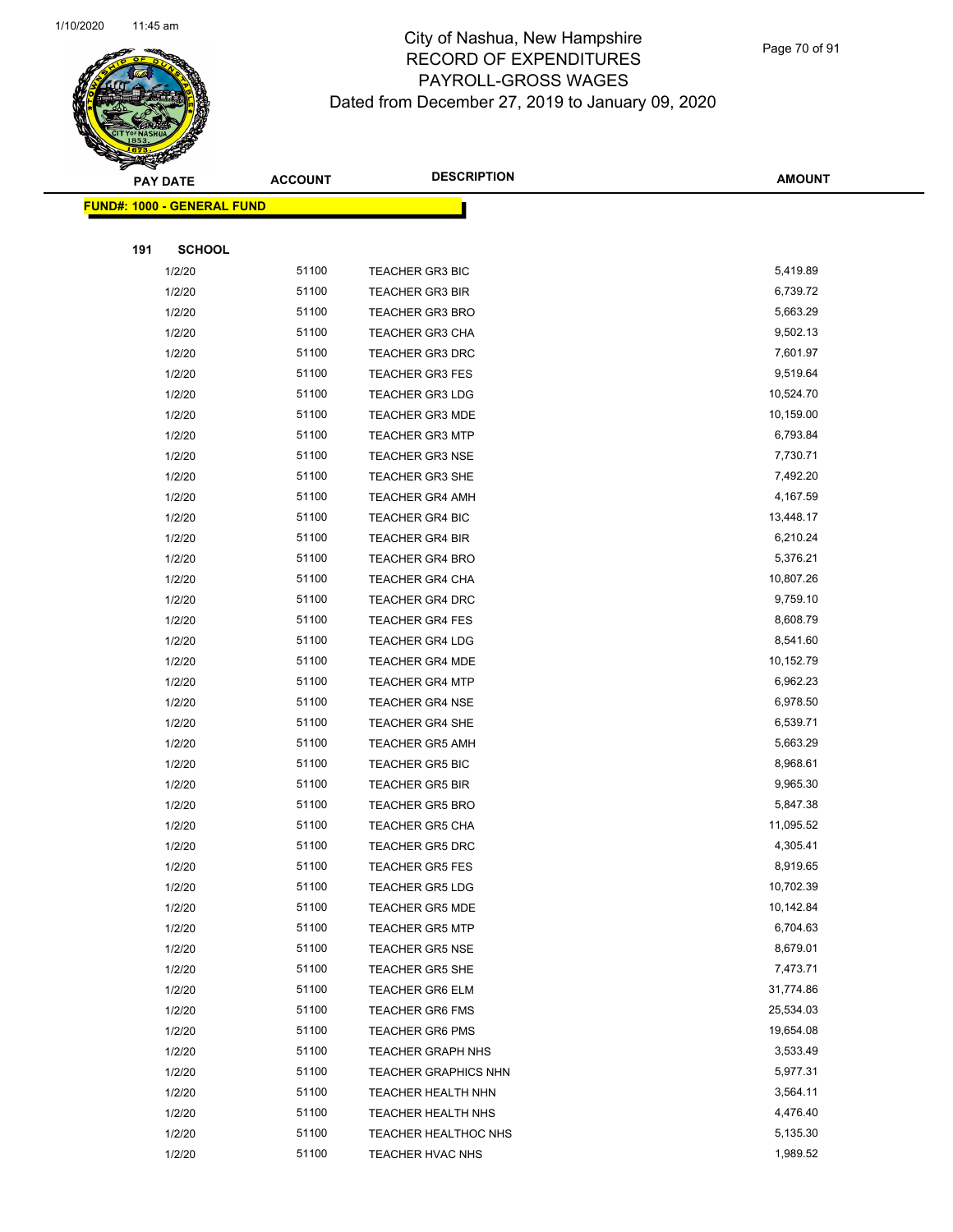

|     | <b>PAY DATE</b>                    | <b>ACCOUNT</b> | <b>DESCRIPTION</b>            | <b>AMOUNT</b> |
|-----|------------------------------------|----------------|-------------------------------|---------------|
|     | <u> FUND#: 1000 - GENERAL FUND</u> |                |                               |               |
|     |                                    |                |                               |               |
| 191 | <b>SCHOOL</b>                      |                |                               |               |
|     | 1/2/20                             | 51100          | TEACHER IN SCH SUSPENSION ELM | 1,844.17      |
|     | 1/2/20                             | 51100          | TEACHER IN SCH SUSPENSION NHN | 5,399.67      |
|     | 1/2/20                             | 51100          | TEACHER IN SCH SUSPENSION NHS | 1,844.30      |
|     | 1/2/20                             | 51100          | <b>TEACHER KIND AMH</b>       | 5,847.38      |
|     | 1/2/20                             | 51100          | TEACHER KIND BIC              | 10,491.26     |
|     | 1/2/20                             | 51100          | <b>TEACHER KIND BIR</b>       | 7,316.69      |
|     | 1/2/20                             | 51100          | <b>TEACHER KIND BRO</b>       | 5,755.40      |
|     | 1/2/20                             | 51100          | <b>TEACHER KIND CHA</b>       | 6,879.51      |
|     | 1/2/20                             | 51100          | <b>TEACHER KIND DRC</b>       | 10,032.06     |
|     | 1/2/20                             | 51100          | <b>TEACHER KIND FES</b>       | 11,568.94     |
|     | 1/2/20                             | 51100          | <b>TEACHER KIND LDG</b>       | 10,855.30     |
|     | 1/2/20                             | 51100          | TEACHER KIND MDE              | 10,523.77     |
|     | 1/2/20                             | 51100          | <b>TEACHER KIND MTP</b>       | 6,209.89      |
|     | 1/2/20                             | 51100          | <b>TEACHER KIND NSE</b>       | 5,354.82      |
|     | 1/2/20                             | 51100          | TEACHER KIND SHE              | 7,101.45      |
|     | 1/2/20                             | 51100          | <b>TEACHER MATH ELM</b>       | 21,323.13     |
|     | 1/2/20                             | 51100          | <b>TEACHER MATH FMS</b>       | 13,577.53     |
|     | 1/2/20                             | 51100          | TEACHER MATH NHN              | 37,066.11     |
|     | 1/2/20                             | 51100          | <b>TEACHER MATH NHS</b>       | 44,688.65     |
|     | 1/2/20                             | 51100          | TEACHER MATH PMS              | 12,867.40     |
|     | 1/2/20                             | 51100          | <b>TEACHER MUSIC AMH</b>      | 1,858.10      |
|     | 1/2/20                             | 51100          | <b>TEACHER MUSIC BIC</b>      | 2,739.60      |
|     | 1/2/20                             | 51100          | <b>TEACHER MUSIC BIR</b>      | 1,768.89      |
|     | 1/2/20                             | 51100          | <b>TEACHER MUSIC BRO</b>      | 1,641.22      |
|     | 1/2/20                             | 51100          | <b>TEACHER MUSIC CHA</b>      | 2,923.69      |
|     | 1/2/20                             | 51100          | <b>TEACHER MUSIC DRC</b>      | 2,831.63      |
|     | 1/2/20                             | 51100          | <b>TEACHER MUSIC ELM</b>      | 4,699.69      |
|     | 1/2/20                             | 51100          | <b>TEACHER MUSIC FES</b>      | 1,708.72      |
|     | 1/2/20                             | 51100          | <b>TEACHER MUSIC FMS</b>      | 5,847.38      |
|     | 1/2/20                             | 51100          | TEACHER MUSIC LDG             | 1,587.83      |
|     | 1/2/20                             | 51100          | <b>TEACHER MUSIC MDE</b>      | 2,255.28      |
|     | 1/2/20                             | 51100          | <b>TEACHER MUSIC NHN</b>      | 4,767.86      |
|     | 1/2/20                             | 51100          | <b>TEACHER MUSIC NHS</b>      | 5,479.20      |
|     | 1/2/20                             | 51100          | <b>TEACHER MUSIC NSE</b>      | 2,665.28      |
|     | 1/2/20                             | 51100          | <b>TEACHER MUSIC PMS</b>      | 4,327.43      |
|     | 1/2/20                             | 51100          | <b>TEACHER MUSIC SHE</b>      | 1,689.17      |
|     | 1/2/20                             | 51100          | TEACHER PE BIC                | 2,529.41      |
|     | 1/2/20                             | 51100          | TEACHER PE BIR                | 3,015.80      |
|     | 1/2/20                             | 51100          | TEACHER PE BRO                | 2,831.63      |
|     | 1/2/20                             | 51100          | TEACHER PE CHA                | 2,712.88      |
|     | 1/2/20                             | 51100          | TEACHER PE DRC                | 2,923.69      |
|     | 1/2/20                             | 51100          | TEACHER PE ELM                | 9,690.80      |
|     | 1/2/20                             | 51100          | TEACHER PE FES                | 1,768.89      |
|     | 1/2/20                             | 51100          | <b>TEACHER PE FMS</b>         | 5,479.20      |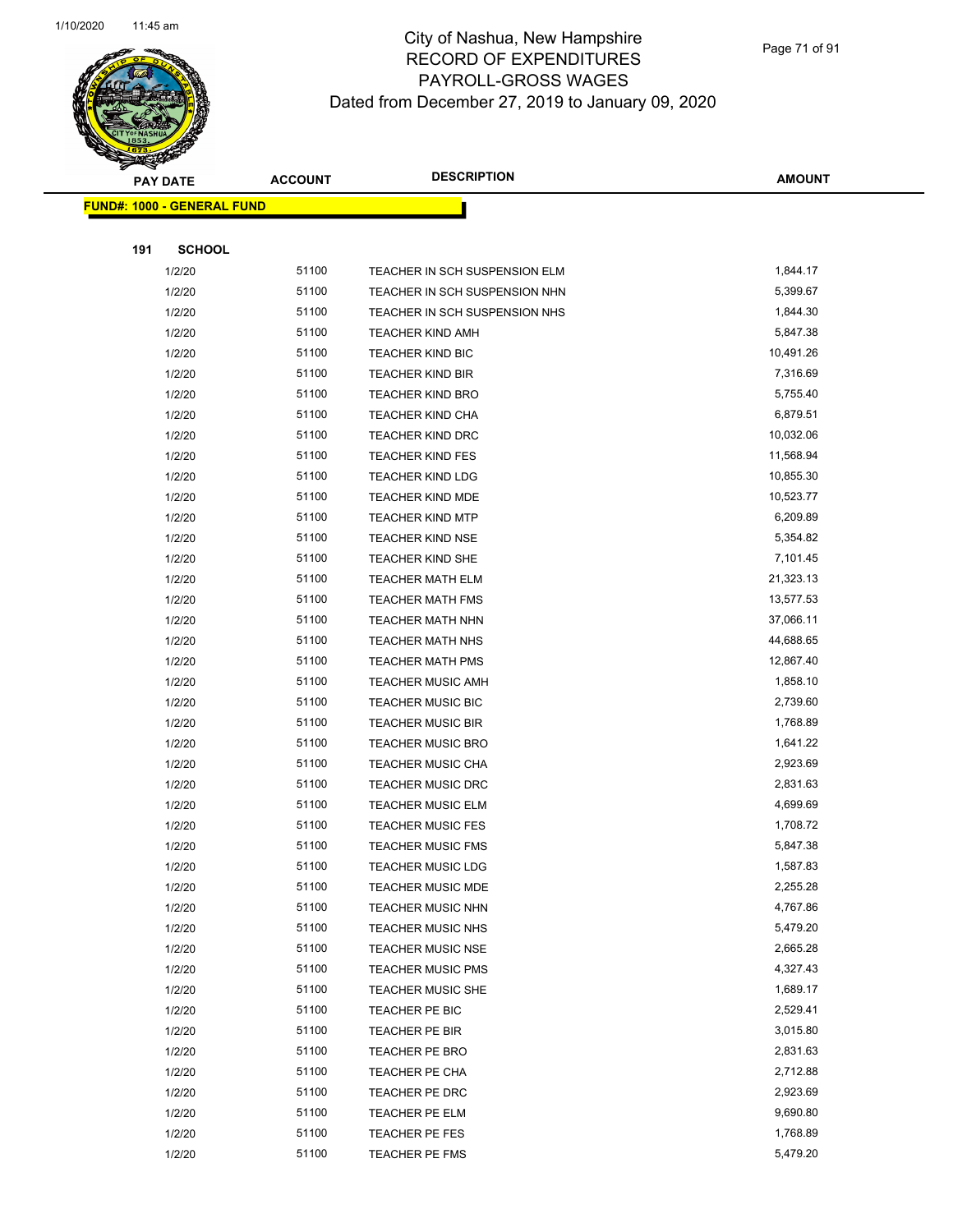

Page 72 of 91

|     | <b>PAY DATE</b>                   | <b>ACCOUNT</b> | <b>DESCRIPTION</b>           | <b>AMOUNT</b> |
|-----|-----------------------------------|----------------|------------------------------|---------------|
|     | <b>FUND#: 1000 - GENERAL FUND</b> |                |                              |               |
|     |                                   |                |                              |               |
| 191 | <b>SCHOOL</b>                     |                |                              |               |
|     | 1/2/20                            | 51100          | <b>TEACHER PE LDG</b>        | 2,051.18      |
|     | 1/2/20                            | 51100          | <b>TEACHER PE MDE</b>        | 3,015.80      |
|     | 1/2/20                            | 51100          | TEACHER PE MTP               | 2,033.80      |
|     | 1/2/20                            | 51100          | TEACHER PE NHN               | 9,249.78      |
|     | 1/2/20                            | 51100          | TEACHER PE NHS               | 10,267.80     |
|     | 1/2/20                            | 51100          | TEACHER PE NSE               | 2,989.31      |
|     | 1/2/20                            | 51100          | <b>TEACHER PE PMS</b>        | 3,792.03      |
|     | 1/2/20                            | 51100          | TEACHER PE SHE               | 2,774.02      |
|     | 1/2/20                            | 51100          | TEACHER PRE SCHOOL BIR       | 4,646.90      |
|     | 1/2/20                            | 51100          | <b>TEACHER PRESCHOOL BIC</b> | 5,755.32      |
|     | 1/2/20                            | 51100          | <b>TEACHER PRESCHOOL BRO</b> | 13,951.52     |
|     | 1/2/20                            | 51100          | <b>TEACHER PRESCHOOL MTP</b> | 1,768.89      |
|     | 1/2/20                            | 51100          | <b>TEACHER PRESCHOOL NSE</b> | 7,136.02      |
|     | 1/2/20                            | 51100          | <b>TEACHER READ AMH</b>      | 3,015.80      |
|     | 1/2/20                            | 51100          | TEACHER READ BIC             | 2,923.69      |
|     | 1/2/20                            | 51100          | TEACHER READ BIR             | 2,923.68      |
|     | 1/2/20                            | 51100          | <b>TEACHER READ BRO</b>      | 2,923.69      |
|     | 1/2/20                            | 51100          | <b>TEACHER READ CHA</b>      | 2,123.49      |
|     | 1/2/20                            | 51100          | <b>TEACHER READ DRC</b>      | 3,015.80      |
|     | 1/2/20                            | 51100          | <b>TEACHER READ ELM</b>      | 5,939.48      |
|     | 1/2/20                            | 51100          | <b>TEACHER READ FES</b>      | 2,923.69      |
|     | 1/2/20                            | 51100          | <b>TEACHER READ FMS</b>      | 2,923.68      |
|     | 1/2/20                            | 51100          | TEACHER READ LDG             | 3,564.11      |
|     | 1/2/20                            | 51100          | <b>TEACHER READ MDE</b>      | 2,923.69      |
|     | 1/2/20                            | 51100          | <b>TEACHER READ MTP</b>      | 2,426.70      |
|     | 1/2/20                            | 51100          | <b>TEACHER READ NHN</b>      | 1,989.52      |
|     | 1/2/20                            | 51100          | <b>TEACHER READ NHS</b>      | 2,923.69      |
|     | 1/2/20                            | 51100          | <b>TEACHER READ NSE</b>      | 2,627.82      |
|     | 1/2/20                            | 51100          | <b>TEACHER READ PMS</b>      | 5,178.97      |
|     | 1/2/20                            | 51100          | TEACHER READ SHE             | 2,923.69      |
|     | 1/2/20                            | 51100          | <b>TEACHER ROTC NHN</b>      | 2,204.20      |
|     | 1/2/20                            | 51100          | <b>TEACHER SCIENCE ELM</b>   | 25,513.43     |
|     | 1/2/20                            | 51100          | <b>TEACHER SCIENCE FMS</b>   | 9,549.11      |
|     | 1/2/20                            | 51100          | <b>TEACHER SCIENCE NHN</b>   | 30,570.07     |
|     | 1/2/20                            | 51100          | <b>TEACHER SCIENCE NHS</b>   | 36,513.13     |
|     | 1/2/20                            | 51100          | <b>TEACHER SCIENCE PMS</b>   | 10,924.56     |
|     | 1/2/20                            | 51100          | TEACHER SOCIAL STUDIES ELM   | 17,264.96     |
|     | 1/2/20                            | 51100          | TEACHER SOCIAL STUDIES FMS   | 12,669.22     |
|     | 1/2/20                            | 51100          | TEACHER SOCIAL STUDIES NHN   | 33,994.89     |
|     | 1/2/20                            | 51100          | TEACHER SOCIAL STUDIES NHS   | 42,521.19     |
|     | 1/2/20                            | 51100          | TEACHER SOCIAL STUDIES PMS   | 13,420.23     |
|     | 1/2/20                            | 51100          | <b>TEACHER SPED AMH</b>      | 8,355.59      |
|     | 1/2/20                            | 51100          | TEACHER SPED BIC             | 7,683.46      |
|     | 1/2/20                            | 51100          | <b>TEACHER SPED BIR</b>      | 5,663.29      |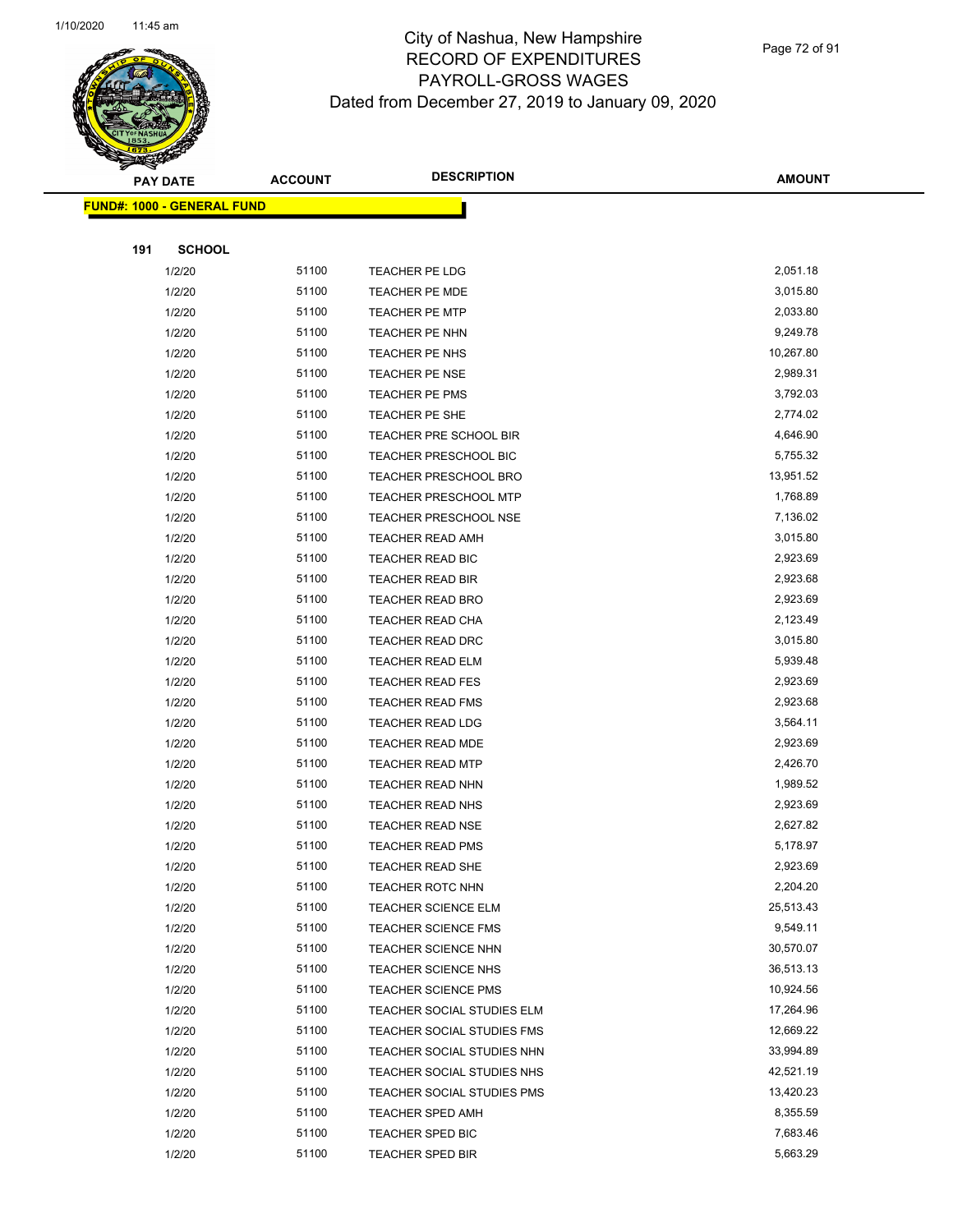

Page 73 of 91

|     | <b>PAY DATE</b>                    | <b>ACCOUNT</b> | <b>DESCRIPTION</b>             | <b>AMOUNT</b> |
|-----|------------------------------------|----------------|--------------------------------|---------------|
|     | <u> FUND#: 1000 - GENERAL FUND</u> |                |                                |               |
|     |                                    |                |                                |               |
| 191 | <b>SCHOOL</b>                      |                |                                |               |
|     | 1/2/20                             | 51100          | <b>TEACHER SPED BRO</b>        | 6,699.10      |
|     | 1/2/20                             | 51100          | <b>TEACHER SPED CHA</b>        | 8,073.42      |
|     | 1/2/20                             | 51100          | <b>TEACHER SPED DRC</b>        | 5,560.30      |
|     | 1/2/20                             | 51100          | <b>TEACHER SPED ELM</b>        | 12,371.18     |
|     | 1/2/20                             | 51100          | <b>TEACHER SPED FES</b>        | 3,620.17      |
|     | 1/2/20                             | 51100          | <b>TEACHER SPED FMS</b>        | 13,069.29     |
|     | 1/2/20                             | 51100          | <b>TEACHER SPED LDG</b>        | 6,650.92      |
|     | 1/2/20                             | 51100          | <b>TEACHER SPED MDE</b>        | 4,804.61      |
|     | 1/2/20                             | 51100          | <b>TEACHER SPED MTP</b>        | 3,947.33      |
|     | 1/2/20                             | 51100          | TEACHER SPED NHN               | 22,773.59     |
|     | 1/9/20                             | 51100          | TEACHER SPED NHN               | 1,666.34      |
|     | 1/2/20                             | 51100          | TEACHER SPED NHS               | 35,044.89     |
|     | 1/2/20                             | 51100          | <b>TEACHER SPED NSE</b>        | 1,641.22      |
|     | 1/2/20                             | 51100          | <b>TEACHER SPED PMS</b>        | 12,561.42     |
|     | 1/2/20                             | 51100          | <b>TEACHER SPED SHE</b>        | 7,330.77      |
|     | 1/2/20                             | 51100          | <b>TEACHER TECHED ELM</b>      | 7,369.89      |
|     | 1/2/20                             | 51100          | <b>TEACHER TECHED FMS</b>      | 3,609.20      |
|     | 1/2/20                             | 51100          | TEACHER TECHED NHN             | 7,448.80      |
|     | 1/2/20                             | 51100          | TEACHER TECHED NHS             | 11,418.69     |
|     | 1/2/20                             | 51100          | <b>TEACHER TECHED PMS</b>      | 5,847.37      |
|     | 1/2/20                             | 51100          | TEACHER TV PROD NHS            | 2,923.69      |
|     | 1/2/20                             | 51100          | <b>TEACHER VISION WID</b>      | 5,408.28      |
|     | 1/2/20                             | 51200          | CLERICAL BOARD OF ED SUP       | 726.62        |
|     | 1/9/20                             | 51200          | CLERICAL BOARD OF ED SUP       | 726.63        |
|     | 1/9/20                             | 51200          | <b>CUSTODIAN AMH</b>           | 15.97         |
|     | 1/9/20                             | 51200          | <b>CUSTODIAN ASST HEAD NHN</b> | 63.03         |
|     | 1/9/20                             | 51200          | <b>CUSTODIAN CHA</b>           | 82.22         |
|     | 1/2/20                             | 51200          | DIRECTOR ADULT ED              | 2,724.79      |
|     | 1/2/20                             | 51200          | <b>GAME OFFICIALS</b>          | 68.00         |
|     | 1/2/20                             | 51200          | GUIDANCE COUNSELOR NHS         | 1,727.63      |
|     | 1/2/20                             | 51200          | PARA DW SPEC ED BIR            | 87.96         |
|     | 1/9/20                             | 51200          | PARA DW SPEC ED BIR            | 87.96         |
|     | 1/2/20                             | 51200          | PARA DW SPEC ED MDE            | 92.40         |
|     | 1/9/20                             | 51200          | PARA DW SPEC ED MDE            | 92.40         |
|     | 1/2/20                             | 51200          | SCHOOL PSYCHOLOGIST WID        | 3,938.07      |
|     | 1/2/20                             | 51200          | SPEECH LANG PATHOLOGIST WID    | 5,452.24      |
|     | 1/2/20                             | 51200          | STUDENT ACTIVITY COORD NHS     | 1,093.01      |
|     | 1/2/20                             | 51200          | SUB CLERICAL                   | 416.00        |
|     | 1/9/20                             | 51200          | SUB CLERICAL                   | 724.75        |
|     | 1/2/20                             | 51200          | <b>TEACHER ART FMS</b>         | 2,040.03      |
|     | 1/2/20                             | 51200          | <b>TEACHER ART NHS</b>         | 994.78        |
|     | 1/2/20                             | 51200          | TEACHER BIO TEC NHN            | 562.62        |
|     | 1/2/20                             | 51200          | <b>TEACHER ELL FMS</b>         | 50.00         |
|     | 1/2/20                             | 51200          | TEACHER ELL NHS                | 793.91        |
|     |                                    |                |                                |               |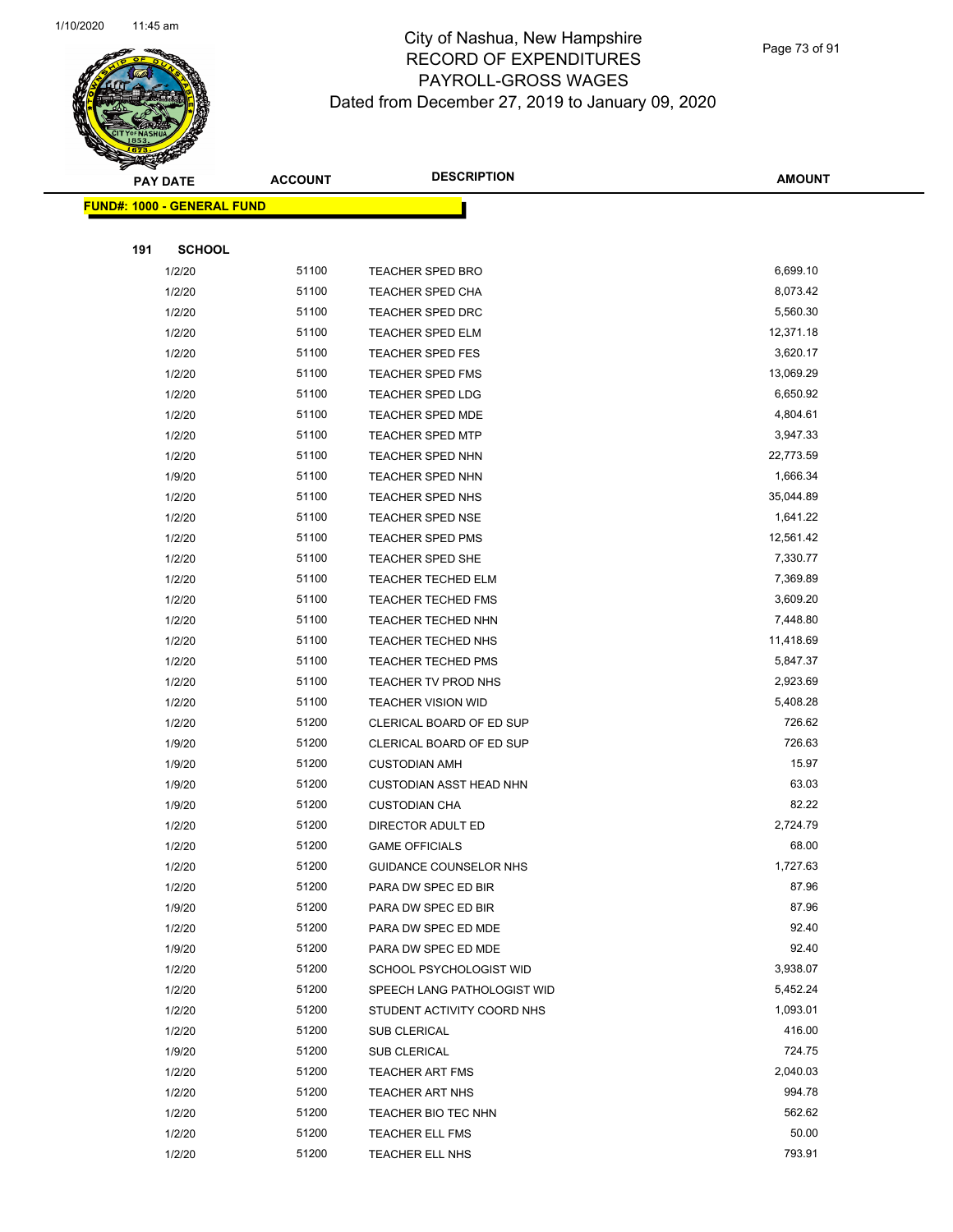

Page 74 of 91

|     | <b>PAY DATE</b>                   | <b>ACCOUNT</b> | <b>DESCRIPTION</b>                                     | <b>AMOUNT</b>    |
|-----|-----------------------------------|----------------|--------------------------------------------------------|------------------|
|     | <b>FUND#: 1000 - GENERAL FUND</b> |                |                                                        |                  |
|     |                                   |                |                                                        |                  |
| 191 | <b>SCHOOL</b>                     |                |                                                        |                  |
|     | 1/2/20                            | 51200          | <b>TEACHER ENGLISH NHN</b>                             | 300.00           |
|     | 1/2/20                            | 51200          | <b>TEACHER ENGLISH NHS</b>                             | 2,184.92         |
|     | 1/2/20                            | 51200          | <b>TEACHER FOREIGN LANG FMS</b>                        | 1,188.28         |
|     | 1/2/20                            | 51200          | <b>TEACHER MUSIC AMH</b>                               | 50.00            |
|     | 1/2/20                            | 51200          | <b>TEACHER MUSIC DRC</b>                               | 125.00           |
|     | 1/2/20                            | 51200          | <b>TEACHER MUSIC ELM</b>                               | 1,972.89         |
|     | 1/2/20                            | 51200          | <b>TEACHER MUSIC LDG</b>                               | 50.00            |
|     | 1/2/20                            | 51200          | <b>TEACHER MUSIC MTP</b>                               | 1,643.77         |
|     | 1/2/20                            | 51200          | <b>TEACHER READ ELM</b>                                | 1,727.62         |
|     | 1/2/20                            | 51200          | TEACHER SOCIAL STUDIES NHS                             | 120.00           |
|     | 1/2/20                            | 51200          | TEACHER SPED ELM                                       | 25.00            |
|     | 1/2/20                            | 51200          | TEACHER SPED NHN                                       | 1,809.49         |
|     | 1/2/20                            | 51200          | TEACHER SPED NHS                                       | 1,461.83         |
|     | 1/2/20                            | 51200          | <b>TEACHER VISION WID</b>                              | 818.83           |
|     | 1/2/20                            | 51300          | CLERICAL HUMAN RESOURCES                               | 7.75             |
|     | 1/9/20                            | 51300          | CLERICAL HUMAN RESOURCES                               | 23.25            |
|     | 1/2/20                            | 51300          | <b>CLERICAL PLANT OPS</b>                              | 15.33            |
|     | 1/9/20                            | 51300          | <b>CLERICAL PLANT OPS</b>                              | 22.98            |
|     | 1/2/20                            | 51300          | CLERICAL SPECIAL ED SUP                                | 7.32             |
|     | 1/2/20                            | 51300          | <b>CUSTODIAN ASST HEAD ELM</b>                         | 171.69           |
|     | 1/2/20                            | 51300          | <b>CUSTODIAN ASST HEAD NHN</b>                         | 252.12           |
|     | 1/9/20                            | 51300          | <b>CUSTODIAN ASST HEAD NHN</b>                         | 321.46           |
|     | 1/2/20                            | 51300          | <b>CUSTODIAN ASST HEAD NHS</b>                         | 280.94           |
|     | 1/9/20                            | 51300          | <b>CUSTODIAN BRO</b>                                   | 164.43           |
|     | 1/2/20                            | 51300          | <b>CUSTODIAN ELM</b>                                   | 150.73           |
|     | 1/9/20                            | 51300          | <b>CUSTODIAN ELM</b>                                   | 13.71            |
|     | 1/2/20                            | 51300          | <b>CUSTODIAN HEAD BRO</b>                              | 296.55           |
|     | 1/2/20                            | 51300          | <b>CUSTODIAN HEAD ELM</b>                              | 406.89           |
|     | 1/9/20                            | 51300          | <b>CUSTODIAN HEAD NSE</b>                              | 23.41            |
|     | 1/2/20                            | 51300          | <b>CUSTODIAN LDG</b>                                   | 212.39           |
|     | 1/2/20                            | 51300          | <b>CUSTODIAN NHS</b>                                   | 552.17           |
|     | 1/9/20                            | 51300          | <b>CUSTODIAN NHS</b>                                   | 125.09           |
|     | 1/2/20                            | 51300          | <b>CUSTODIAN WID</b>                                   | 198.69           |
|     | 1/9/20                            | 51300          | <b>CUSTODIAN WID</b>                                   | 75.37            |
|     | 1/2/20                            | 51300<br>51300 | MAINTENANCE ALARM WPO                                  | 171.72<br>96.15  |
|     | 1/9/20                            | 51300          | MAINTENANCE GRDS FORMEN WPO<br>MAINTENANCE GROUNDS WPO | 291.95           |
|     | 1/9/20                            |                |                                                        |                  |
|     | 1/9/20<br>1/2/20                  | 51300<br>51400 | MAINTENANCE HVAC WPO<br><b>CUSTODIAN TEMP</b>          | 196.89<br>555.52 |
|     | 1/9/20                            | 51400          | <b>CUSTODIAN TEMP</b>                                  | 555.52           |
|     | 1/2/20                            | 51400          | <b>CUSTODIAN WID</b>                                   | 730.80           |
|     | 1/9/20                            | 51400          | <b>CUSTODIAN WID</b>                                   | 584.64           |
|     | 1/9/20                            | 51412          | PARA DW SPEC ED FMS                                    | 16.00            |
|     | 1/2/20                            | 51412          | SUB CLERICAL                                           | 312.00           |
|     |                                   |                |                                                        |                  |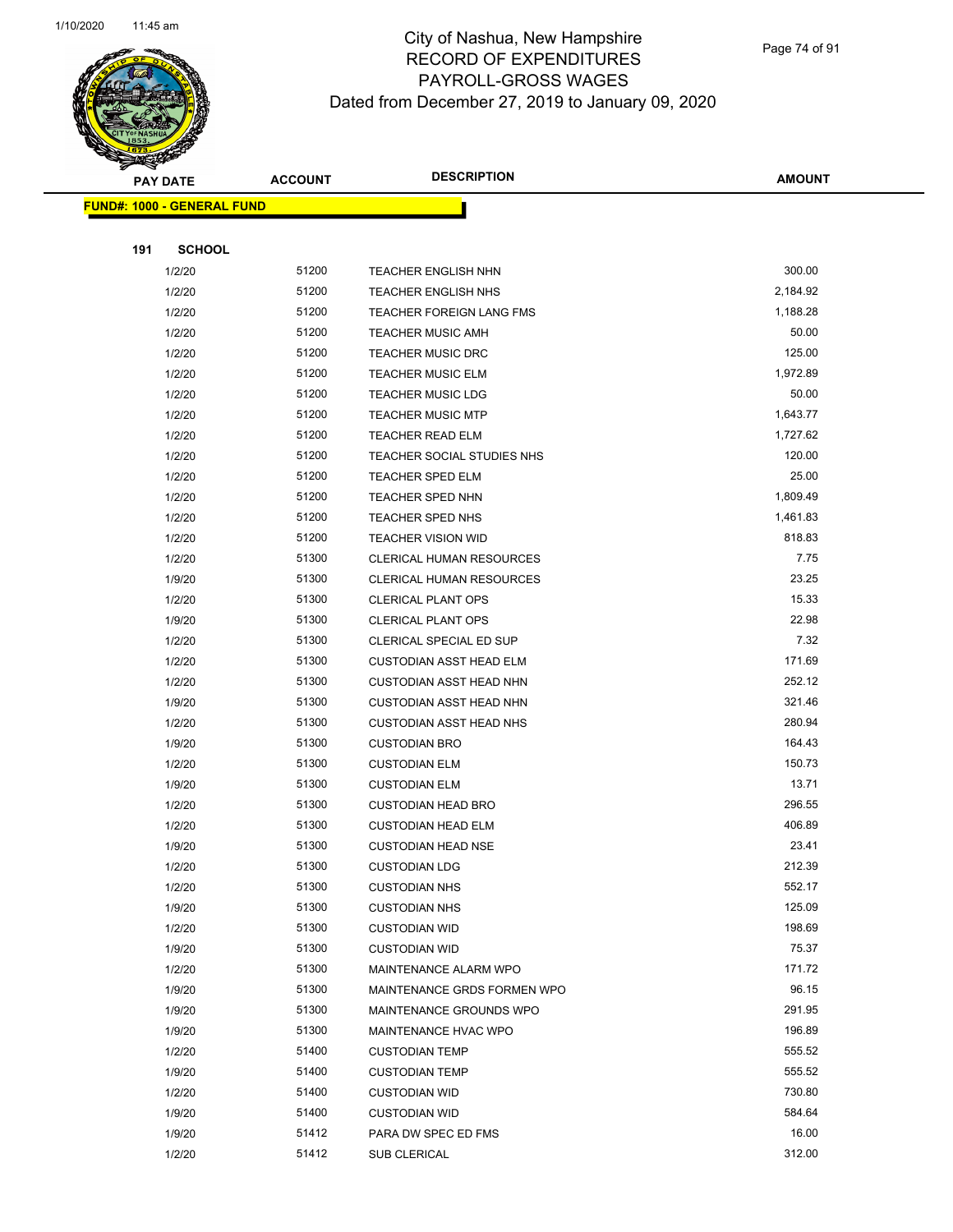

Page 75 of 91

|     | <b>PAY DATE</b>                   | <b>ACCOUNT</b> | <b>DESCRIPTION</b>                                             | <b>AMOUNT</b>        |  |
|-----|-----------------------------------|----------------|----------------------------------------------------------------|----------------------|--|
|     | <b>FUND#: 1000 - GENERAL FUND</b> |                |                                                                |                      |  |
|     |                                   |                |                                                                |                      |  |
| 191 | <b>SCHOOL</b>                     |                |                                                                |                      |  |
|     | 1/9/20                            | 51412          | SUB CLERICAL                                                   | 110.50               |  |
|     | 1/2/20                            | 51412          | <b>SUB LUNCH MONITOR</b>                                       | 32.56                |  |
|     | 1/2/20                            | 51412          | <b>SUB TEACHER</b>                                             | 67.00                |  |
|     | 1/9/20                            | 51412          | <b>SUB TEACHER</b>                                             | 273.00               |  |
|     | 1/2/20                            | 51412          | TEACHER BUILD CONST NHS                                        | 387.12               |  |
|     | 1/2/20                            | 51412          | TEACHER ELECTRICAL NHS                                         | 387.12               |  |
|     | 1/2/20                            | 51412          | <b>TEACHER SPED NHS</b>                                        | 774.90               |  |
|     | 1/2/20                            | 51600          | <b>CLERICAL 21 CENTURY</b>                                     | 1,075.00             |  |
|     | 1/2/20                            | 51600          | CLERICAL ACADEMY NHN                                           | 2,795.00             |  |
|     | 1/9/20                            | 51600          | CLERICAL ACADEMY NHN                                           | 430.00               |  |
|     | 1/2/20                            | 51600          | CLERICAL ACADEMY NHS                                           | 2,150.00             |  |
|     | 1/9/20                            | 51600          | CLERICAL ACADEMY NHS                                           | 430.00               |  |
|     | 1/2/20                            | 51600          | CLERICAL ADULT ED NHN                                          | 1,250.00             |  |
|     | 1/2/20                            | 51600          | CLERICAL ATHLETIC NHN                                          | 1,075.00             |  |
|     | 1/2/20                            | 51600          | <b>CLERICAL BUSINESS</b>                                       | 5,000.00             |  |
|     | 1/9/20                            | 51600          | <b>CLERICAL BUSINESS</b>                                       | 500.00               |  |
|     | 1/2/20                            | 51600          | <b>CLERICAL CTE NHS</b>                                        | 1,505.00             |  |
|     | 1/2/20                            | 51600          | CLERICAL GUIDANCE NHN                                          | 1,505.00             |  |
|     | 1/2/20                            | 51600          | <b>CLERICAL GUIDANCE NHS</b>                                   | 875.00               |  |
|     | 1/2/20                            | 51600          | <b>CLERICAL PAYROLL SUP</b>                                    | 750.00               |  |
|     | 1/2/20                            | 51600          | <b>CLERICAL PLANT OPS</b>                                      | 1,250.00             |  |
|     | 1/9/20                            | 51600          | <b>CLERICAL PLANT OPS</b>                                      | 500.00               |  |
|     | 1/2/20                            | 51600          | <b>CLERICAL PRINCIPAL BIC</b>                                  | 2,150.00             |  |
|     | 1/2/20                            | 51600          | <b>CLERICAL PRINCIPAL BIR</b>                                  | 3,010.00             |  |
|     | 1/2/20                            | 51600          | <b>CLERICAL PRINCIPAL BRO</b>                                  | 1,075.00             |  |
|     | 1/2/20                            | 51600          | CLERICAL PRINCIPAL CHA                                         | 1,075.00             |  |
|     | 1/9/20                            | 51600          | CLERICAL PRINCIPAL CHA                                         | 430.00               |  |
|     | 1/2/20                            | 51600          | CLERICAL PRINCIPAL DRC                                         | 1,075.00             |  |
|     | 1/2/20                            | 51600          | <b>CLERICAL PRINCIPAL FES</b>                                  | 1,505.00             |  |
|     | 1/2/20                            | 51600          | CLERICAL PRINCIPAL FMS                                         | 2,150.00             |  |
|     | 1/9/20                            | 51600          | <b>CLERICAL PRINCIPAL FMS</b>                                  | 430.00               |  |
|     | 1/2/20                            | 51600          | <b>CLERICAL PRINCIPAL LDG</b>                                  | 645.00               |  |
|     | 1/2/20                            | 51600<br>51600 | <b>CLERICAL PRINCIPAL MDE</b>                                  | 1,720.00<br>1,505.00 |  |
|     | 1/2/20                            | 51600          | <b>CLERICAL PRINCIPAL MTP</b>                                  | 645.00               |  |
|     | 1/2/20<br>1/9/20                  | 51600          | <b>CLERICAL PRINCIPAL NHS</b><br><b>CLERICAL PRINCIPAL NHS</b> | 430.00               |  |
|     | 1/2/20                            | 51600          | <b>CLERICAL PRINCIPAL NSE</b>                                  | 1,075.00             |  |
|     | 1/2/20                            | 51600          | <b>CLERICAL PRINCIPAL PMS</b>                                  | 1,075.00             |  |
|     | 1/2/20                            | 51600          | <b>CLERICAL PRINCIPAL SHE</b>                                  | 1,075.00             |  |
|     | 1/9/20                            | 51600          | <b>CLERICAL PRINCIPAL SHE</b>                                  | 430.00               |  |
|     | 1/2/20                            | 51600          | CLERICAL RECEPTIONIST NHN                                      | 1,505.00             |  |
|     | 1/2/20                            | 51650          | <b>LIBRARIAN LDG</b>                                           | 25.00                |  |
|     | 1/9/20                            | 51650          | SIGN LANGUAGE INTERPRETER                                      | 64.00                |  |
|     | 1/2/20                            | 51650          | <b>TEACHER FACS NHN</b>                                        | 50.00                |  |
|     |                                   |                |                                                                |                      |  |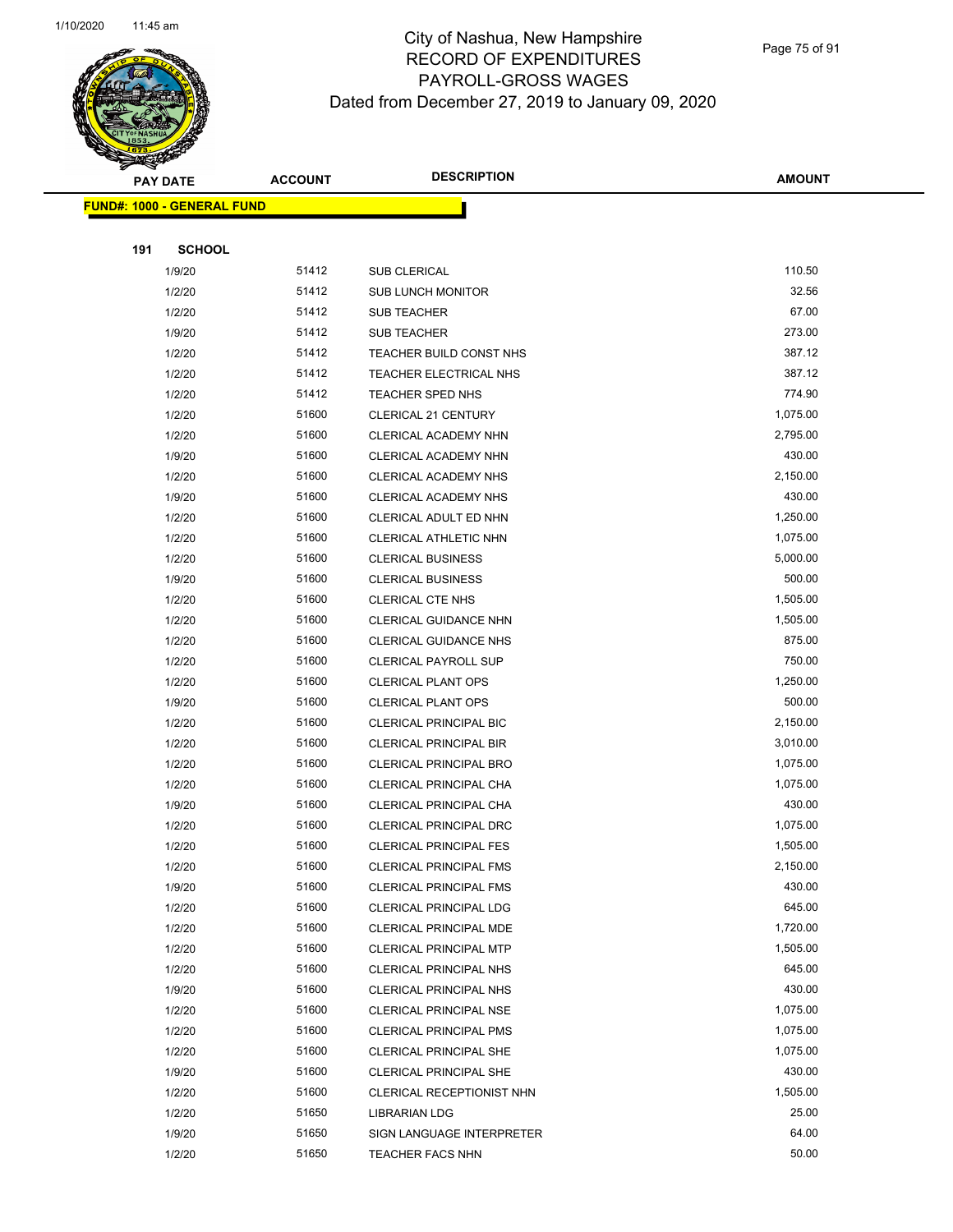

Page 76 of 91

|     | <b>PAY DATE</b>                   | <b>ACCOUNT</b> | <b>DESCRIPTION</b>                                 | <b>AMOUNT</b>  |
|-----|-----------------------------------|----------------|----------------------------------------------------|----------------|
|     | <b>FUND#: 1000 - GENERAL FUND</b> |                |                                                    |                |
|     |                                   |                |                                                    |                |
| 191 | <b>SCHOOL</b>                     |                |                                                    |                |
|     | 1/2/20                            | 51650          | <b>TEACHER GR1 LDG</b>                             | 25.00          |
|     | 1/2/20                            | 51650          | <b>TEACHER GR2 LDG</b>                             | 25.00          |
|     | 1/2/20                            | 51650          | <b>TEACHER GR3 LDG</b>                             | 25.00          |
|     | 1/2/20                            | 51650          | <b>TEACHER GR4 LDG</b>                             | 25.00          |
|     | 1/2/20                            | 51650          | <b>TEACHER GR5 LDG</b>                             | 25.00          |
|     | 1/2/20                            | 51650          | <b>TEACHER KIND LDG</b>                            | 25.00          |
|     | 1/2/20                            | 51650          | TEACHER MATH NHN                                   | 50.00          |
|     | 1/2/20                            | 51650          | <b>TEACHER SCIENCE ELM</b>                         | 32.50          |
|     | 1/2/20                            | 51650          | <b>TEACHER SCIENCE NHN</b>                         | 25.00          |
|     | 1/2/20                            | 51650          | <b>TEACHER SCIENCE NHS</b>                         | 50.00          |
|     | 1/2/20                            | 51700          | ASSISTANT PRINCIPAL NHS                            | 200.00         |
|     | 1/2/20                            | 51700          | <b>GUIDANCE COUNSELOR BIR</b>                      | 69.23          |
|     | 1/2/20                            | 51700          | <b>GUIDANCE COUNSELOR ELM</b>                      | 69.23          |
|     | 1/2/20                            | 51700          | <b>LIBRARIAN NHS</b>                               | 81.81          |
|     | 1/2/20                            | 51700          | <b>NURSE ELM</b>                                   | 81.81          |
|     | 1/2/20                            | 51700          | SCHOOL PSYCHOLOGIST WID                            | 69.23          |
|     | 1/2/20                            | 51700          | SPEECH LANG PATHOLOGIST WID                        | 69.23          |
|     | 1/2/20                            | 51700          | TEACHER ART CHA                                    | 34.61          |
|     | 1/2/20                            | 51700          | TEACHER ART NHS                                    | 234.61         |
|     | 1/2/20                            | 51700          | <b>TEACHER BUSINESS NHS</b>                        | 269.23         |
|     | 1/2/20                            | 51700          | <b>TEACHER COSMETOLOGY NHN</b>                     | 200.00         |
|     | 1/2/20                            | 51700          | TEACHER DWSE ELM                                   | 69.23          |
|     | 1/2/20                            | 51700          | <b>TEACHER ENGINEER NHS</b>                        | 200.00         |
|     | 1/2/20                            | 51700          | <b>TEACHER ENGLISH NHN</b>                         | 69.23          |
|     | 1/2/20                            | 51700          | <b>TEACHER ENGLISH NHS</b>                         | 691.60         |
|     | 1/2/20                            | 51700          | TEACHER FOREIGN LANG NHN                           | 69.23          |
|     | 1/2/20                            | 51700          | TEACHER FOREIGN LANG NHS                           | 269.23         |
|     | 1/2/20                            | 51700          | <b>TEACHER GR6 ELM</b>                             | 69.23          |
|     | 1/2/20                            | 51700          | <b>TEACHER GR6 FMS</b>                             | 69.23          |
|     | 1/2/20                            | 51700          | <b>TEACHER GR6 PMS</b>                             | 69.23          |
|     | 1/2/20                            | 51700          | <b>TEACHER MATH ELM</b>                            | 81.81<br>69.23 |
|     | 1/2/20<br>1/2/20                  | 51700<br>51700 | <b>TEACHER MATH FMS</b>                            | 69.23          |
|     | 1/2/20                            | 51700          | <b>TEACHER MATH NHN</b><br><b>TEACHER MATH NHS</b> | 69.23          |
|     | 1/2/20                            | 51700          | <b>TEACHER MATH PMS</b>                            | 69.23          |
|     | 1/2/20                            | 51700          | <b>TEACHER MUSIC FMS</b>                           | 69.23          |
|     | 1/2/20                            | 51700          | TEACHER PE MDE                                     | 34.61          |
|     | 1/2/20                            | 51700          | TEACHER PE NHN                                     | 34.61          |
|     | 1/2/20                            | 51700          | <b>TEACHER SCIENCE ELM</b>                         | 69.23          |
|     | 1/2/20                            | 51700          | TEACHER SCIENCE FMS                                | 69.23          |
|     | 1/2/20                            | 51700          | TEACHER SCIENCE NHN                                | 69.23          |
|     | 1/2/20                            | 51700          | <b>TEACHER SCIENCE NHS</b>                         | 69.23          |
|     | 1/2/20                            | 51700          | <b>TEACHER SCIENCE PMS</b>                         | 69.23          |
|     | 1/2/20                            | 51700          | TEACHER SOCIAL STUDIES ELM                         | 69.23          |
|     |                                   |                |                                                    |                |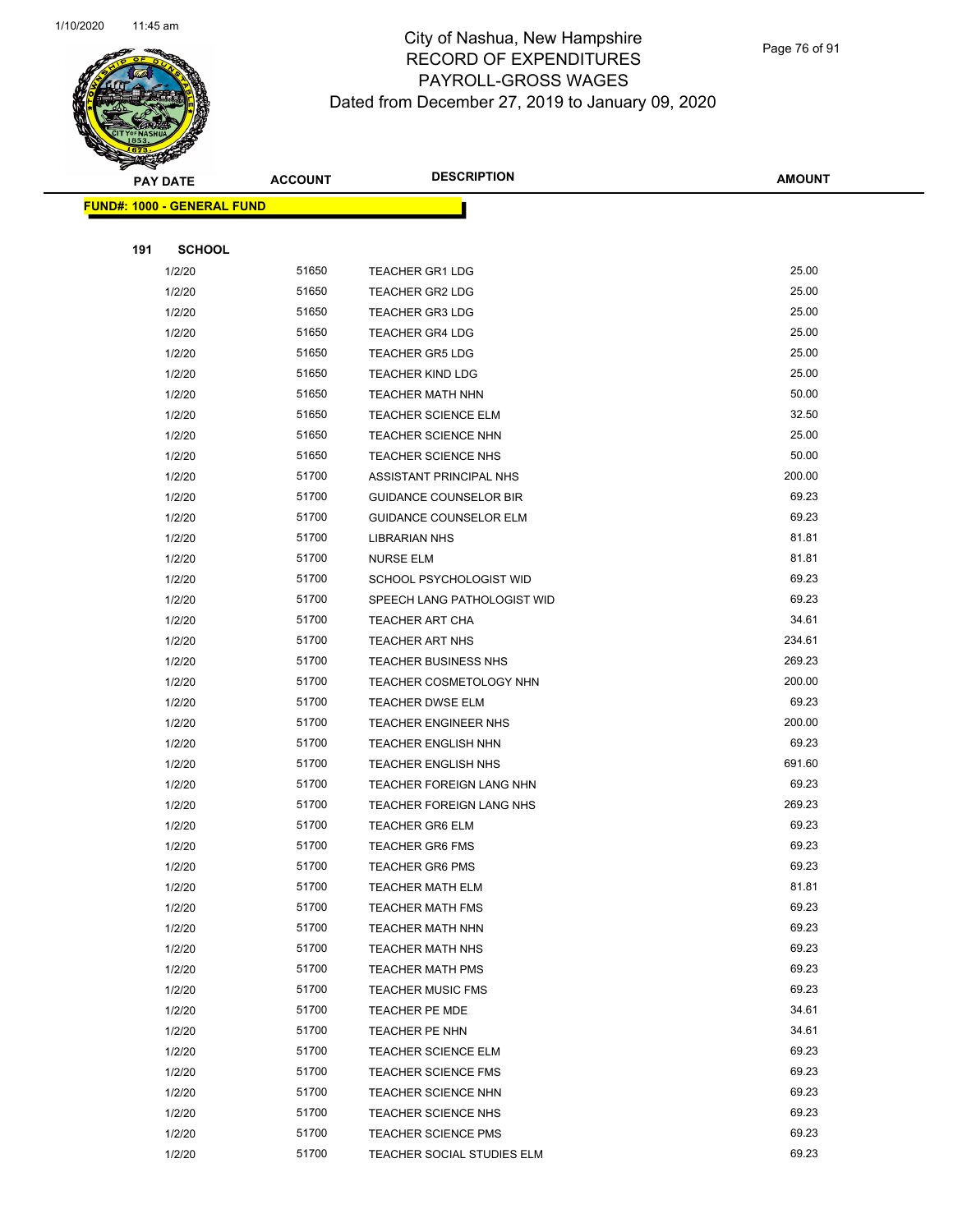

Page 77 of 91

| <b>PAY DATE</b>                   | <b>ACCOUNT</b> | <b>DESCRIPTION</b>                | <b>AMOUNT</b>  |
|-----------------------------------|----------------|-----------------------------------|----------------|
| <b>FUND#: 1000 - GENERAL FUND</b> |                |                                   |                |
| <b>SCHOOL</b><br>191              |                |                                   |                |
| 1/2/20                            | 51700          | TEACHER SOCIAL STUDIES FMS        | 69.23          |
| 1/2/20                            | 51700          | TEACHER SOCIAL STUDIES NHN        | 69.23          |
| 1/2/20                            | 51700          | TEACHER SOCIAL STUDIES NHS        | 269.23         |
| 1/2/20                            | 51700          | <b>TEACHER SOCIAL STUDIES PMS</b> | 69.23          |
| 1/2/20                            | 51700          | TEACHER SPED NHN                  | 69.23          |
| 1/2/20                            | 51700          | <b>TEACHER SPED NHS</b>           | 69.23          |
| 1/2/20                            | 51700          | <b>TEACHER TECHED NHN</b>         | 69.23          |
| <b>TOTAL 191 - SCHOOL</b>         |                |                                   | \$2,929,839.72 |
|                                   |                |                                   | .              |

**TOTAL FUND 1000 - GENERAL FUND \$5,204,136.91** 

#### **FUND#: 1010 - GF-PRIOR YEAR ENC & ESCROWS**

| 166<br><b>PARKING LOTS</b>                               |       |                           |          |
|----------------------------------------------------------|-------|---------------------------|----------|
| 1/2/20                                                   | 51400 | <b>ECD PARKING INTERN</b> | 280.00   |
| 1/9/20                                                   | 51400 | ECD PARKING INTERN        | 290.50   |
| <b>TOTAL 166 - PARKING LOTS</b>                          |       |                           | \$570.50 |
| <b>TOTAL FUND 1010 - GF-PRIOR YEAR ENC &amp; ESCROWS</b> |       |                           | \$570.50 |

#### **FUND#: 2100 - FOOD SERVICES FUND**

| 1/2/20 | 51100 | <b>CLERICAL FOOD SERVICE NHS</b> | 804.40   |
|--------|-------|----------------------------------|----------|
| 1/9/20 | 51100 | CLERICAL FOOD SERVICE NHS        | 804.39   |
| 1/9/20 | 51100 | DELIVERY DRIVER FOOD SERVICE     | 127.03   |
| 1/2/20 | 51100 | DIRECTOR FOOD SERVICE            | 2,956.70 |
| 1/2/20 | 51100 | FOOD SERVICE BUSINESS MANAGER    | 2,275.21 |
| 1/2/20 | 51100 | FOOD SERVICE COOK AMH            | 103.67   |
| 1/9/20 | 51100 | FOOD SERVICE COOK AMH            | 125.89   |
| 1/2/20 | 51100 | FOOD SERVICE COOK BIC            | 106.19   |
| 1/9/20 | 51100 | FOOD SERVICE COOK BIC            | 106.19   |
| 1/2/20 | 51100 | FOOD SERVICE COOK BIR            | 107.17   |
| 1/9/20 | 51100 | FOOD SERVICE COOK BIR            | 107.17   |
| 1/2/20 | 51100 | FOOD SERVICE COOK BRO            | 106.19   |
| 1/9/20 | 51100 | FOOD SERVICE COOK BRO            | 106.19   |
| 1/2/20 | 51100 | FOOD SERVICE COOK CHA            | 107.17   |
| 1/9/20 | 51100 | FOOD SERVICE COOK CHA            | 107.17   |
| 1/2/20 | 51100 | FOOD SERVICE COOK ELM            | 205.31   |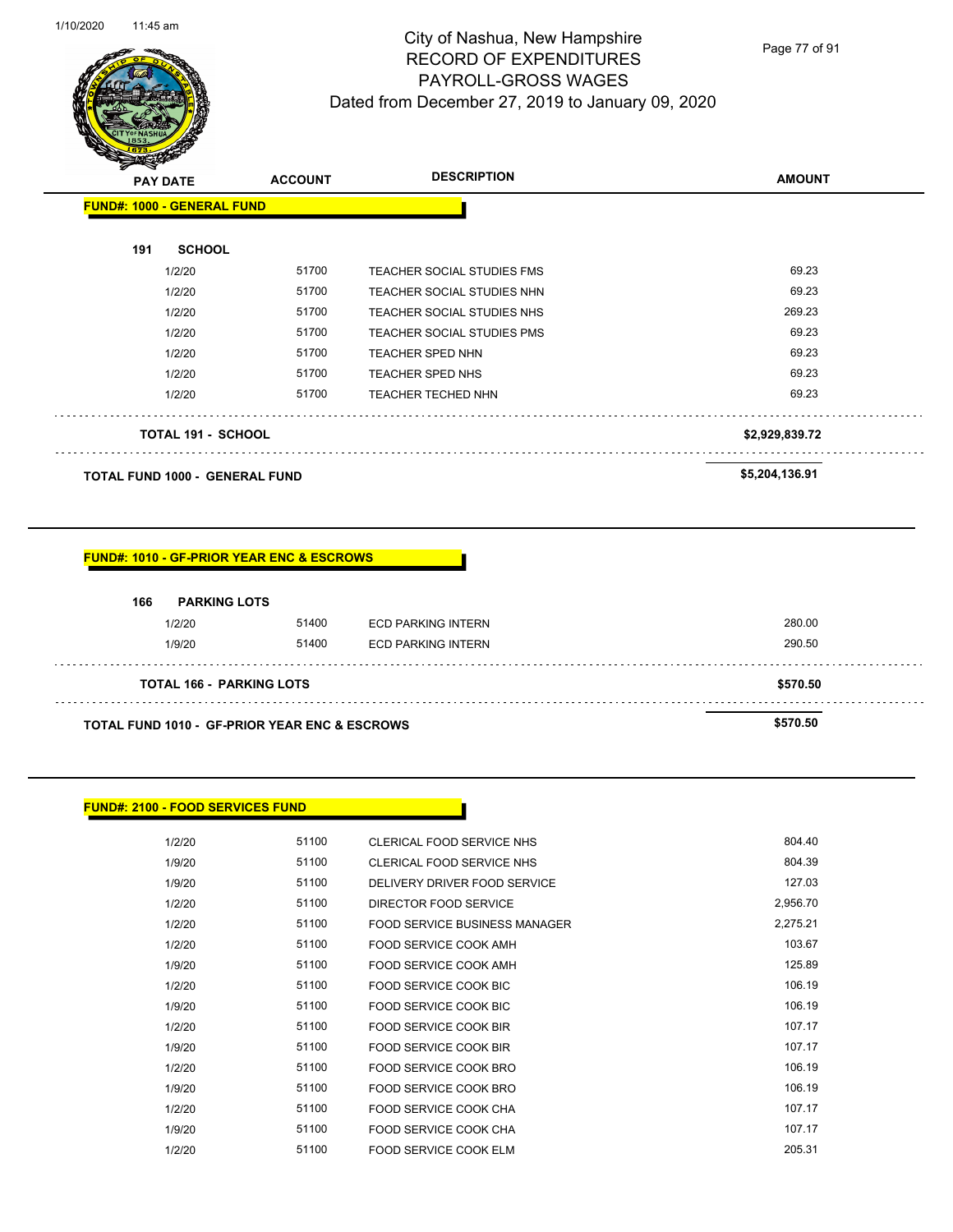Page 78 of 91

| <b>PAY DATE</b>                         | <b>ACCOUNT</b> | <b>DESCRIPTION</b>              | <b>AMOUNT</b> |
|-----------------------------------------|----------------|---------------------------------|---------------|
| <b>FUND#: 2100 - FOOD SERVICES FUND</b> |                |                                 |               |
| 1/9/20                                  | 51100          | FOOD SERVICE COOK ELM           | 205.31        |
| 1/2/20                                  | 51100          | <b>FOOD SERVICE COOK FES</b>    | 107.17        |
| 1/9/20                                  | 51100          | <b>FOOD SERVICE COOK FES</b>    | 107.17        |
| 1/2/20                                  | 51100          | FOOD SERVICE COOK FMS           | 105.91        |
| 1/9/20                                  | 51100          | FOOD SERVICE COOK FMS           | 211.82        |
| 1/2/20                                  | 51100          | FOOD SERVICE COOK LDG           | 102.69        |
| 1/9/20                                  | 51100          | FOOD SERVICE COOK LDG           | 102.69        |
| 1/2/20                                  | 51100          | <b>FOOD SERVICE COOK MDE</b>    | 103.67        |
| 1/9/20                                  | 51100          | FOOD SERVICE COOK MDE           | 103.67        |
| 1/2/20                                  | 51100          | FOOD SERVICE COOK NHN           | 229.32        |
| 1/9/20                                  | 51100          | FOOD SERVICE COOK NHN           | 306.41        |
| 1/2/20                                  | 51100          | FOOD SERVICE COOK NHS           | 219.31        |
| 1/9/20                                  | 51100          | FOOD SERVICE COOK NHS           | 219.31        |
| 1/2/20                                  | 51100          | FOOD SERVICE COOK NSE           | 106.19        |
| 1/9/20                                  | 51100          | FOOD SERVICE COOK NSE           | 106.19        |
| 1/2/20                                  | 51100          | FOOD SERVICE COOK PMS           | 109.41        |
| 1/9/20                                  | 51100          | FOOD SERVICE COOK PMS           | 109.41        |
| 1/2/20                                  | 51100          | FOOD SERVICE COOK SHE           | 103.67        |
| 1/9/20                                  | 51100          | FOOD SERVICE COOK SHE           | 103.67        |
| 1/2/20                                  | 51100          | FOOD SERVICE SITE CORD          | 12,480.98     |
| 1/2/20                                  | 51100          | <b>FOOD SERVICECOOK MTP</b>     | 102.69        |
| 1/9/20                                  | 51100          | <b>FOOD SERVICECOOK MTP</b>     | 102.69        |
| 1/2/20                                  | 51200          | FOOD SERVICE ASST PT AMH        | 124.35        |
| 1/9/20                                  | 51200          | FOOD SERVICE ASST PT AMH        | 124.35        |
| 1/2/20                                  | 51200          | FOOD SERVICE ASST PT BIC        | 112.40        |
| 1/9/20                                  | 51200          | FOOD SERVICE ASST PT BIC        | 112.40        |
| 1/2/20                                  | 51200          | FOOD SERVICE ASST PT BIR        | 75.18         |
| 1/9/20                                  | 51200          | FOOD SERVICE ASST PT BIR        | 75.18         |
| 1/2/20                                  | 51200          | FOOD SERVICE ASST PT BRO        | 76.80         |
| 1/9/20                                  | 51200          | FOOD SERVICE ASST PT BRO        | 76.80         |
| 1/2/20                                  | 51200          | FOOD SERVICE ASST PT CHA        | 116.67        |
| 1/9/20                                  | 51200          | FOOD SERVICE ASST PT CHA        | 116.67        |
| 1/2/20                                  | 51200          | FOOD SERVICE ASST PT DRC        | 193.57        |
| 1/9/20                                  | 51200          | <b>FOOD SERVICE ASST PT DRC</b> | 193.57        |
| 1/2/20                                  | 51200          | FOOD SERVICE ASST PT ELM        | 486.37        |
| 1/9/20                                  | 51200          | <b>FOOD SERVICE ASST PT ELM</b> | 431.06        |
| 1/2/20                                  | 51200          | FOOD SERVICE ASST PT FES        | 190.50        |
| 1/9/20                                  | 51200          | FOOD SERVICE ASST PT FES        | 190.50        |
| 1/2/20                                  | 51200          | <b>FOOD SERVICE ASST PT FMS</b> | 424.09        |
| 1/9/20                                  | 51200          | FOOD SERVICE ASST PT FMS        | 424.09        |
| 1/2/20                                  | 51200          | FOOD SERVICE ASST PT LDG        | 125.96        |
| 1/9/20                                  | 51200          | FOOD SERVICE ASST PT LDG        | 125.96        |
| 1/2/20                                  | 51200          | FOOD SERVICE ASST PT MDE        | 120.12        |
| 1/9/20                                  | 51200          | FOOD SERVICE ASST PT MDE        | 120.12        |
| 1/2/20                                  | 51200          | FOOD SERVICE ASST PT MTP        | 107.54        |
|                                         |                |                                 |               |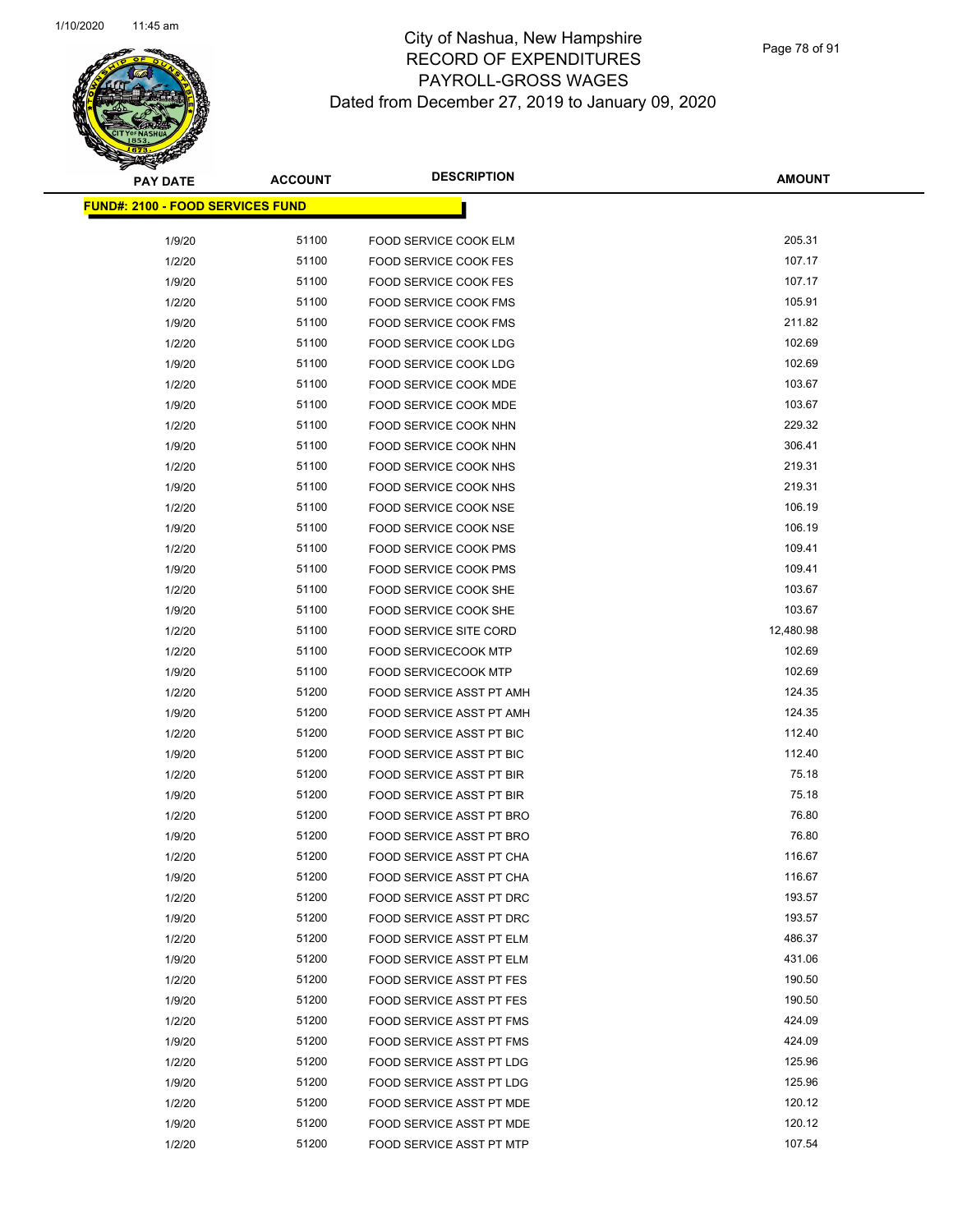

Page 79 of 91

| <b>PAY DATE</b>                             | <b>ACCOUNT</b> | <b>DESCRIPTION</b>              | <b>AMOUNT</b> |
|---------------------------------------------|----------------|---------------------------------|---------------|
| <b>FUND#: 2100 - FOOD SERVICES FUND</b>     |                |                                 |               |
| 1/9/20                                      | 51200          | FOOD SERVICE ASST PT MTP        | 107.54        |
| 1/2/20                                      | 51200          | FOOD SERVICE ASST PT NHN        | 813.63        |
| 1/9/20                                      | 51200          | FOOD SERVICE ASST PT NHN        | 813.63        |
| 1/2/20                                      | 51200          | FOOD SERVICE ASST PT NHS        | 906.16        |
| 1/9/20                                      | 51200          | FOOD SERVICE ASST PT NHS        | 1,188.85      |
| 1/2/20                                      | 51200          | FOOD SERVICE ASST PT NSE        | 140.09        |
| 1/9/20                                      | 51200          | FOOD SERVICE ASST PT NSE        | 71.17         |
| 1/2/20                                      | 51200          | <b>FOOD SERVICE ASST PT PMS</b> | 483.75        |
| 1/9/20                                      | 51200          | <b>FOOD SERVICE ASST PT PMS</b> | 377.05        |
| 1/2/20                                      | 51200          | FOOD SERVICE ASST PT SHE        | 121.60        |
| 1/9/20                                      | 51200          | FOOD SERVICE ASST PT SHE        | 70.40         |
| 1/2/20                                      | 51600          | CLERICAL FOOD SERVICE NHS       | 750.00        |
| <b>TOTAL FUND 2100 - FOOD SERVICES FUND</b> |                |                                 | \$33,693.51   |

| <b>FUND#: 2201 - DRIVERS EDUCATION FUND</b>     |       |                           |            |
|-------------------------------------------------|-------|---------------------------|------------|
| 1/2/20                                          | 51200 | DRIVER INSTRUCTOR         | 1,225.00   |
| 1/2/20                                          | 51200 | <b>TEACHER ELL FES</b>    | 525.00     |
| 1/2/20                                          | 51200 | <b>TEACHER TECHED ELM</b> | 210.00     |
| <b>TOTAL FUND 2201 - DRIVERS EDUCATION FUND</b> |       |                           | \$1,960.00 |

| <b>FUND#: 2207 - ADULT ED/CONTINUING ED</b>     |       |                       |            |
|-------------------------------------------------|-------|-----------------------|------------|
| 1/2/20                                          | 51100 | CLERICAL ADULT ED NHN | 670.32     |
| 1/9/20                                          | 51100 | CLERICAL ADULT ED NHN | 691.78     |
| 1/2/20                                          | 51200 | TEACHER ART NHN       | 75.00      |
| <b>TOTAL FUND 2207 - ADULT ED/CONTINUING ED</b> |       |                       | \$1,437.10 |

**FUND#: 2252 - DAY CARE**

1/2/20 51100 PANTHER PRESCHOOL DIRECTOR 1,123.57 **TOTAL FUND 2252 - DAY CARE \$1,123.57** 

| <b>FUND#: 2257 - SPECIAL ED LOCAL</b> |                     |
|---------------------------------------|---------------------|
| 51100<br>1/2/20                       | PARA DW SPEC ED AMH |
| 51100<br>1/9/20                       | PARA DW SPEC ED AMH |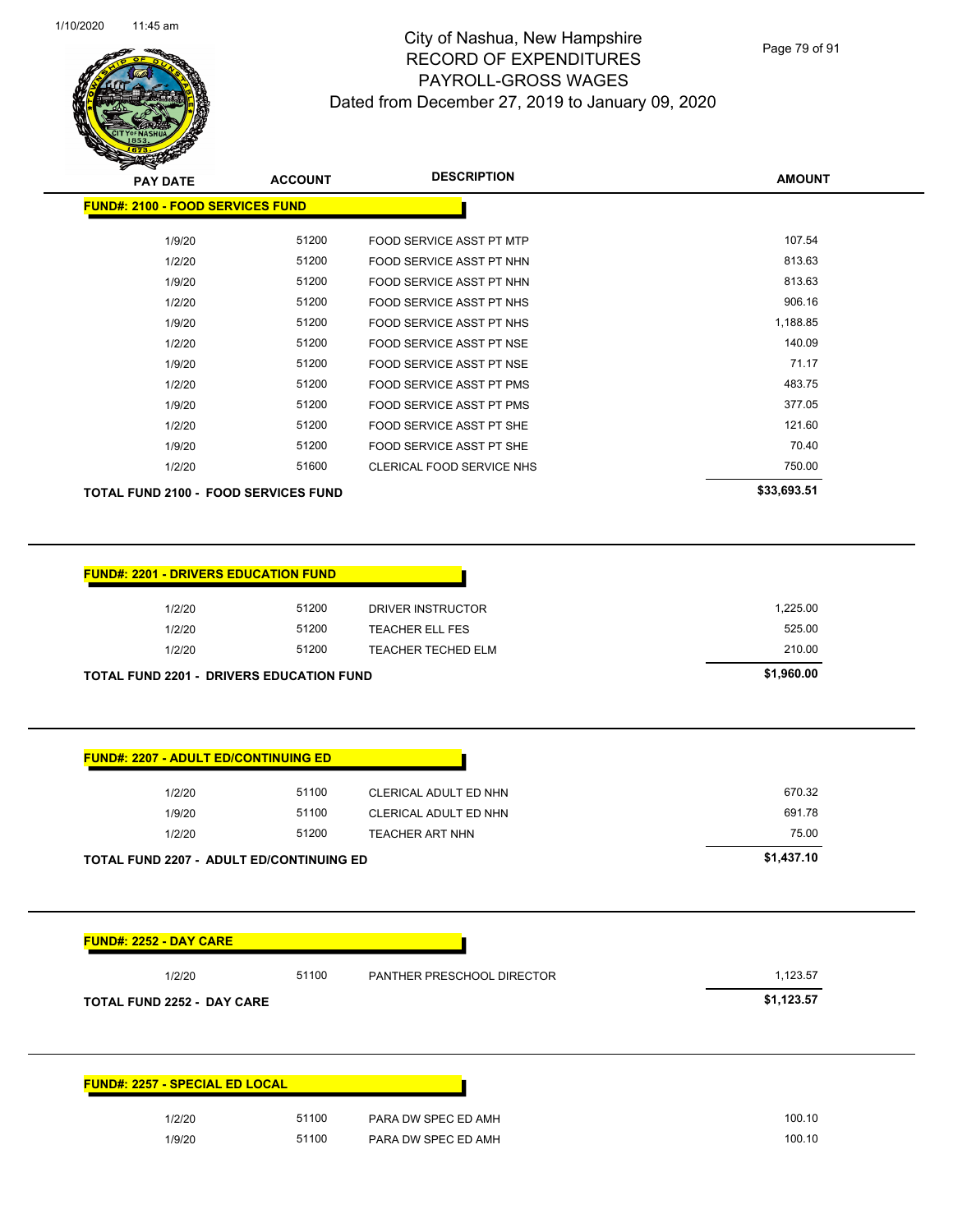

Page 80 of 91

**AMOUNT**

| 1/2/20                                                                          | 51100 | PARA DW SPEC ED MDE           | 90.12      |
|---------------------------------------------------------------------------------|-------|-------------------------------|------------|
| 1/9/20                                                                          | 51100 | PARA DW SPEC ED MDE           | 90.12      |
| 1/2/20                                                                          | 51100 | PARA DW SPEC ED NHS           | 91.63      |
| 1/9/20                                                                          | 51100 | PARA DW SPEC ED NHS           | 91.63      |
| 1/2/20                                                                          | 51100 | PARA DW SPEC ED WID           | 95.29      |
| 1/9/20                                                                          | 51100 | PARA DW SPEC ED WID           | 95.29      |
| <b>TOTAL FUND 2257 - SPECIAL ED LOCAL</b>                                       |       |                               | \$754.28   |
|                                                                                 |       |                               |            |
| <b>FUND#: 2503 - PARKS &amp; REC PROGRAMS FUND</b>                              |       |                               |            |
| 1/2/20                                                                          | 51100 | PROGRAM COORDINATOR           | 390.95     |
| 1/9/20                                                                          | 51100 | PROGRAM COORDINATOR           | 390.95     |
| <b>TOTAL FUND 2503 - PARKS &amp; REC PROGRAMS FUND</b>                          |       |                               | \$781.90   |
| <b>FUND#: 2505 - PEG ACCESS CHANNELS FUND</b>                                   |       |                               |            |
| 1/2/20                                                                          | 51100 | ECHANNEL ACCESS ADMINISTRATOR | 1,184.00   |
| 1/9/20                                                                          | 51100 | ECHANNEL ACCESS ADMINISTRATOR | 1,184.00   |
| 1/2/20                                                                          | 51100 | PEG PROGRAM MANAGER           | 1,282.70   |
| 1/9/20                                                                          | 51100 | PEG PROGRAM MANAGER           | 1,282.70   |
| 1/2/20                                                                          | 51200 | <b>GAME ANNOUNCER</b>         | 240.00     |
| 1/2/20                                                                          | 51200 | <b>VIDEOGRAPHER</b>           | 1,046.25   |
| 1/9/20                                                                          | 51200 | <b>VIDEOGRAPHER</b>           | 360.00     |
|                                                                                 |       |                               | \$6,579.65 |
| <b>TOTAL FUND 2505 - PEG ACCESS CHANNELS FUND</b>                               |       |                               |            |
|                                                                                 |       |                               |            |
|                                                                                 |       |                               |            |
| 1/2/20                                                                          | 51100 | DOMESTIC VIOLENCE ADVOCATE    | 882.25     |
| 1/9/20                                                                          | 51100 | DOMESTIC VIOLENCE ADVOCATE    | 882.25     |
| 1/2/20                                                                          | 51100 | PATROLMAN ALL RANKS           | 1,440.95   |
| 1/9/20                                                                          | 51100 | PATROLMAN ALL RANKS           | 1,440.95   |
| 1/2/20                                                                          | 51628 | PATROLMAN ALL RANKS           | 288.19     |
| 1/9/20                                                                          | 51628 | PATROLMAN ALL RANKS           | 288.19     |
|                                                                                 |       |                               | \$5,222.78 |
| <b>FUND#: 3050 - POLICE GRANTS FUND</b><br>TOTAL FUND 3050 - POLICE GRANTS FUND |       |                               |            |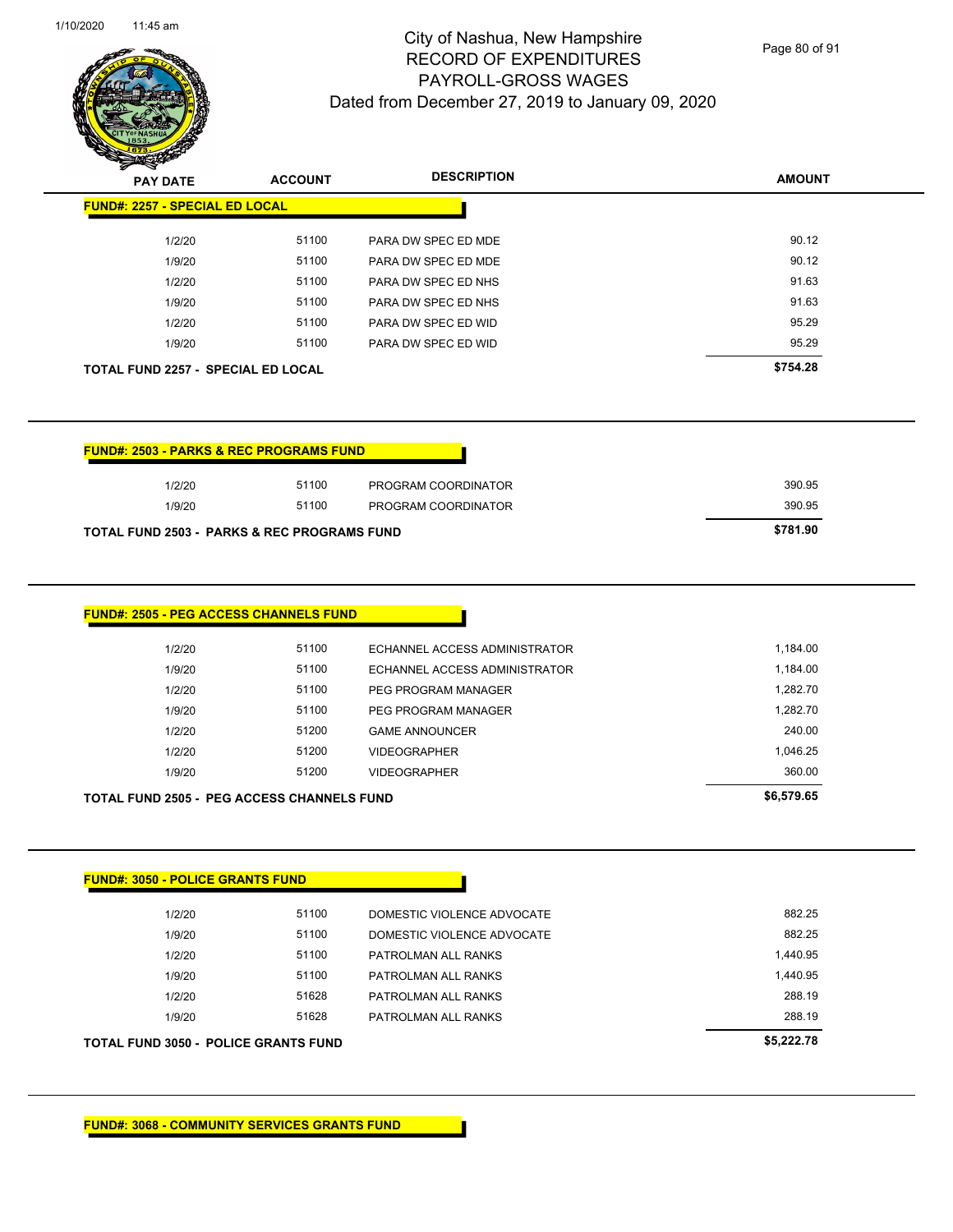

Page 81 of 91

| <b>PAY DATE</b> | <b>ACCOUNT</b>                                      | <b>DESCRIPTION</b>                 | <b>AMOUNT</b> |
|-----------------|-----------------------------------------------------|------------------------------------|---------------|
|                 | <b>FUND#: 3068 - COMMUNITY SERVICES GRANTS FUND</b> |                                    |               |
| 1/2/20          | 51100                                               | <b>EPIDEMIOLOGIST</b>              | 154.90        |
| 1/9/20          | 51100                                               | <b>EPIDEMIOLOGIST</b>              | 154.90        |
| 1/2/20          | 51100                                               | <b>HEALTH PROGRAM SPEC</b>         | 973.00        |
| 1/9/20          | 51100                                               | <b>HEALTH PROGRAM SPEC</b>         | 973.00        |
| 1/2/20          | 51100                                               | PROGRAM ASSISTANT COMMUNITY HEALTH | 223.75        |
| 1/9/20          | 51100                                               | PROGRAM ASSISTANT COMMUNITY HEALTH | 178.99        |
| 1/2/20          | 51100                                               | PUB HEALTH NET SVS COORD           | 1,392.50      |
| 1/9/20          | 51100                                               | PUB HEALTH NET SVS COORD           | 957.35        |
| 1/2/20          | 51100                                               | PUB HEALTH NURSE                   | 228.00        |
| 1/9/20          | 51100                                               | PUB HEALTH NURSE                   | 228.00        |
| 1/2/20          | 51100                                               | SMP PROGRAM COORDINATOR            | 1,030.96      |
| 1/9/20          | 51100                                               | SMP PROGRAM COORDINATOR            | 1,030.95      |
|                 | TOTAL FUND 3068 - COMMUNITY SERVICES GRANTS FUND    |                                    | \$7,526.30    |

#### **FUND#: 3070 - COMMUNITY HEALTH GRANTS FUND**

| TOTAL FUND 3070 -  COMMUNITY HEALTH GRANTS FUND | \$4,534.98 |                                    |        |
|-------------------------------------------------|------------|------------------------------------|--------|
| 1/2/20                                          | 51300      | BILINGUAL COMM HEALTH WORKER       | 7.02   |
| 1/9/20                                          | 51100      | PUB HEALTH NURSE                   | 912.15 |
| 1/2/20                                          | 51100      | PUB HEALTH NURSE                   | 912.15 |
| 1/9/20                                          | 51100      | PROGRAM ASSISTANT COMMUNITY HEALTH | 537.40 |
| 1/2/20                                          | 51100      | PROGRAM ASSISTANT COMMUNITY HEALTH | 671.75 |
| 1/9/20                                          | 51100      | BILINGUAL COMM HEALTH WORKER       | 744.91 |
| 1/2/20                                          | 51100      | BILINGUAL COMM HEALTH WORKER       | 749.60 |
|                                                 |            |                                    |        |

#### **FUND#: 3090 - URBAN PROGRAM GRANTS FUND**

| 1/2/20 | 51100 | <b>CODE ENFORCEMENT OFFICER II</b> | 488.50   |
|--------|-------|------------------------------------|----------|
| 1/9/20 | 51100 | CODE ENFORCEMENT OFFICER II        | 488.50   |
| 1/2/20 | 51100 | <b>GRANT MGMT SPECIALIST</b>       | 1,103.65 |
| 1/9/20 | 51100 | <b>GRANT MGMT SPECIALIST</b>       | 1,103.65 |
| 1/2/20 | 51100 | <b>MANAGER URBAN PROGRAMS</b>      | 1,677.35 |
| 1/9/20 | 51100 | <b>MANAGER URBAN PROGRAMS</b>      | 1,677.35 |
| 1/2/20 | 51100 | PROGRAM COORDINATOR LP&HH          | 1.282.35 |
| 1/9/20 | 51100 | PROGRAM COORDINATOR LP&HH          | 1,282.35 |
| 1/2/20 | 51100 | PROJECT ADMINISTRATOR              | 1,334.15 |
| 1/9/20 | 51100 | PROJECT ADMINISTRATOR              | 1.334.15 |
| 1/2/20 | 51100 | PROJECT ADMINISTRATOR LP&HH        | 1.257.20 |
| 1/9/20 | 51100 | PROJECT ADMINISTRATOR LP&HH        | 1,257.20 |
| 1/2/20 | 51100 | PROJECT SPECIALIST URBAN PROGR     | 1.196.35 |
| 1/9/20 | 51100 | PROJECT SPECIALIST URBAN PROGR     | 1.196.35 |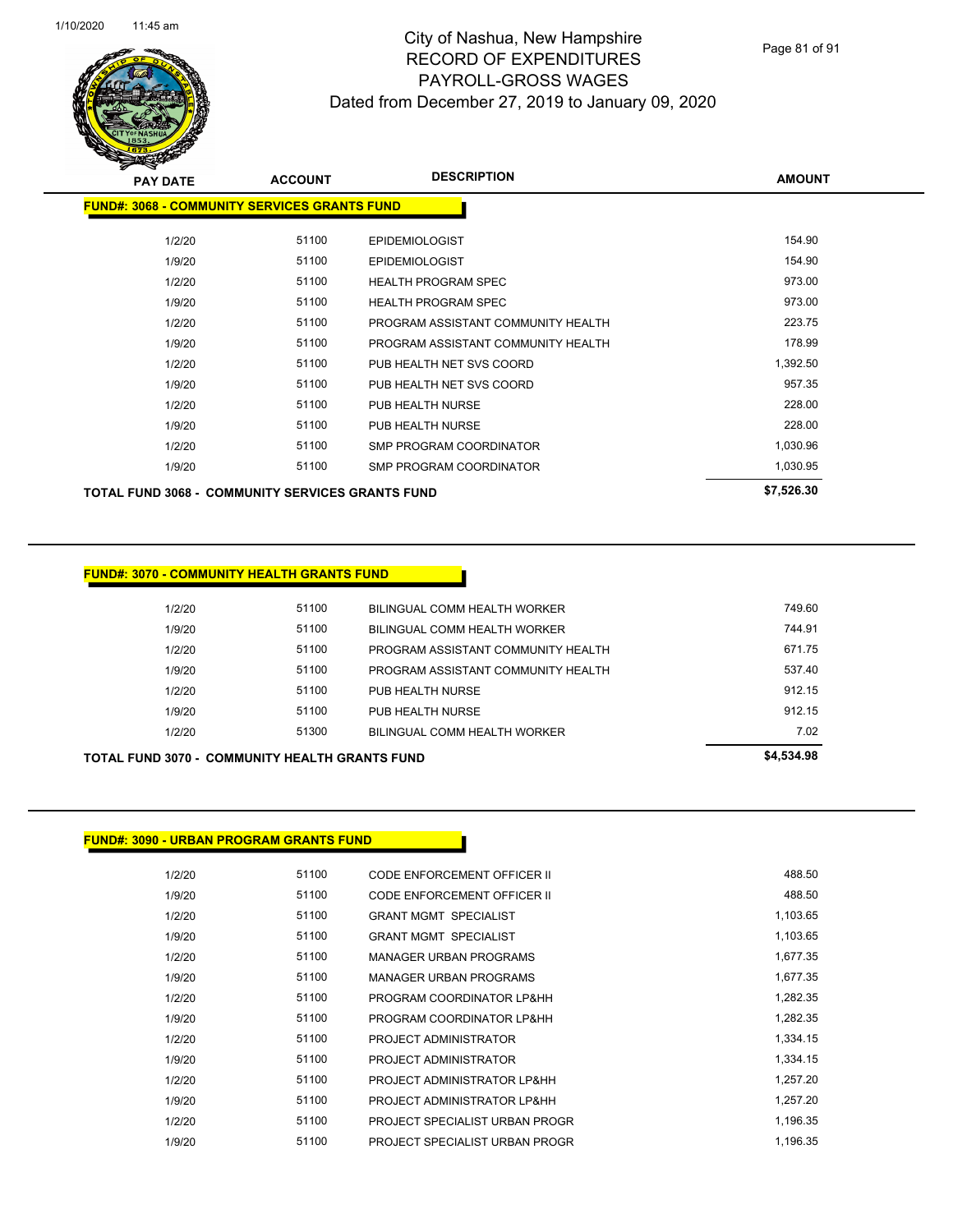

| <b>PAY DATE</b>                                    | <b>ACCOUNT</b> | <b>DESCRIPTION</b>                    | <b>AMOUNT</b> |
|----------------------------------------------------|----------------|---------------------------------------|---------------|
| <b>TOTAL FUND 3090 - URBAN PROGRAM GRANTS FUND</b> | \$16,679.10    |                                       |               |
|                                                    |                |                                       |               |
| <b>FUND#: 3120 - TRANSIT GRANTS FUND</b>           |                |                                       |               |
| 1/2/20                                             | 51100          | <b>COMMUNICATION SPEC</b>             | 1,083.15      |
| 1/9/20                                             | 51100          | <b>COMMUNICATION SPEC</b>             | 1,083.15      |
| 1/2/20                                             | 51100          | <b>TRANSIT FINANCE COORDINATOR</b>    | 1,308.00      |
| 1/9/20                                             | 51100          | <b>TRANSIT FINANCE COORDINATOR</b>    | 1,308.00      |
| 1/2/20                                             | 51100          | <b>TRANSIT FLEET FACILITIES SUPV</b>  | 1,103.65      |
| 1/9/20                                             | 51100          | <b>TRANSIT FLEET FACILITIES SUPV</b>  | 1,103.65      |
| 1/2/20                                             | 51100          | <b>TRANSIT MECHANICS</b>              | 2,001.65      |
| 1/9/20                                             | 51100          | <b>TRANSIT MECHANICS</b>              | 2,001.66      |
| 1/2/20                                             | 51100          | <b>TRANSIT OPERATIONS COORDINATOR</b> | 990.90        |
| 1/9/20                                             | 51100          | <b>TRANSIT OPERATIONS COORDINATOR</b> | 990.90        |
| 1/2/20                                             | 51100          | <b>TRANSIT OPERATIONS SUPERVISOR</b>  | 1,180.95      |
| 1/9/20                                             | 51100          | <b>TRANSIT OPERATIONS SUPERVISOR</b>  | 1,180.95      |
| 1/2/20                                             | 51100          | <b>TRANSIT UTILITY SERVICE WORKER</b> | 1,473.65      |
| 1/9/20                                             | 51100          | <b>TRANSIT UTILITY SERVICE WORKER</b> | 1,473.65      |
| 1/2/20                                             | 51100          | <b>TRANSPORTATION DEPT MANAGER</b>    | 1,776.05      |
| 1/9/20                                             | 51100          | <b>TRANSPORTATION DEPT MANAGER</b>    | 1,776.04      |
| 1/9/20                                             | 51300          | <b>TRANSIT MECHANICS</b>              | 196.58        |
| 1/2/20                                             | 51300          | <b>TRANSIT UTILITY SERVICE WORKER</b> | 259.58        |
| 1/9/20                                             | 51300          | <b>TRANSIT UTILITY SERVICE WORKER</b> | 54.65         |

**TOTAL FUND 3120 - TRANSIT GRANTS FUND \$22,346.81** 

#### **FUND#: 3800 - SCHOOL GRANTS FUND**

1/2/20 51100 21 CENTURY ASST COORDINATOR 1,971.20 1/2/20 51100 21 CENTURY ELEM MFAM RES COORD 9,508.46 1/2/20 51100 ASSISTANT PRINCIPAL AMH 1/2/20 51100 ASSISTANT PRINCIPAL BIR 1,509.61 1/2/20 51100 ASSISTANT PRINCIPAL DR CRSP 1,646.50 1/2/20 51100 ASSISTANT PRINCIPAL MTP 1,293.75 1/2/20 51100 ASSISTANT PRINCIPAL SHE 1,461.52 1/2/20 51100 CLERICAL 21 CENTURY 160.88 1/9/20 51100 CLERICAL 21 CENTURY 160.88 1/2/20 51100 DIRECTOR TITLE 1 3,329.40 1/2/20 51100 DW TECHNOLOGY PEER COACH 1,589.41 1/2/20 51100 ELL OUTREACH WORKER HOURLY 212.50 1/9/20 51100 ELL OUTREACH WORKER HOURLY 212.50 1/2/20 51100 INTRUCTIONAL LEADER FES 3,074.41 1/2/20 51100 LICENSED PRACTICAL NURSE NHS 1,681.81 1/2/20 51100 OFFICE MANAGER TITLE 1 1 1,583.80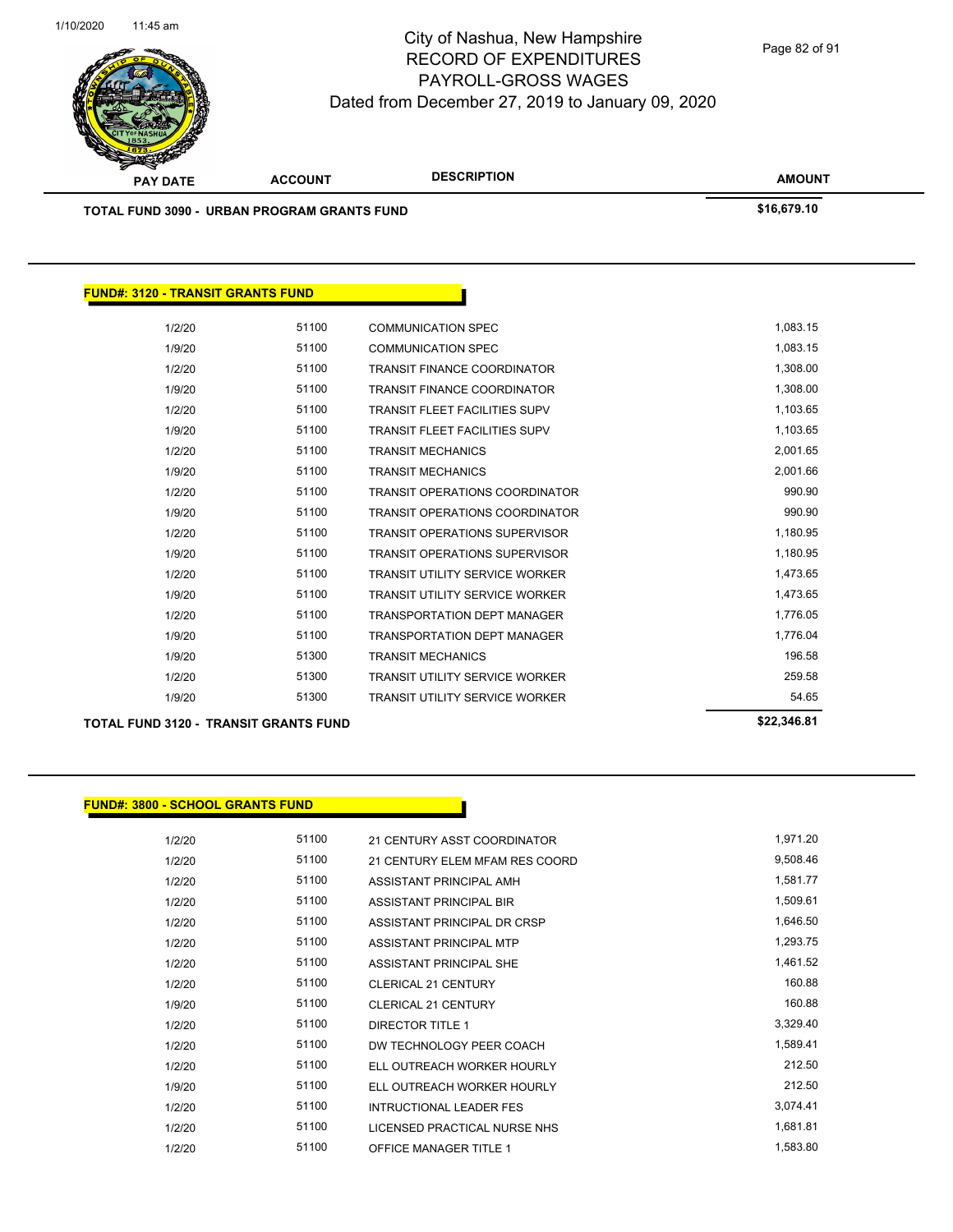

| <b>PAY DATE</b>                          | <b>ACCOUNT</b> | <b>DESCRIPTION</b>        | <b>AMOUNT</b> |
|------------------------------------------|----------------|---------------------------|---------------|
| <u> FUND#: 3800 - SCHOOL GRANTS FUND</u> |                |                           |               |
|                                          |                |                           |               |
| 1/2/20                                   | 51100          | PARA INST SHE             | 100.10        |
| 1/9/20                                   | 51100          | PARA INST SHE             | 100.10        |
| 1/2/20                                   | 51100          | PARA TTI AMH              | 254.88        |
| 1/9/20                                   | 51100          | PARA TTI AMH              | 254.88        |
| 1/2/20                                   | 51100          | PARA TTI LDG              | 718.44        |
| 1/9/20                                   | 51100          | PARA TTI LDG              | 718.44        |
| 1/2/20                                   | 51100          | PARA TTI MTP              | 763.50        |
| 1/9/20                                   | 51100          | PARA TTI MTP              | 763.50        |
| 1/2/20                                   | 51100          | PEER COACH                | 11,035.94     |
| 1/2/20                                   | 51100          | PEER COACH MATH           | 2,852.87      |
| 1/2/20                                   | 51100          | SOCIAL WORKER             | 7,111.91      |
| 1/2/20                                   | 51100          | TEACHER BEHAVIOR SPEC WID | 2,923.70      |
| 1/2/20                                   | 51100          | <b>TEACHER DWSE BRO</b>   | 1,833.00      |
| 1/2/20                                   | 51100          | TEACHER DWSE CHA          | 4,091.40      |
| 1/2/20                                   | 51100          | <b>TEACHER DWSE ELM</b>   | 1,858.10      |
| 1/2/20                                   | 51100          | TEACHER DWSE NHS          | 4,968.16      |
| 1/2/20                                   | 51100          | TEACHER PRESCHOOL NHS     | 2,712.88      |
| 1/2/20                                   | 51100          | <b>TEACHER SPED AMH</b>   | 2,123.49      |
| 1/2/20                                   | 51100          | <b>TEACHER SPED BRO</b>   | 1,736.80      |
| 1/2/20                                   | 51100          | <b>TEACHER SPED DRC</b>   | 1,844.17      |
| 1/2/20                                   | 51100          | TEACHER SPED ELM          | 3,574.39      |
| 1/2/20                                   | 51100          | TEACHER SPED FES          | 3,308.70      |
| 1/2/20                                   | 51100          | TEACHER SPED FMS          | 1,736.80      |
| 1/2/20                                   | 51100          | TEACHER SPED LDG          | 1,835.61      |
| 1/2/20                                   | 51100          | TEACHER SPED MDE          | 4,031.02      |
| 1/2/20                                   | 51100          | TEACHER SPED NHN          | 9,577.43      |
| 1/2/20                                   | 51100          | TEACHER SPED NHS          | 6,402.92      |
| 1/2/20                                   | 51100          | TEACHER SPED NSE          | 6,564.51      |
| 1/2/20                                   | 51100          | <b>TEACHER SPED PMS</b>   | 3,962.41      |
| 1/2/20                                   | 51100          | TEACHER TECHED NHN        | 346.01        |
| 1/2/20                                   | 51100          | TITLE ONE PARA FES        | 447.55        |
| 1/9/20                                   | 51100          | TITLE ONE PARA FES        | 447.55        |
| 1/2/20                                   | 51100          | TTI PARA SHE              | 90.03         |
| 1/9/20                                   | 51100          | TTI PARA SHE              | 90.03         |
| 1/9/20                                   | 51200          | <b>INTERPRETER</b>        | 1,625.00      |
| 1/9/20                                   | 51200          | PARA ELL MTP              | 75.70         |
| 1/2/20                                   | 51200          | TEACHER ELL BIR           | 25.00         |
| 1/2/20                                   | 51200          | TEACHER ELL ELM           | 50.00         |
| 1/2/20                                   | 51200          | TEACHER ELL FMS           | 75.00         |
| 1/2/20                                   | 51200          | TEACHER GR1 DRC           | 50.00         |
| 1/2/20                                   | 51200          | TEACHER GR1 FES           | 100.00        |
| 1/2/20                                   | 51200          | TEACHER GR2 AMH           | 50.00         |
| 1/2/20                                   | 51200          | TEACHER GR2 FES           | 50.00         |
| 1/2/20                                   | 51200          | TEACHER GR3 CHA           | 56.25         |
| 1/2/20                                   | 51200          | <b>TEACHER GR3 DRC</b>    | 125.00        |
|                                          |                |                           |               |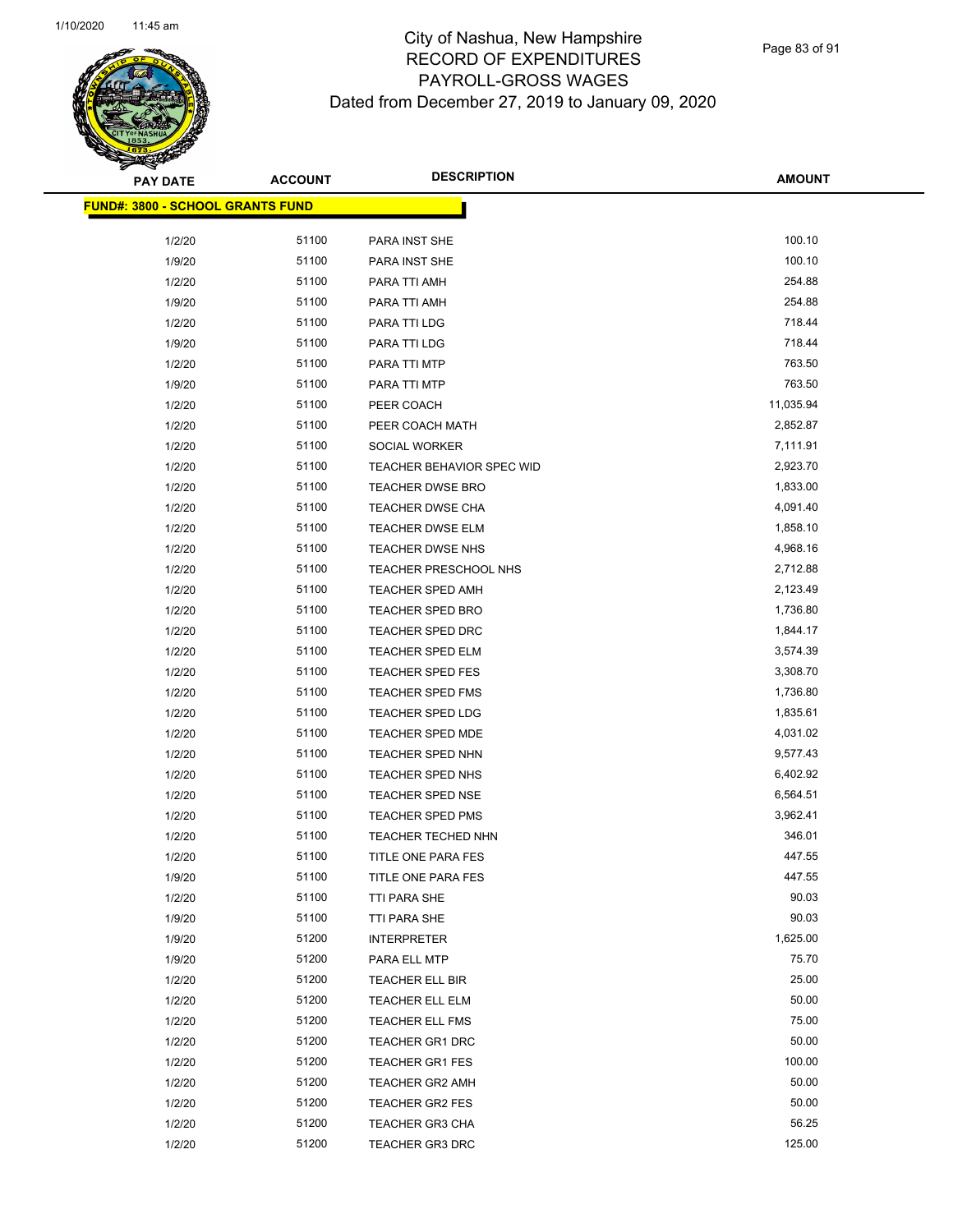

Page 84 of 91

| <b>PAY DATE</b>                         | <b>ACCOUNT</b> | <b>DESCRIPTION</b>          | <b>AMOUNT</b> |
|-----------------------------------------|----------------|-----------------------------|---------------|
| <b>FUND#: 3800 - SCHOOL GRANTS FUND</b> |                |                             |               |
| 1/2/20                                  | 51200          | <b>TEACHER GR4 AMH</b>      | 50.00         |
| 1/2/20                                  | 51200          | <b>TEACHER GR4 DRC</b>      | 100.00        |
| 1/2/20                                  | 51200          | <b>TEACHER GR4 FES</b>      | 50.00         |
| 1/2/20                                  | 51200          | <b>TEACHER GR4 LDG</b>      | 25.00         |
| 1/2/20                                  | 51200          | <b>TEACHER GR5 LDG</b>      | 50.00         |
| 1/2/20                                  | 51200          | <b>TEACHER GR6 ELM</b>      | 50.00         |
| 1/2/20                                  | 51200          | <b>TEACHER GR6 FMS</b>      | 62.50         |
| 1/2/20                                  | 51200          | <b>TEACHER MATH FMS</b>     | 12.50         |
| 1/2/20                                  | 51200          | <b>TEACHER READ FMS</b>     | 50.00         |
| 1/2/20                                  | 51200          | <b>TEACHER TTI AMH</b>      | 8,756.01      |
| 1/2/20                                  | 51200          | <b>TEACHER TTI BIR</b>      | 2,412.63      |
| 1/2/20                                  | 51200          | TEACHER TTI FES             | 1,408.48      |
| 1/2/20                                  | 51200          | TEACHER TTI LDG             | 13,396.97     |
| 1/2/20                                  | 51200          | <b>TEACHER TTI MTP</b>      | 10,449.17     |
| 1/2/20                                  | 51200          | <b>TEACHER TTI NURSERY</b>  | 3,884.53      |
| 1/2/20                                  | 51200          | <b>TEACHER TTI SHE</b>      | 2,338.97      |
| 1/2/20                                  | 51200          | <b>TEACHER TTIDRC</b>       | 6,293.99      |
| 1/9/20                                  | 51200          | TITLE ONE TUTOR             | 68.75         |
| 1/2/20                                  | 51650          | ASSISTANT PRINCIPAL NHS     | 75.00         |
| 1/2/20                                  | 51650          | GUIDANCE COUNSELOR NHN      | 100.00        |
| 1/2/20                                  | 51650          | GUIDANCE COUNSELOR NHS      | 200.00        |
| 1/2/20                                  | 51650          | <b>LIBRARIAN NHN</b>        | 25.00         |
| 1/2/20                                  | 51650          | <b>TEACHER COMPUTER NHN</b> | 75.00         |
| 1/2/20                                  | 51650          | TEACHER ELL NHS             | 100.00        |
| 1/2/20                                  | 51650          | <b>TEACHER ENGLISH NHN</b>  | 100.00        |
| 1/2/20                                  | 51650          | <b>TEACHER ENGLISH NHS</b>  | 225.00        |
| 1/2/20                                  | 51650          | <b>TEACHER MATH NHS</b>     | 225.00        |
| 1/2/20                                  | 51650          | TEACHER SCIENCE NHN         | 200.00        |
| 1/2/20                                  | 51650          | TEACHER SOCIAL STUDIES NHN  | 100.00        |
| 1/2/20                                  | 51650          | TEACHER SOCIAL STUDIES NHS  | 150.00        |
| 1/2/20                                  | 51650          | TEACHER SPED NHN            | 100.00        |
| 1/2/20                                  | 51650          | TEACHER SPED NHS            | 275.00        |
| 1/2/20                                  | 51700          | <b>TEACHER DWSE ELM</b>     | 57.69         |
| 1/2/20                                  | 55300          | <b>TRAVEL</b>               | 150.00        |
| TOTAL FUND 3800 - SCHOOL GRANTS FUND    |                |                             | \$176,058.76  |

| <u> FUND#: 4005 - TRAFFIC VIOLATIONS FUND</u> |       |                                  |        |
|-----------------------------------------------|-------|----------------------------------|--------|
| 1/2/20                                        | 51100 | MVR CLERK II                     | 327.95 |
| 1/9/20                                        | 51100 | MVR CLERK II                     | 327.95 |
| 1/2/20                                        | 51100 | ORDINANCE VIOLATIONS COORDINATOR | 471.81 |
| 1/9/20                                        | 51100 | ORDINANCE VIOLATIONS COORDINATOR | 426.88 |
| 1/2/20                                        | 51100 | <b>PARKING MANAGER</b>           | 315.85 |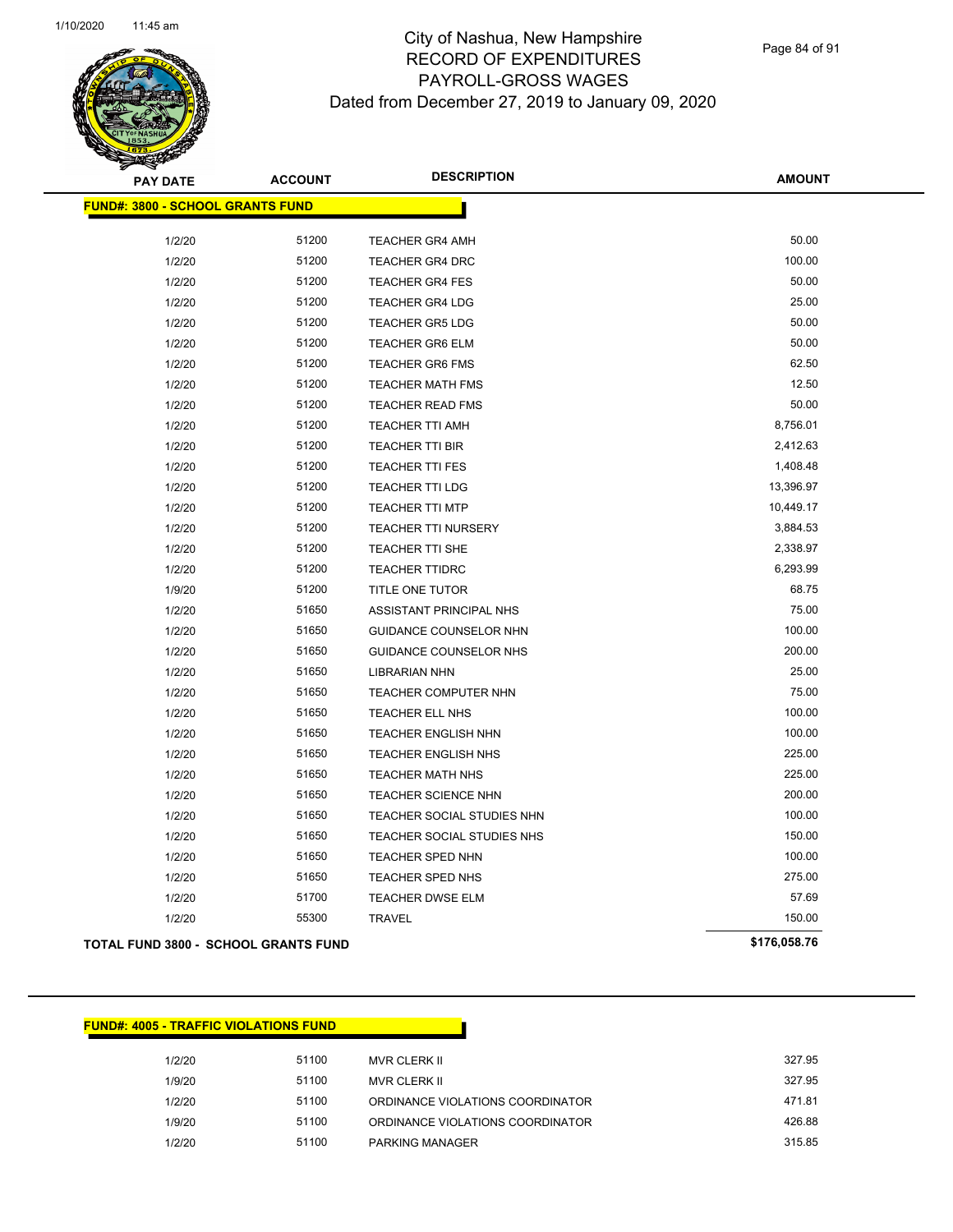|                                                       | 51100 | MAINTENANCE SPEC               | 310.95     |
|-------------------------------------------------------|-------|--------------------------------|------------|
| 1/9/20                                                | 51100 | <b>MAINTENANCE SPEC</b>        | 310.95     |
| TOTAL FUND 4010 - MOTOR VEHICLE ADMIN FUND            |       |                                | \$621.90   |
| <b>FUND#: 4030 - POLICE SPECIAL DETAILS FUND</b>      |       |                                |            |
| 1/2/20                                                | 51710 | PATROLMAN ALL RANKS            | 3,116.73   |
| 1/9/20                                                | 51710 | PATROLMAN ALL RANKS            | 3,959.31   |
| 1/2/20                                                | 51712 | <b>LIEUTENANT</b>              | 685.80     |
| 1/9/20                                                | 51712 | <b>LIEUTENANT</b>              | 304.20     |
| 1/2/20                                                | 51712 | PATROLMAN ALL RANKS            | 381.60     |
| 1/2/20                                                | 51712 | <b>SERGEANT</b>                | 495.00     |
|                                                       |       |                                |            |
| 1/9/20                                                | 51712 | <b>SERGEANT</b>                | 500.85     |
| TOTAL FUND 4030 - POLICE SPECIAL DETAILS FUND         |       |                                | \$9,443.49 |
| <b>FUND#: 4035 - POLICE OVERTIME BILLING FUND</b>     |       |                                |            |
| 1/2/20                                                | 51300 | PATROLMAN ALL RANKS            | 184.24     |
| 1/9/20                                                | 51300 | PATROLMAN ALL RANKS            | 828.43     |
| <b>TOTAL FUND 4035 - POLICE OVERTIME BILLING FUND</b> |       |                                | \$1,012.67 |
|                                                       |       |                                |            |
| <b>FUND#: 4065 - FIRE WATCHGUARDS FUND</b>            |       |                                |            |
| 1/9/20                                                | 51712 | ASST SUPERINTENDENT PREVENTION | 419.87     |

| $\boldsymbol{\nu}$<br>--<br><b>PAY DATE</b>      | <b>ACCOUNT</b> | <b>DESCRIPTION</b>               | <b>AMOUNT</b> |
|--------------------------------------------------|----------------|----------------------------------|---------------|
| <b>FUND#: 4005 - TRAFFIC VIOLATIONS FUND</b>     |                |                                  |               |
| 1/9/20                                           | 51100          | <b>PARKING MANAGER</b>           | 315.85        |
| 1/2/20                                           | 51200          | PARKING ENFORCEMENT SPECIALIST   | 530.34        |
| 1/9/20                                           | 51200          | PARKING ENFORCEMENT SPECIALIST   | 1.011.34      |
| 1/9/20                                           | 51300          | MVR CLERK II                     | 9.23          |
| 1/9/20                                           | 51300          | ORDINANCE VIOLATIONS COORDINATOR | 50.54         |
| <b>TOTAL FUND 4005 - TRAFFIC VIOLATIONS FUND</b> |                |                                  | \$3,787.74    |

Dated from December 27, 2019 to January 09, 2020

# City of Nashua, New Hampshire RECORD OF EXPENDITURES PAYROLL-GROSS WAGES

Page 85 of 91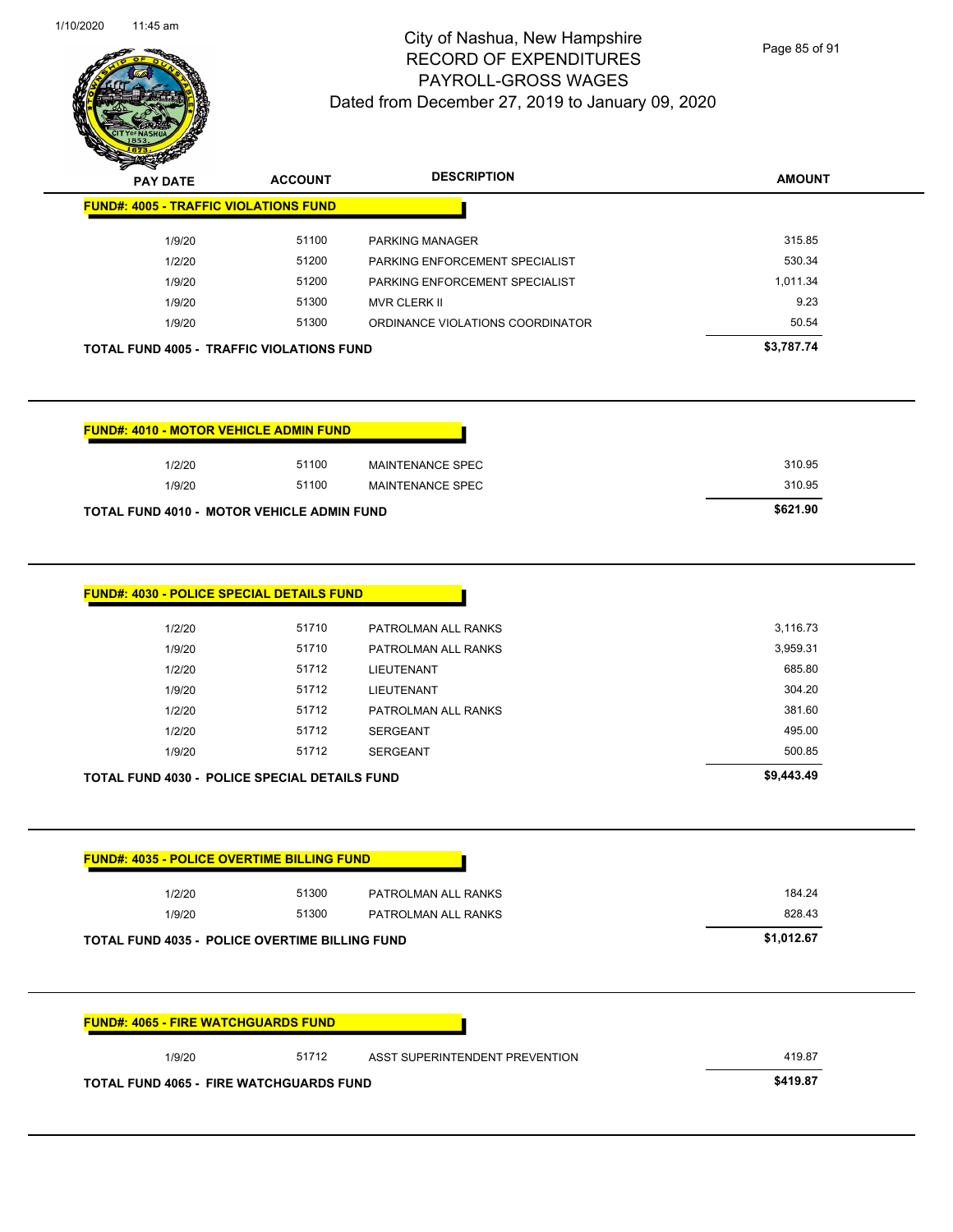

Page 86 of 91

| $\,$<br>∼<br><b>PAY DATE</b> | <b>ACCOUNT</b>                                       | <b>DESCRIPTION</b>            | <b>AMOUNT</b> |
|------------------------------|------------------------------------------------------|-------------------------------|---------------|
|                              | <b>FUND#: 4600 - ECON DEV-GREATER NASHUA RLF</b>     |                               |               |
| 1/2/20                       | 51100                                                | DWNTWN SPCLST & OED PGRM COOR | 197.35        |
| 1/9/20                       | 51100                                                | DWNTWN SPCLST & OED PGRM COOR | 197.35        |
|                              | <b>TOTAL FUND 4600 - ECON DEV-GREATER NASHUA RLF</b> |                               | \$394.70      |

#### **FUND#: 4610 - ECON DEV-BROWNFIELDS RLF**

| 1/2/20                                            | 51100 | DWNTWN SPCLST & OED PGRM COOR | 197.34   |
|---------------------------------------------------|-------|-------------------------------|----------|
| 1/9/20                                            | 51100 | DWNTWN SPCLST & OED PGRM COOR | 197.35   |
| <b>TOTAL FUND 4610 - ECON DEV-BROWNFIELDS RLF</b> |       |                               | \$394.69 |

#### **FUND#: 6000 - SOLID WASTE FUND**

| 1/2/20 | 51100 | ADMINISTRATIVE ASSISTANT II          | 1,637.55 |
|--------|-------|--------------------------------------|----------|
| 1/9/20 | 51100 | ADMINISTRATIVE ASSISTANT II          | 1,637.54 |
| 1/2/20 | 51100 | ASSISTANT DIRECTOR OF PUBLIC WORKS   | 213.90   |
| 1/9/20 | 51100 | ASSISTANT DIRECTOR OF PUBLIC WORKS   | 213.91   |
| 1/2/20 | 51100 | AUTOMATED TRASH COLLECTION OPR       | 4,898.00 |
| 1/9/20 | 51100 | AUTOMATED TRASH COLLECTION OPR       | 4,898.03 |
| 1/9/20 | 51100 | <b>CITY ENGINEER</b>                 | 350.25   |
| 1/2/20 | 51100 | <b>COLLECTION EQUIP OPR</b>          | 6,484.80 |
| 1/9/20 | 51100 | <b>COLLECTION EQUIP OPR</b>          | 6,506.08 |
| 1/2/20 | 51100 | <b>COLLECTION EQUIP OPR LANDFILL</b> | 1,898.35 |
| 1/9/20 | 51100 | COLLECTION EQUIP OPR LANDFILL        | 1,940.81 |
| 1/2/20 | 51100 | DEP TREASURER TAX COLLECTOR          | 266.40   |
| 1/9/20 | 51100 | DEP TREASURER TAX COLLECTOR          | 266.40   |
| 1/2/20 | 51100 | <b>DEPUTY CITY ENGINEER</b>          | 86.70    |
| 1/9/20 | 51100 | <b>DEPUTY CITY ENGINEER</b>          | 86.70    |
| 1/2/20 | 51100 | <b>DIRECTOR PUBLIC WORKS</b>         | 276.30   |
| 1/9/20 | 51100 | <b>DIRECTOR PUBLIC WORKS</b>         | 276.30   |
| 1/2/20 | 51100 | DPW BILLING ACCOUNTANT               | 509.80   |
| 1/9/20 | 51100 | DPW BILLING ACCOUNTANT               | 509.80   |
| 1/2/20 | 51100 | DPW COLLECTIONS SPEC III             | 414.82   |
| 1/9/20 | 51100 | DPW COLLECTIONS SPEC III             | 414.80   |
| 1/2/20 | 51100 | DPW CONTRACT ADMINISTRATOR           | 124.28   |
| 1/9/20 | 51100 | DPW CONTRACT ADMINISTRATOR           | 124.30   |
| 1/2/20 | 51100 | <b>ENVIRONMENTAL ENGINEER</b>        | 1,565.25 |
| 1/9/20 | 51100 | <b>ENVIRONMENTAL ENGINEER</b>        | 1,565.25 |
| 1/2/20 | 51100 | <b>EQUIPMENT OPR LANDFILL</b>        | 5,916.00 |
| 1/9/20 | 51100 | <b>EQUIPMENT OPR LANDFILL</b>        | 5,916.00 |
| 1/2/20 | 51100 | <b>EXECUTIVE ASSISTANT</b>           | 173.76   |
| 1/9/20 | 51100 | <b>EXECUTIVE ASSISTANT</b>           | 173.75   |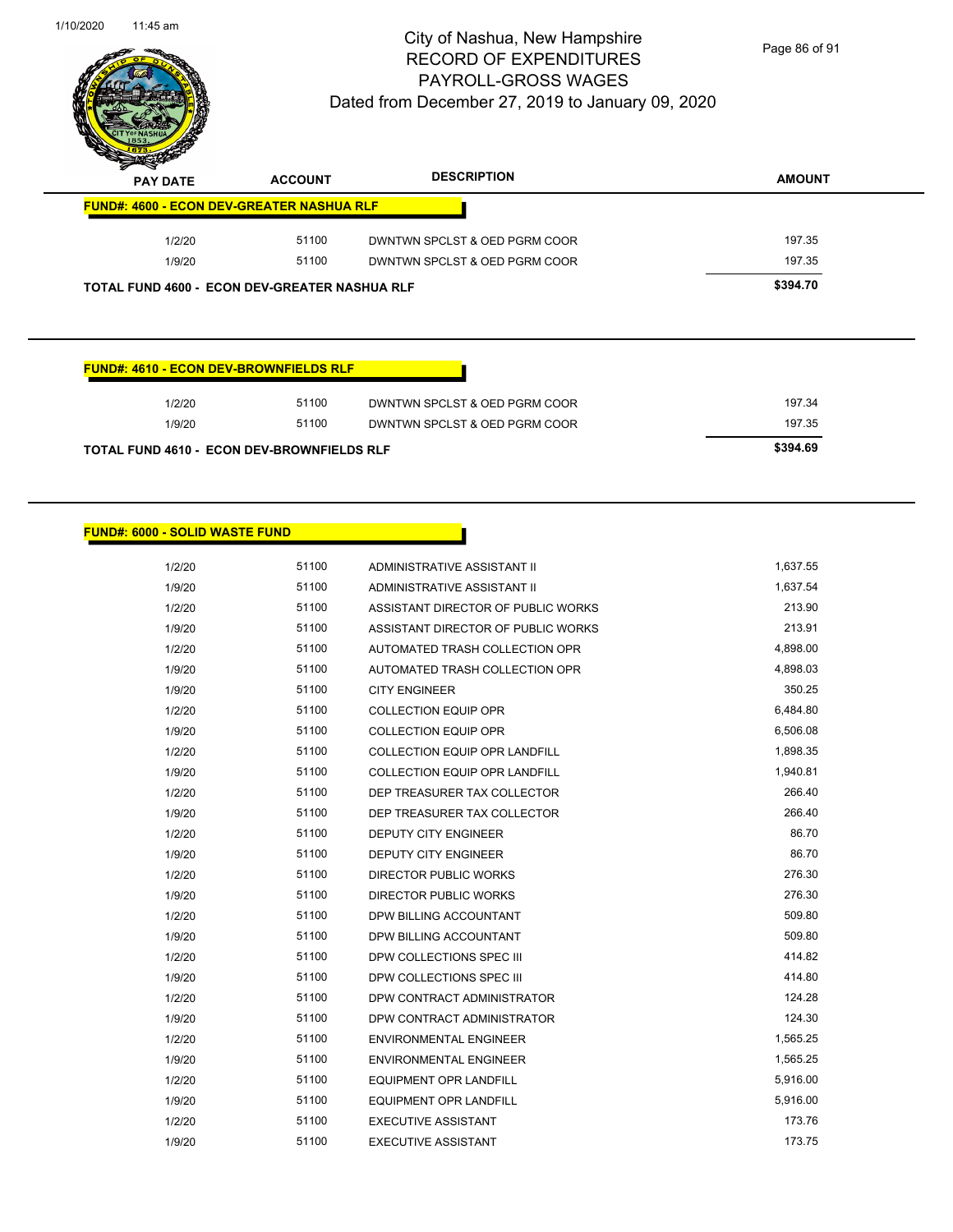Page 87 of 91

| <b>PAY DATE</b>                       | <b>ACCOUNT</b> | <b>DESCRIPTION</b>                   | <b>AMOUNT</b> |
|---------------------------------------|----------------|--------------------------------------|---------------|
| <b>FUND#: 6000 - SOLID WASTE FUND</b> |                |                                      |               |
|                                       | 51100          | FINANCE AND ADMIN MANAGER            | 444.00        |
| 1/2/20                                | 51100          | FINANCE AND ADMIN MANAGER            | 444.00        |
| 1/9/20                                | 51100          | FLEET MANAGER STREET DEPT            | 352.25        |
| 1/2/20<br>1/9/20                      | 51100          | FLEET MANAGER STREET DEPT            | 352.25        |
| 1/2/20                                | 51100          | LICENSED SCALE OPERATOR              | 1,760.75      |
| 1/9/20                                | 51100          | LICENSED SCALE OPERATOR              | 1,760.76      |
| 1/2/20                                | 51100          | PUBLIC RELATIONS ADMINISTRATOR       | 173.75        |
| 1/9/20                                | 51100          | PUBLIC RELATIONS ADMINISTRATOR       | 173.75        |
| 1/2/20                                | 51100          | RECYCLING COORDINATOR                | 1,218.50      |
| 1/9/20                                | 51100          | RECYCLING COORDINATOR                | 1,218.50      |
| 1/2/20                                | 51100          | <b>SENIOR STAFF ENGINEER</b>         | 152.00        |
| 1/9/20                                | 51100          | <b>SENIOR STAFF ENGINEER</b>         | 152.00        |
| 1/2/20                                | 51100          | <b>SOLID WASTE FOREMAN</b>           | 2,649.20      |
| 1/9/20                                | 51100          | SOLID WASTE FOREMAN                  | 2,649.19      |
| 1/2/20                                | 51100          | SOLID WASTE TECHNICIAN               | 1,184.00      |
| 1/9/20                                | 51100          | SOLID WASTE TECHNICIAN               | 1,184.00      |
| 1/2/20                                | 51100          | SR MGR ACCT FIN REPORTING            | 197.30        |
| 1/9/20                                | 51100          | SR MGR ACCT FIN REPORTING            | 197.30        |
| 1/2/20                                | 51100          | SUPERINTENDENT OF SOLID WASTE        | 1,907.15      |
| 1/9/20                                | 51100          | SUPERINTENDENT OF SOLID WASTE        | 1,907.15      |
| 1/2/20                                | 51100          | <b>WASTEWATER ASSISTANT</b>          | 185.28        |
| 1/2/20                                | 51300          | ADMINISTRATIVE ASSISTANT II          | 22.48         |
| 1/9/20                                | 51300          | ADMINISTRATIVE ASSISTANT II          | 553.66        |
| 1/2/20                                | 51300          | AUTO MECH 1ST CLASS NIGHTS           | 333.48        |
| 1/9/20                                | 51300          | AUTO MECH 1ST CLASS NIGHTS           | 333.48        |
| 1/2/20                                | 51300          | AUTO MECH 2ND CLASS                  | 300.84        |
| 1/9/20                                | 51300          | AUTO MECH 2ND CLASS                  | 519.27        |
| 1/2/20                                | 51300          | AUTOMATED TRASH COLLECTION OPR       | 1,771.08      |
| 1/9/20                                | 51300          | AUTOMATED TRASH COLLECTION OPR       | 1,789.81      |
| 1/2/20                                | 51300          | <b>COLLECTION EQUIP OPR</b>          | 1,385.10      |
| 1/9/20                                | 51300          | <b>COLLECTION EQUIP OPR</b>          | 1,800.25      |
| 1/2/20                                | 51300          | <b>COLLECTION EQUIP OPR LANDFILL</b> | 307.32        |
| 1/9/20                                | 51300          | <b>COLLECTION EQUIP OPR LANDFILL</b> | 293.31        |
| 1/9/20                                | 51300          | <b>EQUIP OPR STREET REPAIR</b>       | 297.96        |
| 1/2/20                                | 51300          | EQUIPMENT OPR LANDFILL               | 1,746.84      |
| 1/9/20                                | 51300          | EQUIPMENT OPR LANDFILL               | 2,286.49      |
| 1/2/20                                | 51300          | LICENSED SCALE OPERATOR              | 610.47        |
| 1/9/20                                | 51300          | LICENSED SCALE OPERATOR              | 634.79        |
| 1/2/20                                | 51300          | MECHANIC WWTP 1ST CLASS              | 325.92        |
| 1/2/20                                | 51300          | SOLID WASTE FOREMAN                  | 981.03        |
| 1/9/20                                | 51300          | SOLID WASTE FOREMAN                  | 1,316.31      |
| 1/2/20                                | 51300          | TRUCK DRIVER STREET REPAIR           | 833.76        |
| 1/9/20                                | 51300          | TRUCK DRIVER STREET REPAIR           | 582.24        |
|                                       |                |                                      |               |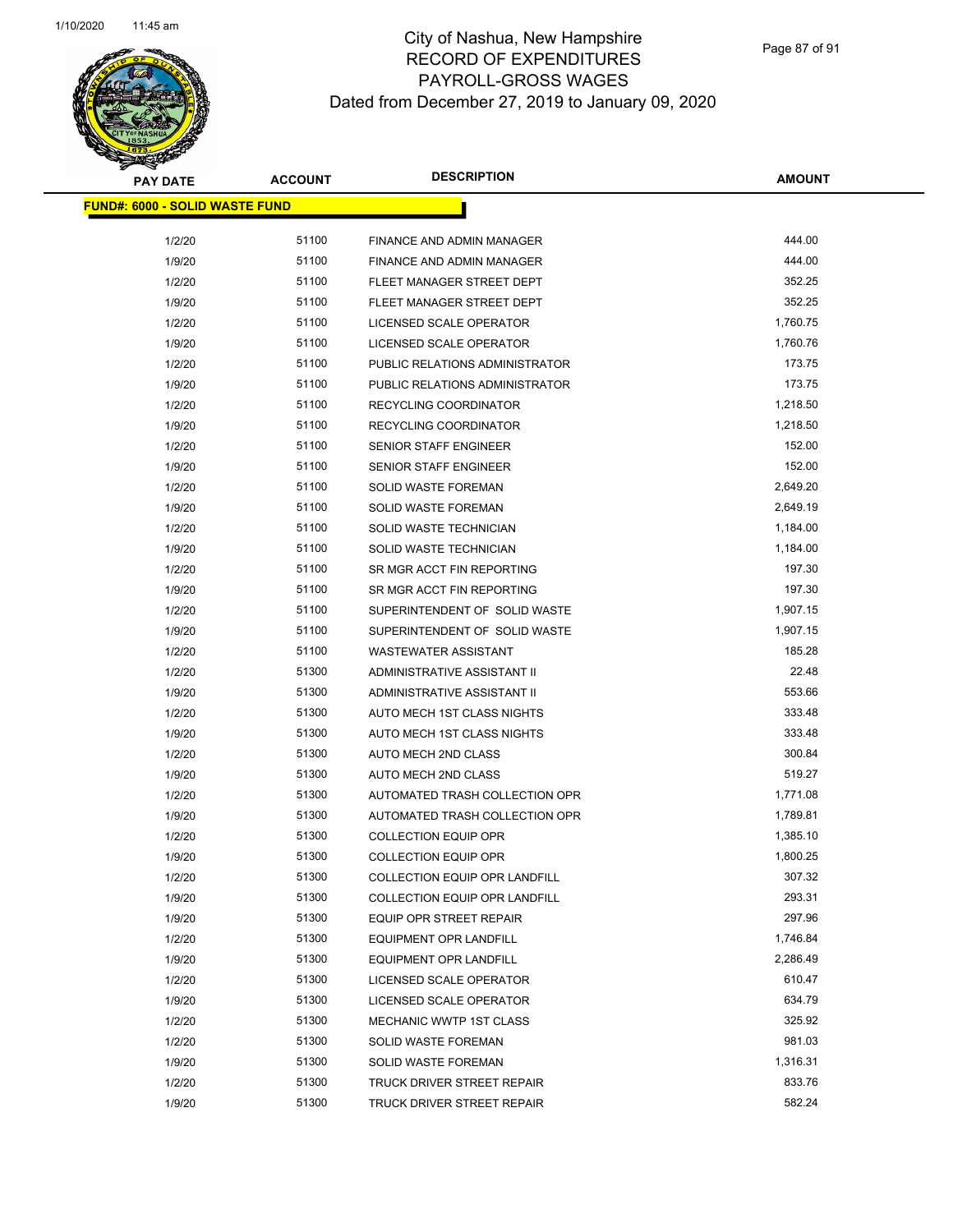

Page 88 of 91

| <b>PAY DATE</b>                           | <b>ACCOUNT</b> | <b>DESCRIPTION</b>                   | <b>AMOUNT</b> |  |
|-------------------------------------------|----------------|--------------------------------------|---------------|--|
| <b>TOTAL FUND 6000 - SOLID WASTE FUND</b> |                |                                      | \$88,634.80   |  |
|                                           |                |                                      |               |  |
|                                           |                |                                      |               |  |
| <b>FUND#: 6200 - WASTEWATER FUND</b>      |                |                                      |               |  |
| 1/2/20                                    | 51100          | ADMINISTRATIVE ASSISTANT II          | 760.20        |  |
| 1/9/20                                    | 51100          | ADMINISTRATIVE ASSISTANT II          | 622.41        |  |
| 1/2/20                                    | 51100          | ANALYTICAL CHEMIST                   | 880.50        |  |
| 1/9/20                                    | 51100          | ANALYTICAL CHEMIST                   | 880.50        |  |
| 1/2/20                                    | 51100          | ASSISTANT CONSTRUCTION ENGINEER      | 1,129.00      |  |
| 1/9/20                                    | 51100          | ASSISTANT CONSTRUCTION ENGINEER      | 1,129.00      |  |
| 1/2/20                                    | 51100          | ASSISTANT DIRECTOR OF PUBLIC WORKS   | 213.95        |  |
| 1/9/20                                    | 51100          | ASSISTANT DIRECTOR OF PUBLIC WORKS   | 213.93        |  |
| 1/9/20                                    | 51100          | <b>CITY ENGINEER</b>                 | 817.30        |  |
| 1/2/20                                    | 51100          | <b>COLLECTION SYSTEMS OPERATOR</b>   | 2,085.96      |  |
| 1/9/20                                    | 51100          | <b>COLLECTION SYSTEMS OPERATOR</b>   | 2,110.27      |  |
| 1/2/20                                    | 51100          | <b>COLLECTION SYSTEMS TECHNICIAN</b> | 1,051.60      |  |
| 1/9/20                                    | 51100          | <b>COLLECTION SYSTEMS TECHNICIAN</b> | 1,419.66      |  |
| 1/2/20                                    | 51100          | <b>COLLECTIONS SPEC II</b>           | 205.72        |  |
| 1/9/20                                    | 51100          | <b>COLLECTIONS SPEC II</b>           | 205.72        |  |
| 1/2/20                                    | 51100          | DEP TREASURER TAX COLLECTOR          | 266.40        |  |
| 1/9/20                                    | 51100          | DEP TREASURER TAX COLLECTOR          | 266.40        |  |
| 1/2/20                                    | 51100          | <b>DEPUTY CITY ENGINEER</b>          | 867.15        |  |
| 1/9/20                                    | 51100          | <b>DEPUTY CITY ENGINEER</b>          | 867.15        |  |
| 1/2/20                                    | 51100          | <b>DIRECTOR PUBLIC WORKS</b>         | 552.50        |  |
| 1/9/20                                    | 51100          | <b>DIRECTOR PUBLIC WORKS</b>         | 552.50        |  |
| 1/2/20                                    | 51100          | DPW BILLING ACCOUNTANT               | 509.75        |  |
| 1/9/20                                    | 51100          | DPW BILLING ACCOUNTANT               | 509.75        |  |
| 1/2/20                                    | 51100          | DPW COLLECTIONS SPEC III             | 414.83        |  |
| 1/9/20                                    | 51100          | DPW COLLECTIONS SPEC III             | 414.85        |  |
| 1/2/20                                    | 51100          | DPW CONTRACT ADMINISTRATOR           | 745.72        |  |
| 1/9/20                                    | 51100          | DPW CONTRACT ADMINISTRATOR           | 745.70        |  |

1/2/20 51100 ELECTRICAL DIAGNOSTIC TECH I 1,120.00 1/9/20 51100 ELECTRICAL DIAGNOSTIC TECH I 1,120.00 1/2/20 51100 ENVIRONMENTAL PERMIT & PROGRAMS COORDINATOR 1,360.80 1/9/20 51100 ENVIRONMENTAL PERMIT & PROGRAMS COORDINATOR 1,360.80 1/2/20 51100 EXECUTIVE ASSISTANT 173.74 1/9/20 51100 EXECUTIVE ASSISTANT 173.75 1/2/20 51100 FINANCE AND ADMIN MANAGER 444.00 1/9/20 51100 FINANCE AND ADMIN MANAGER 444.00 1/2/20 51100 FLEET MANAGER STREET DEPT 1/9/20 51100 FLEET MANAGER STREET DEPT 1/2/20 51100 GIS SPECIALIST **1/2/20** 719.60 1/9/20 51100 GIS SPECIALIST **100 SEEP 100 SEEP 100 SEEP 100 SEEP 100 SEEP 100 SEEP 100 SEEP 100 SEEP 100 SEEP 100** 1/2/20 51100 MECHANIC WWTP 1ST CLASS 4,315.20 1/9/20 51100 MECHANIC WWTP 1ST CLASS 6 1991 19920 4,315.20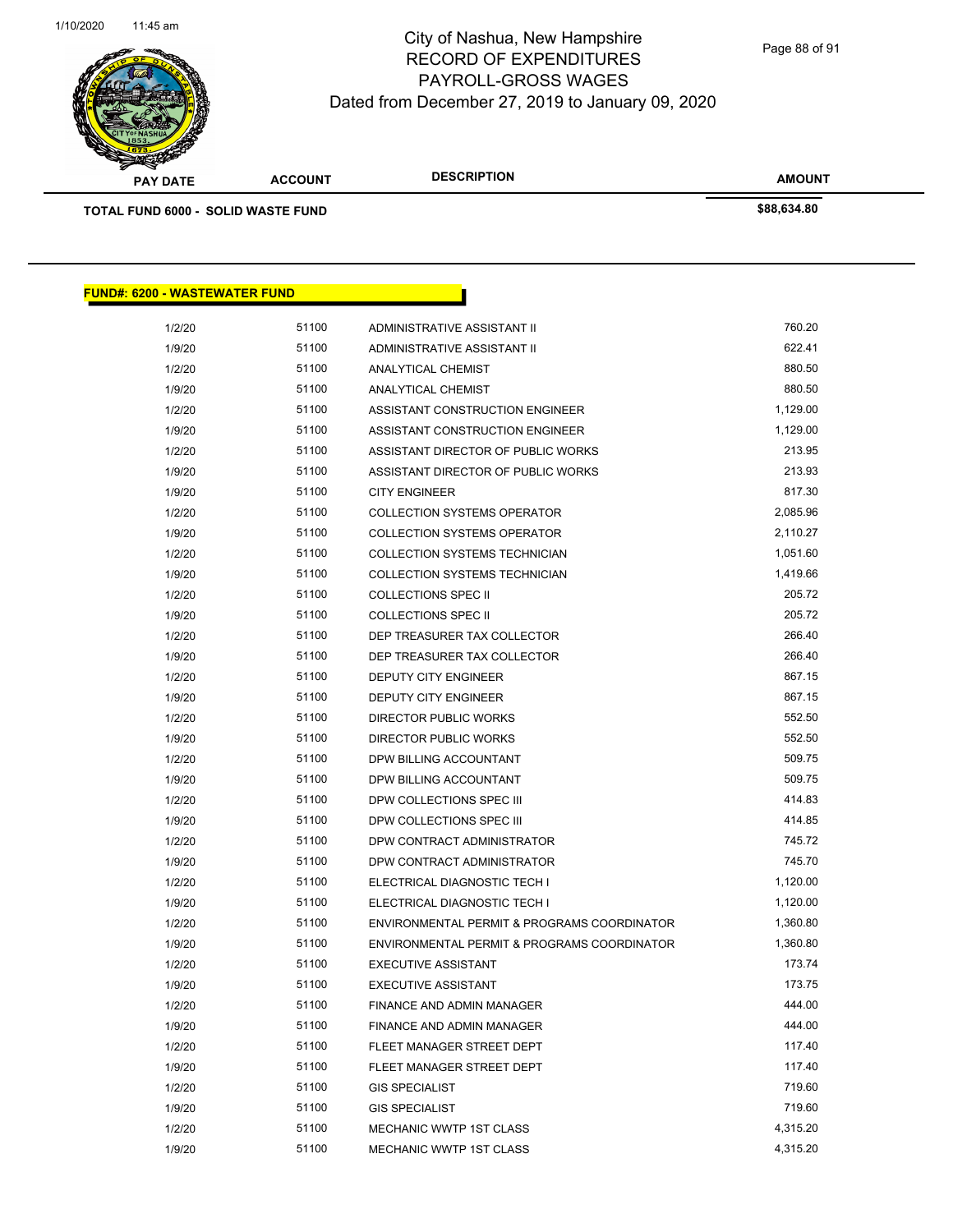

| <b>PAY DATE</b>                       | <b>ACCOUNT</b> | <b>DESCRIPTION</b>                 | <b>AMOUNT</b> |
|---------------------------------------|----------------|------------------------------------|---------------|
| <u> FUND#: 6200 - WASTEWATER FUND</u> |                |                                    |               |
|                                       |                |                                    |               |
| 1/2/20                                | 51100          | OPERATOR I CERTIFIED WWTP 1st      | 1,074.40      |
| 1/9/20                                | 51100          | OPERATOR I CERTIFIED WWTP 1st      | 1,074.40      |
| 1/2/20                                | 51100          | OPERATOR II WWTP 1st               | 3,219.20      |
| 1/9/20                                | 51100          | OPERATOR II WWTP 1st               | 3,219.20      |
| 1/2/20                                | 51100          | OPERATOR II WWTP 2nd               | 1,084.00      |
| 1/9/20                                | 51100          | OPERATOR II WWTP 2nd               | 1,088.80      |
| 1/2/20                                | 51100          | OPERATOR II WWTP 3rd               | 2,176.63      |
| 1/9/20                                | 51100          | OPERATOR II WWTP 3rd               | 2,184.04      |
| 1/2/20                                | 51100          | OPERATOR III WWTP 1st              | 3,390.43      |
| 1/9/20                                | 51100          | OPERATOR III WWTP 1st              | 3,388.00      |
| 1/2/20                                | 51100          | PLANT OPERATIONS SUPERVISOR        | 1,523.20      |
| 1/9/20                                | 51100          | PLANT OPERATIONS SUPERVISOR        | 1,523.20      |
| 1/2/20                                | 51100          | PROCESS CHEMIST                    | 1,002.50      |
| 1/9/20                                | 51100          | <b>PROCESS CHEMIST</b>             | 1,002.50      |
| 1/2/20                                | 51100          | PUBLIC RELATIONS ADMINISTRATOR     | 231.65        |
| 1/9/20                                | 51100          | PUBLIC RELATIONS ADMINISTRATOR     | 231.65        |
| 1/2/20                                | 51100          | SENIOR STAFF ENGINEER              | 2,380.90      |
| 1/9/20                                | 51100          | <b>SENIOR STAFF ENGINEER</b>       | 2,380.90      |
| 1/2/20                                | 51100          | SR MGR ACCT FIN REPORTING          | 394.70        |
| 1/9/20                                | 51100          | SR MGR ACCT FIN REPORTING          | 394.70        |
| 1/2/20                                | 51100          | <b>STAFF ENGINEER</b>              | 1,124.60      |
| 1/9/20                                | 51100          | <b>STAFF ENGINEER</b>              | 1,124.60      |
| 1/2/20                                | 51100          | SUPERINTENDENT OF WASTEWATER       | 1,648.43      |
| 1/9/20                                | 51100          | SUPERINTENDENT OF WASTEWATER       | 2,347.75      |
| 1/2/20                                | 51100          | <b>SUPV LABORATORY</b>             | 1,237.60      |
| 1/9/20                                | 51100          | <b>SUPV LABORATORY</b>             | 1,237.60      |
| 1/2/20                                | 51100          | <b>TRUCK DRIVER STREET REPAIR</b>  | 896.40        |
| 1/9/20                                | 51100          | TRUCK DRIVER STREET REPAIR         | 896.40        |
| 1/2/20                                | 51100          | <b>WASTEWATER ASSISTANT</b>        | 2,509.92      |
| 1/9/20                                | 51100          | <b>WASTEWATER ASSISTANT</b>        | 2,689.20      |
| 1/2/20                                | 51100          | <b>WASTEWATER FOREMAN</b>          | 2,649.20      |
| 1/9/20                                | 51100          | <b>WASTEWATER FOREMAN</b>          | 2,649.20      |
| 1/2/20                                | 51100          | WASTEWATER PROJECT ENGINEER        | 1,578.70      |
| 1/9/20                                | 51100          | WASTEWATER PROJECT ENGINEER        | 1,578.70      |
| 1/2/20                                | 51300          | ANALYTICAL CHEMIST                 | 165.09        |
| 1/9/20                                | 51300          | ANALYTICAL CHEMIST                 | 495.29        |
| 1/2/20                                | 51300          | AUTO MECH 2ND CLASS                | 297.48        |
| 1/2/20                                | 51300          | <b>COLLECTION SYSTEMS OPERATOR</b> | 220.42        |
| 1/9/20                                | 51300          | <b>COLLECTION SYSTEMS OPERATOR</b> | 293.88        |
| 1/2/20                                | 51300          | ELECTRICAL DIAGNOSTIC TECH I       | 126.86        |
| 1/2/20                                | 51300          | EQUIP OPR STREET REPAIR            | 555.23        |
| 1/2/20                                | 51300          | <b>FOREMAN LABOR STREET</b>        | 397.38        |
| 1/2/20                                | 51300          | <b>MASON PIPELAYER</b>             | 289.80        |
| 1/2/20                                | 51300          | MECHANIC WWTP 1ST CLASS            | 161.83        |
| 1/9/20                                | 51300          | MECHANIC WWTP 1ST CLASS            | 1,298.16      |
|                                       |                |                                    |               |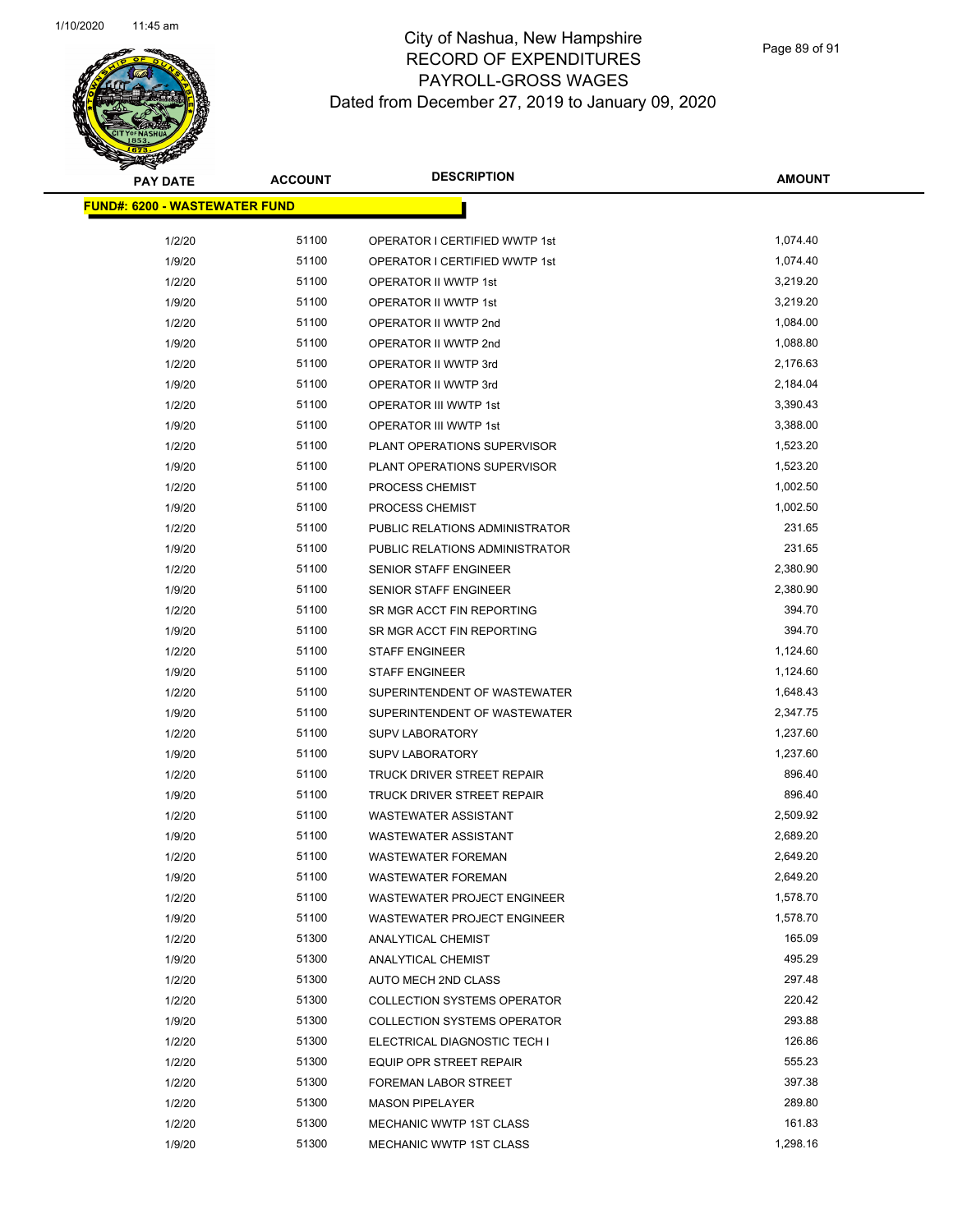Page 90 of 91

| <b>PAY DATE</b>                          | <b>ACCOUNT</b> | <b>DESCRIPTION</b>             | <b>AMOUNT</b> |
|------------------------------------------|----------------|--------------------------------|---------------|
| <b>FUND#: 6200 - WASTEWATER FUND</b>     |                |                                |               |
|                                          |                |                                |               |
| 1/2/20                                   | 51300          | OPERATIONS SUPERVISOR          | 125.58        |
| 1/2/20                                   | 51300          | <b>OPERATOR II WWTP 1st</b>    | 981.00        |
| 1/9/20                                   | 51300          | <b>OPERATOR II WWTP 1st</b>    | 1,637.40      |
| 1/2/20                                   | 51300          | OPERATOR II WWTP 2nd           | 326.94        |
| 1/9/20                                   | 51300          | OPERATOR II WWTP 2nd           | 0.19          |
| 1/2/20                                   | 51300          | OPERATOR II WWTP 3rd           | 654.55        |
| 1/9/20                                   | 51300          | OPERATOR II WWTP 3rd           | 377.94        |
| 1/2/20                                   | 51300          | <b>OPERATOR III WWTP 1st</b>   | 689.04        |
| 1/9/20                                   | 51300          | <b>OPERATOR III WWTP 1st</b>   | 1,405.65      |
| 1/2/20                                   | 51300          | <b>PROCESS CHEMIST</b>         | 122.18        |
| 1/2/20                                   | 51300          | <b>SUPV LABORATORY</b>         | 23.20         |
| 1/9/20                                   | 51300          | <b>SUPV LABORATORY</b>         | 69.61         |
| 1/2/20                                   | 51300          | TRUCK DRIVER STREET REPAIR     | 836.90        |
| 1/9/20                                   | 51300          | <b>WASTEWATER ASSISTANT</b>    | 277.92        |
| 1/2/20                                   | 51300          | <b>WASTEWATER FOREMAN</b>      | 633.33        |
| 1/9/20                                   | 51300          | <b>WASTEWATER FOREMAN</b>      | 559.58        |
| 1/2/20                                   | 51400          | <b>TEMPORARY LAB ASSISTANT</b> | 217.50        |
| 1/9/20                                   | 51400          | <b>TEMPORARY LAB ASSISTANT</b> | 266.25        |
| <b>TOTAL FUND 6200 - WASTEWATER FUND</b> |                |                                | \$107,579.39  |

#### **FUND#: 6500 - PROPERTY & CASUALTY FUND**

| 1/2/20 | 51100 | <b>PROGRAM SUPV</b>                | 1,424.80  |
|--------|-------|------------------------------------|-----------|
| 1/9/20 | 51100 | <b>PROGRAM SUPV</b>                | 1,424.80  |
| 1/2/20 | 51100 | PROPERTY AND CASUALTY ADJUSTER     | 2,491.15  |
| 1/9/20 | 51100 | PROPERTY AND CASUALTY ADJUSTER     | 2,491.15  |
| 1/2/20 | 51100 | <b>RISK MANAGER</b>                | 1.911.60  |
| 1/9/20 | 51100 | <b>RISK MANAGER</b>                | 1,911.60  |
| 1/2/20 | 51100 | SAFETY LOSS PREVENTION SPEC        | 1,161.45  |
| 1/9/20 | 51100 | SAFETY LOSS PREVENTION SPEC        | 1,161.45  |
| 1/2/20 | 59207 | WORKERS COMPENSATION CLAIMS        | 11.180.46 |
| 1/9/20 | 59207 | <b>WORKERS COMPENSATION CLAIMS</b> | 10.853.72 |
| 1/2/20 | 59225 | <b>GENERAL LIABILITY CLAIMS</b>    | 968.67    |
| 1/9/20 | 59225 | <b>GENERAL LIABILITY CLAIMS</b>    | 968.67    |
| 1/2/20 | 59290 | LONG TERM DISABILITY CLAIMS        | 1,319.80  |
| 1/9/20 | 59290 | LONG TERM DISABILITY CLAIMS        | 1.319.80  |

## **TOTAL FUND 6500 - PROPERTY & CASUALTY FUND \$40,589.12**

**FUND#: 6600 - BENEFITS SELF INSURANCE FUND**